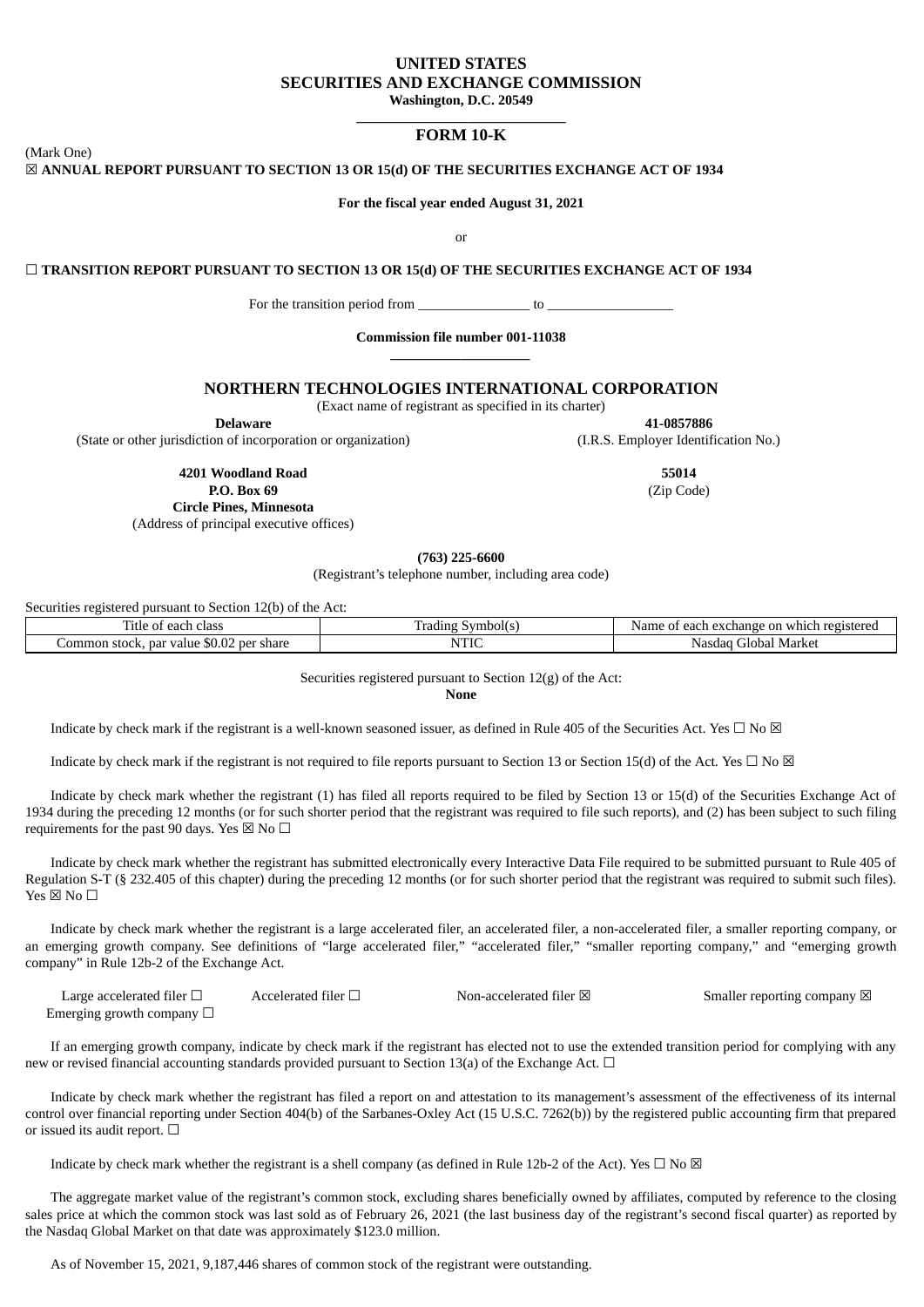# **DOCUMENTS INCORPORATED BY REFERENCE**

Part III of this Annual Report on Form 10-K incorporates by reference information (to the extent specific sections are referred to herein) from the registrant's Proxy Statement for its 2022 Annual Meeting of Stockholders to be held January 21, 2022.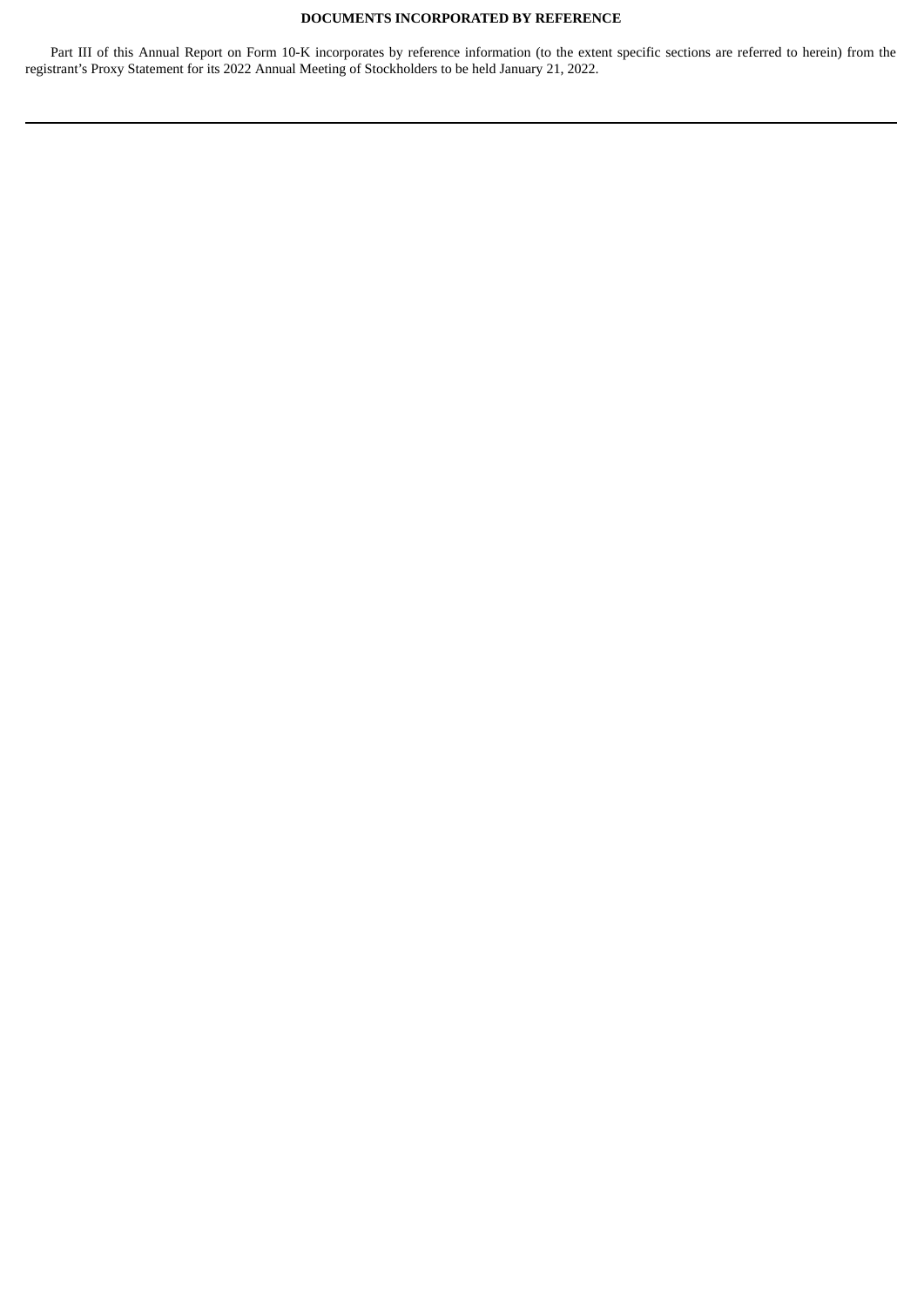# **NORTHERN TECHNOLOGIES INTERNATIONAL CORPORATION**

# **ANNUAL REPORT ON FORM 10-K FISCAL YEAR ENDED AUGUST 31, 2021**

# **TABLE OF CONTENTS**

| <b>PART I</b> |                 |                                                                                      |                                                                               |
|---------------|-----------------|--------------------------------------------------------------------------------------|-------------------------------------------------------------------------------|
|               | Item 1.         | <b>BUSINESS</b>                                                                      | $\frac{1}{1}$ $\frac{15}{17}$ $\frac{17}{36}$ $\frac{36}{36}$ $\frac{36}{37}$ |
|               |                 | <b>INFORMATION ABOUT OUR EXECUTIVE OFFICERS</b>                                      |                                                                               |
|               | Item 1A.        | <b>RISK FACTORS</b>                                                                  |                                                                               |
|               | Item 1B.        | <b>UNRESOLVED STAFF COMMENTS</b>                                                     |                                                                               |
|               | Item 2.         | <b>PROPERTIES</b>                                                                    |                                                                               |
|               | Item 3.         | <b>LEGAL PROCEEDINGS</b>                                                             |                                                                               |
|               | Item 4.         | <b>MINE SAFETY DISCLOSURES</b>                                                       |                                                                               |
|               | <b>PART II</b>  |                                                                                      |                                                                               |
|               | Item 5.         | <u>MARKET FOR REGISTRANT'S COMMON EQUITY, RELATED STOCKHOLDER MATTERS AND ISSUER</u> | 37                                                                            |
|               |                 | PURCHASES OF EQUITY SECURITIES                                                       |                                                                               |
|               | Item 6.         | <b>[RESERVED]</b>                                                                    | 37                                                                            |
|               | Item 7.         | MANAGEMENT'S DISCUSSION AND ANALYSIS OF FINANCIAL CONDITION AND RESULTS OF           | 38                                                                            |
|               |                 | <b>OPERATIONS</b>                                                                    |                                                                               |
|               | Item 7A.        | QUANTITATIVE AND QUALITATIVE DISCLOSURES ABOUT MARKET RISK                           | 54                                                                            |
|               | Item 8.         | FINANCIAL STATEMENTS AND SUPPLEMENTARY DATA                                          | 55                                                                            |
|               | Item 9.         | CHANGES IN AND DISAGREEMENTS WITH ACCOUNTANTS ON ACCOUNTING AND FINANCIAL            | 81                                                                            |
|               |                 | <b>DISCLOSURE</b>                                                                    |                                                                               |
|               | Item 9A.        | <b>CONTROLS AND PROCEDURES</b>                                                       | 81                                                                            |
|               | Item 9B.        | <b>OTHER INFORMATION</b>                                                             | $\frac{82}{5}$                                                                |
|               | Item 9C.        | DISCLOSURE REGARDING FOREIGN JURISDICTIONS THAT PREVENT INSPECTIONS                  | $\frac{82}{83}$ $\frac{83}{83}$                                               |
|               | <b>PART III</b> |                                                                                      |                                                                               |
|               | Item $10$ .     | DIRECTORS, EXECUTIVE OFFICERS AND CORPORATE GOVERNANCE                               |                                                                               |
|               | Item 11.        | <b>EXECUTIVE COMPENSATION</b>                                                        |                                                                               |
|               | Item 12.        | SECURITY OWNERSHIP OF CERTAIN BENEFICIAL OWNERS AND MANAGEMENT AND RELATED           | 83                                                                            |
|               |                 | <b>STOCKHOLDER MATTERS</b>                                                           |                                                                               |
|               | Item 13.        | <b>CERTAIN RELATIONSHIPS AND RELATED TRANSACTIONS, AND DIRECTOR INDEPENDENCE</b>     |                                                                               |
|               | Item 14.        | PRINCIPAL ACCOUNTANT FEES AND SERVICES                                               |                                                                               |
|               | <b>PART IV</b>  |                                                                                      | 85<br>85<br>86<br>86                                                          |
|               | Item 15.        | EXHIBIT AND FINANCIAL STATEMENT SCHEDULES                                            |                                                                               |
|               | <b>Item 16.</b> | <b>FORM 10-K SUMMARY</b>                                                             | $\overline{90}$                                                               |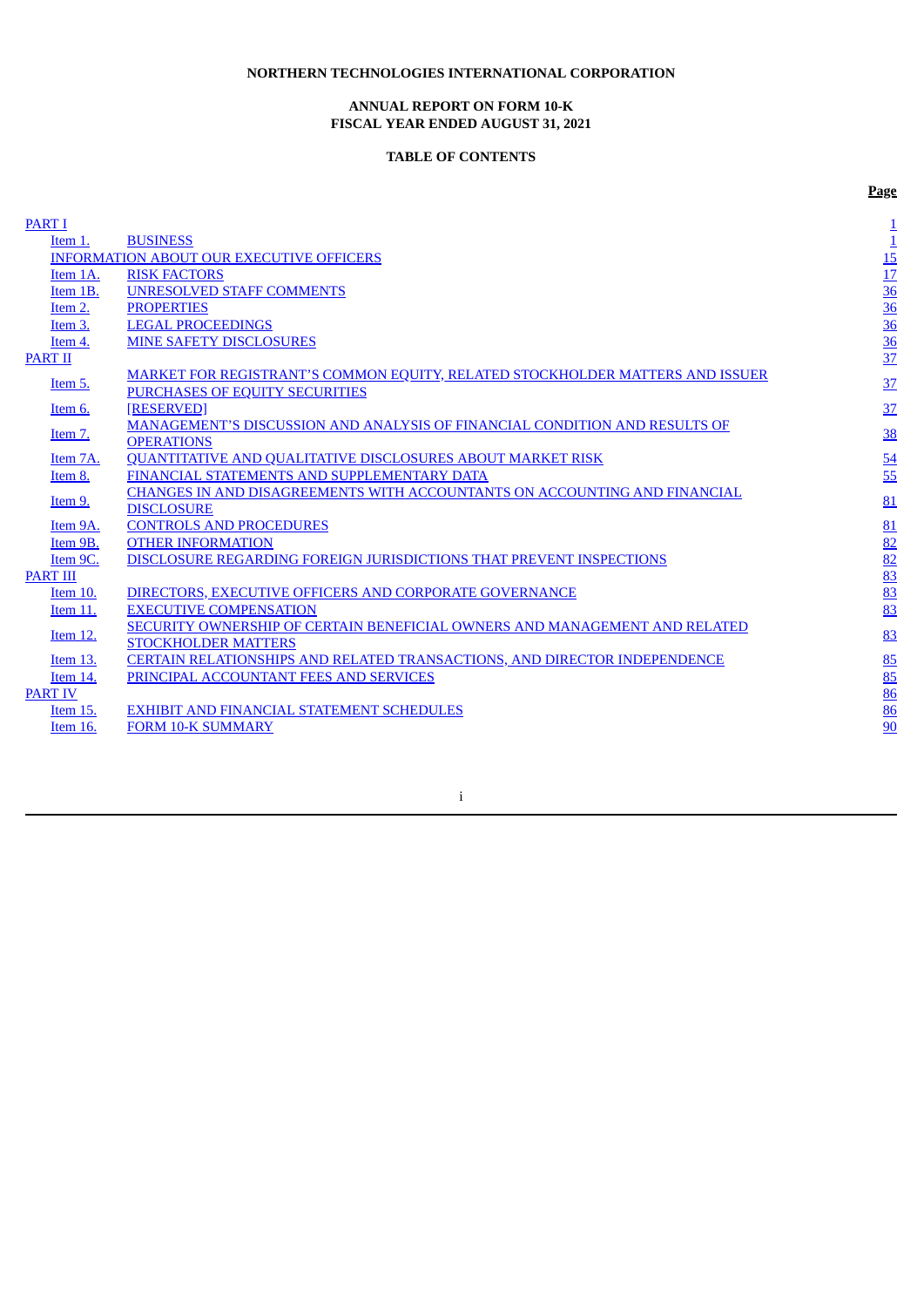This annual report on Form 10-K contains certain forward-looking statements that are within the meaning of Section 27A of the Securities Act of 1933, as amended, and Section 21E of the Securities Exchange Act of 1934, as amended, and are subject to the safe harbor created by those sections. For more *information, see* "*Part I. Item 1. Business* – *Forward-Looking Statements.*"

 $\overline{\phantom{a}}$  , where  $\overline{\phantom{a}}$ 

 $\overline{\phantom{a}}$  , where  $\overline{\phantom{a}}$ 

As used in this report, references to "NTIC," the "Company," "we," "our," or "us," unless the context otherwise requires, refer to Northern Technologies International Corporation and its wholly-owned and majority-owned subsidiaries, all of which are consolidated on NTIC's consolidated financial *statements.*

As used in this report, references to: (1) "NTIC China" refer to NTIC's wholly-owned subsidiary in China, NTIC (Shanghai) Co., Ltd.; (2) "NTI Europe" refer to NTIC's wholly-owned subsidiary in Germany, NTIC Europe GmbH; (3) "Zerust Mexico" refer to NTIC's wholly-owned subsidiary in Mexico, ZERUST-EXCOR MEXICO, S. de R.L. de C.V; (4) "Zerust Brazil" refer to NTIC's majority-owned Brazilian subsidiary, Zerust Prevenção de Corrosão S.A.; (5) "Harita-NTI" refer to NTIC's wholly-owned subsidiary in India effective as of September 1, 2021, Harita-NTI Limited; (6) "Natur-Tec India" refer to NTIC's majority-owned subsidiary in India, Natur-Tec India Private Limited; (7) "Natur Tec Lanka" refer to NTIC's majority-owned subsidiary in Sri Lanka, Natur Tec Lanka (Pvt) Ltd and (8) "NTI Asean" refer to NTIC's majority-owned holding company subsidiary, NTI Asean LLC, which holds investments in certain entities that operate in the Association of Southeast Asian Nations (ASEAN) reaion, including the following countries: Indonesia, *South Korea, Malaysia, Philippines, Singapore, Taiwan, Thailand and Vietnam.*

NTIC's consolidated financial statements do not include the accounts of any of its joint ventures. Except as otherwise indicated, references in this report to *NTIC*'*s joint ventures do not include any of NTIC*'*s wholly-owned or majority-owned subsidiaries.*

As used in this report, references to "EXCOR" refer to NTIC's joint venture in Germany, Excor Korrosionsschutz - Technologien und Produkte GmbH.

All trademarks, trade names, or service marks referred to in this report are the property of their respective owners.

ii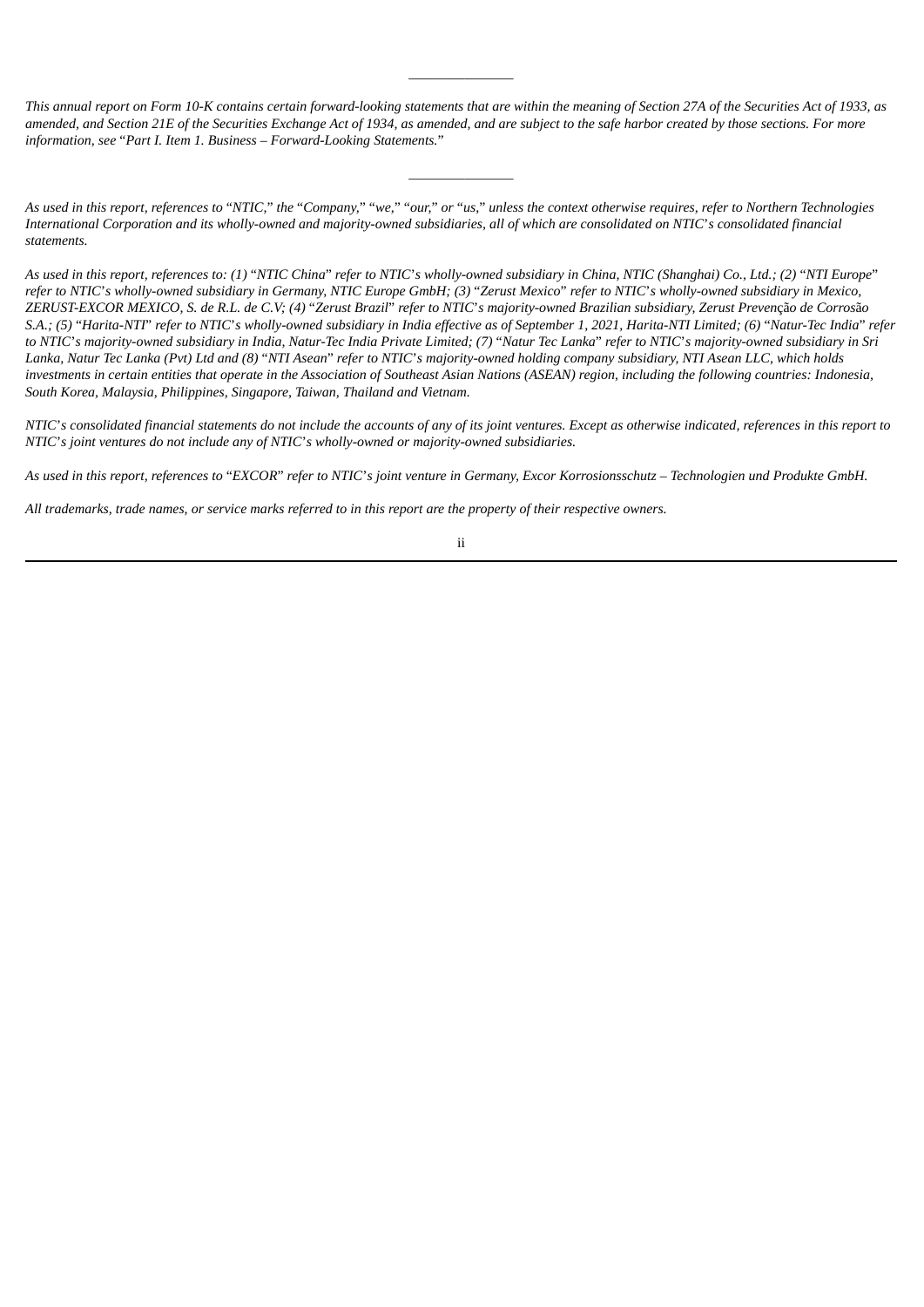#### <span id="page-4-1"></span><span id="page-4-0"></span>**Item 1. BUSINESS**

#### **Overview**

Northern Technologies International Corporation (NTIC) develops and markets proprietary, environmentally beneficial products and services in over 65 countries either directly or via a network of subsidiaries, joint ventures, independent distributors, and agents. NTIC's primary business is corrosion prevention marketed mainly under the ZERUST® brand. NTIC has been selling its proprietary ZERUST® products and services to the automotive, electronics, electrical, mechanical, military, and retail consumer markets for over 45 years and, in recent years, has targeted and expanded into the oil and gas industry. NTIC also markets and sells a portfolio of bio-based and certified compostable (fully biodegradable) polymer resin compounds and finished products under the Natur-Tec® brand. These products are intended to reduce NTIC's customers' carbon footprint and provide environmentally sound waste disposal options.

NTIC's ZERUST® rust and corrosion inhibiting products include plastic and paper packaging, liquids, coatings, rust removers, cleaners, and diffusers as well as engineered solutions designed specifically for the oil and gas industry. NTIC also offers worldwide, on-site, technical consulting for rust and corrosion prevention issues. NTIC's technical service consultants work directly with the end users of NTIC's ZERUST® rust and corrosion inhibiting products to analyze their specific needs and develop systems to meet their performance requirements. In North America, NTIC sells its ZERUST® corrosion prevention solutions through a network of independent distributors and agents supported by a direct sales force.

Internationally, NTIC sells its ZERUST® corrosion prevention solutions through its wholly-owned subsidiary in China, NTIC (Shanghai) Co., Ltd. (NTIC China), its majority-owned joint venture holding company for NTIC's joint venture investments in the Association of Southeast Asian Nations (ASEAN) region, NTI Asean LLC (NTI Asean), certain majority-owned and wholly-owned subsidiaries, and joint venture arrangements in North America, Europe, and Asia. Effective as of September 1, 2021, NTIC purchased the remaining ownership interest in Harita-NTI Limited (Harita-NTI) and now sells its ZERUST products in India through this wholly-owned subsidiary. NTIC also sells products directly to its European joint venture partners through its wholly-owned subsidiary in Germany, NTIC Europe GmbH (NTI Europe).

One of NTIC's strategic initiatives is to expand into and penetrate other markets for its ZERUST® corrosion prevention technologies. Consequently, for the past several years, NTIC has focused significant sales and marketing efforts on the oil and gas industry, as the infrastructure that supports that industry is typically constructed using metals that are highly susceptible to corrosion. NTIC believes that its ZERUST® corrosion prevention solutions will minimize maintenance downtime on critical oil and gas industry infrastructure, extend the life of such infrastructure, and reduce the risk of environmental pollution due to leaks caused by corrosion.

NTIC markets and sells its ZERUST® rust and corrosion prevention solutions to customers in the oil and gas industry in a continuously increasing number of countries either directly, through its subsidiaries, or through its joint venture partners and other strategic partners. The sale of ZERUST® corrosion prevention solutions to customers in the oil and gas industry typically involves long sales cycles, often including multi-year trial periods with each customer and a slow integration process thereafter.

Natur-Tec® bio-based and compostable plastics are manufactured using NTIC's patented and/or proprietary technologies and are intended to replace conventional petroleum-based plastics. The Natur-Tec® biopolymer resin compound portfolio includes formulations that have been optimized for a variety of applications, including blown-film extrusion, sheet/profile extrusion, injection molding, extrusion coating/lamination and engineered plastics. These resin compounds are certified to be fully biodegradable in a commercial composting environment and are currently being used to produce finished products, including can liners, shopping and grocery bags, lawn and leaf bags, branded apparel packaging bags and accessories, and various foodservice items, such as disposable cutlery, drinking straws, food-handling gloves, and coated paper products. In North America, NTIC markets its Natur-Tec® resin compounds and finished products primarily through a network of regional and national distributors as well as independent agents. NTIC continues to see significant opportunities for finished bioplastic products and, therefore, continues to strengthen and expand its North American distribution network for finished Natur-Tec® bioplastic products.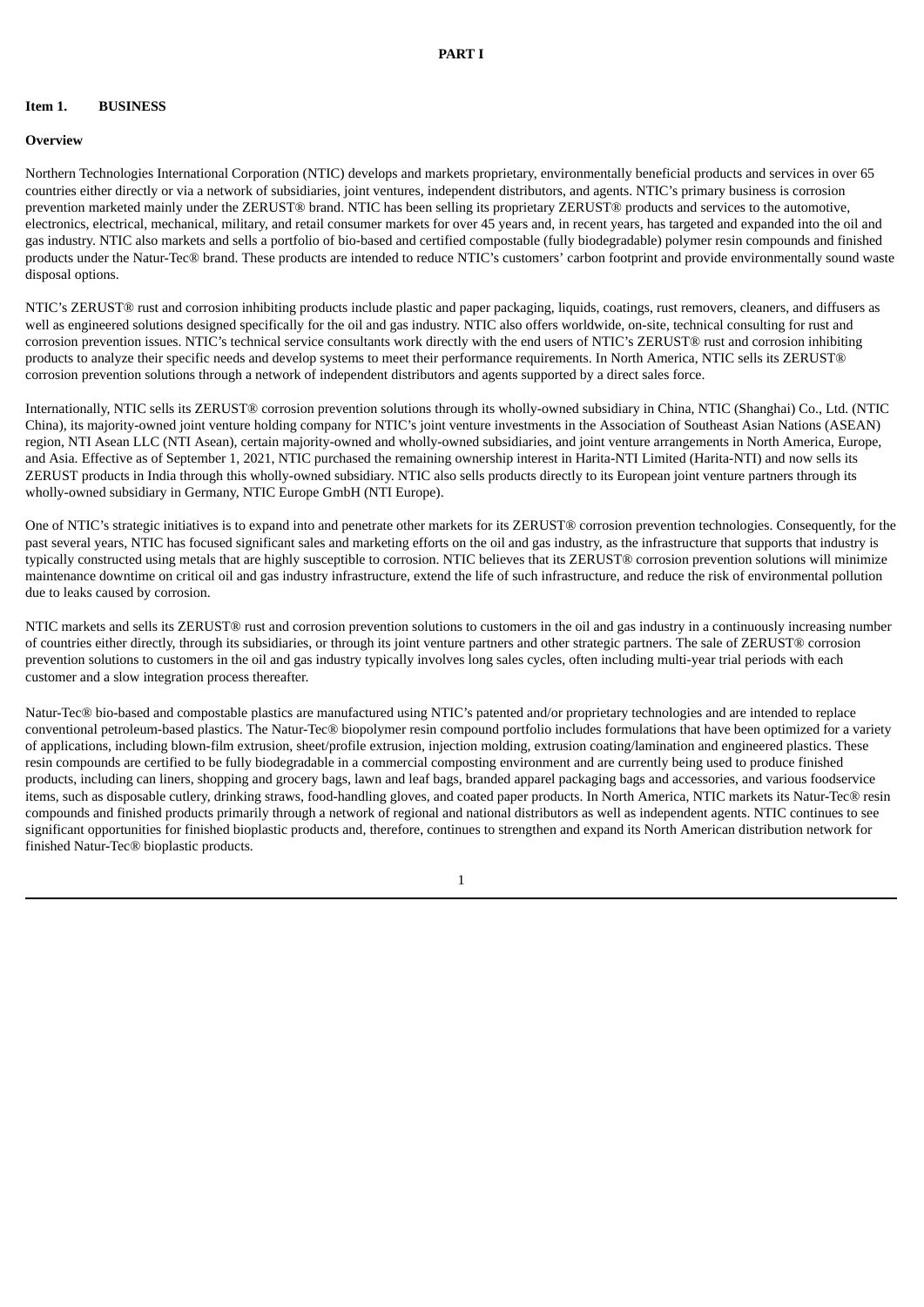Internationally, NTIC sells its Natur-Tec® resin compounds and finished products both directly and through its NTIC China wholly-owned subsidiary as well as its Natur-Tec India and Natur-Tec Lanka majority-owned subsidiaries in India and Sri Lanka, and through distributors and certain joint ventures.

## **Impact of COVID-19 Pandemic and Worldwide Supply Chain Disruptions**

Beginning last year, the novel coronavirus (COVID-19) pandemic negatively impacted the global economy, disrupted global supply chains, created significant volatility and disruption in financial markets and resulted in lockdowns. As a result of the COVID-19 pandemic and related government mandated restrictions on the Company's business, as well as the businesses of its joint ventures, customers and suppliers, disruption to the Company's business and the manufacture and sale of its products and services has occurred. In fiscal year 2021, the Company was impacted by shipping issues, including freight container shortages, shipping delays, and increased costs, and supply chain issues, including longer lead times and raw material cost increases. These impacts were largely a result of disruptions caused by the COVID-19 pandemic and the uptick in demand due to the ongoing global economic recovery. While there has been some recovery in the global economy and financial markets due in part to the easing of government mandated restrictions due to lower rates of infection, these restrictions may be reinstated if rates of infection continue to rise due to the Delta variant or subsequent variants of COVID-19, which could cause the COVID-19 pandemic to continue to have a material adverse effect on NTIC's business, operating results and financial condition in fiscal 2022.

Worldwide supply chain disruptions, which were initially brought about by the impact of the COVID-19 pandemic, have persisted despite the recovery in the global economy and financial markets, and these issues are expected to continue in fiscal 2022. In fiscal 2021, NTIC experienced longer lead times for raw materials, was forced to find new suppliers of certain raw materials, and experienced raw material cost increases compared to prior fiscal years. Additionally, NTIC experienced significantly longer shipping times and significant price increases per shipping container compared to prior fiscal years due to ocean freight capacity issues resulting from increased demand for shipping and reduced capacity and equipment. These and other issues resulting from worldwide supply chain disruptions are expected to continue in fiscal 2022 and could continue to have a material adverse effect on NTIC's business, operating results and financial condition. The precise financial impact and duration, however, cannot be reasonably estimated at this time.

#### **NTIC**'**s Subsidiaries and Joint Venture Network**

NTIC has ownership interests in 10 operating subsidiaries in North America, South America, Europe, and Asia. The following table sets forth a list of NTIC's operating subsidiaries as of November 15, 2021, the country in which the subsidiary is organized, and NTIC's ownership percentage in each subsidiary:

|                                        |                          | <b>NTIC</b>     |
|----------------------------------------|--------------------------|-----------------|
|                                        |                          | Percent $(\% )$ |
| <b>Subsidiary Name</b>                 | Country                  | Ownership       |
| NTIC (Shanghai) Co., Ltd               | China                    | 100%            |
| NTI Asean LLC                          | <b>United States</b>     | 60%             |
| Zerust Prevenção de Corrosão S.A.      | <b>Brazil</b>            | 85%             |
| ZERUST-EXCOR MEXICO, S. de R.L. de C.V | Mexico                   | 100%            |
| Harita-NTI Limited                     | India                    | 100%            |
| Natur-Tec India Private Limited        | India                    | 75%             |
| Natur Tec Lanka (Pvt) Ltd              | $Sri$ Lanka $(1)$        | 75%             |
| NTIC Europe GmbH                       | Germany                  | 100%            |
| Zerust Singapore Pte Ltd               | Singapore <sup>(2)</sup> | 60%             |
| Zerust Vietnam Co. Ltd                 | Vietnam(2)               | 60%             |

(1) Natur Tec Lanka (Pvt) Ltd. is 100% owned by Natur-Tec India Private Limited and, therefore, indirectly owned by NTIC.

(2) Zerust Singapore Pte Ltd and Zerust Vietnam Co. Ltd are 100% owned by NTI Asean LLC and, therefore, indirectly owned by NTIC.

The results of these subsidiaries are fully consolidated in NTIC's consolidated financial statements, except that Harita-NTI Limited only became a wholly owned subsidiary as of September 1, 2021; and therefore, its results of operations are not included in NTIC's consolidated financial statements included in this report as the investment and financial results of this joint venture are consolidated utilizing the equity method of accounting.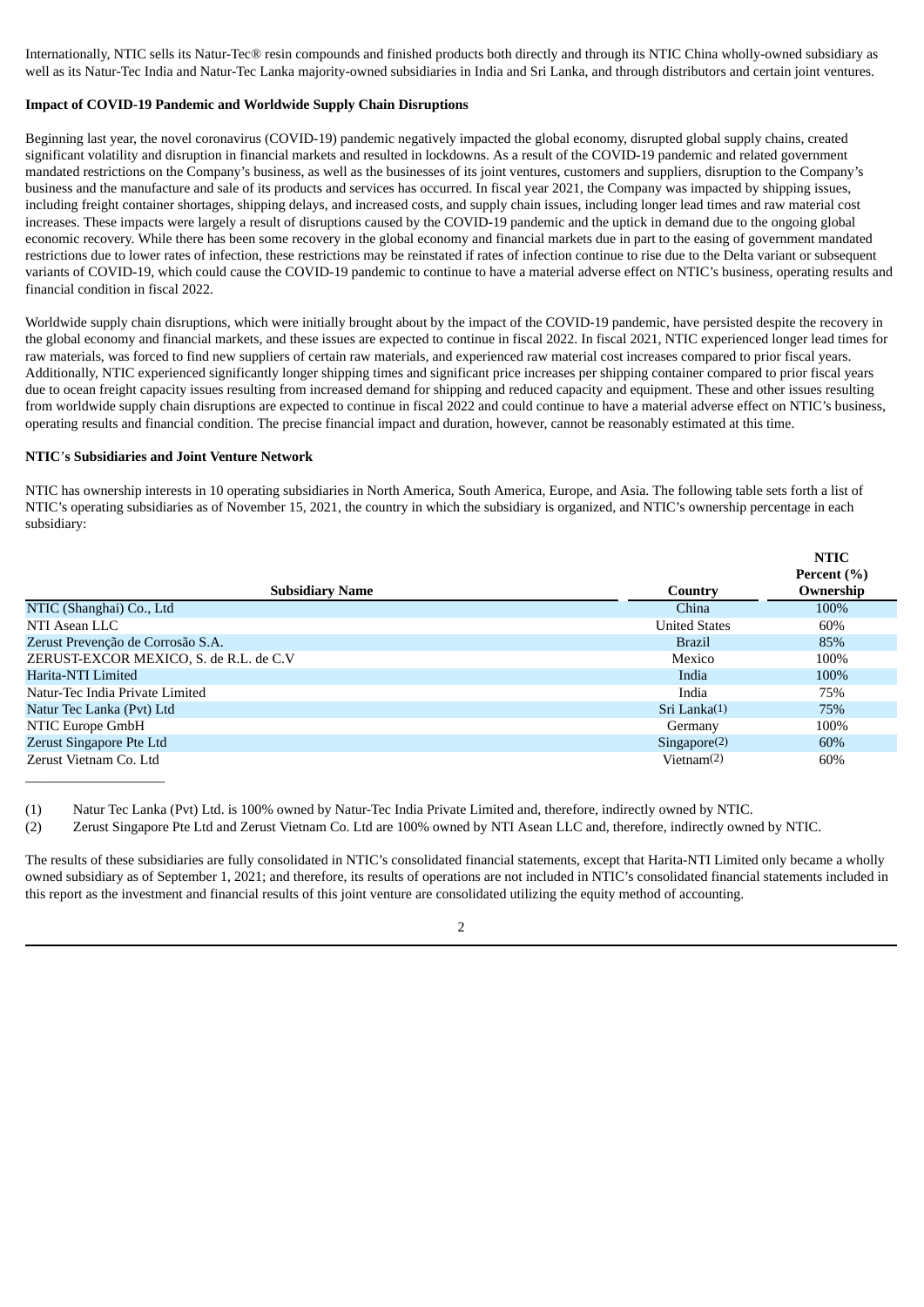NTIC participates in 18 active joint venture arrangements in North America, Europe, and Asia. Each of these joint ventures generally manufactures and markets products in the geographic territory to which it is assigned. While most of NTIC's joint ventures exclusively sell rust and corrosion inhibiting products, some of the joint ventures also sell NTIC's Natur-Tec® resin compounds. NTIC has historically funded its investments in joint ventures with cash generated from operations.

The following table sets forth a list of NTIC's operating joint ventures as of November 15, 2021, the country in which the joint venture is organized, and NTIC's ownership percentage in each joint venture:

|                                                         |                       | <b>NTIC</b>              |
|---------------------------------------------------------|-----------------------|--------------------------|
| <b>Joint Venture Name</b>                               | Country               | Percent (%)<br>Ownership |
| TAIYONIC LTD.                                           | Japan                 | 50%                      |
| <b>ACOBAL SAS</b>                                       | France                | 50%                      |
| EXCOR KORROSIONSSCHUTZ - TECHNOLOGIEN UND PRODUKTE GMBH | Germany               | 50%                      |
| <b>ZERUST AB</b>                                        | Sweden                | 50%                      |
| MOSTNIC-ZERUST                                          | Russia                | 50%                      |
| <b>ZERUST OY</b>                                        | Finland               | 50%                      |
| ZERUST (U.K.) LTD.                                      | <b>United Kingdom</b> | 50%                      |
| <b>EXCOR-ZERUST S.R.O.</b>                              | Czech Republic        | 50%                      |
| EXCOR SP. Z.O.O.                                        | Poland                | 50%                      |
| ZERUST A.S.                                             | Turkey                | 50%                      |
| ZERUST CONSUMER PRODUCTS, LLC                           | <b>United States</b>  | 50%                      |
| <b>ZERUST-DNEPR</b>                                     | Ukraine               | 50%                      |
| KOREA ZERUST CO., LTD.                                  | South Korea (1)       | 30%                      |
| ZERUST-NIC (TAIWAN) CORP.                               | Taiwan $(1)$          | 30%                      |
| PT. CHEMINDO - NTIA                                     | Indonesia $(1)$       | 30%                      |
| ZERUST SPECIALTY TECH CO. LTD.                          | Thailand (1)          | 30%                      |
| CHONG WAH-NTIA SDN. BHD.                                | Malaysia (1)          | 30%                      |
| NTIA ZERUST PHILIPPINES, INC.                           | Philippines (1)       | 30%                      |

(1) Indirect ownership interest through NTI Asean.

NTIC receives funds from its joint ventures as fees received for services that NTIC provides to its joint ventures and as dividend distributions. The fees for services provided to joint ventures are determined based on either a flat fee or a percentage of sales depending on local laws and tax regulations. With respect to NTIC's joint venture in Germany (EXCOR), NTIC recognizes an agreed upon quarterly fee for services. NTIC recognizes equity income from each joint venture based on the overall profitability of the joint venture. Such profitability is subject to variability from quarter to quarter, which, in turn, subjects NTIC's earnings to variability from quarter to quarter. The profits of each joint venture are shared by the respective joint venture owners in accordance with their respective ownership percentages. NTIC typically directly or indirectly owns 50% or less of each of its joint venture entities and, thus, does not control the decisions of these entities regarding whether dividends are paid and, if so, what amount is paid in a given year. The payment of a dividend by an entity is determined by a joint vote of the owners and is not at the sole discretion of NTIC.

As of August 31, 2021, Harita-NTI Limited was a joint venture and consolidated using the equity method of accounting. Harita-NTI Limited only became a wholly owned subsidiary as of September 1, 2021.

NTIC accounts for the investments and financial results of its joint ventures in its financial statements utilizing the equity method of accounting.

NTIC considers EXCOR to be individually significant to NTIC's consolidated assets and income as of August 31, 2021. NTIC considers EXCOR, ACOBAL SAS, ZERUST OY, ZERUST SPECIALTY TECH CO. LTD. and its former joint venture, Harita-NTI Limited, to be individually significant to NTIC's consolidated assets and income as of August 31, 2020. Therefore, NTIC provides certain additional information regarding these joint ventures in the notes to NTIC's consolidated financial statements and in this section of this report.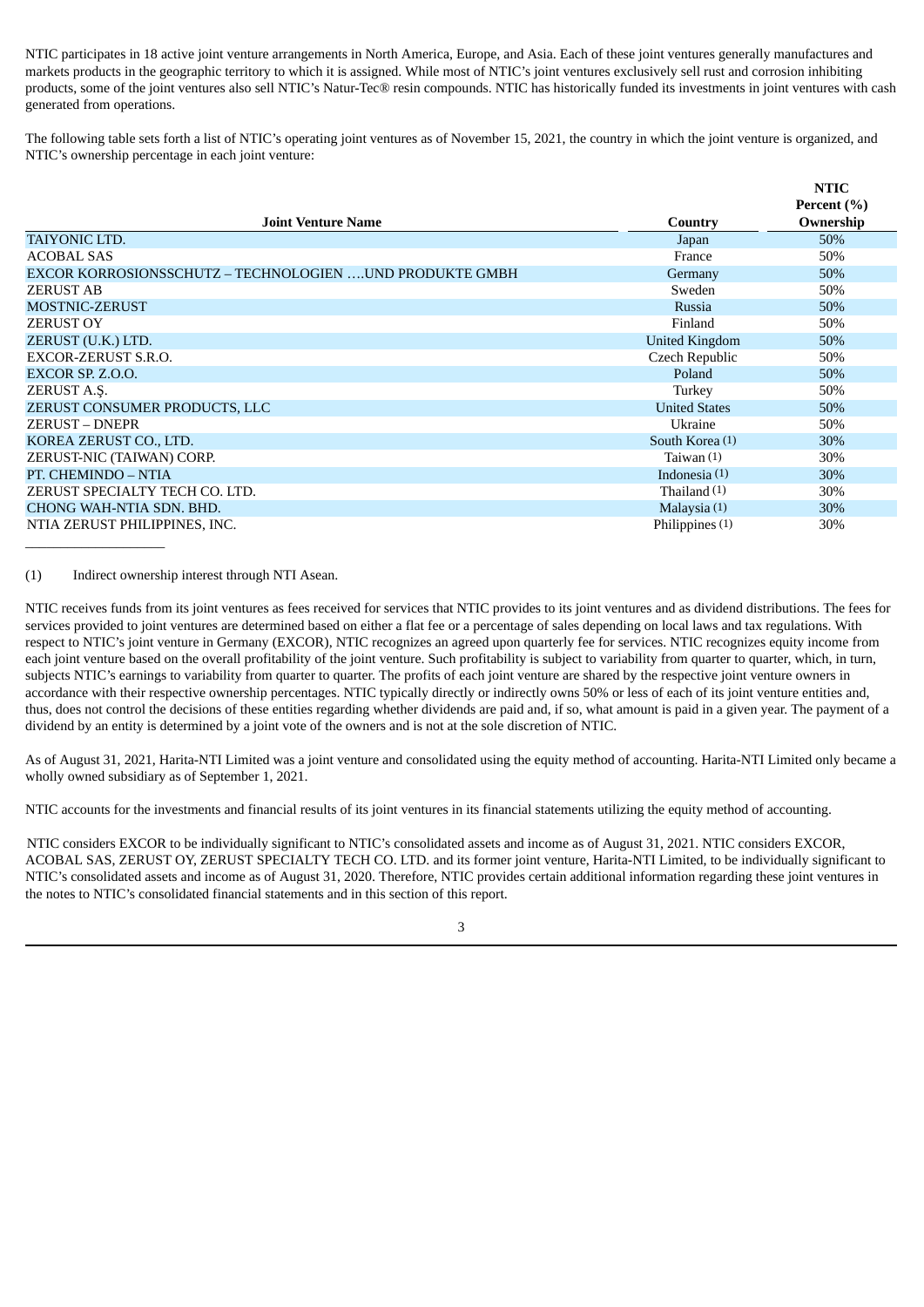For more information regarding NTIC's joint ventures and their effect on NTIC's operating results, see NTIC's consolidated financial statements in "*Part* II. Item 8. Financial Statements and Supplementary Data" and "Part II. Item 7. Management's Discussion and Analysis of Financial Condition and Results *of Operations*" of this report.

## **Products**

NTIC derives revenues directly and/or indirectly through its subsidiaries and joint ventures from two reportable business segments based on products sold, customer base, and distribution center: ZERUST® corrosion prevention solutions and Natur-Tec® resin compounds and finished products.

*ZERUST*® *Corrosion Prevention Solutions*. In fiscal 2021, 80.6% of NTIC's consolidated net sales were derived from developing, manufacturing and marketing ZERUST® rust and corrosion inhibiting products and services. NTIC's consolidated net sales in fiscal 2021 included \$45,554,434 in sales of ZERUST® rust and corrosion inhibiting products and services, an increase of 32.1% from such sales in fiscal 2020. Corrosion not only damages the appearance of metal products and components but also negatively impacts their mechanical performance. This applies to the rusting of ferrous metals (iron and steel) and the deterioration by oxidation of nonferrous metals (aluminum, copper, brass, etc.). NTIC's ZERUST® corrosion prevention solutions include plastic and paper packaging, powders, liquids, coatings, rust removers, cleaners, diffusers, and engineered solutions for the oil and gas industry as well as technical corrosion management and consulting services.

*Plastic and Paper Packaging*. NTIC's ZERUST® packaging products contain proprietary chemical formulations that continuously release invisible, odorless and non-toxic vapor that forms a passivating layer on any metal surfaces it comes in contact with and thereby inhibits rust and corrosion. The corrosion inhibiting protection is maintained only as long as the metal products to be protected remain enclosed within the ZERUST® packaging. Electron scanning shows that once metal products are removed from the ZERUST® packaging, the ZERUST® protective layer dissipates from the contents' surfaces within two hours, leaving a clean, dry, and corrosion-free metal component. This mechanism of corrosion protection enables NTIC's customers to easily package metal objects for rust-free shipment and/or long-term storage. Furthermore, by eliminating costly greasing and degreasing processes and/or significantly reducing the use of certain coatings to inhibit corrosion, NTIC's ZERUST® corrosion prevention solutions provide customers significant savings as compared to traditional methods of corrosion prevention in terms of labor, material, and capital expenditures for equipment to apply, remove, and dispose of oils and greases, as well as environmental, health and safety benefits provided by not having to handle and work with hazardous chemicals.

NTIC was first to develop the means of infusing volatile corrosion inhibiting chemical compounds (VCIs) into polyethylene and polypropylene resins. Combining ZERUST® chemical compounds with polyethylene and polypropylene resins permitted NTIC to introduce a line of plastic packaging products in the form of low and high-density polyethylene bags and shroud film, including stretch, shrink, skin, and bubble cushioning film, thereby giving customers the ability to ship and store ferrous, nonferrous, and mixed-metal products in a clean, dry, and corrosion-free condition, at an overall savings in total process costs. In addition to plastic packaging, NTIC has also developed VCI compounds to imbue kraft paper, corrugated cardboard, solid fiber, and chipboard packaging materials with corrosion protection properties. NTIC's ZERUST® plastic and paper packaging products come in various thicknesses, strength enhancements, protection types, shapes, and sizes. This product line also includes items such as ZERUST® gun cases, car covers, and tool-drawer liners, which are targeted at retail consumers.

*Liquids and Coatings*. NTIC's corrosion prevention solutions include a line of metal surface treatment liquids and coatings, which are oil, water, or biosolvent based, and are marketed under brand names including Axxatec™, Axxanol™, and Z-Maxx™. These liquids and coatings provide powerful protection in aggressively corrosive environments, such as salt air, high humidity, and/or high temperatures. Products are formulated for most metal types and protection levels. For exceptionally harsh environments, customers may choose to use a combination of NTIC's liquids and coatings with ZERUST® plastic and/or paper products to achieve robust corrosion protection during manufacturing, shipping, and warehousing stages.

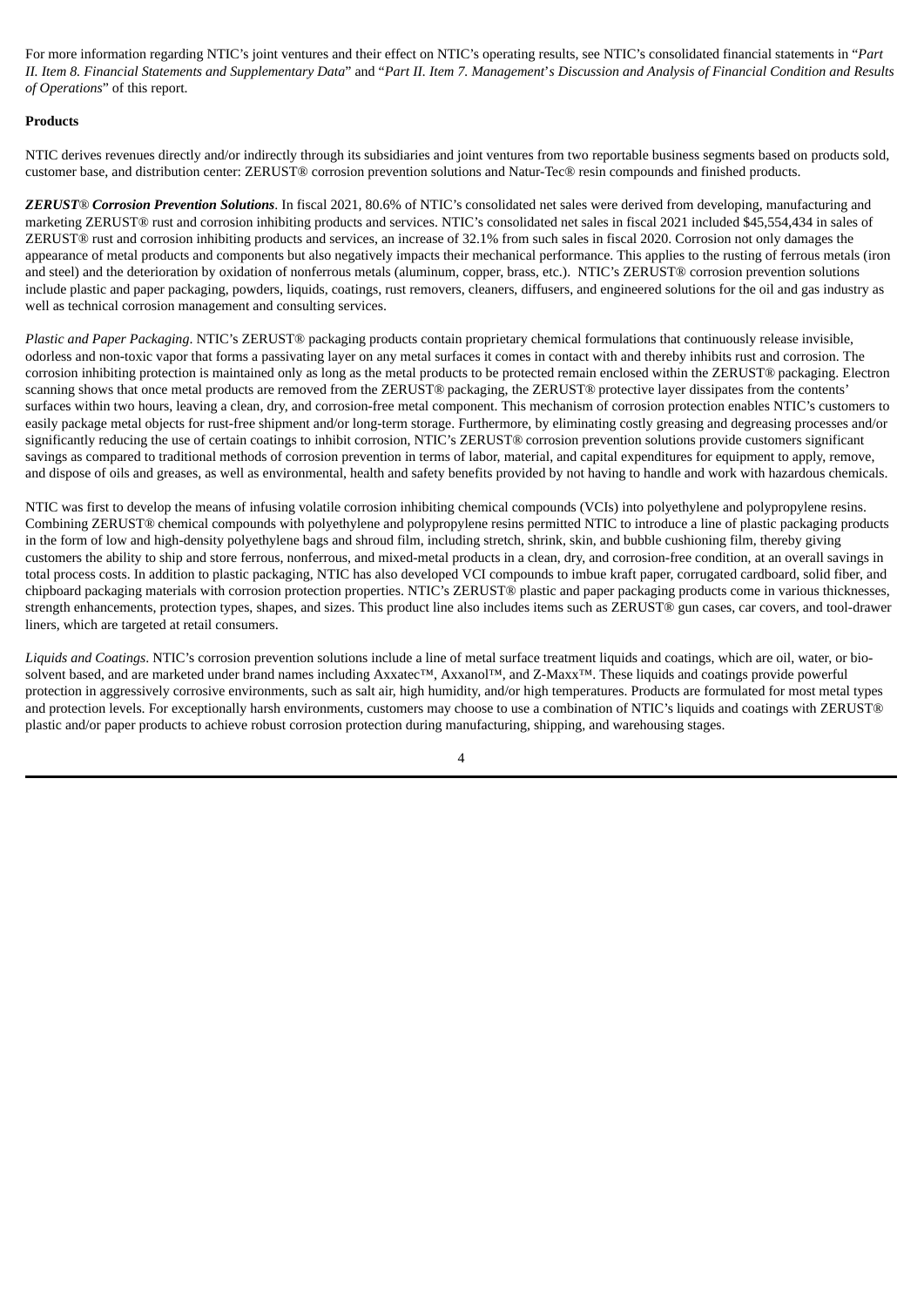*Rust Removers and Cleaners*. NTIC also sells rust removal and cleaning products, under the Axxaclean™ brand name, designed to restore rusty parts to a usable condition without the use of labor-intensive, abrasive cleaners that damage surfaces and commonly fail to remove rust from complex metal surfaces, like the teeth of small gears.

*Diffusers*. NTIC's corrosion prevention solutions include a line of corrosion inhibiting vapor diffusers, such as ZERUST® ActivPak®, ZERUST® ICT® Vapor Capsules, ZERUST® ICT® Plastabs®, ZERUST® ICT® Cor-Tabs®, ZERUST® ICT® Pipe Strip, and ZERUST® ICT® Tube Strip. These diffusers are designed to protect metals within enclosures, like switch gearboxes and electronics cabinets, or can be used as extra protection when added to ZERUST® packaging products. Diffusers work by permeating the interior air of an enclosure with an invisible and odorless corrosion inhibiting vapor that settles as a protective layer on all metal surfaces that are within the range of a specific "radius of protection" for a period of one or two years depending on the product model. This invisible and dry protective layer revaporizes and dissipates into the air upon removal of a diffuser from an enclosure, leaving all surfaces clean, dry, residue-free, and corrosion-free.

*Z-CIS*® *Technical Services*. As an on-going effort to help NTIC's customers improve and control their corrosion management processes, NTIC markets and offers unique corrosion management and consulting services to target customers. This ZERUST® corrosion inhibition system (known as Z-CIS®) leverages NTIC's global network to dispatch highly-trained technical service engineers to customer sites to solve complex corrosion problems. Several major automotive companies and their automotive parts suppliers have used NTIC's Z‑CIS® system.

ZERUST® Corrosion Prevention Solutions Designed Specifically for the Oil and Gas Industry. NTIC has developed proprietary engineered corrosion inhibiting solutions specifically for the mitigation of corrosion of the types of capital assets used in the petroleum and chemical process industries and has targeted the sale of these ZERUST® corrosion solutions to potential customers in the oil and gas industry. NTIC's consolidated net sales in fiscal 2021 included \$3,793,466 in sales made to customers in the oil and gas industry, an increase of 36.3% from such sales in fiscal 2020. NTIC anticipates that its sales of ZERUST® products and services into the oil and gas industry will continue to remain subject to significant volatility, specifically due to economic factors, such as potential crude oil price changes and global production slowdowns caused by travel and other restrictions that may be reinstated as a result of the COVID-19 pandemic. NTIC anticipates that its sales of ZERUST® products and services into the oil and gas industry may be subject to additional volatility due to uncertainty caused by certain environmental policies of the current administration. Demand for ZERUST® oil and gas products around the world depends primarily on market acceptance and the reach of NTIC's distribution network. Because of the typical size of individual orders and overall size of NTIC's net sales derived from sales of oil and gas products, the timing of one or more orders can materially affect NTIC's sales compared to prior fiscal year period sales. Projects in Europe and the Middle East are a small but strategically important part of the sales growth picture.

The infrastructure/assets that support the oil and gas industry are predominantly constructed using metals that are highly susceptible to corrosion. The industrial environment at these facilities usually contains compounds, including sulfides and chlorides, which cause aggressive corrosion. This problem affects the service life and safety of pipelines, petroleum storage tanks, spare parts in long-term storage, processing, and other critical equipment. In addition to the costs associated with the replacement of parts and structures, maintenance and repairs, and product loss, there are significant economic losses associated with critical infrastructure being down for repair and maintenance. Furthermore, there are also considerable health, safety, and environmental risks caused by corrosion that can greatly increase economic losses. While the industry predominantly uses various paints/coatings, engineered alloys, cathodic protection, etc. to mitigate corrosion, there are several situations where such options are not feasible and NTIC believes that its ZERUST® oil and gas corrosion prevention solutions are more effective at minimizing maintenance downtime on critical oil and gas industry infrastructure, extend the life of such infrastructure, and reduce the risk of environmental pollution due to leaks caused by corrosion.

NTIC's rust and corrosion inhibiting products for the oil and gas industry include ZERUST® Flange Savers®, ZERUST® ReCAST-SSB solutions, and ZERUST® chemicals, including Zerion powders and gels, in addition to many of the standard industrial ZERUST® rust and corrosion inhibiting products previously described.

ZERUST® Flange Savers® are specially designed covers that have been impregnated with a proprietary ZERUST® inhibitor formulation to provide corrosion protection for flanges, valves, and welded joints. Oil and gas pipeline segments are connected by flanges and welded joints of varying sizes, designs, and materials. These connection points often corrode under aggressive industrial environments and harsh operating conditions, thereby causing costly maintenance, operational, and safety problems. ZERUST® Flange Savers® are available in various sizes to accommodate different pipe diameters, pressure ratings, and international standards for pipeline valves and flanges.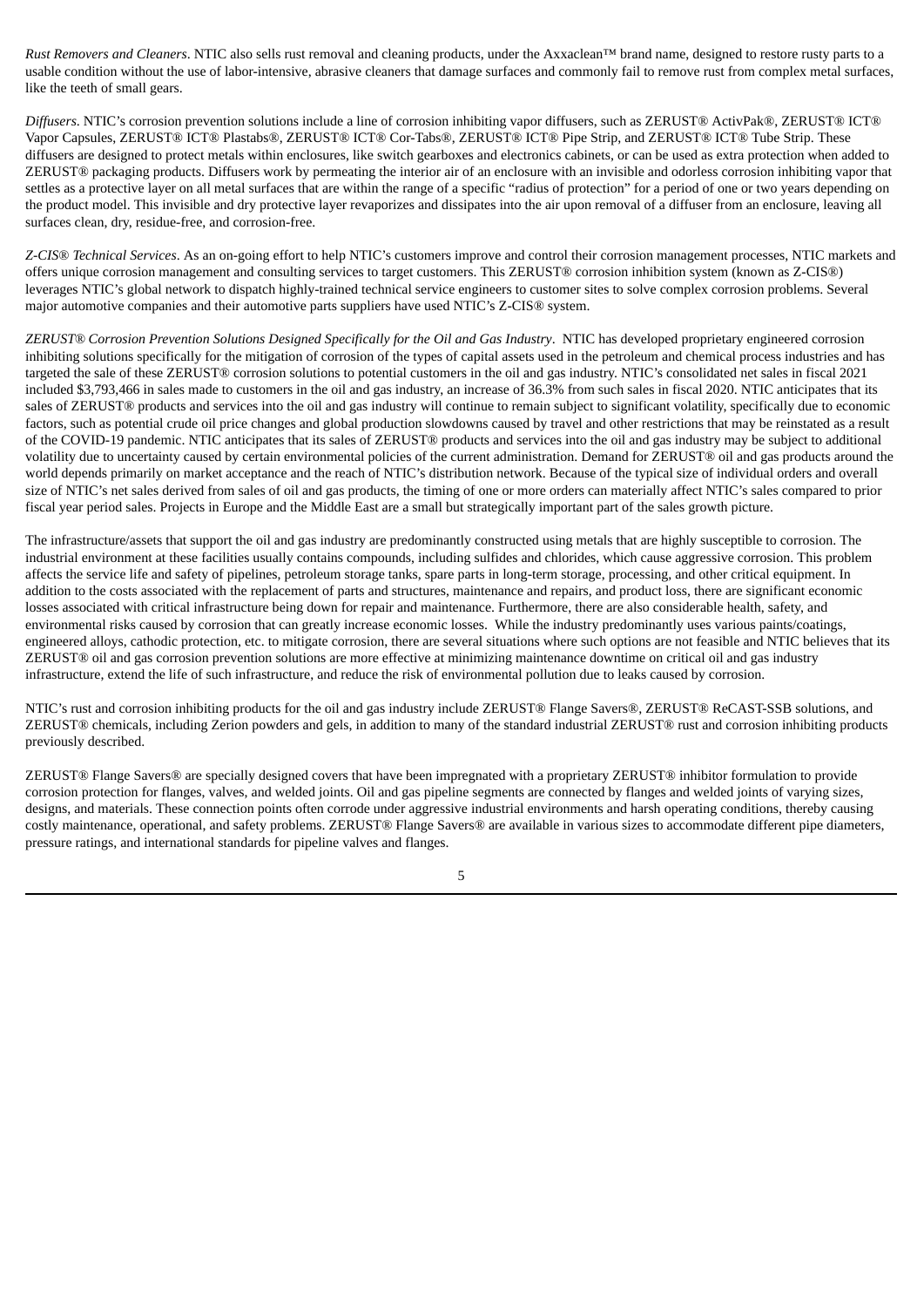ZERUST® ReCAST-SSB solutions protect the Soil Side Bottoms (SSB) of aboveground storage tanks through a variety of unique and highly effective delivery systems designed by the Zerust Oil & Gas team to deliver proprietary Zerion FVS corrosion inhibitor to spaces under tank bottoms that are susceptible to significant corrosion. Tank bottoms are typically made of steel plates, which are in direct contact with a foundation surface that may be concrete, sand/soil, or asphalt/bitumen. It is typically not possible to protect this underside surface with traditional coatings. Cathodic protection (CP) systems can only provide partial protection, but also have significant limitations that cause failures well ahead of the expected service life of a tank. The ZERUST® solutions provide effective protection even to areas that cannot be addressed with CP. These are engineered solutions where each system is tailored to a customer's requirements depending on factors including the tank foundation design, specific environmental conditions, and tank diameter.

ZERUST® Zerion powder-based inhibitor solutions include the following:

- Zerion FVS is a unique inhibitor blend that is used in both the SSB Solutions and in internal pipeline protection. This "best-in-class" product has been successfully deployed at multiple client sites in North and South America, Europe, the Middle East, India as well as other parts of Asia.
- Zerion FAN-5 is a lower cost inhibitor that is very effective at protecting metals upon contact. It can be used to treat large volumes of water that may be used for hydrotesting. In combination with Zerion FVS, it offers a more complete solution for the protection of pipeline internals.
- AutoFog is a revolutionary product that allows for the quick VCI saturation of large volume spaces without the need for mechanical "fogging" equipment. This rapid self-diffusing capability is designed for sealed void spaces, protection of large/complex assets like heat exchangers, and heater-treaters.

*Natur-Tec*® *Resin Compounds and Finished Products.* NTIC manufactures and sells a broad range of bioplastic packaging solutions, including bio-based and certified compostable (fully biodegradable) polymer resin compounds, and finished products under the Natur-Tec® brand. NTIC's consolidated net sales in fiscal 2021 included \$10,939,385 in sales of Natur-Tec® resins and finished products, a decrease of 16.9% compared to sales in fiscal 2020. Market drivers such as volatile petroleum prices, reduced dependence on foreign oil, reduced carbon footprints, requirements by multinational brands for sustainable packaging solutions that meet Circular Economy and environmentally responsible end-of-life disposal mandates, and concerns about plastic residue in the environment have led to heightened interest in using sustainable, bio-based and renewable plant-biomass resources for the manufacture of plastics and industrial products. Plastics that are fully biodegradable in commercial composting or anaerobic digestor systems allow the safe and effective conversion of these plastics to carbon dioxide, water, and fertilizer at the end of their service life. Increased environmental and sustainability awareness at the corporate and consumer level, improved technical properties and product functionality, as well as recent foreign, state, and local governmental regulations banning the use of conventional plastics or mandating the use of certain biodegradable or compostable products, including regulations in China and India, have also fueled this interest in bio-based and biodegradable-compostable plastics. The term "bio-plastics" encompasses a broad category of plastics that are either bio-based, which means derived from renewable resources such as corn or cellulosic/plant material or blends thereof, or are engineered to be fully commercially compostable, or both.

Natur-Tec® resins and finished products sales in North America and finished product sales at NTIC's majority-owned subsidiary in India, Natur-Tec India Private Limited, experienced reduced demand globally as a result of the COVID-19 pandemic. The COVID-19 pandemic continues to have an impact on demand from many large users of bioplastics, including college campuses, stadiums, arenas, restaurants, and corporate office complexes. These are expected to be some of the last businesses to re-open, and many of these institutions have still not reopened to pre-COVID capacity. Furthermore, production across the apparel industry has declined sharply, further decreasing demand for our Natur-Tec bioplastic bags, which have become an important part of the sustainability initiatives within this industry.

*Resin Compounds.* Natur-Tec® resin compounds are produced by blending commonly available base resins, such as Ecoflex® from BASF, Ingeo® PLA from NatureWorks LLC, and Luminy® from Total-Corbion with organic and inorganic fillers and proprietary polymer modifiers and compatibilizers using NTIC's proprietary and patented ReX Process. In this process, biodegradable polymers, natural polymers made from renewable, plant-biomass resources, and organic and inorganic materials are reactively blended in the presence of proprietary compatibilizers and polymer modifiers to produce bio-based and/or compostable polymer resin formulations that exhibit unique and stable morphology. Natur-Tec® resin compounds are engineered for high performance, ease of processing, and reduced cost compared to most other bio-plastic materials and can be processed by converters using conventional plastic manufacturing processes and equipment.

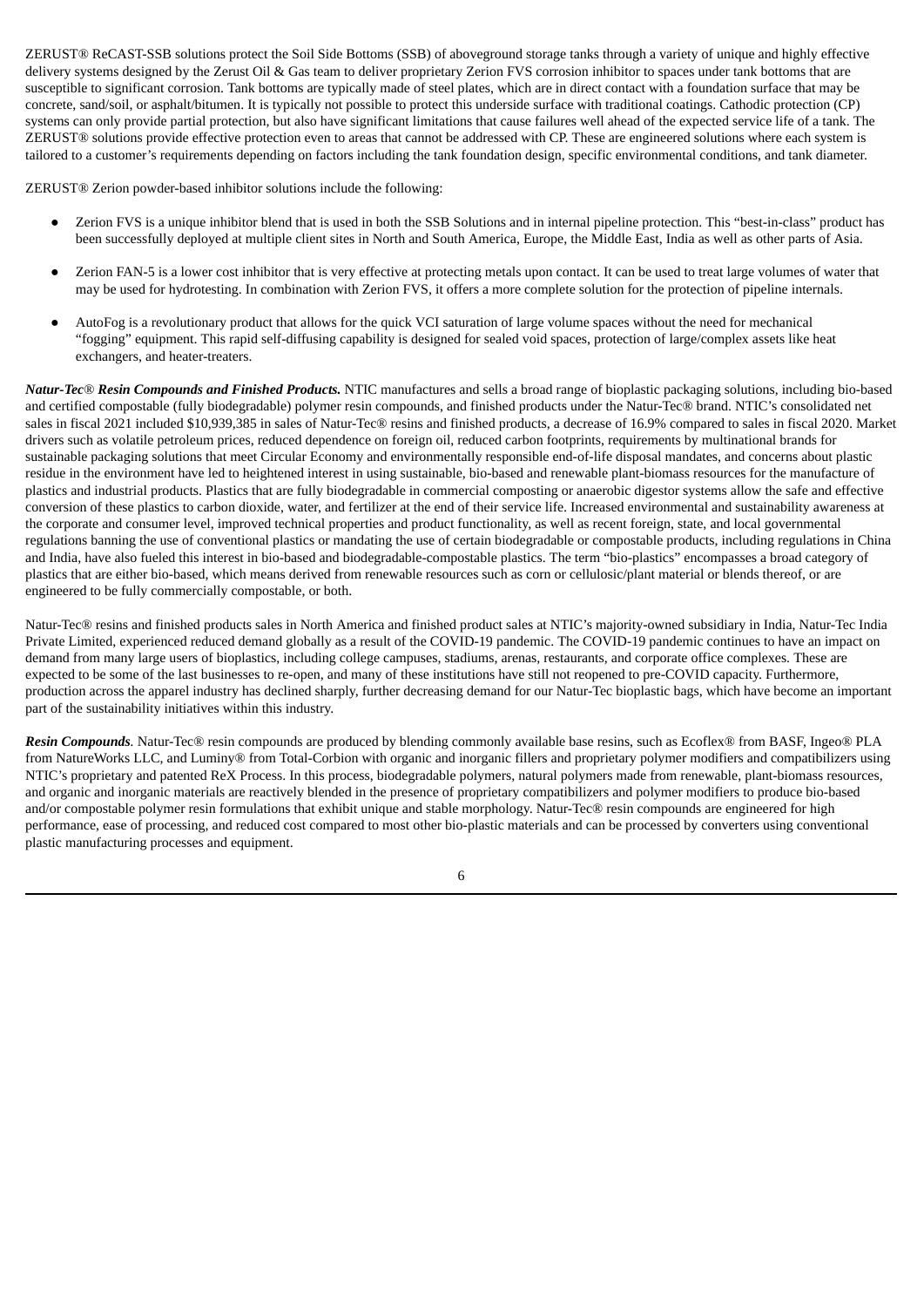Natur-Tec® resin compounds are sold in several grades tailored for a variety of applications, such as blown-film extrusion, profile extrusion, thermoforming, extrusion coating, and injection molding.

Natur-Tec® flexible film resin compounds are fully commercially compostable and meet the requirements of international standards for compostable plastics, such as ASTM (American Society for Testing and Materials) D6400 (U.S.), EN 13432 (European standards for products and services by European Committee for Standardization), and ISO (International Organization for Standardization) 17088, and are certified as 100% compostable by organizations including the BPI (Biodegradable Products Institute) in the United States and TÜV Austria in Europe. Natur-Tec® film resin compounds can be used to produce film for applications, such as bags, including compost bags, lawn and leaf bags, pet waste collection bags, and carry-out bags, agricultural film, and consumer and industrial packaging. Natur-Tec® film resin compounds are also used to produce bags and covers for branded apparel packaging and to manufacture specialty foodservice items, such as compostable drinking straws, thermoformed lids and disposable food-handling gloves.

The Natur-Tec® compostable extrusion coating resin compounds are bio-based and biodegradable and are designed to replace conventional plastic materials for extrusion coating applications. Natur-Tec® extrusion coating resin compounds are manufactured using sustainable and renewable resources, per the ASTM D6866 standard, which allows companies and consumers the opportunity to reduce or neutralize their carbon footprint and are designed to meet the requirements of international standards for compostable plastics, such as ASTM D6400. Natur-Tec® extrusion coating resin compounds provide good adhesion to paper, an excellent print surface, and good heat seal strength and the coating material is suitable for food contact applications, including both hot and cold applications. Natur-Tec® extrusion coating resin compounds can be used for coating paper and paperboards for the manufacture of disposable cups, plates, and other foodservice items.

The Natur-Tec® compostable injection molding resin compounds are bio-based and compostable and are designed to replace conventional plastic materials for injection molded plastic applications. Natur-Tec® compostable injection molding resin compounds are manufactured using sustainable and renewable resources, per the ASTM D6866 standard, and are designed to meet the requirements of international standards for compostable plastics, such as ASTM D6400 and EN 13432. Natur-Tec® compostable injection molding resin compounds can be used for injection molded plastic applications, such as cutlery, pens, hangers, containers, and packaging. Natur-Tec® bio-based injection molding resin compounds are made with at least 90% bio-based/renewable resource-based materials, per the ASTM D6866 standard, and are meant to enhance sustainability by replacing petroleum-based plastics. Natur-Tec® biobased injection molding resin compounds exhibit the same properties as conventional plastic materials and can be used in applications such as automotive components, consumer goods, electronics, medical products, furniture, and packaging.

*Finished Products*. Natur-Tec® finished products include totally biodegradable and compostable trash bags, agricultural film, and other single-use disposable products, such as compostable cutlery and food and consumer goods packaging currently marketed under the Natur-Bag® or Natur-Ware® brands.

The Natur-Bag® product line offers 15 different compostable trash bag sizes, from 3-gallon to 96-gallon, as well as shopper bags, produce bags and gloves. The bags are available in various SKU configurations, including retail packs that are sold to the consumer either through retail outlets or through online stores and industrial case packs that are sold to commercial and industrial customers primarily through wholesalers and distributors. The Natur-Bag® products are manufactured from the Natur-Tec® flexible film resin compounds and thus are fully biodegradable and compostable.

The Natur-Ware® product line consists of bio-based and compostable cutlery made from the Natur-Tec® compostable injection molding resin compounds. Natur-Ware® cutlery can be composted along with food scraps in zero-waste programs.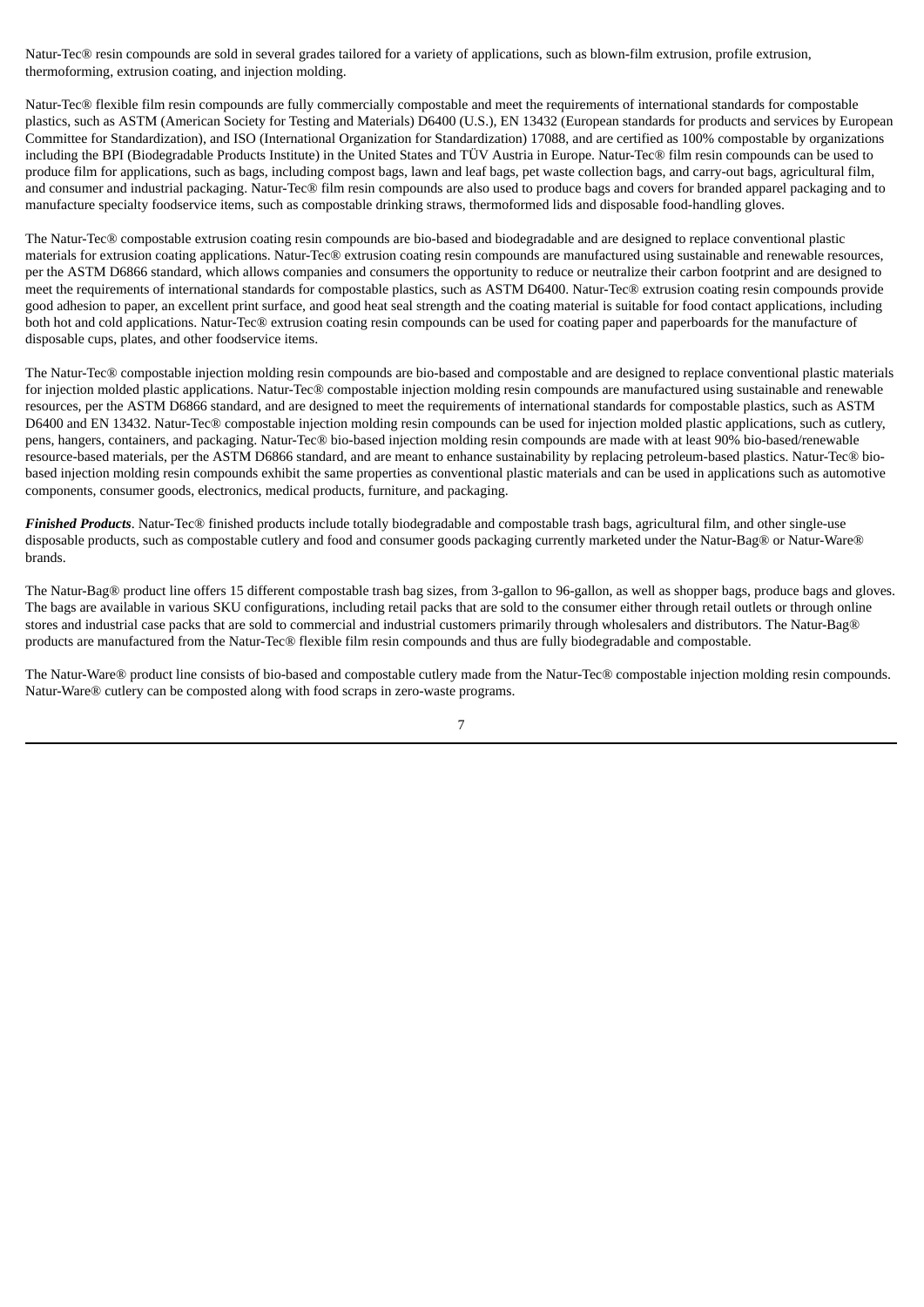Both Natur-Bag® and Natur-Ware® products are certified fully commercially compostable and carry the BPI Compostable logo in the United States and the TÜV Austria OK Compost logo in Europe. Furthermore, these products were also independently tested and approved for use in organic waste diversion systems by Cedar Grove, one of the largest compost operators in the United States.

### **Sales, Marketing, and Distribution**

*ZERUST*® *Corrosion Prevention Solutions*. In the United States, NTIC markets its ZERUST® rust and corrosion inhibiting products and services, including its products designed for the oil and gas industry, principally to industrial users in the automotive, electronics, electrical, mechanical, military, retail consumer, and oil and gas markets by a direct sales force and through a network of independent distributors, manufacturer's sales representatives, and strategic partners. Prior to placing an order, NTIC's technical service consultants work directly with the end users of NTIC's ZERUST® products to analyze their specific corrosion prevention needs and develop systems to meet their performance requirements.

Internationally, NTIC has entered into a series of joint ventures with foreign partners (either directly or through a holding company). NTIC receives fees for providing technical support, marketing assistance, and other services to its joint ventures based primarily on the net sales of the individual joint ventures in accordance with the terms of the joint venture arrangements. Such services include consulting, legal, insurance, technical, and marketing services.

In China, NTIC sells its products and services through NTIC China. NTIC has wholly-owned or majority-owned subsidiaries to conduct its business in Brazil, Mexico, Vietnam and Singapore. In addition, effective as of September 1, 2021, NTIC purchased the remaining 50% ownership interest in its Indian joint venture, Harita-NTI Limited, and will continue selling its ZERUST products in India through this wholly-owned subsidiary.

With respect to the sales and marketing of ZERUST® rust and corrosion inhibiting products and services to the oil and gas industry, NTIC uses a combination of direct sales personnel, independent sales agents, and its joint venture network. In addition, in an attempt to penetrate the oil and gas industry within certain markets more quickly, NTIC has entered into various agreements with specific organizations that have existing long-term relationships with key oil and gas industry clients. NTIC also engages in certain direct marketing activities to build its brand within the oil and gas industry, such as traditional advertising and direct mail campaigns and presence and participation at selected key trade shows and technical forums. Additionally, NTIC has worked to adapt its marketing activities in light of the COVID-19 pandemic. NTIC continues to believe the sale of its ZERUST® corrosion prevention solutions to customers in the oil and gas industry will involve long sales cycles, likely including multi-year trial periods with each user and a slow integration process thereafter.

*Natur-Tec*® *Resin Compounds and Finished Products*. In the United States, NTIC markets its Natur-Tec® resin compounds and finished products through a network of national and regional distributors and independent manufacturer's sales representatives and two NTIC direct sales employees as of August 31, 2021. Target customers for Natur-Tec® finished products include individual consumers as well as commercial and institutional organizations, such as corporations and government agencies, and educational organizations, such as universities and school districts. NTIC is also targeting key national and regional retailers utilizing independent sales agents. Target customers for Natur-Tec® resin compounds include plastics converters and foodserviceware brands that would purchase Natur-Tec® resin compounds to manufacture and sell their own finished bio-based and compostable end products, such as film, bags, and cutlery. Additionally, NTIC has targeted retailers and customers that may have applications for our products related to the COVID-19 pandemic.

Internationally, NTIC uses Natur-Tec India, Natur Tec Lanka, NTIC China and a network of international distributors to market its Natur-Tec® resin compounds and finished products. The government of India recently announced a phased ban on the manufacture and sale of single-use plastics beginning in July 2022. The first phase bans earbuds and plastic sticks used in balloons and ice cream. The second phase bans plastic cigarette packets and plastic bags less than 100 microns thick. Notably, compostable plastics are exempt from this ban. Accordingly, NTIC expects the market in India for bio-plastic packaging solutions to continue to grow substantially. Similarly, in the last fiscal year, NTIC saw a rise in the sales of Natur-Tec® products in China and anticipates that sales will continue to grow.

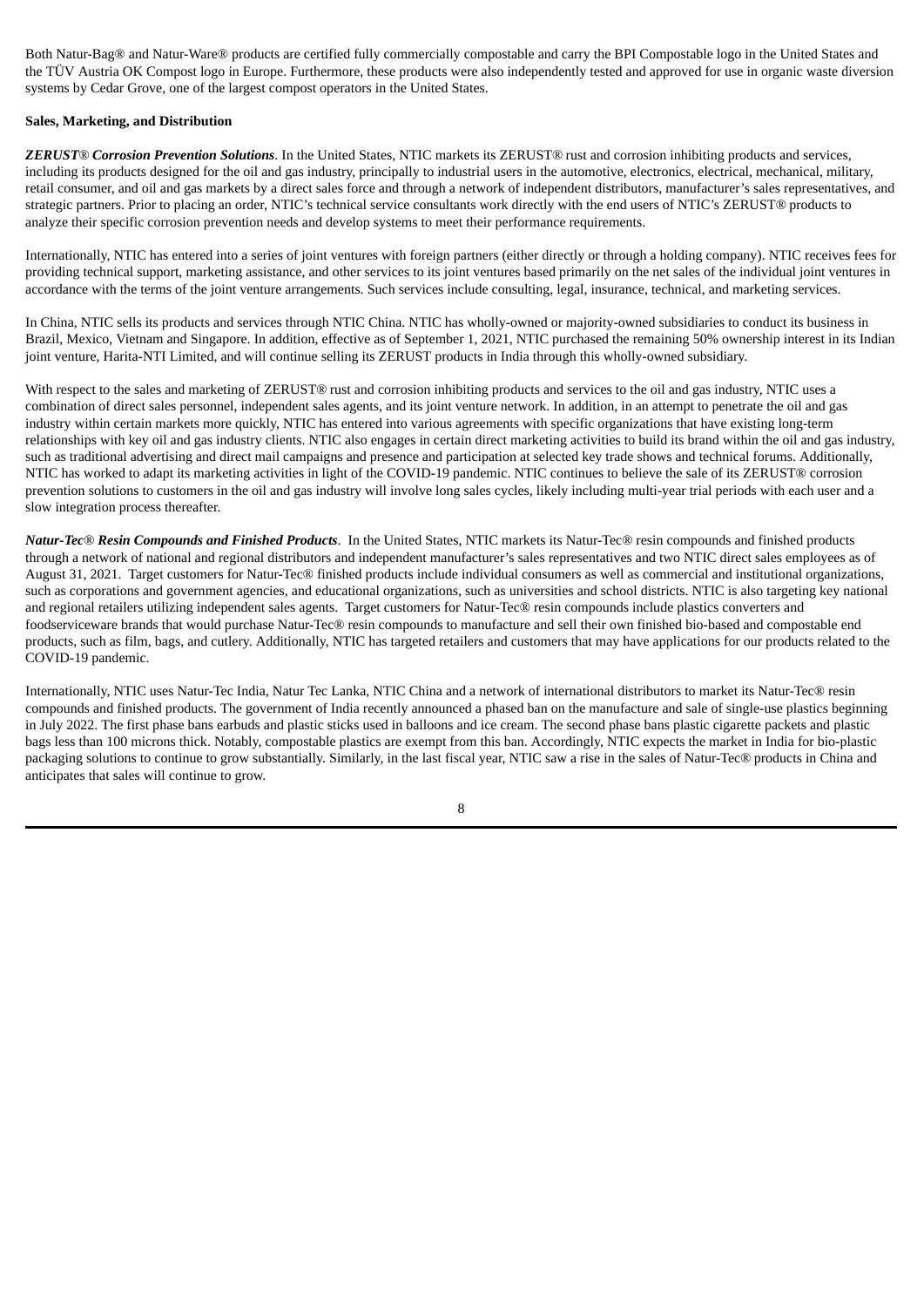## **Competition**

*ZERUST*® *Corrosion Prevention Solutions*. While NTIC is unaware of any third parties with which NTIC competes on a worldwide basis with respect to its corrosion prevention solutions, NTIC does compete with several third parties on a regional basis. NTIC evaluates competing rust and corrosion inhibiting products on an ongoing basis. Some of NTIC's competitors are established companies that may have financial resources, marketing capabilities, distribution networks and other resources substantially greater than those of NTIC. As a result, they may be able to adapt more quickly to new or emerging technologies and changes in customer requirements or to devote greater resources to the promotion and sale of their products than NTIC. With respect to its rust and corrosion inhibiting products, NTIC competes on the basis of product innovation, quality, reliability, product support, customer service, reputation, and price. Some of NTIC's competitors may have achieved significant market acceptance of their competing products and brand recognition. NTIC, however, believes it has an advantage over most of its competitors as a result of NTIC's technical innovation and its value-added services. NTIC attempts to provide its customers with the highest level of technical service and applications engineering in addition to ZERUST® rust and corrosion inhibiting products. Nonetheless, the commoditization of certain of NTIC's ZERUST® rust and corrosion inhibiting products has led, and may continue to lead, to lower prices and lower margins on such products. In addition, because certain barriers to entry are low, additional competitors may emerge, which likely would lead to the further commoditization of NTIC's rust and corrosion inhibiting products.

With respect to NTIC's corrosion prevention solutions for use in the oil and gas industry, NTIC's primary barrier to entry is a combination of conservatism, complacency, and confidence in old approaches, as well as the complexity of the buying organizations. Some of NTIC's competitors with respect to its traditional ZERUST® rust and corrosion inhibiting products also compete in the oil and gas industry. NTIC also faces competition from new suppliers who provide alternative approaches to corrosion prevention, some of which have a significant market presence and more years of experience and credibility in the oil and gas industry. Original equipment manufacturer (OEM) suppliers to the oil and gas industry present a new market vertical for NTIC's traditional industrial ZERUST® products.

*Natur-Tec*® *Resin Compounds and Finished Products.* With respect to NTIC's Natur-Tec® resin compounds and finished products, NTIC competes with several established companies that have been producing and selling similar products for a significantly longer time period and have significantly more sales, more extensive and effective distribution networks, and better brand recognition than NTIC. Most of these companies also have substantially more financial and other resources than NTIC. NTIC competes on the basis of performance, brand awareness, distribution network, product availability, product offering, improved shelf life, place of manufacture, and price. Because of price competition, NTIC's margins on its Natur-Tec® resin compounds and finished products are lower than its margins on its ZERUST® corrosion prevention solutions. NTIC also has encountered in the past and could continue to encounter additional supply constraints for the base polymer resins used to manufacture NTIC's Natur-Tec® resin compounds and finished products since there are a limited number of suppliers of such base polymer resins and limited capacity for their production.

#### **Research and Development**

NTIC's research and development activities are directed at improving existing products, developing new products, reducing costs, and improving quality assurance through improved testing of NTIC's products. NTIC's internal research and development activities are conducted at its facilities located in Circle Pines, Minnesota; Beachwood, Ohio; and Dresden, Germany under the direction of internationally known scientists and research institutes under exclusive contract with NTIC with respect to the subject of their respective research efforts. EXCOR has established a wholly-owned subsidiary, Excor Korrosionsforschung GmbH, to conduct research into new fields of corrosion inhibiting packaging and the applications engineering of such products in conjunction with NTIC's domestic research and development operations. With respect to NTIC's Natur-Tec® resin compounds and finished products, Ramani Narayan, Ph.D., a current director of NTIC and Distinguished Professor in the Department of Chemical Engineering & Materials Science at Michigan State University, provides his expertise and technical support to NTIC.

NTIC anticipates that it will spend between \$4,400,000 and \$4,800,000 in fiscal 2022 on research and development activities.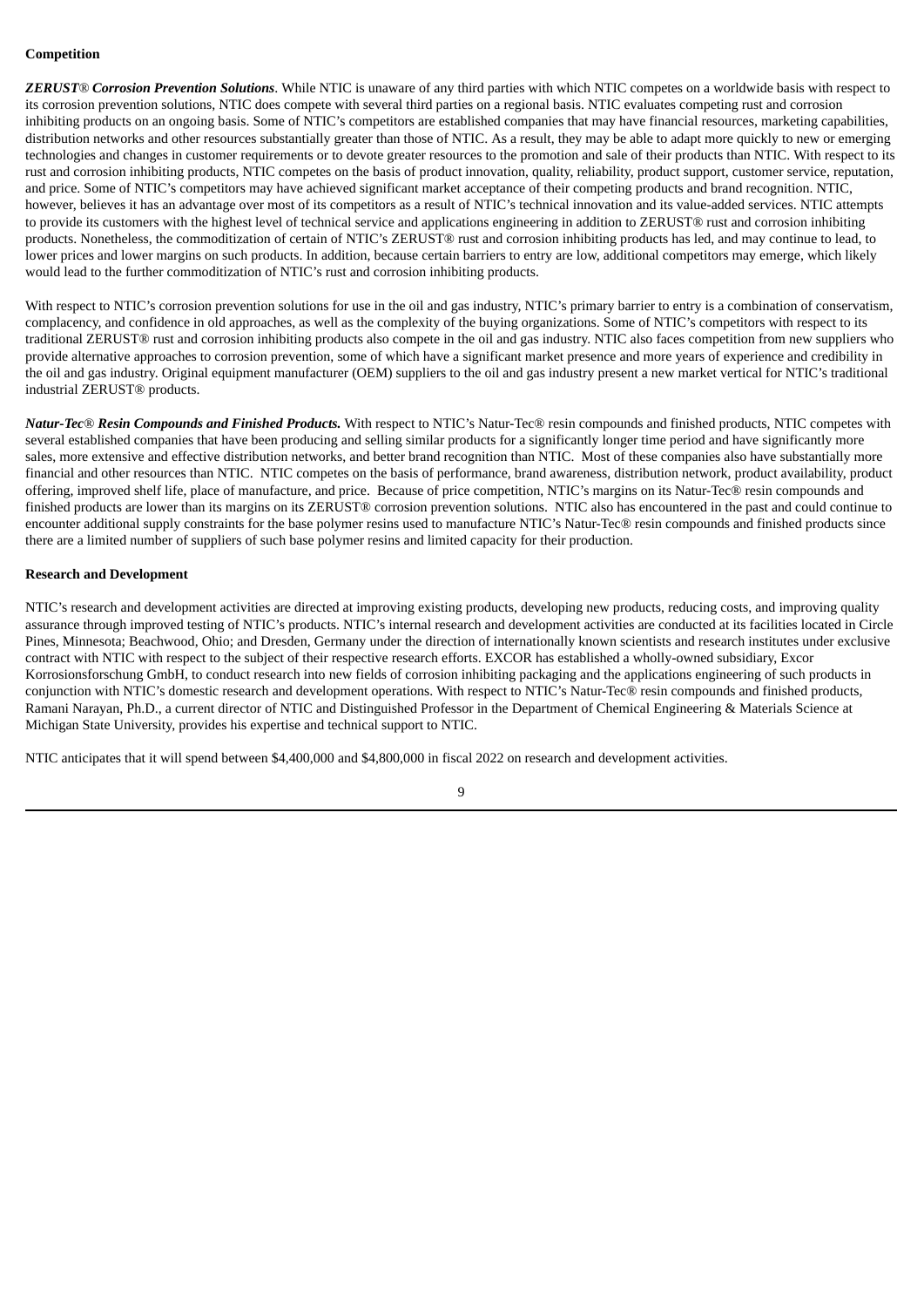## **Intellectual Property Rights**

NTIC's success depends and will continue to depend in part upon its ability to maintain patent and trademark protection for its products and processes, to preserve its proprietary information and trade secrets, and to operate without infringing the proprietary rights of third parties. NTIC's policy is to attempt to protect its technology by, among other things, filing patent applications and trademark applications and vigorously preserving the trade secrets covering its technology and other intellectual property rights.

In 1980, NTIC developed and patented the first polyolefin (plastic) based industrial corrosion inhibiting packing material in the world. The U.S. patent granted under this patent application became the most important intellectual property right in NTIC's history. This patent expired in 2000. NTIC has since filed for 12 letters of patent in the United States covering various corrosion inhibiting technologies, systems, and applications and now owns several patents in these areas. These patents and patent applications have been extended to the countries of strategic relevance to NTIC, including Australia, Brazil, Canada, China, Europe, Japan, India, Korea, Mexico, Russia, and Taiwan. In addition, EXCOR owns several patents in the area covering various corrosion inhibiting technologies and has also applied for new patents on proprietary new corrosion inhibiting technologies. NTIC is also seeking additional patent protection covering various host materials into which its corrosion inhibiting additives and other protective features can be incorporated, proprietary new process technologies, and chemical formulations outside the area of corrosion protection. NTIC owns several patents outside the area of corrosion protection both in the United States and in countries of strategic relevance to NTIC, including the above-noted countries.

In addition to seeking patent protection, NTIC maintains an extensive portfolio of trademarks in countries where NTIC has a presence directly or through its subsidiaries and joint ventures. NTIC continuously pursues new trademark applications of strategic interest worldwide. NTIC owns the following U.S. registered trademarks: NTI®, NTI & Globe Design®, ZERUST®, EXCOR®, ICT®, Z-CIS®, COR TAB®, PLASTABS®, NATUR-TEC®, NATUR-TEC & Design®, NATUR-BAG® and NATUR-WARE®, ZERION®, AUTOFOG®, FLANGE SAVER®, and ACTIVPAK®. NTIC also has a registered trademark on the use of the Color Yellow with respect to corrosion inhibiting packaging. Furthermore, NTI®, ZERUST®, EXCOR®, the Color Yellow®, and NTI ASEAN®, as well as other marks, have been registered in the European Union, and several new applications are pending.

NTIC requires its employees, consultants, and advisors with access to its confidential information, including trade secrets, to execute confidentiality agreements upon commencement of their employment or consulting relationships with NTIC. These agreements generally provide that all confidential information NTIC develops or makes known to the individual during the course of the individual's employment or consulting relationship with NTIC must be kept confidential by the individual and not disclosed to any third parties. NTIC also requires all of its employees and consultants who perform research and development for NTIC to execute agreements that generally provide that all inventions developed by these individuals during their employment or service arrangement with NTIC will fall under NTIC's proprietary intellectual property rights.

## **Manufacturing**

NTIC's ZERUST® rust and corrosion inhibiting products are manufactured according to NTIC's specifications primarily by selected independent subcontractors under trade secrecy agreements and/or license agreements. In addition, NTIC manufactures select ZERUST® rust and corrosion inhibiting products, consisting primarily of liquids and powders, at its corporate headquarters location in Circle Pines, Minnesota.

NTIC's Natur-Tec® resin compounds and finished products are produced at facilities in India, China, Malaysia, and the United States. NTIC's Natur-Tec® resin compounds can be shipped to manufacturing facilities around the world, where they then can be converted into finished products, such as film or piece of cutlery. NTIC's Natur-Tec® finished products are manufactured using NTIC's Natur-Tec® resin compounds by select sub-contractors.

NTIC is ISO 9001 certified with respect to the manufacturing of its products. NTIC believes that the process of ISO 9001 certification serves as an excellent total quality management tool, enabling NTIC to ensure consistency in the performance of its products. In addition, because potential customers may prefer or require manufacturers to have achieved ISO certification, such ISO certifications may provide NTIC with certain competitive advantages.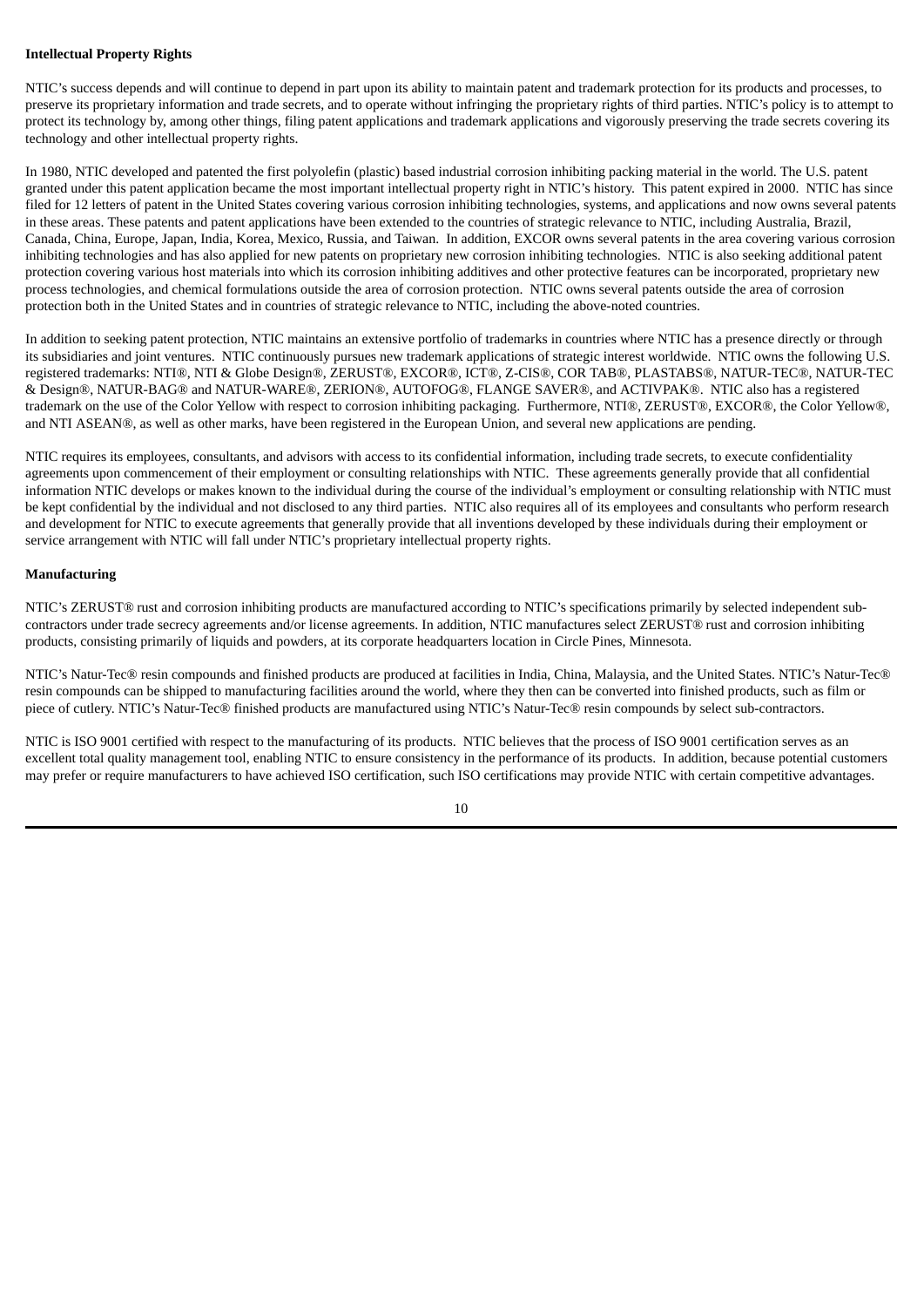# **Availability of Raw Materials**

NTIC does not typically carry excess quantities of raw materials because of historically widespread availability for such materials from various suppliers. However, with respect to its Natur-Tec® resin compounds and finished products, there are a limited number of suppliers of the base resins used to manufacture the resin compounds and finished products. Additionally, there is growing demand for these base resins, which has caused cost increases and, more recently, supply issues. In the past and during fiscal year 2021, NTIC has experienced some delays in obtaining these base resins. Due to supply chain disruptions associated with the COVID-19 pandemic and otherwise, NTIC experienced longer lead times for raw materials, was forced to find new suppliers of certain raw materials, and experienced raw material cost increases during fiscal 2021 compared to prior fiscal years. It is anticipated that these worldwide disruption in supply issues will continue throughout fiscal year 2022. Additionally, during fiscal year 2021, extreme weather caused supply chain disruptions and caused delays in receiving base resins.

In addition, a few raw materials and purchased parts used in NTIC's rust and corrosion inhibiting products and Natur-Tec® finished products are sourced from suppliers who currently serve as NTIC's sole source of supply for these materials and parts. Although NTIC believes it can obtain these raw materials and parts from other suppliers, an unexpected loss of supply over a short period of time, including as a result of the worldwide disruption in supply issues, may not allow NTIC time to replace these sources in the ordinary course of business.

# **Backlog**

NTIC had an estimated order backlog of \$4,192,000 as of August 31, 2021, compared to \$3,593,000 as of August 31, 2020, which was generally across all business units. Sales relating to this backlog are expected to be realized during first quarter of fiscal 2022. These are orders that are held by NTIC pending release instructions from the customers to be used for just-in-time production. Customers generally place orders on an "as needed" basis and expect delivery within a relatively short period of time.

## **Governmental Regulation**

The U.S. Food and Drug Administration (FDA) has indicated to NTIC that it has no objection to the use of ZERUST® ICT® packaging products in protecting metal food containers and processing equipment. In addition, the manufacture, sale and use of NTIC's Natur-Tec® resin compounds and finished products are subject to regulation in the United States by the FDA. The FDA's regulations are concerned with substances used in food packaging materials. Thus, food and beverage containers are in compliance with FDA regulations if the components used in the food and beverage containers are approved by the FDA as indirect food additives for their intended uses and comply with the applicable FDA indirect food additive regulations or are generally recognized as safe for their intended uses and are of suitable purity for those intended uses. NTIC believes that its resin compounds are in compliance with all FDA requirements and that NTIC does not require further FDA approval prior to the sale of its products.

## **Employees**

As of August 31, 2021, NTIC had a total of 78 full-time employees located in North America, consisting of 21 in sales and marketing, 19 in research and development and lab, 27 in administration, and 11 in production. As of August 31, 2021, NTIC's wholly-owned subsidiary in China had 35 full-time employees, its majority-owned subsidiary in Brazil had 20 full-time employees, its majority-owned subsidiary in India had 9 full-time employees, its wholly owned subsidiary in Mexico had no full-time employees, and its holding company, NTI Asean, had no full-time employees. Effective as of September 1, 2021, NTIC purchased the remaining 50% ownership interest in its former Indian joint venture, Harita-NTI Limited, and will continue selling its ZERUST products in India through this wholly-owned subsidiary. Harita-NTI has 58 full-time employees. There are no unions representing NTIC's employees, and NTIC believes that its relations with its employees are good.

## *Health, Safety and Environment*

Health, safety and environment (HSE) are the cornerstone of NTIC. NTIC is in the business of converting unique, environmentally beneficial materials science into value added products and services for industrial and consumer applications. NTIC believes that it is responsible to its worldwide customers, its people, its communities and its stockholders, and NTIC takes these responsibilities seriously. NTIC is dedicated to investing in the future of the planet and NTIC's people and intends to continue to invest in HSE protection and improvements in a timely manner consistent with available technology.

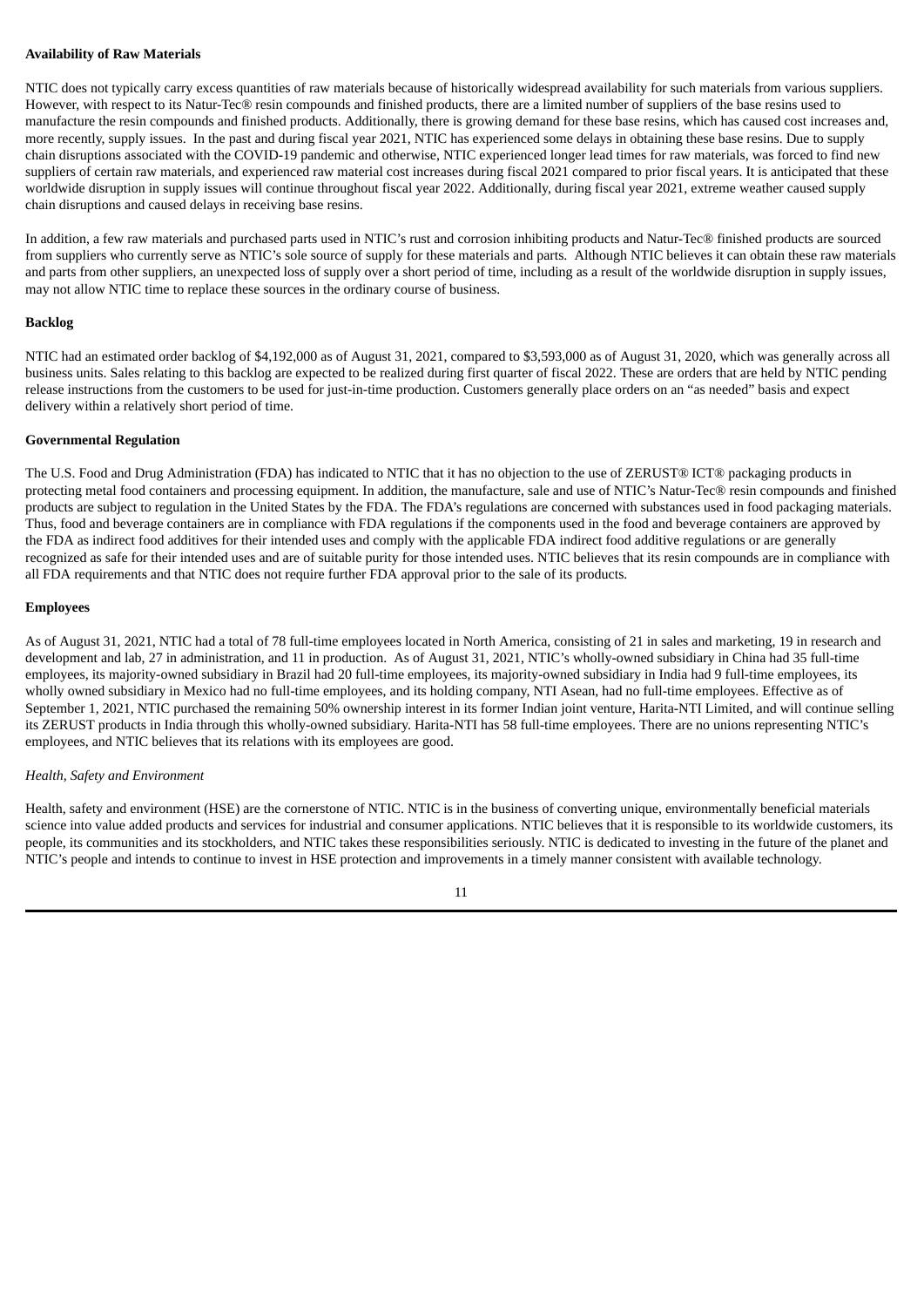NTIC is guided by its Policy Statement on HSE, which sets forth NTIC's HSE objectives, including ensuring that all activities across the value chain are conducted in a manner which is consistent with NTIC's quality management standard and HSE programs, ensuring that business activities are conducted to prevent harm and protect health and safety, and developing, manufacturing, distributing and marketing products and services with full regard for HSE aspects. To accomplish these objectives, NTIC intends to, among other things, establish targets within its quality management standard and HSE programs to measure progress and ensure continuous improvement, provide safe and healthy workplaces for its employees, contractors and other service providers, and provide continued training to enable employees to meet their responsibility to contribute to compliance with NTIC's HSE objectives.

## *Diversity and Inclusion*

Diversity and inclusion are embedded in NTIC's values and integrated into its strategies. NTIC's Human Rights Policy was designed to align with the United Nations Global Compact and core elements of the United Nations Universal Declaration of Human Rights. NTIC is committed to providing an environment free of discrimination and harassment, where all individuals are treated with respect and dignity, can contribute fully, and have equal opportunities. NTIC has worked to build a diverse and inclusive workforce and is committed to equal opportunity. NTIC invests in building diverse talent pools and provides training to improve skills where appropriate. NTIC upholds and supports the right to equal treatment without discrimination or harassment.

## *Education*

NTIC offers an educational assistance benefit program to eligible employees. NTIC may reimburse all or part of the registration and tuition costs for fulltime employees who continue their education in a work-related field. In addition to educational assistance for formal education, NTIC may arrange training programs that enable employees to progress in their technical, commercial, or financial knowledge of NTIC's business.

#### *Compensation and Benefits*

NTIC's compensation program is designed to attract and retain talented employees in the industry by offering competitive compensation and benefits. NTIC has established fair and competitive pay levels that are based on local markets and job descriptions and are not based on gender, age, ethnicity, nationality or other personal characteristics or beliefs. NTIC provides compensation and benefits that are competitive and comply with applicable laws, and NTIC commits to a fair and living wage.

### *Values and Ethics*

In connection with NTIC's core values, NTIC acts in accordance with its Code of Ethics. NTIC's Code of Ethics requires its employees, officers and directors to be honest, trustworthy, conscientious and dedicated to the highest standards of ethical business practices. Each employee, officer and director must know and abide by applicable laws.

#### **Available Information**

NTIC is a Delaware corporation that was originally organized as a Minnesota corporation in 1970. NTIC's principal executive office is located at 4201 Woodland Road, Circle Pines, Minnesota 55014, and its telephone number is (763) 225-6600. NTIC's website is located at www.ntic.com. References to NTIC's website addressed in this report are provided as a convenience and as an inactive textual reference only. The information on NTIC's website or any other website is not incorporated by reference into, and is not considered a part of, this report.

NTIC makes available, free of charge and through its Internet web site, its annual reports on Form 10-K, quarterly reports on Form 10-Q, current reports on Form 8-K, and any amendments to any such reports filed or furnished pursuant to Section 13(a) or 15(d) of the Securities Exchange Act of 1934, as amended, as soon as reasonably practicable after NTIC electronically files such material with, or furnishes it to, the Securities and Exchange Commission (SEC). Reports filed with the SEC may be viewed at www.sec.gov.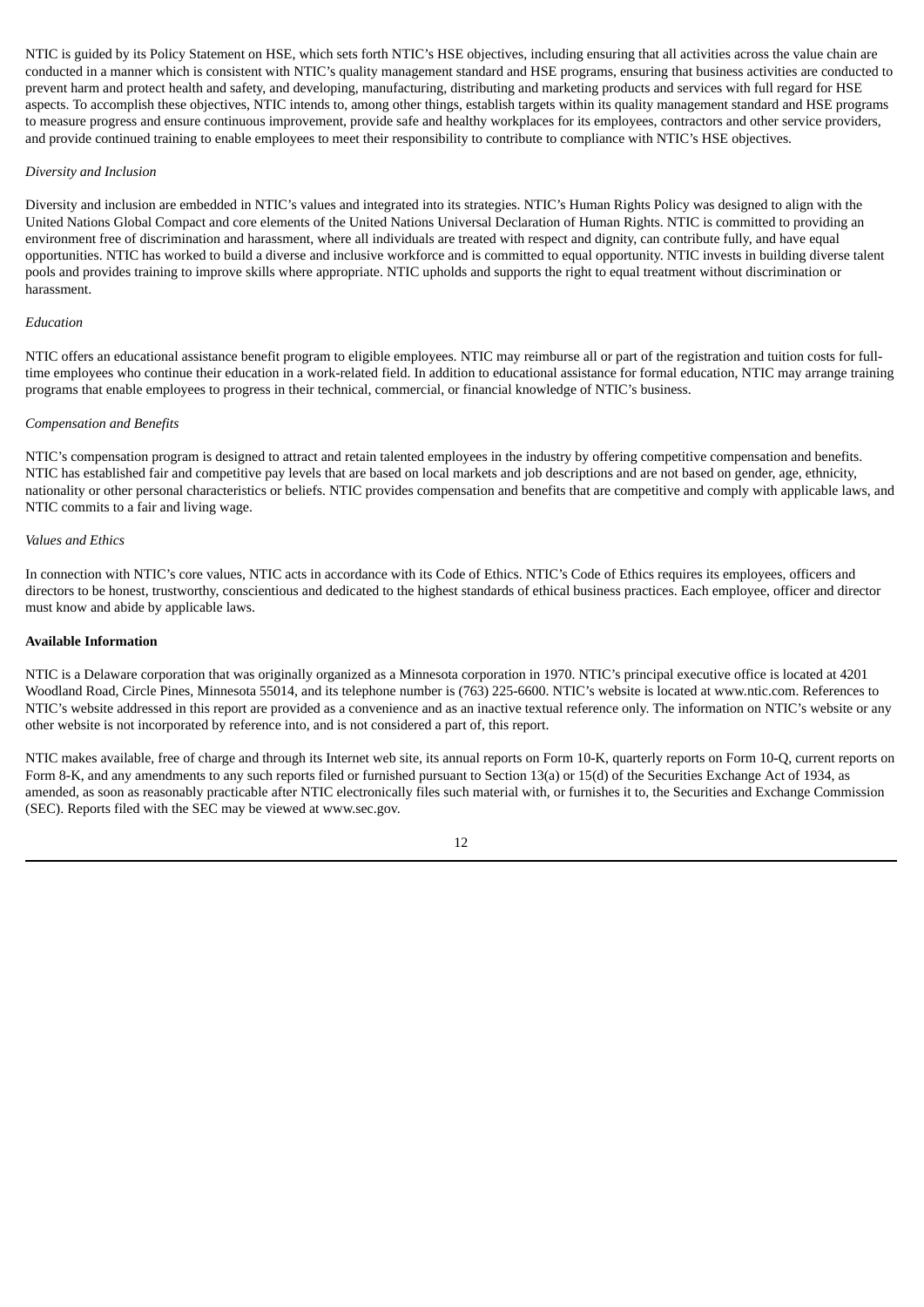## **Forward-Looking Statements**

This report on Form 10-K contains not only historical information, but also forward-looking statements that are within the meaning of Section 27A of the Securities Act of 1933, as amended, and Section 21E of the Securities Exchange Act of 1934, as amended. These forward-looking statements are subject to the safe harbor created by those sections. In addition, NTIC or others on NTIC's behalf may make forward-looking statements from time to time in oral presentations, including telephone conferences and/or web casts open to the public, in press releases or reports, on NTIC's Internet web site, or otherwise. All statements other than statements of historical facts included in this report or expressed by NTIC orally from time to time that address activities, events, or developments that NTIC expects, believes, or anticipates will or may occur in the future are forward-looking statements, including, in particular, the statements about NTIC's plans, objectives, strategies, and prospects regarding, among other things, the statements about NTIC's plans, objectives, strategies, and prospects regarding, among other things, NTIC's financial condition, results of operations and business, the anticipated effect of COVID-19 on NTIC's business, operating results and financial condition, the outcome of contingencies, such as legal proceedings. NTIC has identified some of these forward-looking statements in this report with words like "believe," "can," "may," "could," "would," "might," "forecast," "possible," "potential," "project," "will," "should," "expect," "intend," "plan," "predict," "anticipate," "estimate," "approximate," "outlook," or "continue" or the negative of these words or other words and terms of similar meaning. The use of future dates is also an indication of a forward-looking statement. Forward-looking statements may be contained in the notes to NTIC's consolidated financial statements and elsewhere in this report, including under "*Part II. Item 7. Management*'*s Discussion and Analysis of Financial Condition and Results of Operations*."

Forward-looking statements are based on current expectations about future events affecting NTIC and are subject to uncertainties and factors that affect all businesses operating in a global market as well as matters specific to NTIC. These uncertainties and factors are difficult to predict, and many of them are beyond NTIC's control. The following are some of the uncertainties and factors known to us that could cause NTIC's actual results to differ materially from what NTIC has anticipated in its forward-looking statements:

- The effect of COVID-19 on NTIC's business, operating results and financial condition, including disruption to our customers, suppliers and subcontractors, as well as the global economy and financial markets;
- The effect of worldwide disruption in supply issues on NTIC's business, operating results and financial condition, which will likely continue throughout fiscal year 2022, regardless of the status of the COVID-19 pandemic;
- The effect of current worldwide economic conditions and any turmoil and disruption in the global credit and financial markets on NTIC's business;
- Variability in NTIC's sales of ZERUST® products and services to the oil and gas industry and Natur-Tec® products and NTIC's equity income of joint ventures, which variability in sales and equity in income from joint ventures, in turn, subject NTIC's earnings to quarterly fluctuations;
- Risks associated with NTIC's international operations and exposure to fluctuations in foreign currency exchange rates, import duties, taxes, and tariffs;
- The effect of the United Kingdom's process to exit the European Union on NTIC's operating results, including, in particular, future net sales of NTIC's European and other joint ventures;
- The effect of the health of the U.S. automotive industry on NTIC's business;
- NTIC's dependence on the success of its joint ventures and fees and dividend distributions that NTIC receives from them;
- Risks associated with NTIC's recent acquisition of the remaining 50% ownership interest in its Indian joint venture, Harita-NTI;
- NTIC's relationships with its joint ventures and its ability to maintain those relationships, especially in light of anticipated succession planning issues, and risks associated with possible future acquisitions of the remaining ownership interests of certain joint ventures;
- Fluctuations in the cost and availability of raw materials, including resins and other commodities, including supply chain disruptions and weather related impacts;
- The success of and risks associated with NTIC's emerging new businesses and products and services, including in particular NTIC's ability and the ability of NTIC's joint ventures to sell ZERUST® products and services to the oil and gas industry and Natur-Tec® products and the often lengthy and extensive sales process involved in selling such products and services;

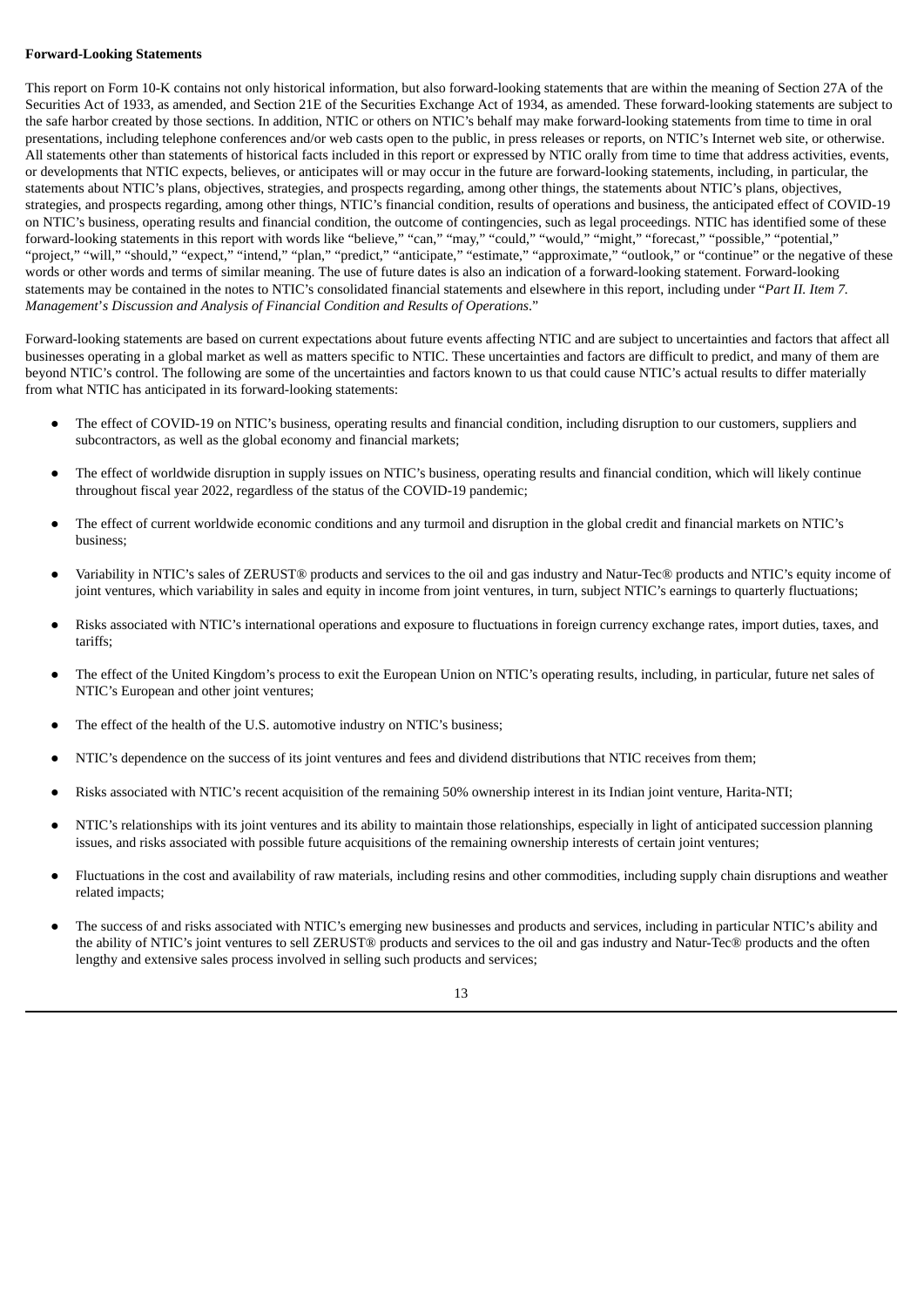- NTIC's ability to introduce new products and services that respond to changing market conditions and customer demand;
- Market acceptance of NTIC's existing and new products, especially in light of existing and new competitive products;
- Maturation of certain existing markets for NTIC's ZERUST® products and services and NTIC's ability to grow market share and succeed in penetrating other existing and new markets;
- Increased competition, especially with respect to NTIC's ZERUST® products and services, and the effect of such competition on NTIC's and its joint ventures' pricing, net sales, and margins;
- NTIC's reliance upon and its relationships with its distributors, independent sales representatives, and joint ventures;
- NTIC's reliance upon suppliers;
- Oil prices, which may affect sales of NTIC's ZERUST® products and services to the oil and gas industry;
- NTIC's operations in China, and the risks associated therewith;
- The costs and effects of complying with laws and regulations and changes in tax, fiscal, government, and other regulatory policies, including rules relating to environmental, health, and safety matters;
- Unforeseen product quality or other problems in the development, production, and usage of new and existing products;
- Unforeseen production expenses incurred in connection with new customers and new products;
- Loss of or changes in executive management or key employees;
- Ability of management to manage around unplanned events;
- Pending and future litigation;
- NTIC's reliance on its intellectual property rights and the absence of infringement of the intellectual property rights of others;
- NTIC's ability to maintain effective internal control over financial reporting, especially in light of its joint venture arrangements;
- Changes in applicable laws or regulations and NTIC's failure to comply with applicable laws, rules, and regulations;
- Changes in generally accepted accounting principles and the effect of new accounting pronouncements;
- Fluctuations in NTIC's effective tax rate;
- The effect of extreme weather conditions on NTIC's operating results; and
- NTIC's reliance upon its management information systems.

For more information regarding these and other uncertainties and factors that could cause NTIC's actual results to differ materially from what NTIC has anticipated in its forward-looking statements or otherwise could materially adversely affect its business, financial condition, or operating results, see "*Part I. Item 1A. Risk Factors*."

All forward-looking statements included in this report are expressly qualified in their entirety by the foregoing cautionary statements. NTIC wishes to caution readers not to place undue reliance on any forward-looking statement that speaks only as of the date made and to recognize that forward-looking statements are predictions of future results, which may not occur as anticipated. Actual results could differ materially from those anticipated in the forwardlooking statements and from historical results due to the uncertainties and factors described above and others that NTIC may consider immaterial or does not anticipate at this time. Although NTIC believes that the expectations reflected in its forward-looking statements are reasonable, NTIC does not know whether its expectations will prove correct. NTIC's expectations reflected in its forward-looking statements can be affected by inaccurate assumptions NTIC might make or by known or unknown uncertainties and factors, including those described above. The risks and uncertainties described above are not exclusive, and further information concerning NTIC and its business, including factors that potentially could materially affect its financial results or condition, may emerge from time to time. NTIC assumes no obligation to update, amend, or clarify forward-looking statements to reflect actual results or changes in factors or assumptions affecting such forward-looking statements. NTIC advises you, however, to consult any further disclosures NTIC makes on related subjects in its annual reports on Form 10-K, quarterly reports on Form 10-Q, and current reports on Form 8-K that NTIC files with or furnishes to the SEC.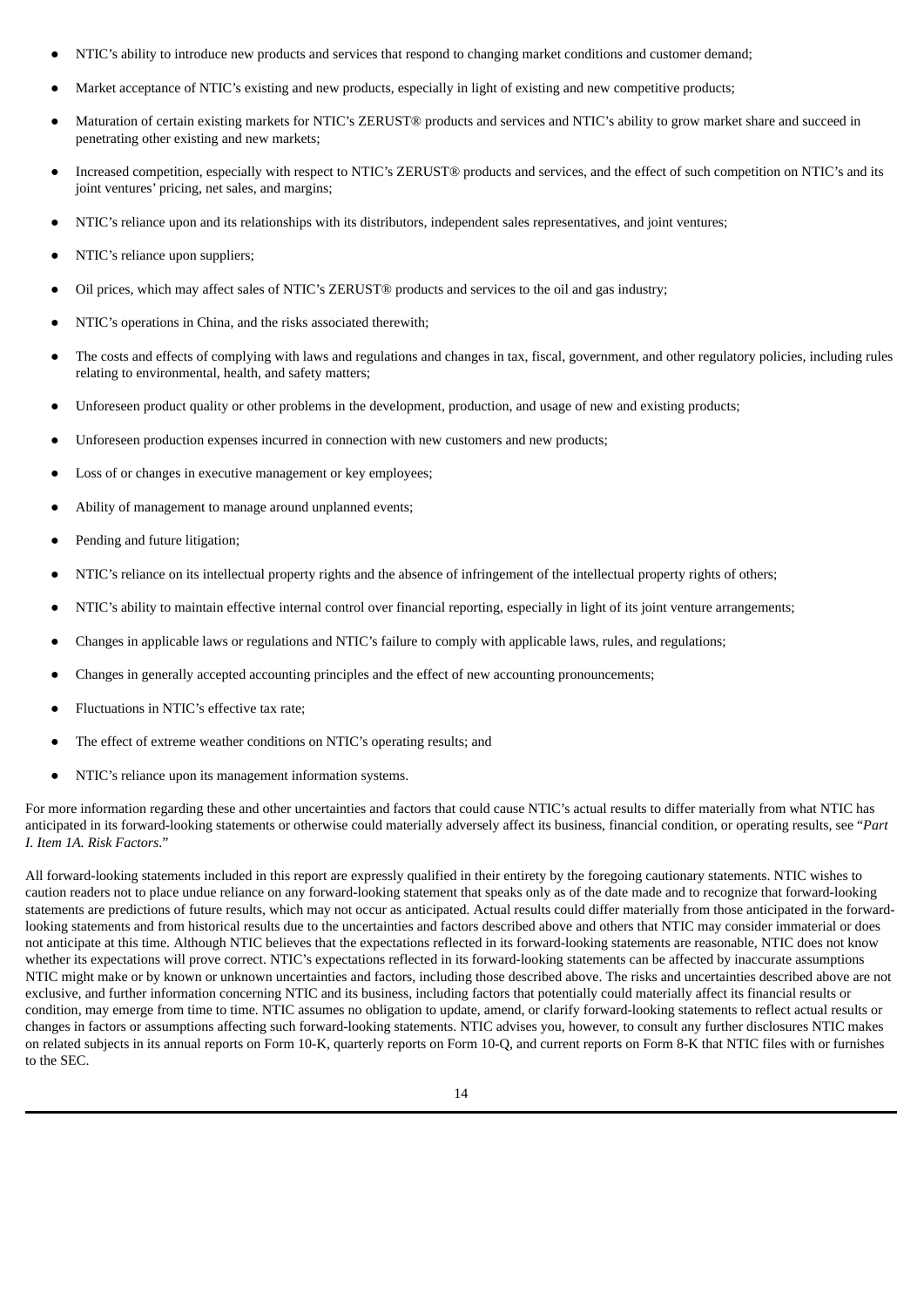# <span id="page-18-0"></span>**INFORMATION ABOUT OUR EXECUTIVE OFFICERS**

The two individuals named below have been designated by NTIC's Board of Directors as "executive officers" of NTIC. Their ages and the offices held, as of November 15, 2021, are as follows:

| Name                | Age        | <b>Position with NTIC</b>                              |
|---------------------|------------|--------------------------------------------------------|
| G. Patrick Lynch    | 54         | President and Chief Executive Officer                  |
|                     |            |                                                        |
| Matthew C. Wolsfeld | $\Delta$ 7 | <b>Chief Financial Officer and Corporate Secretary</b> |

G. Patrick Lynch, an employee of NTIC since 1995, has been President since July 2005 and Chief Executive Officer since January 2006 and was appointed a director of NTIC in February 2004. From July 2005 to January 2006, Mr. Lynch served as Chief Operating Officer of NTIC. Mr. Lynch served as President of North American Operations of NTIC from May 2004 to July 2005. Prior to May 2004, Mr. Lynch held various positions with NTIC, including Vice President of Strategic Planning, Corporate Secretary and Project Manager. Mr. Lynch is also an officer and director of Inter Alia Holding Company, a holding company that is a significant stockholder of NTIC. Prior to joining NTIC, Mr. Lynch held positions in sales management for Fuji Electric Co., Ltd. in Tokyo, Japan and programming project management for BMW AG in Munich, Germany. Mr. Lynch received an M.B.A. degree from the University of Michigan Ross School of Business in Ann Arbor, Michigan.

Matthew C. Wolsfeld, an employee of NTIC since February 2001, has been NTIC's Chief Financial Officer since November 2001 and Corporate Secretary since November 2004. Mr. Wolsfeld was Controller of NTIC from May 2001 through November 2001. Prior to joining NTIC, Mr. Wolsfeld held an auditing position with PricewaterhouseCoopers LLP in Minneapolis, Minnesota from 1997 to 2001. Mr. Wolsfeld received a B.A. degree in Accounting from the University of Notre Dame and received his M.B.A. degree at the University of Minnesota, Carlson School of Business. Mr. Wolsfeld is a Certified Public Accountant.

Other corporate officers of NTIC, their ages, and offices held, as of November 15, 2021, are as follows:

| Name            | Age | <b>Position with NTIC</b>                                            |
|-----------------|-----|----------------------------------------------------------------------|
| Vineet R. Dalal | 52  | Vice President and Director – Global Market Development – Natur-Tec® |
|                 |     |                                                                      |
| Gautam Ramdas   | 48  | Vice President and Director – Global Market Development – Oil & Gas  |
|                 |     |                                                                      |
| Brian Haglund   | 37  | Vice President of Operations – North America                         |

Vineet R. Dalal, an employee of NTIC since 2004, has served as Vice President and Director – Global Market Development – Natur-Tec® since November 2005. Prior to joining NTIC, Mr. Dalal was a Principal in the Worldwide Product Development Practice of PRTM, a management consultancy to technology-based companies (now part of PricewaterhouseCoopers Management Consulting). In this position, Mr. Dalal consulted to several Fortune 500 companies, in the areas of product strategy, Product Lifecycle Management (PLM) and technology management. Prior to that, Mr. Dalal held positions in program management and design engineering at National Semiconductor Corporation in Santa Clara, California. Mr. Dalal received an M.B.A. degree from the University of Michigan Ross School of Business in Ann Arbor, Michigan. He also holds an M.S. degree in Electrical and Computer Engineering from Oregon State University, and a B.Eng. degree in Electronics Engineering from Karnatak University, India.

Gautam Ramdas, an employee of NTIC since 2005, has served as Vice President and Director – Global Market Development – Oil & Gas since 2005. Prior to joining NTIC, Mr. Ramdas was a Manager in the Strategic Change group of IBM Business Consulting Services. In this position, Mr. Ramdas led consulting engagements at several Fortune 500 companies, in the areas of service strategy, global supplier relationship management and supply chain streamlining. Mr. Ramdas held positions in the E-Commerce and Supply Chain strategy groups at PricewaterhouseCoopers Management Consulting, again providing consulting services for Fortune 500 clients. Prior to management consulting, Mr. Ramdas worked as a program manager and design engineer with Kinhill Engineers in Australia. He has also been involved in the start-up stage of successful small businesses in the United States and in India. Mr. Ramdas received an M.B.A. from the University of Michigan Ross School of Business in Ann Arbor, Michigan. He also holds a bachelor's degree in Mechanical Engineering from the College of Engineering, Guindy (Chennai), India.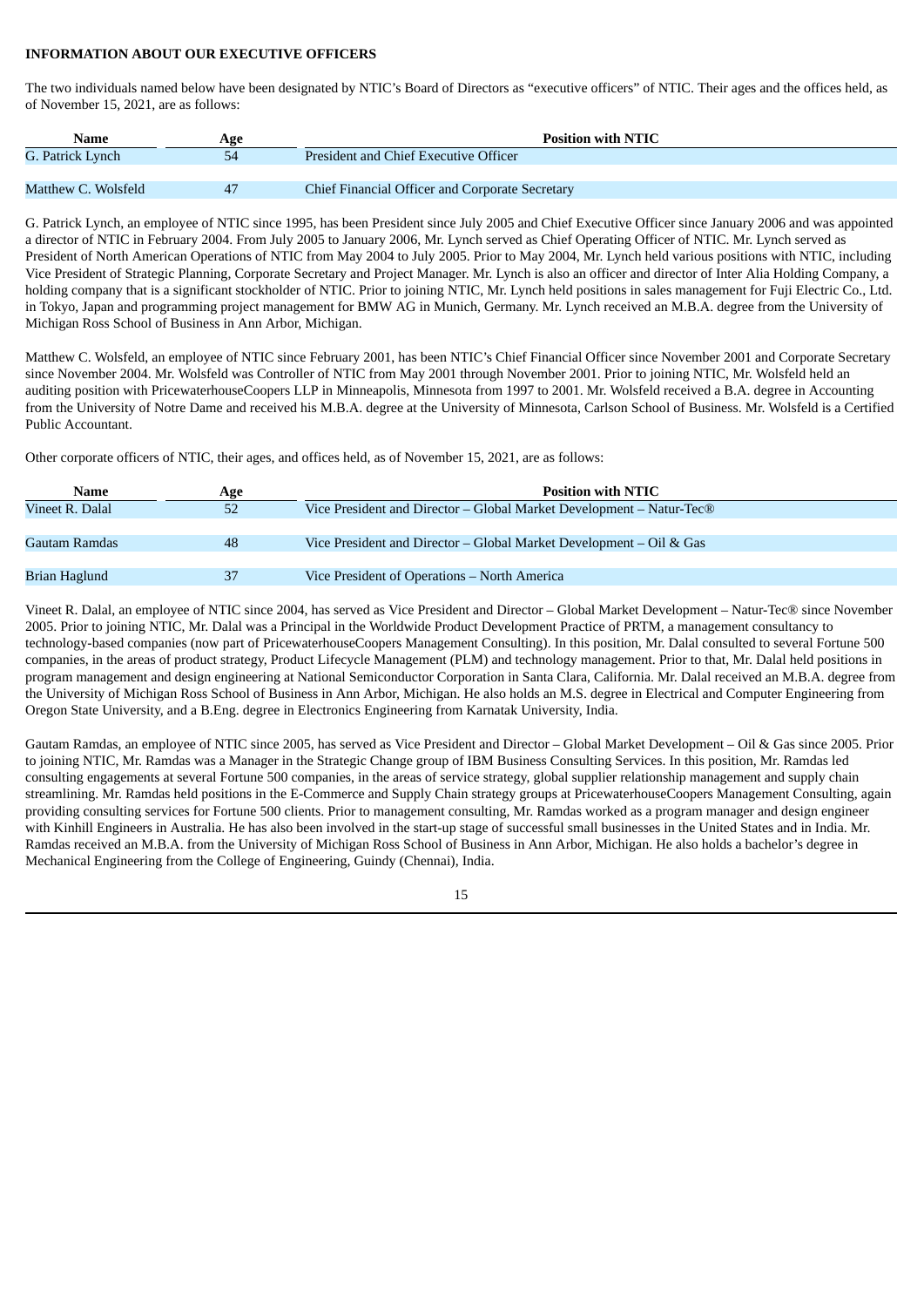Brian Haglund, an employee of NTIC since 2018, is currently serving as Vice President of Operations – North America. Prior to joining NTIC, Mr. Haglund held various leadership roles within Textron, a Fortune 500 industrial conglomerate. During his tenure with Textron, Mr. Haglund led various global operations and manufacturing facilities across the US, in China, and in Germany focusing on aerospace and industrial manufacturing. Mr. Haglund received an M.B.A. degree with a concentration in Finance from The Miller College of Business through Ball State University. He also holds a B.A. degree in Supply Chain Management from Eli Broad College of Business through Michigan State University.

| I | ٠       |
|---|---------|
|   |         |
|   | ï<br>۰. |
|   |         |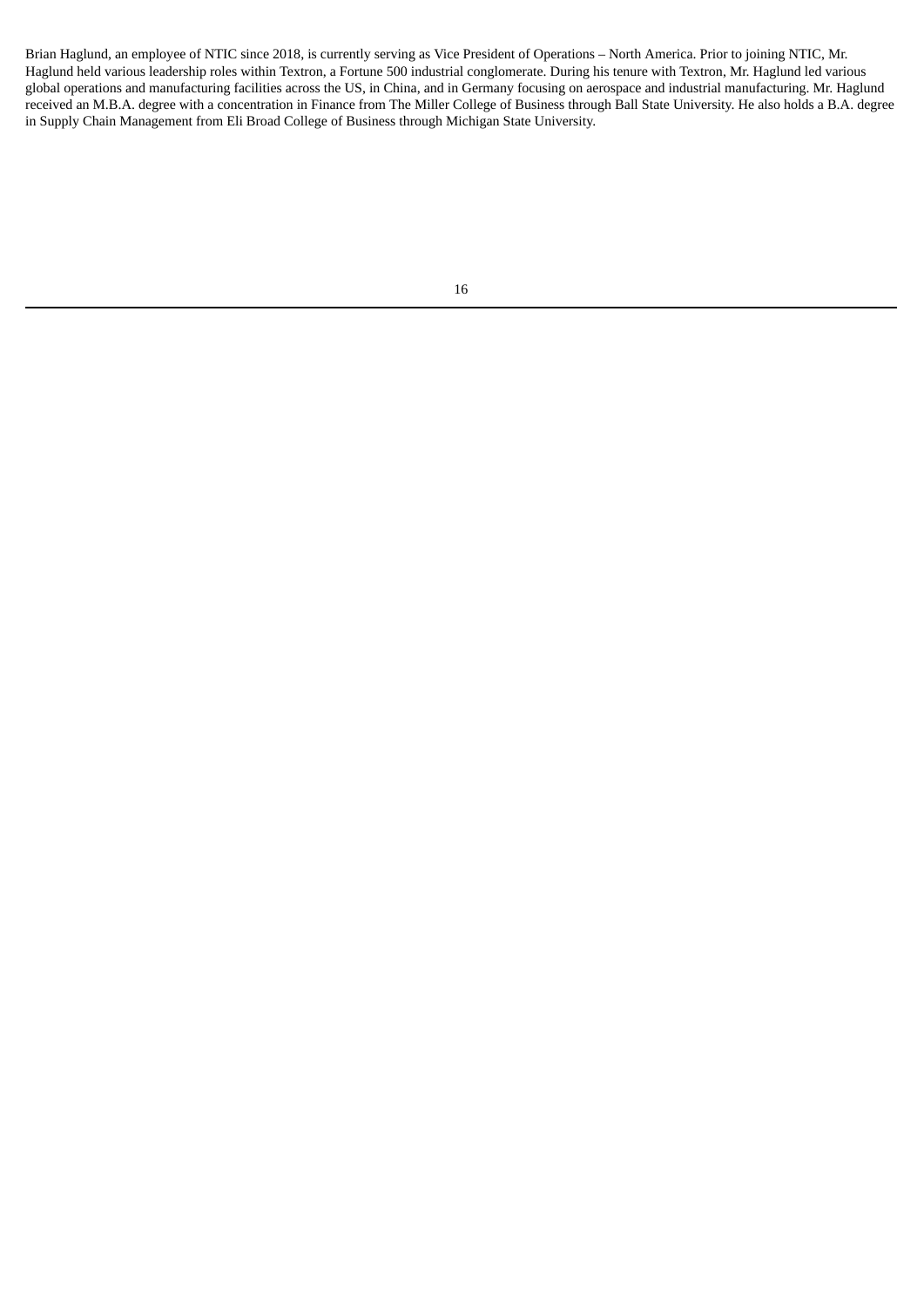# <span id="page-20-0"></span>**Item 1A. RISK FACTORS**

The following are the most material factors known to NTIC that could materially adversely affect its business, operating results, or financial condition.

## **Risk Factors Summary**

This summary is not complete and should be read in conjunction with the risk factors set forth below.

## *Risks Related to NTIC*'*s Business and Industry*

- Any weakness in the global economy, and in particular in the United States, Europe, India and China, and in the automotive industry, may negatively impact NTIC's business, operating results, and financial condition.
- The COVID-19 pandemic has adversely impacted and will likely continue to adversely impact NTIC's business, operating results and financial condition.
- Supply chain disruptions could interrupt product manufacturing, increase product costs and result in lost sales, which may have a material adverse effect on NTIC's business, operating results and financial condition.
- Disruptions to the distribution channels for NTIC's products may negatively impact NTIC's business, operating results, and financial condition.
- NTIC's dependence on key suppliers puts NTIC at risk of interruptions in the availability of its products, which could reduce its net sales and adversely affect its operating results and harm its reputation.
- NTIC's dependence on key suppliers puts NTIC at risk of interruptions in the availability of its products, which could reduce its net sales and adversely affect its operating results and harm its reputation.
- Increases in prices for raw materials and components used in NTIC's products could adversely affect NTIC's operating results.
- NTIC relies on others for its production and any interruptions of these arrangements could disrupt NTIC's ability to fill its customers' orders.
- Changes to trade regulation, quotas, duties, or tariffs, caused by the changing U.S. and geopolitical environments or otherwise, may negatively impact NTIC's business, operating results, and financial condition.
- Global credit and financial markets in the past have experienced disruptions, including diminished liquidity and credit availability and rapid fluctuations in market valuations, which, if they happen again, could negatively impact NTIC's business, operating results, and financial condition.
- NTIC has limited staffing, faces challenges caused by its aging workforce and given its limited resources, it may not effectively manage its growth.

### *Risks Related to NTIC*'*s Joint Ventures*

- NTIC's liquidity and financial position rely on the receipt of fees for services provided to its joint ventures and dividend distributions from its joint ventures. No assurance can be provided that NTIC will continue to receive such fees and dividend distributions in amounts NTIC historically has received or anticipates receiving.
- Since a significant portion of NTIC's earnings results from its equity income from joint ventures which varies quarter to quarter, NTIC's earnings are subject to quarterly fluctuations.

#### *Risks Related to NTIC*'*s International Operations and the Foreign Markets in which NTIC Operates*

- NTIC's international business, which is conducted primarily through its subsidiaries and joint ventures, requires management attention and financial resources and exposes NTIC to difficulties and risks presented by international economic, political, legal, accounting, and business factors.
- If sales of NTIC's products and services by its joint venture in Germany were to decline significantly or if NTIC's relationships with this joint venture were to deteriorate significantly, NTIC's operating results likely would be adversely affected.
- NTIC's recent acquisition of the remaining 50% ownership interest of Harita-NTI and any future similar acquisitions involve risk.
- NTIC China's operations may be adversely affected by China's evolving economic, political, and social conditions and intellectual property rights are difficult to enforce in China, which could harm NTIC's business, results of operations, or financial condition.
- Uncertainties with respect to the Chinese legal system may adversely affect the operations of NTIC China.
- Failure to comply with the U.S. Foreign Corrupt Practices Act could subject NTIC to penalties and legal expenses.
- Fluctuations in foreign currency exchange rates could result in declines in NTIC's earnings and changes in NTIC's foreign currency translation adiustments.
- Economic uncertainty in developing markets could adversely affect NTIC's revenue and earnings.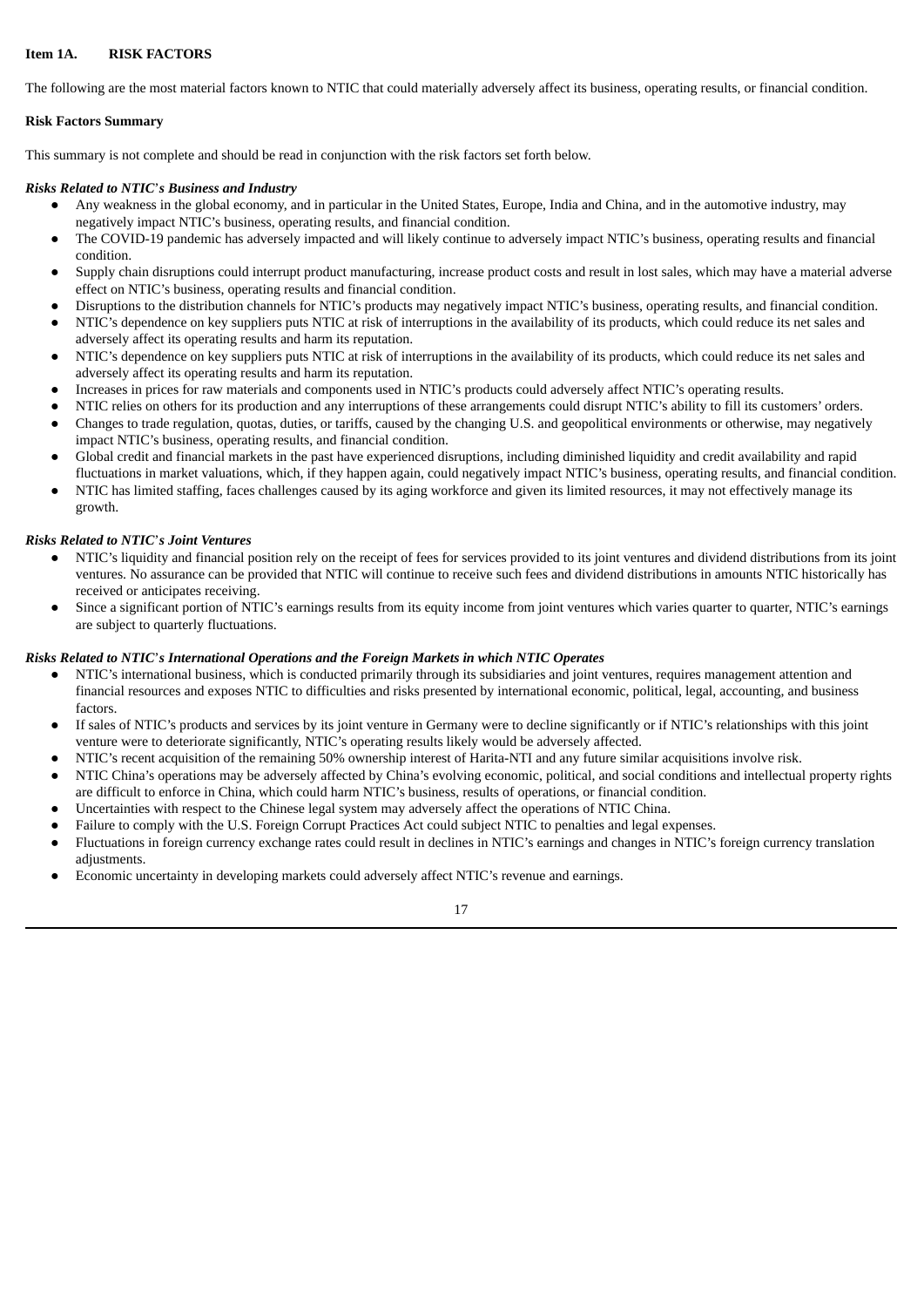# *Risks Related to NTIC*'*s Products*

- NTIC faces intense competition in almost all of its product lines, including from competitors that have substantially greater resources than NTIC does. No assurance can be provided that NTIC will be able to compete effectively, which would harm its business and operating results.
- NTIC's ZERUST® rust and corrosion inhibiting products and services generate a significant portion of NTIC's net sales and the net sales of NTIC's joint ventures. Accordingly, if sales of these products and services were to decline, NTIC's operating results would be adversely affected.
- If NTIC is unable to continue to enhance its existing products and develop and market new products that respond to customer needs and achieve market acceptance, NTIC may experience a decrease in demand for its products, and its business could suffer.
- No assurance can be provided that NTIC's investments in additional research and development and marketing efforts and resources into the application of its corrosion prevention solutions into the oil and gas industry and the continued launch of its Natur-Tec® resin compounds and finished products will be successful.
- NTIC's strategy of expanding its corrosion prevention solutions into the oil and gas industry and continuing the expansion of its Natur-Tec® bioplastics resin compounds and finished products is risky and may not prove to be successful, which could harm NTIC's operating results and financial condition.
- NTIC's dependence on manufacturing and logistical services provided by contractors could give rise to product defect or warranty liability.
- The commercial success of NTIC's Natur-Tec® resin compounds and finished products depends on the widespread market acceptance of products manufactured with bio-based and biodegradable resins.
- NTIC relies on its joint ventures, distributors, manufacturer's sales representatives, and other agents to market and sell its products.
- NTIC may be subject to product liability claims or other claims arising out of the activities of its joint ventures, which could adversely affect NTIC and its business, and the sale of ZERUST® rust and corrosion inhibiting products into the oil and gas industry is risky in light of the hazards typically associated with such operations and the significant amount of potential liability involved.
- The sale of ZERUST® rust and corrosion inhibiting products into the oil and gas industry is somewhat seasonal and dependent upon oil prices.
- The expansion of NTIC's corrosion prevention solutions into the oil and gas industry and the continued launch of NTIC's Natur-Tec® resin compounds and finished products may require additional capital in the future, which may not be available or may be available only on unfavorable terms.

## *Risks Related to Governmental Regulation, Laws, and Compliance*

- NTIC's business, properties, and products are subject to governmental regulation and taxes, compliance with which may require NTIC to incur expenses or modify its products or operations, and which may expose NTIC to penalties for non-compliance. Governmental regulation also may adversely affect the demand for some of NTIC's products and its operating results.
- Fluctuations in NTIC's effective tax rate could have a significant impact on NTIC's financial position, results of operations, or cash flows.
- Certain of NTIC's operations are subject to regulation by the U.S. Food and Drug Administration.
- NTIC's reliance upon patents, trademark laws, trade secrets, and contractual provisions to protect its proprietary rights may not be sufficient to protect its intellectual property.
- NTIC's compliance with generally accepted accounting principles any changes in such principles might adversely affect NTIC's operating results and financial condition.

## *Risks Related to NTIC*'*s Common Stock*

- The trading volume of NTIC's common stock is typically very low, leaving NTIC's common stock open to risk of high volatility and the price and trading volume has been, and may continue to be, volatile.
- A large percentage of NTIC's outstanding common stock is held by insiders, and, as a result, the trading market for NTIC's common stock is not as liquid as the stock of other public companies.

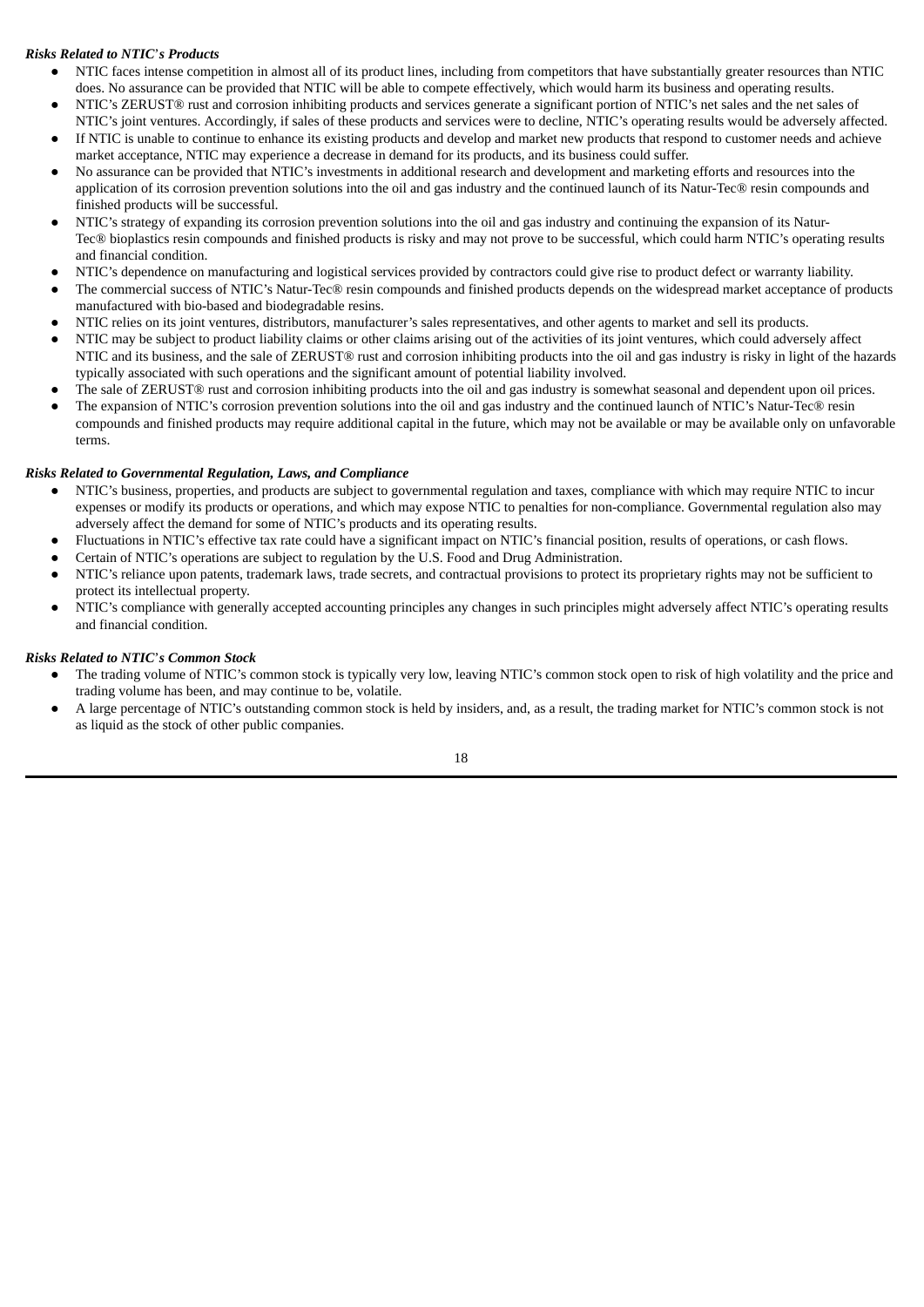#### **Risks Related to NTIC**'**s Business and Industry**

## Any weakness in the global economy, and in particular in the United States, Europe, India and China, and in the automotive industry, may negatively *impact NTIC*'*s business, operating results, and financial condition.*

The U.S. and world economies may suffer from uncertainty, volatility, disruption, and other adverse conditions, such as the impact of the COVID-19 pandemic, and those conditions have adversely impacted and may continue to adversely impact the business community and the financial markets. Adverse economic and financial market conditions may negatively affect NTIC's customers and its markets, thereby negatively impacting its business and operating results. For example, weak market conditions could extend the length of NTIC's sales cycle and cause potential customers to delay, defer, or decline to make purchases of NTIC's products and services due to uncertainties surrounding the future performance of their businesses, limitations on their capital expenditures due to internal budget constraints, the inability to obtain financing in the capital markets, and the adverse effects of the economy on their business and financial condition. As a result, if economic and financial market conditions weaken or deteriorate, then NTIC's business, financial condition, and operating results, including its ability to grow and expand its business and operations, could be materially and adversely affected.

NTIC's operating results are especially dependent upon the economic health of the economies in the United States, Europe, India and China. Since a significant portion of NTIC's ZERUST® rust and corrosion inhibiting products and services are sold to customers in the automotive industry, adverse economic conditions affecting the automotive industry, in particular, may result in an adverse effect on NTIC's net sales and its other operating results. Accordingly, any weakness in the global economy, particularly the United States, Europe, India and China, and in the automotive industry, including decreased production resulting from the ongoing microchip shortage, have negatively impacted and may continue to negatively impact NTIC's business, operating results, and financial condition.

## The COVID-19 pandemic has adversely impacted and will likely continue to adversely impact NTIC's business, operatina results and financial *condition.*

The COVID-19 pandemic has resulted in a periodic, substantial curtailment of business activities worldwide and has caused, and may again cause, recessionary economic conditions in many countries, including the United States and many countries abroad. As part of efforts to contain the spread of COVID-19, many state, local and foreign governments at times imposed various restrictions on the conduct of business and travel, including lockdowns imposed in parts of China and India during fiscal 2021. While some of these restrictions have been curtailed or lifted, others have been reinstated or may be reinstated in the future. Government restrictions, such as stay-at-home orders, quarantines and worker absenteeism as a result of COVID-19 have led to a significant number of business closures and slowdowns. These business closures and slowdowns adversely impacted, and will likely continue to adversely impact, NTIC directly and have caused its customers and suppliers to slow or stop production, which has significantly disrupted and will likely continue to significantly disrupt NTIC's sales, production and supply chain. These and other factors, such as uncertainty due to the Delta variant and other COVID-19 variants that may arise, contributed to NTIC experiencing significantly decreased global demand for its products and services during fiscal 2021 and fiscal 2020 and increased supply chain and shipping costs and disruptions, which will likely continue during fiscal 2022. This significantly decreased demand has had, and will likely continue to have, a material adverse effect on NTIC's business, operating results and financial condition in fiscal 2022. Due to the international reach of COVID-19, NTIC anticipates that its international joint ventures will continue to be adversely impacted by the causes listed above, as well as other local issues that may arise, which will likely continue to have a material adverse effect on NTIC's joint venture operations and equity in income from joint ventures. It is currently not possible to predict the precise potential impact, as well as the extent of any impact, of the COVID-19 pandemic on NTIC's business, and on the global economy as a whole. It is also currently not possible to predict how long the pandemic will last or the time that it will take for economic activity to return to prior levels or supply chain disruptions to cease. A prolonged situation could have a significant adverse effect on economies and financial markets globally, potentially deepening the current worldwide economic downturn, which could have a significant adverse effect on NTIC's business, operating results and financial condition.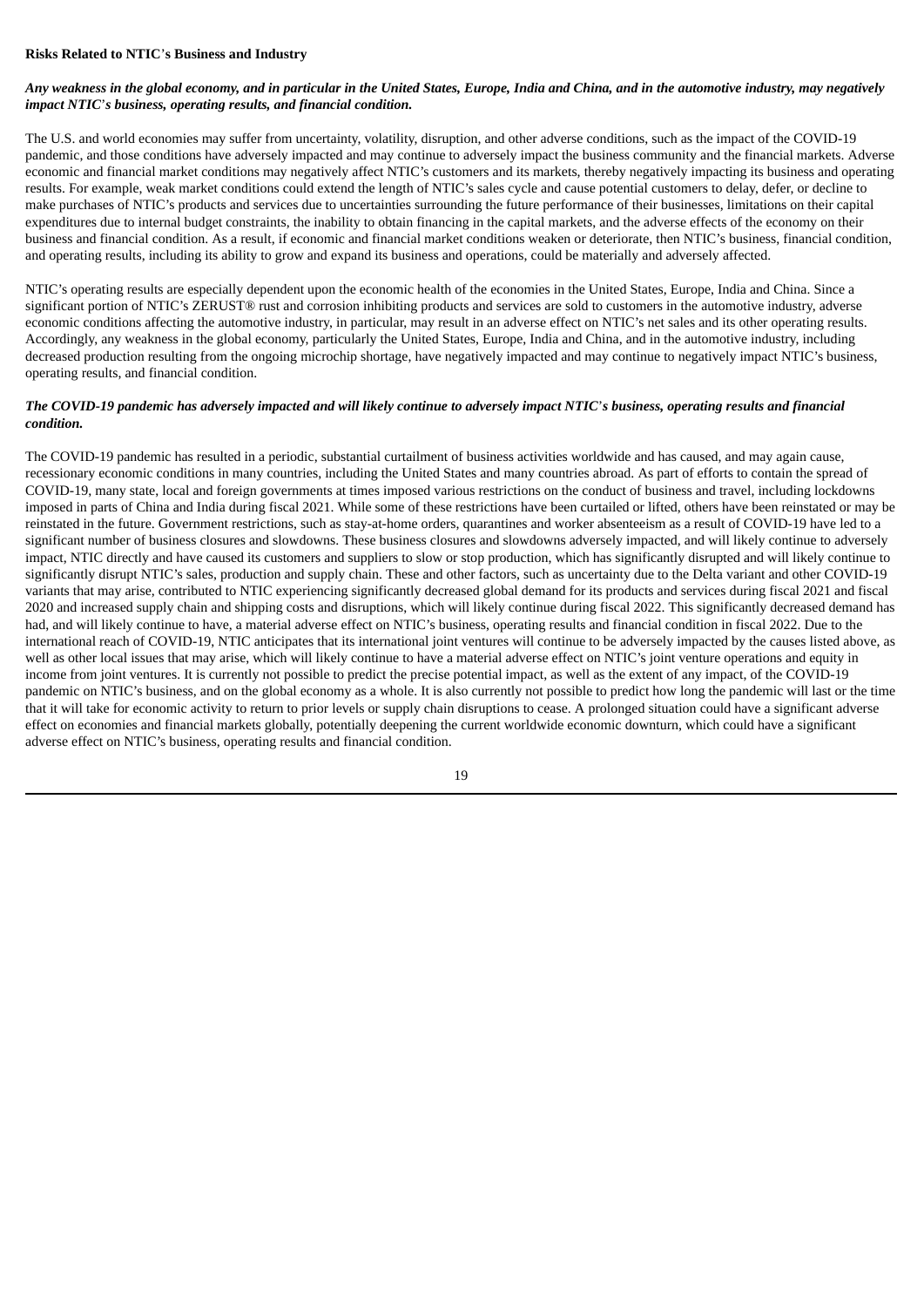The extent to which the COVID-19 pandemic impacts NTIC's business will likely depend on numerous evolving factors that NTIC may not be able to accurately predict, including:

- the duration and scope of the pandemic;
- governmental, business and individuals' actions that have been and continue to be taken in response to the pandemic;
- the availability, acceptance and efficacy of vaccines;
- the spread of COVID-19 variants;
- the impact of the pandemic on economic activity and actions taken in response;
- the effect on NTIC's customers and demand for its products and services;
- NTIC's ability to continue to manufacture and sell its products and services, including as a result of travel restrictions and people working from home;
- the ability of NTIC's customers to pay for its products and services; and
- any closures of NTIC's facilities and the facilities of its customers and suppliers.

Any of these events could materially adversely affect NTIC's business, operating results and financial condition. In addition, the COVID-19 pandemic has already adversely affected and could continue to adversely affect NTIC's stock price.

## Supply chain disruptions could interrupt product manufacturing, increase product costs and result in lost sales, which may have a material adverse *effect on NTIC*'*s business, operating results and financial condition.*

Supply chain disruptions, resulting from factors such as the COVID-19 pandemic, labor supply shortages and shipping container shortages, have impacted, and may continue to impact, NTIC and its third-party manufacturers. These disruptions have resulted in longer lead times and increased product costs and shipping expenses. While NTIC has taken steps to minimize the impact of these increased costs by working closely with its suppliers and customers, there can be no assurances that unforeseen events impacting the supply chain will not have a material adverse effect on NTIC in the future. Additionally, the impacts supply chain disruptions have on NTIC's third-party manufacturers are not within NTIC's control. It is not currently possible to predict how long it will take for these supply chain disruptions to cease. Prolonged supply chain disruptions impacting NTIC and its third-party manufacturers could interrupt product manufacturing, increase product costs and result in lost sales, which may have a material adverse effect on NTIC's business, operating results and financial condition.

## Disruptions to the distribution channels for NTIC's products may negatively impact NTIC's business, operating results, and financial condition.

During fiscal 2021, supply chain disruptions began to emerge because of the COVID-19 pandemic, shipping container shortages, and the changes in global demand. Ocean freight capacity issues continue to persist worldwide as there is much greater demand for shipping and reduced capacity and equipment, which has resulted in significantly longer shipping times and significant price increases per shipping container. Shipping companies are charging priority booking fees to allocate space as they have fewer ships and workers operating. While NTIC continues to manage and evaluate its freight carriers, there is no indication that these shipping delays and increased shipping container rates will return to historical levels in the near-term, and these delays and increases could have a material adverse effect on NTIC's consolidated results of operations. Furthermore, transportation delays, increases on shipping containers, more extensive travel restrictions, closures or disruptions of businesses and facilities or social, economic, political or labor instability in the affected areas may impact the operations of NTIC's suppliers, which could in turn adversely affect NTIC, and its revenues and operating costs. Any of these disruptions may negatively impact NTIC's business, operating results, and financial condition.

## NTIC's dependence on key suppliers puts NTIC at risk of interruptions in the availability of its products, which could reduce its net sales and adversely *affect its operating results and harm its reputation.*

NTIC relies on suppliers for certain raw materials and components used in its products. For reasons of quality assurance, cost effectiveness, or availability, NTIC procures certain raw materials and components from sole or limited source suppliers. Among the limited source suppliers NTIC does business with are the manufacturers of plastic resins used in Natur-Tec® products. NTIC generally acquires these and other raw materials and components through purchase orders placed in the ordinary course of business, and as a result, NTIC does not have a significant inventory of these materials and components and does not have any guaranteed or contractual supply arrangements with many of these suppliers for these materials and components. NTIC's dependence on third-party suppliers involves several risks, including limited control over pricing, availability, quality, and delivery schedules, as well as manufacturing yields and costs. Suppliers of such raw materials and components may decide, or be required, for reasons beyond NTIC's control, to cease supplying such raw materials and components to NTIC or to raise their prices.

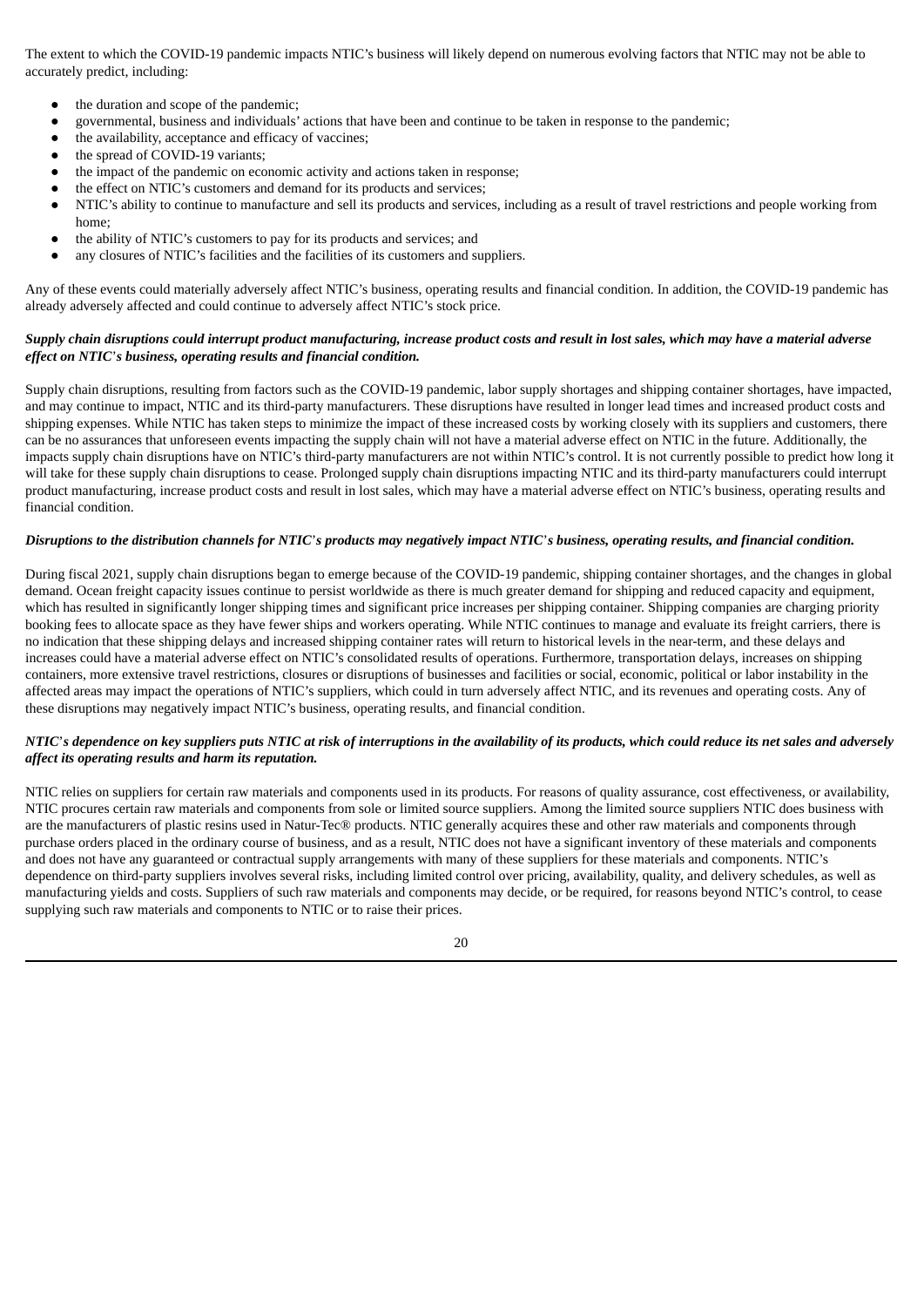Shortages of raw materials, quality control problems, production capacity constraints, or delays by suppliers could negatively affect NTIC's ability to meet its production obligations and result in increased prices for affected parts. For example, the rapid growth in demand for bioplastics products globally has increased the demand and the price for plastic resins, and limited suppliers of such plastic resins may experience shortages caused by demand outpacing their production capabilities, which could result in NTIC's inability to produce its Natur-Tec® products promptly or in the volumes demanded. Additionally, the impact of the COVID-19 pandemic has caused supply shortages, which also could result in NTIC's inability to produce its Natur-Tec® products. These and other shortages, constraints, or delays may result in delays in shipments of products or components, which could adversely affect NTIC's net sales and other operating results and its reputation. From time to time, materials and components used in NTIC's products are subject to allocation because of shortages of these materials and components.

#### Increases in prices for raw materials and components used in NTIC's products could adversely affect NTIC's operatina results.

NTIC uses certain raw materials and components in its products, including in particular plastic resins, which are subject to price increases. In light of increased global demand for bioplastics, the prices of certain plastic resins have increased, which could adversely affect gross margins on NTIC's Natur-Tec® products. The COVID-19 pandemic has caused additional shortages in certain raw materials and components, which could adversely affect the cost and/or production of NTIC's products. Additionally, changes to international trade agreements could result in additional tariffs, duties, or other charges on raw materials or components we import into the U.S. Increases in prices for raw materials and components used in NTIC's products could adversely affect NTIC's gross margins and other operating results.

#### NTIC relies on others for its production and any interruptions of these arrangements could disrupt NTIC's ability to fill its customers' orders.

NTIC utilizes contract manufacturers for a significant portion of its production requirements. The majority of NTIC's manufacturing is conducted in the United States by contract manufacturers that also perform services for numerous other companies. NTIC does not have a guaranteed level of production capacity with any of its contract manufacturers. Qualifying new contract manufacturers is time consuming and might result in unforeseen manufacturing and operations problems. The loss of NTIC's relationships with its contract manufacturers or their inability to conduct their manufacturing and assembly services for NTIC as anticipated in terms of capacity, cost, quality, and timeliness could adversely affect NTIC's ability to fill customer orders in accordance with required delivery, quality, and performance requirements, thus adversely affecting NTIC's net sales and other operating results.

## Changes to trade regulation, quotas, duties, or tariffs, caused by the changing U.S. and geopolitical environments or otherwise, may negatively impact *NTIC*'*s business, operating results, and financial condition.*

There is significant uncertainty about the future relationship between the United States and other countries with respect to trade policies, taxes, government regulations, and tariffs. The Trump administration had signaled support for implementing and, in some instances, proposed or took action with respect to major changes to certain trade policies in an effort to encourage U.S. production. Such changes included the imposition of additional tariffs on imported products in an effort to address trade imbalances, specifically with China, the withdrawal of the U.S. from the Trans-Pacific Partnership, and the renegotiation of the North American Free Trade Agreement. In response to such actions, certain countries imposed retaliatory actions against the U.S. NTIC and its subsidiaries and joint ventures engage in sales outside of the United States and is, therefore, negatively impacted by such actions. Any changes or potential changes in trade policies in the United States, including changes made by the Biden administration, and the potential corresponding actions by other countries in which NTIC does business could adversely and materially affect NTIC's business, results of operations, and financial condition.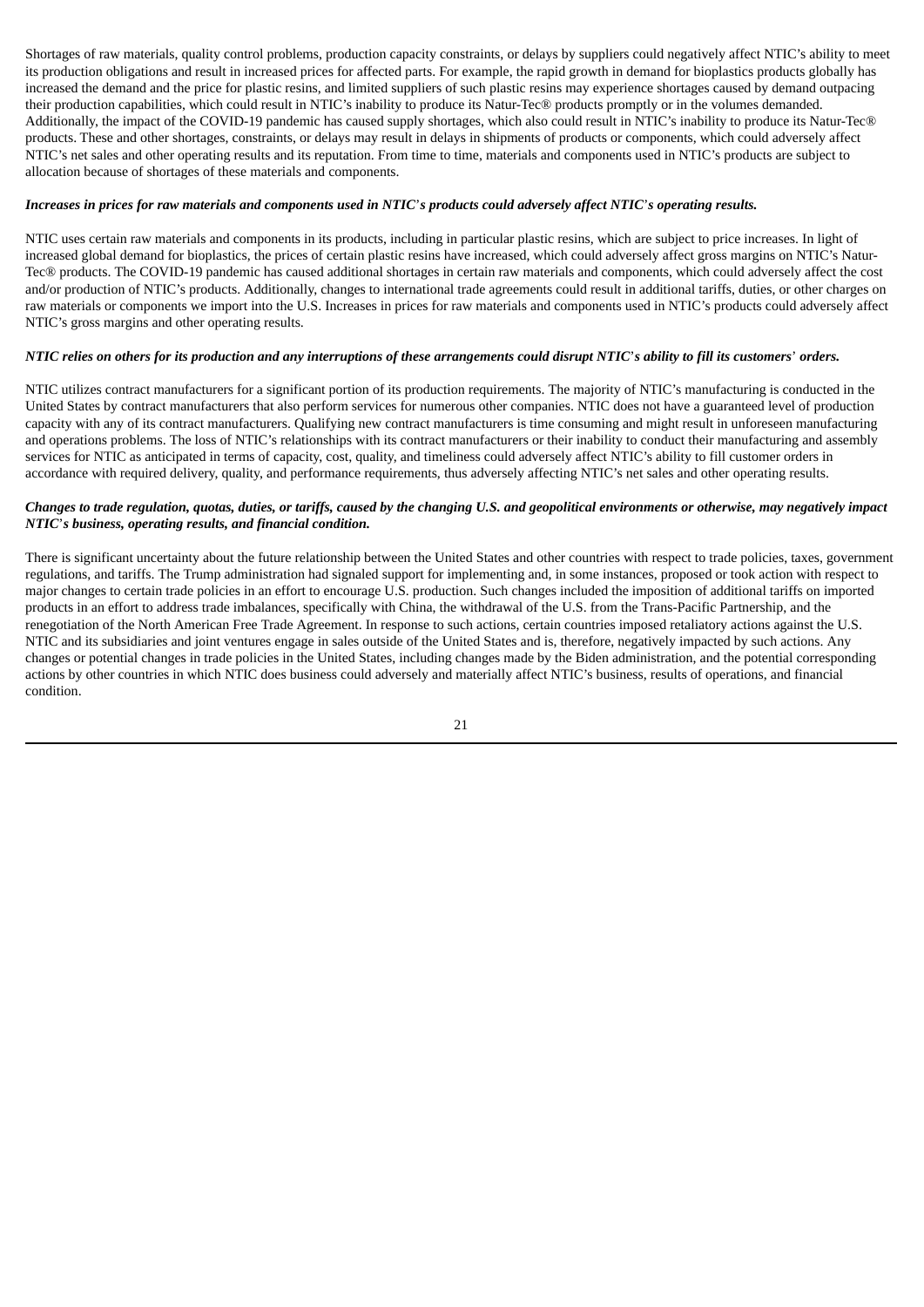# Global credit and financial markets in the past have experienced disruptions, including diminished liquidity and credit availability and rapid fluctuations in market valuations, which, if they happen again, could negatively impact NTIC's business, operating results, and financial condition.

Any tightening of the credit and financial markets could negatively impact the ability of companies to borrow money from their existing lenders, obtain credit from other sources, or raise financing to fund their operations. This could negatively impact the ability of NTIC's customers and the customers of NTIC's joint ventures to purchase NTIC's products, suppliers' ability to provide NTIC and its joint ventures with materials and components, and the ability of NTIC and its joint ventures, distributors, and sales representatives to finance operations, if needed, on commercially reasonable terms, or at all. Any or all of these events could negatively impact NTIC's business, operating results, and financial condition. Although NTIC maintains allowances for doubtful accounts for estimated losses resulting from the inability of its customers, distributors, and joint ventures to make required payments, and such losses historically have been within NTIC's expectations and the provisions established, NTIC cannot guarantee that it will continue to experience the same loss rates that it has in the past, especially if there are weaknesses in the worldwide economy. A significant change in the liquidity or financial condition of NTIC's customers, distributors, or joint ventures could cause unfavorable trends in NTIC's receivable collections and additional allowances may be required, which could adversely affect NTIC's operating results. In addition, weaknesses in the worldwide economy, including the imposition of higher tariffs and withdrawal from the Trans-Pacific Partnership, may adversely impact the ability of suppliers to provide NTIC with materials and components, which could adversely affect NTIC's business and operating results. NTIC is unable to predict the prospects for a global economic recovery, but the longer the duration of such adverse and uncertain economic conditions, the greater the risks NTIC faces in operating its business.

## *NTIC has limited staffing and will continue to be dependent upon key employees.*

NTIC's success is dependent upon the efforts of a small management team and group of employees. NTIC's future success will depend in large part on its ability to retain its key employees and identify, attract, and retain other highly qualified managerial, technical, research and development, sales and marketing, and customer service personnel when needed. Competition for these individuals may be intense, especially in the markets in which NTIC operates. NTIC may not succeed in identifying, attracting, and retaining these personnel. Inadequate performance by any of NTIC's limited staff could have a negative impact on the performance of the company. In addition, none of NTIC's employees have any contractual obligation to maintain his or her employment with NTIC. The loss or interruption of services of any of NTIC's key personnel, including in particular its technical personnel, the inability to identify, attract, or retain qualified personnel in the future, delays in hiring qualified personnel, or any employee slowdowns, strikes, or similar actions could make it difficult for NTIC to manage its business and meet key objectives, which could harm NTIC's business, operating results, and financial condition.

Although we have not experienced any material labor shortage to date, we have recently observed an overall tightening and increasingly competitive labor market. A sustained labor shortage or increased turnover rates within our employee base, caused by COVID-19 or as a result of general macroeconomic factors, could lead to increased costs, such as increased overtime to meet demand and increased wage rates to attract and retain employees, and could negatively affect our ability to efficiently operate our manufacturing and distribution facilities and overall business. If we are unable to hire and retain employees capable of performing at a high-level, or if mitigation measures we may take to respond to a decrease in labor availability, such as overtime and third-party outsourcing, have unintended negative effects, our business could be adversely affected. An overall labor shortage, lack of skilled labor, increased turnover or labor inflation, caused by COVID-19 or as a result of general macroeconomic factors, could have a material adverse impact on NTIC's operations, results of operations, liquidity or cash flows.

# NTIC faces challenges caused by its aging workforce, and NTIC may not be able to recruit, train and retain adequate replacements for its qualified and *skilled employees.*

Many of our employees are approaching retirement age. As these experienced employees retire, we may have difficulty recruiting new employees with comparable qualifications and experience, and we may be unable to transfer our employees' institutional knowledge successfully to new qualified employees. Any such failures would be exacerbated at times of peak demand. Our failure to recruit and train new employees and to ensure they obtain the adequate qualifications and experience could result in reduced revenues, loss of customer goodwill and a material negative impact on our results of operations.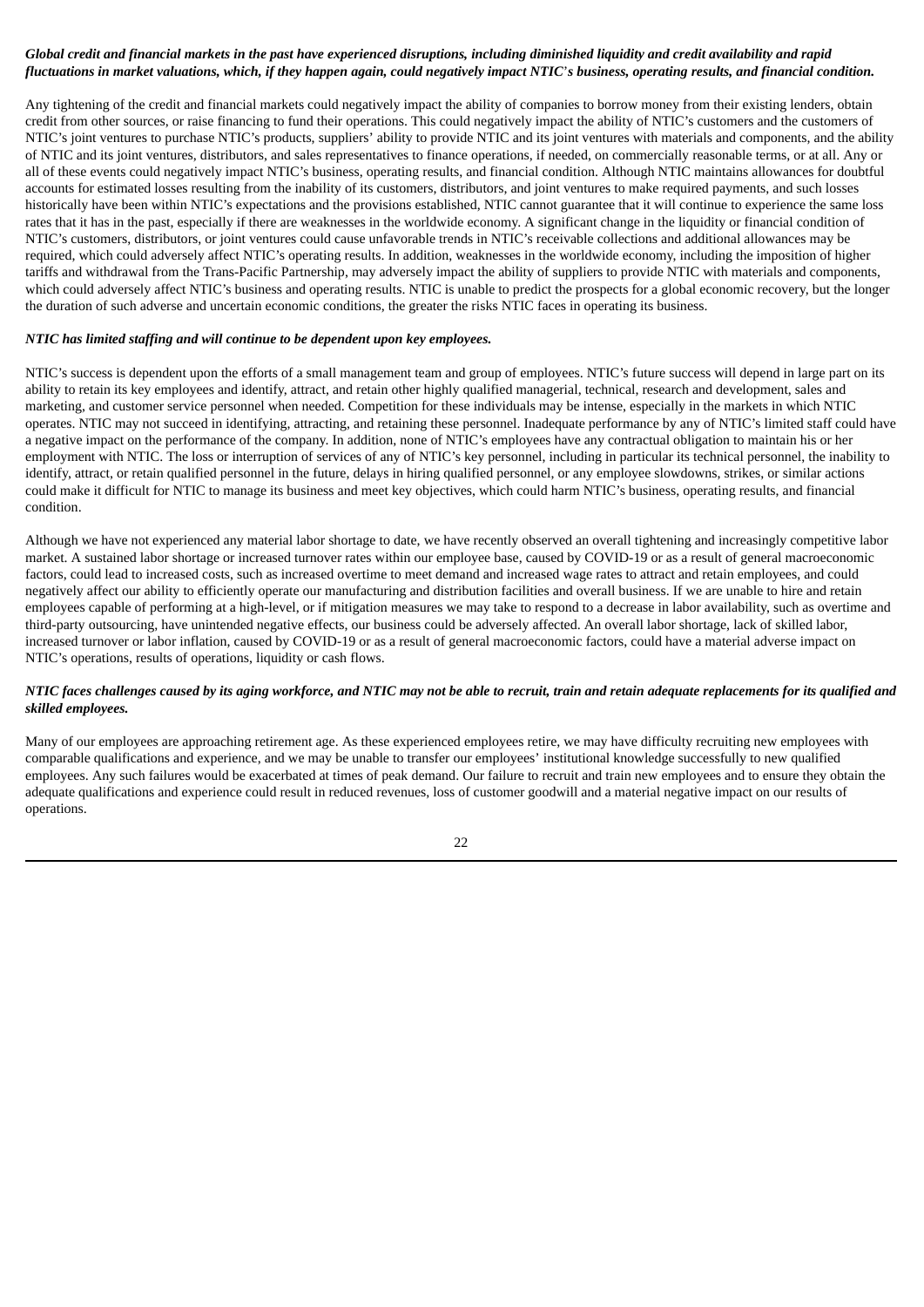## *Given NTIC*'*s limited resources, it may not effectively manage its growth.*

NTIC's strategy to grow its business, including in particular its ZERUST® rust and corrosion inhibiting products for the oil and gas industry and its Natur-Tec® bio-plastic resin compounds and finished products, requires significant management time and operational and financial resources. There is no assurance that NTIC has the necessary operational and financial resources to manage its growth. This is especially true as it expands facilities and manufactures its products on a larger commercial scale. In addition, rapid growth in NTIC's headcount and operations may place a significant strain on its management, administrative, operational, and financial infrastructure. Failure to adequately manage its growth could have a material and adverse effect on NTIC's business, operating results, and financial condition. For example, NTIC's soil side bottom solutions for tanks require implementation teams comprised of both internal NTIC personnel and outside consulting firms. NTIC's failure to expand these implementation teams to service additional customers may limit NTIC's ability to grow this business. In addition, NTIC may not be successful in its strategy to grow its business.

# **Risks Related to NTIC**'**s Joint Ventures**

# NTIC's liquidity and financial position rely on the receipt of fees for services provided to its joint ventures and dividend distributions from its joint ventures. No assurance can be provided that NTIC will continue to receive such fees and dividend distributions in amounts NTIC historically has *received or anticipates receiving.*

NTIC conducts business, either directly or indirectly, through several joint venture arrangements that operate in North America, Europe, and Asia. Each of these joint ventures manufactures, markets, and sells finished products in the geographic territory that it is assigned. NTIC's receipt of funds as a result of sales by its joint ventures is dependent upon NTIC's receipt of fees for services that NTIC provides to its joint ventures based primarily on the net sales of the individual joint ventures and NTIC's receipt of dividend distributions from its joint ventures based on the profitability of its joint ventures. NTIC's liquidity and financial position in part rely on NTIC's receipt of fees for services that NTIC provides to its joint ventures and dividend distributions from its joint ventures. During fiscal 2021, NTIC recognized \$5,964,260 in fees and \$3,665,365 in dividend distributions from its joint ventures. Because NTIC owns 50% or less of each of its joint venture entities, NTIC does not control the decisions of these entities regarding whether to pay dividends and, if paid, how much they should be in any given year. Thus, NTIC cannot guarantee that any of its joint ventures will pay dividends in any given year. The failure of NTIC's joint ventures to declare dividends or the failure of NTIC to receive fees for services provided to joint ventures in amounts typically expected by NTIC could adversely affect NTIC's liquidity and financial position.

# Since a significant portion of NTIC's earnings results from NTIC's equity income from joint ventures, and since NTIC's equity income from joint *ventures varies from quarter to quarter, NTIC*'*s earnings are subject to quarterly fluctuations.*

A significant portion of NTIC's earnings results from NTIC's equity income from its joint ventures. NTIC's equity in income from joint ventures consists of NTIC's share of equity in income from its joint ventures based on the overall profitability of the joint ventures. Such profitability varies from quarter to quarter. Since NTIC's management typically receives quarterly joint venture financial information after the completion of each fiscal quarter, it is impossible for NTIC's management to cut costs and expenses to make up for any unanticipated shortfall in NTIC's equity income from joint ventures. Accordingly, the variability in NTIC's equity income from joint ventures, in turn, subjects NTIC's earnings to quarterly fluctuations.

# **Risks Related to NTIC**'**s International Business and the Foreign Markets in which NTIC Operates**

# NTIC's international business, which is conducted primarily through its subsidiaries and joint ventures, requires management attention and financial resources and exposes NTIC to difficulties and risks presented by international economic, political, legal, accounting, and business factors.

NTIC sells products and services directly, through its wholly-owned and majority-owned subsidiaries, and indirectly, via a network of joint ventures, independent distributors, manufacturer's sales representatives, and agents in over 65 countries, including countries in North America, South America, Europe, Asia, and the Middle East. One of NTIC's strategic objectives is the continued expansion of its international operations. The expansion of NTIC's existing international operations and entry into additional international markets requires management attention and financial resources.

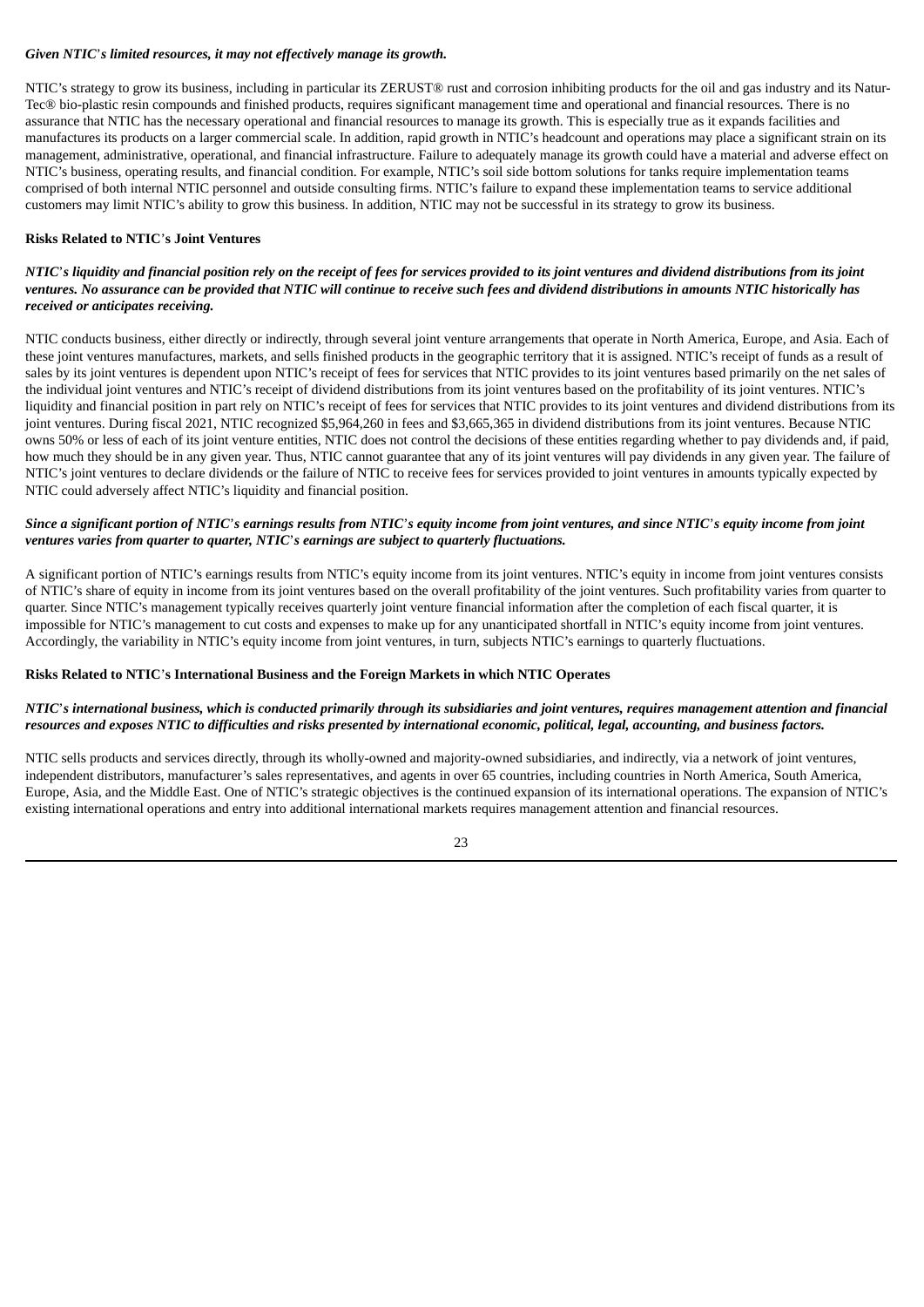The sale and shipping of products and services across international borders subjects NTIC to extensive and complicated U.S. and foreign governmental trade regulations. Compliance with such regulations is costly and exposes NTIC to penalties for non-compliance. Other laws and regulations that can significantly impact NTIC include various anti-bribery laws, including the U.S. Foreign Corrupt Practices Act, laws restricting business with suspected terrorists, and anti-boycott laws. Any failure to comply with applicable legal and regulatory obligations could impact NTIC in a variety of ways that include, but are not limited to, significant criminal, civil, and administrative penalties, including imprisonment of individuals, fines and penalties, denial of export privileges, seizure of shipments, and restrictions on certain business activities. Also, the failure to comply with applicable legal and regulatory obligations could result in the disruption of NTIC's shipping and sales activities.

Several factors, including implications of withdrawal by the U.S. from, or revision to, international trade agreements, foreign policy changes between the U.S. and other countries, weakened international economic conditions, or the impact of sovereign debt defaults by certain European countries, could adversely affect our international net sales. Additionally, the expansion of our existing international operations and entry into additional international markets require significant management attention and financial resources. In many of the countries in which NTIC sells its products directly or indirectly through NTIC China, Zerust Brazil, Natur-Tec India, Natur-Tec Lanka, Zerust Mexico, Zerust Singapore, Zerust Vietnam and NTI Asean, its joint ventures, distributors, representatives, and agents are, to some degree, subject to political, economic, and/or social instability. NTIC's international operations expose NTIC and its joint venture partners, distributors, representatives, and agents to risks inherent in operating in foreign jurisdictions. These risks include:

- difficulties in managing and staffing international operations and the required infrastructure costs, including legal, tax, accounting, and information technology;
- the imposition of additional U.S. and foreign governmental controls or regulations, new trade restrictions, and restrictions on the activities of foreign agents, representatives, and distributors, the imposition of costly and lengthy export licensing requirements and changes in duties and tariffs, license obligations, and other non-tariff barriers to trade;
- the imposition of U.S. and/or international sanctions against a country, company, person, or entity with whom NTIC does business that would restrict or prohibit continued business with the sanctioned country, company, person, or entity;
- pricing pressure that NTIC or its joint ventures, distributors, representatives, and agents may experience internationally;
- laws and business practices favoring local companies;
- adverse currency exchange rate fluctuations;
- longer payment cycles and difficulties enforcing agreements and collecting receivables through certain foreign legal systems;
- national and international conflicts, including foreign policy changes or terrorist acts;
- difficulties in enforcing or defending intellectual property rights;
- multiple, changing, and often inconsistent enforcement of laws and regulations; and
- the potential payment of U.S. income taxes on certain earnings of joint ventures upon repatriation.

Furthermore, in June 2016, the United Kingdom held a referendum in which voters approved an exit from the European Union, commonly referred to as "Brexit." The United Kingdom officially terminated its membership of the European Union on January 31, 2020 and remained in a transition phase until December 31, 2020. The British government continues to negotiate the terms of the United Kingdom's future relationship with the European Union. Although it is unknown what those terms will be, or whether an agreement will be reached, it is possible that there will be increased regulatory complexities, which could affect NTIC's ability to sell its products in certain European Union countries. Brexit has created legal, political and economic uncertainty, which could subject NTIC to heightened risks in that region, including disruptions to trade and free movement of goods, services, and people to and from the United Kingdom, and increased foreign exchange volatility with respect to the British pound. NTIC does not know to what extent these changes will impact its business. Any of these effects of Brexit, and other similar referenda that NTIC cannot anticipate, could adversely affect its business, operations, and financial results.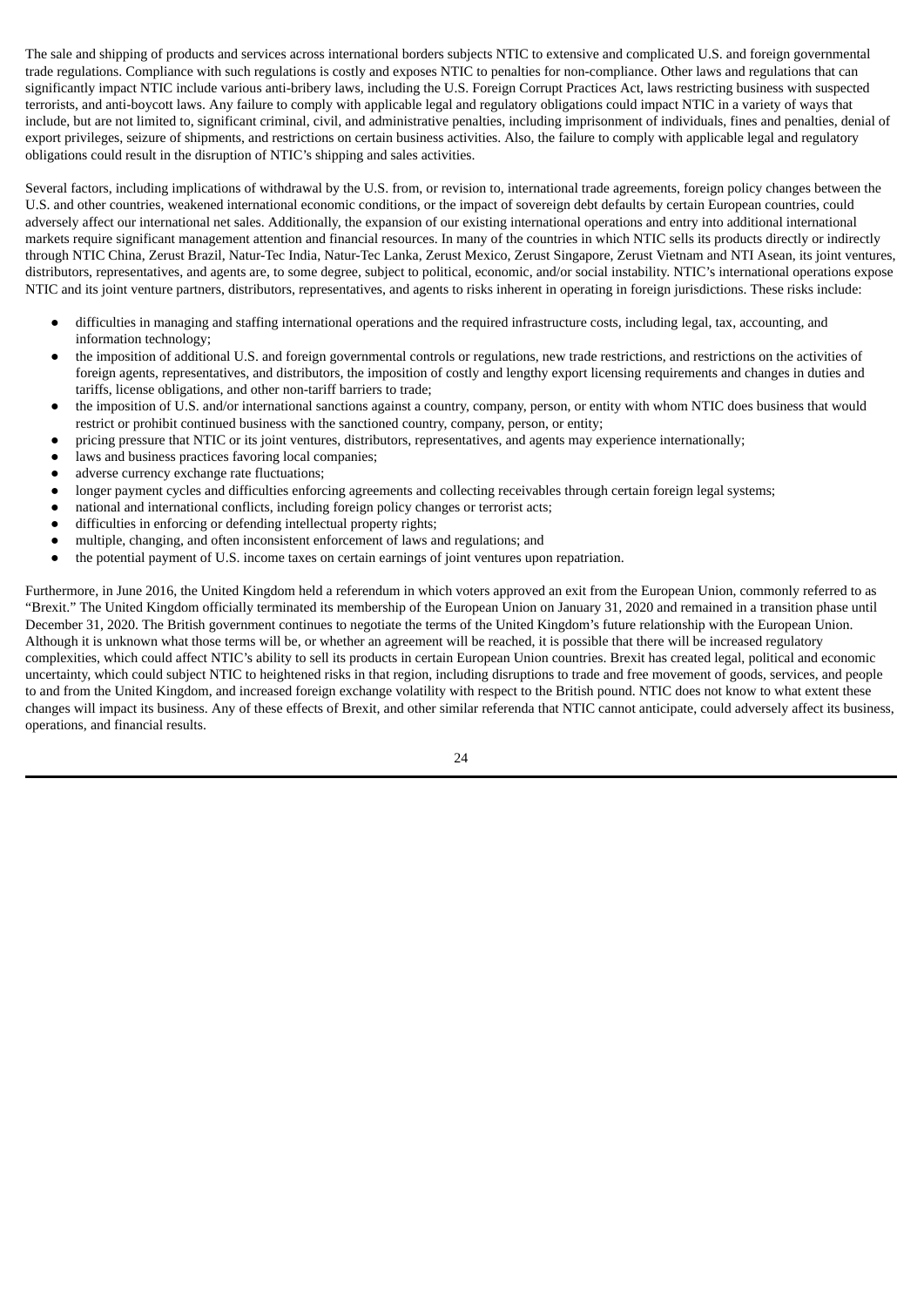# Out of NTIC's joint ventures, NTIC's joint venture in Germany is the most significant in terms of assets and income to NTIC. If sales of NTIC's products and services by this joint venture were to decline significantly or if NTIC's relationships with this joint venture were to deteriorate *significantly, NTIC*'*s operating results likely would be adversely affected.*

NTIC considers its joint venture in Germany (EXCOR) to be individually significant to NTIC's consolidated assets and income and, therefore, provides certain additional information regarding EXCOR in the notes to NTIC's consolidated financial statements and in certain sections of this report, in addition to a few other entities for fiscal 2020. Of the total equity in income from joint ventures of \$7,465,214 during fiscal 2021, NTIC had equity in income from joint ventures of \$4,400,403 attributable to EXCOR. Of the total fee income for services provided to joint ventures of \$5,964,260 during fiscal 2021, fees of \$920,902 were attributable to EXCOR. Accordingly, if sales of NTIC's products and services by this joint venture were to decline significantly or if NTIC's relationships with this joint venture were to deteriorate significantly such that the joint venture terminated or was not motivated to sell NTIC's products and services, NTIC's operating results likely would be adversely affected. While this is also true with respect to the other joint venture entities of which additional information is provided in NTIC's consolidated financial statements and in certain other sections of this report, the significance is not as great as with EXCOR.

## NTIC's recent acquisition of the remaining 50% ownership interest of Harita-NTI and any future similar acquisitions involve risk.

Effective as of September 1, 2021, NTIC acquired the remaining 50% ownership interest in its Indian joint venture, Harita-NTI. It is possible that as part of its succession planning efforts with respect to its joint venture partners that NTIC may complete similar acquisitions in the future. Similar future acquisitions will depend, in part, on the availability of similar opportunities or other suitable acquisition candidates at acceptable prices, terms, and conditions and the availability of capital and personnel resources to complete such acquisitions and run and integrate the acquired business effectively. These acquisitions involve risk and may harm NTIC's business, reputation, financial condition, and operating results. For instance, the benefits of the recent Harita-NTI acquisition or any future acquisition may take more time than expected to develop or integrate into NTIC's operations, and NTIC cannot guarantee that either the Harita-NTI or any future acquisitions will, in fact, produce any benefits. Acquisitions, including the recent Harita-NTI acquisition, involve a number of risks, the occurrence of which could adversely affect NTIC's business, reputation, financial condition, and operating results, including:

- diversion of management's attention to manage and integrate the acquired business;
- disruption to existing operations and plans;
- inability to effectively manage the expanded operations;
- difficulties or delays, which may be exacerbated by the impact of COVID-19, in integrating and assimilating information and financial systems, internal controls, operations, manufacturing processes and products of an acquired business or in realizing projected efficiencies, growth prospects, cost savings, and other synergies;
- potential loss of key employees, customers or suppliers of the acquired businesses or adverse effects on existing business relationships with employees, customers or suppliers;
- write-off of significant amounts of goodwill, other intangible assets, and/or long-lived assets as a result of deterioration in the performance of an acquired business, adverse market conditions, changes in the competitive landscape, changes in laws or regulations that restrict activities of an acquired business, or as a result of a variety of other circumstances;
- violation of confidentiality, intellectual property, and non-compete obligations or agreements by employees of an acquired business or lack of or inadequate formal intellectual property protection mechanisms in place at an acquired business;
- adverse impact on overall profitability if NTIC's expanded operations do not achieve the growth prospects, net sales, net earnings, cost and/or revenue synergies, or other financial results projected in NTIC's valuation models, delays in the realization thereof or costs or charges incurred to achieve any revenue or cost synergies;
- reallocation of amounts of capital from other operating initiatives and/or an increase in leverage and debt service requirements to pay acquisition purchase prices, which could in turn restrict NTIC's ability to access additional capital when needed or limit its ability to pursue other important elements of its business strategy;
- inaccurate assessment of additional post-acquisition, undisclosed, contingent or other liabilities or problems, unanticipated costs associated with an acquisition; and
- impacts as a result of purchase accounting adjustments, incorrect estimates made in the accounting for acquisitions, incurrence of non-recurring charges, or other potential financial accounting or reporting impacts.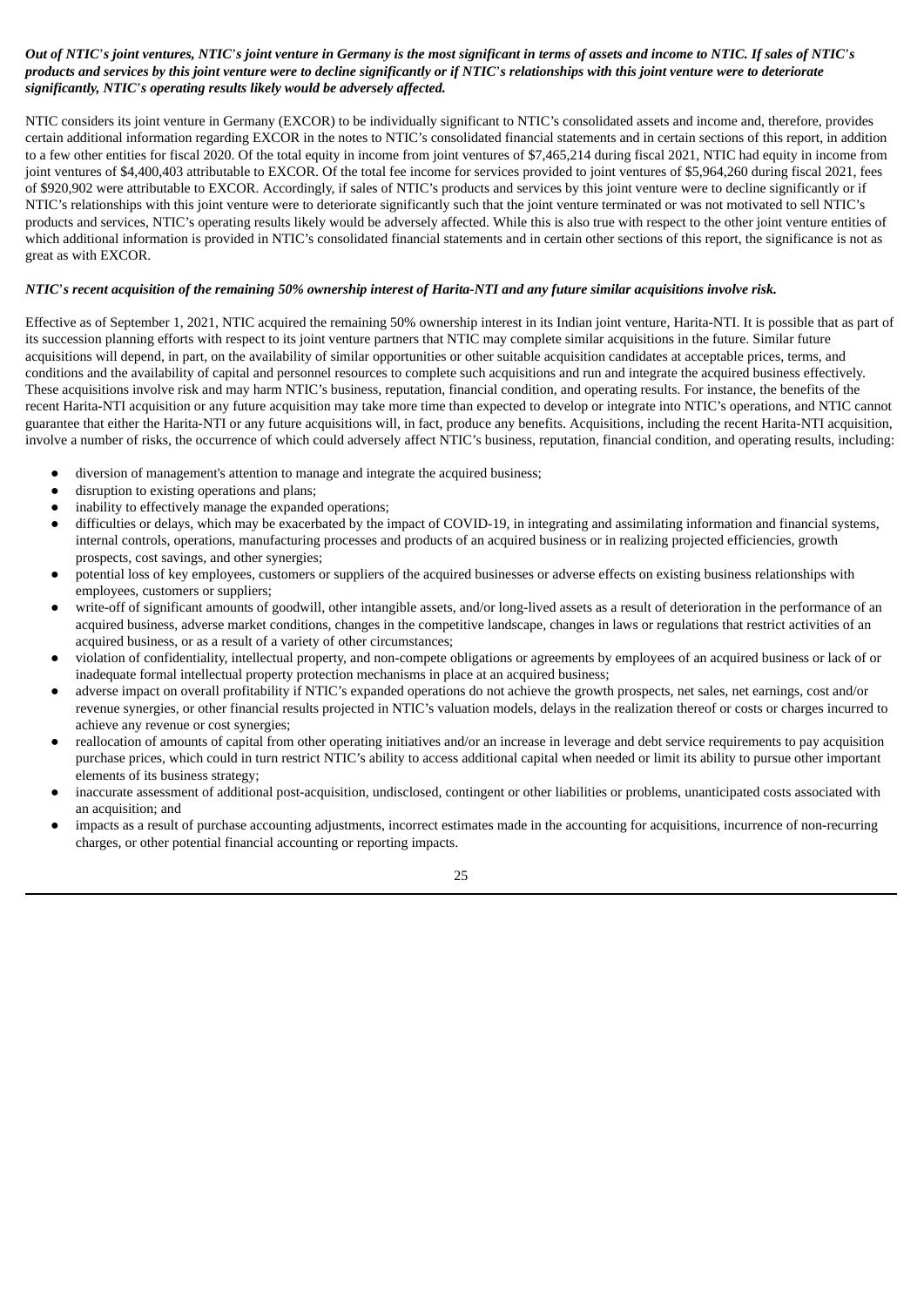In addition, effective internal controls are necessary for NTIC to provide reliable and accurate financial reports and to effectively prevent fraud. The integration of acquired businesses may result in NTIC's systems and controls becoming increasingly complex and more difficult to manage. NTIC devotes significant resources and time to comply with the internal control over financial reporting requirements of the Sarbanes-Oxley Act of 2002. However, it cannot be certain that these measures will ensure that NTIC designs, implements, and maintains adequate control over its financial processes and reporting in the future, particularly in the context of acquisitions of other businesses. Any difficulties in the assimilation of acquired businesses into NTIC's internal control framework could harm its operating results or cause NTIC to fail to meet its financial reporting obligations. Also, acquisitions require the consent of PNC Bank, National Association under NTIC's loan agreement with PNC Bank. NTIC cannot predict whether such approvals would be forthcoming or the terms on which PNC Bank would approve such acquisitions. These risks, among others, could be heightened if NTIC completes a large acquisition or multiple transactions within a relatively short period of time.

## The operations of NTIC China may be adversely affected by China's evolving economic, political, and social conditions.

The results of operations and future prospects of NTIC China may be adversely affected by, among other things, changes in China's political, economic, and social conditions, changes in the relationship between China and its western trade partners, changes in policies of the Chinese government, changes in laws and regulations or in the interpretation of existing laws and regulations, changes in foreign exchange regulations, measures that may be introduced to control inflation, such as interest rate increases, and changes in the rates or methods of taxation. In addition, changes in demand could result from increased competition with local Chinese manufacturers who have cost advantages or who may be preferred suppliers for Chinese end users. Also, Chinese commercial laws, regulations, and interpretations applicable to non-Chinese owned market participants, such as NTIC China, are continually changing. These laws, regulations, and interpretations could impose restrictions on NTIC's and NTIC China's ownership or operations or NTIC's interests in China and could adversely affect NTIC's business, results of operations, and financial condition.

Local regulations in China related to the recent electric power shortage may adversely affect NTIC China's operations. For example, these regulations could result in partial or complete factory shutdowns due to a lack of continuous supply of electrical power. Additionally, the price of electric power may be increased, and peak-demand periods during which prices are higher may be extended by local governments. Although NTIC China's operations have not been significantly impacted by regulations related to electric power shortages to date, such regulations may in the future decrease or shut down production or increase product costs, which could adversely affect NTIC's business, results of operations, and financial condition.

## Intellectual property rights are difficult to enforce in China, which could harm NTIC's business, results of operations, or financial condition.

Chinese commercial law is relatively undeveloped compared to commercial law in many of NTIC's other major markets, and limited protection of intellectual property is available in China as a practical matter. Although NTIC takes precautions in the operation of NTIC China to protect NTIC's intellectual property, any local manufacturer of products that NTIC undertakes in China could subject NTIC to an increased risk that unauthorized parties will be able to copy or otherwise obtain or use NTIC's intellectual property, which could harm NTIC's business. NTIC may also have limited legal recourse in the event it encounters patent or trademark infringers, which could adversely affect NTIC's business, results of operations, and financial condition.

## *Uncertainties with respect to the Chinese legal system may adversely affect the operations of NTIC China.*

NTIC China is subject to laws and regulations applicable to foreign investment in China. There are uncertainties regarding the interpretation and enforcement of laws, rules, and policies in China. The Chinese legal system is based on written statutes, and prior court decisions have limited precedential value. Because many laws and regulations are relatively new, and the Chinese legal system is still evolving, the interpretations of many laws, regulations, and rules are not always uniform. Moreover, the relative inexperience of China's judiciary in many cases creates additional uncertainty as to the outcome of any litigation, and the interpretation of statutes and regulations may be subject to government policies reflecting domestic political agendas. Finally, enforcement of existing laws or contracts based on existing law may be uncertain and sporadic. For the preceding reasons, it may be difficult for NTIC or NTIC China to obtain timely or equitable enforcement of laws ostensibly designed to protect companies like NTIC or NTIC China, which could adversely affect NTIC's business, results of operations, and financial condition.

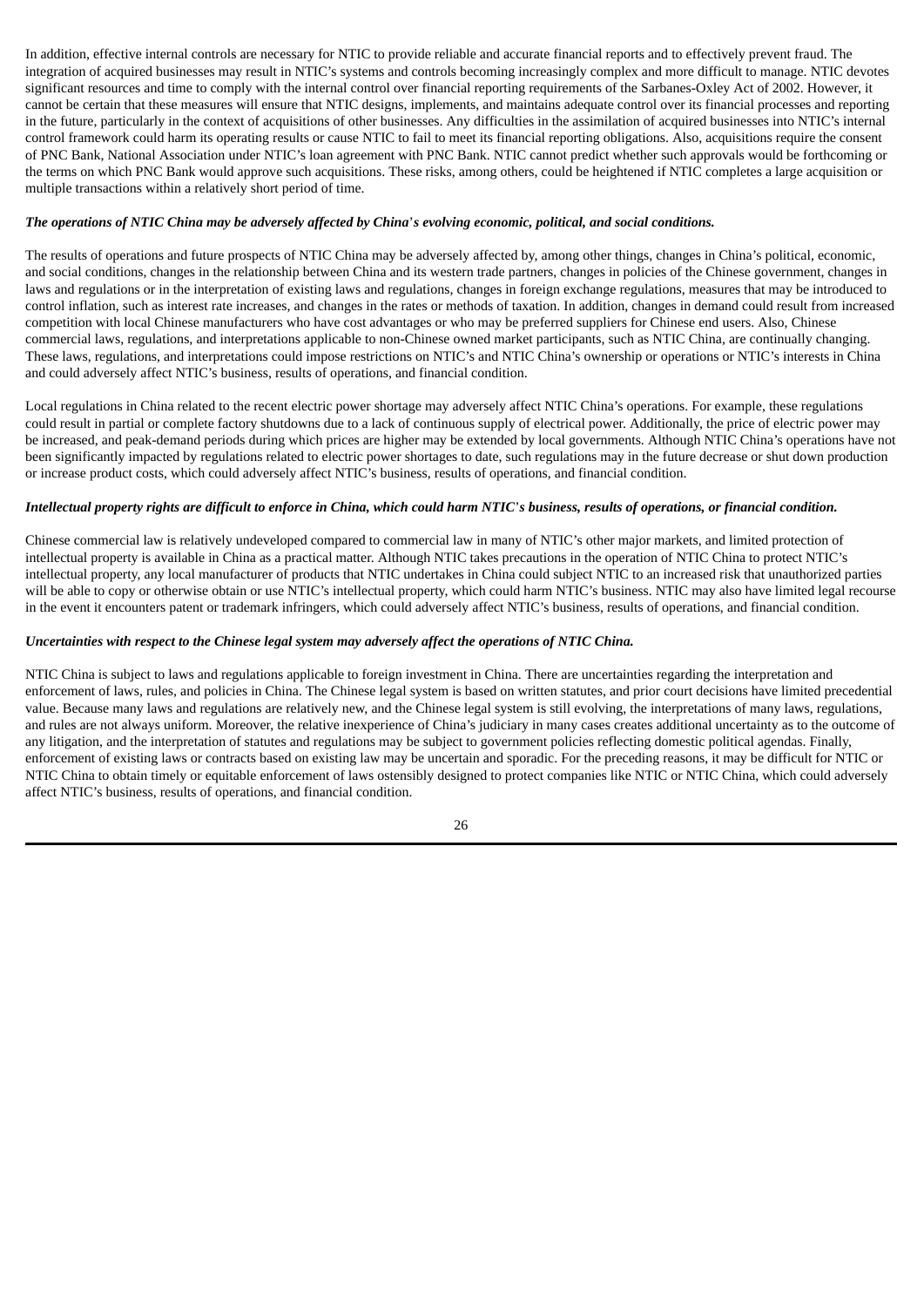# Failure to comply with the U.S. Foreign Corrupt Practices Act could subject NTIC to, among other things, penalties and legal expenses that could harm its reputation and have a material adverse effect on its business, results of operations, and financial condition.

NTIC is subject to the U.S. Foreign Corrupt Practices Act, or the FCPA, which generally prohibits covered entities and their intermediaries from engaging in bribery or making other prohibited payments to foreign officials for the purpose of obtaining or retaining business or other benefits. In addition, the FCPA imposes accounting standards and requirements on U.S. publicly-traded corporations and their foreign affiliates, which are intended to prevent the diversion of corporate funds to the payment of bribes and other improper payments and to prevent the establishment of "off books" slush funds from which such improper payments can be made. NTIC also is subject to similar anticorruption legislation implemented in Europe under the Organization for Economic Co-operation and Development's Convention on Combating Bribery of Foreign Public Officials in International Business Transactions. NTIC and its joint ventures, distributors, independent representatives, and agents operate in a number of jurisdictions that pose a high risk of potential violations of the FCPA and other anticorruption laws, based on measurements such as Transparency International's Corruption Perception Index, and NTIC utilizes a number of joint ventures, distributors, independent representatives, and agents for whose actions NTIC could be held liable under the FCPA. NTIC informs its personnel, joint ventures, distributors, independent representatives, and agents of the requirements of the FCPA and other anticorruption laws, including, but not limited to, their reporting requirements. NTIC also has developed and will continue to develop and implement systems for formalizing its contracting processes, performing due diligence on agents, and improving its recordkeeping and auditing practices regarding these regulations. However, there is no guarantee that NTIC's employees, joint ventures, distributors, independent representatives, or other agents have not or will not engage in conduct undetected by NTIC's processes and for which NTIC might be held responsible under the FCPA or other anticorruption laws.

If NTIC's employees, joint ventures, distributors, third-party sales representatives, or other agents are found to have engaged in such practices, NTIC could suffer severe penalties, including criminal and civil penalties, disgorgement, and other remedial measures, including further changes or enhancements to its procedures, policies, and controls and potential personnel changes and disciplinary actions.

Certain private and foreign companies, including some of NTIC's competitors, are not subject to prohibitions as strict as those under the FCPA or, even if subjected to strict prohibitions, such prohibitions may be laxly enforced in practice. If NTIC's competitors engage in corruption, extortion, bribery, payoffs, theft, or other fraudulent practices, they may receive preferential treatment from personnel of some companies or from government officials, giving NTIC's competitors an advantage in securing business and putting NTIC at a disadvantage.

## Fluctuations in foreign currency exchange rates could result in declines in NTIC's earnings and changes in NTIC's foreign currency translation *adjustments.*

Because the functional currency of NTIC's foreign operations is the applicable local currency, NTIC is exposed to foreign currency exchange rate risk arising from transactions in the normal course of business. NTIC's principal exchange rate exposure is with the Euro, the Japanese Yen, the Indian Rupee, the Chinese Renminbi, the South Korean Won, and the English Pound against the U.S. dollar. NTIC's fees for services provided to its joint ventures and dividend distributions from these foreign entities are paid in foreign currencies; thus, fluctuations in foreign currency exchange rates could result in declines in NTIC's earnings. Any changes in foreign currency exchange rates would be reflected as a foreign currency translation adjustment and would not change NTIC's equity in income from joint ventures reflected in its consolidated statements of operations. NTIC does not hedge against its foreign currency exchange rate risk.

## *Economic uncertainty in developing markets could adversely affect NTIC*'*s revenue and earnings.*

NTIC conducts business, or is contemplating expansion, in developing markets with economies that tend to be more volatile than those in the United States and Western Europe. The risk of doing business in developing markets such as China, Brazil, India, Russia, the United Arab Emirates, Mexico, and other economically volatile areas could adversely affect NTIC's operations and earnings. Such risks include the financial instability among customers in these regions, political instability, fraud or corruption, and other non-economic factors, such as the impact of the COVID-19 pandemic and irregular trade flows that need to be managed successfully with the help of the local governments. In addition, commercial laws in some developing countries can be vague, inconsistently administered, and retroactively applied. If NTIC is deemed not to be in compliance with applicable laws in developing countries where NTIC conducts business, its prospects and business in those countries could be harmed, which could then have a material adverse impact on NTIC's operating results and financial position. NTIC's failure to successfully manage economic, political, and other risks relating to doing business in developing countries and economically and politically volatile areas could adversely affect its business.

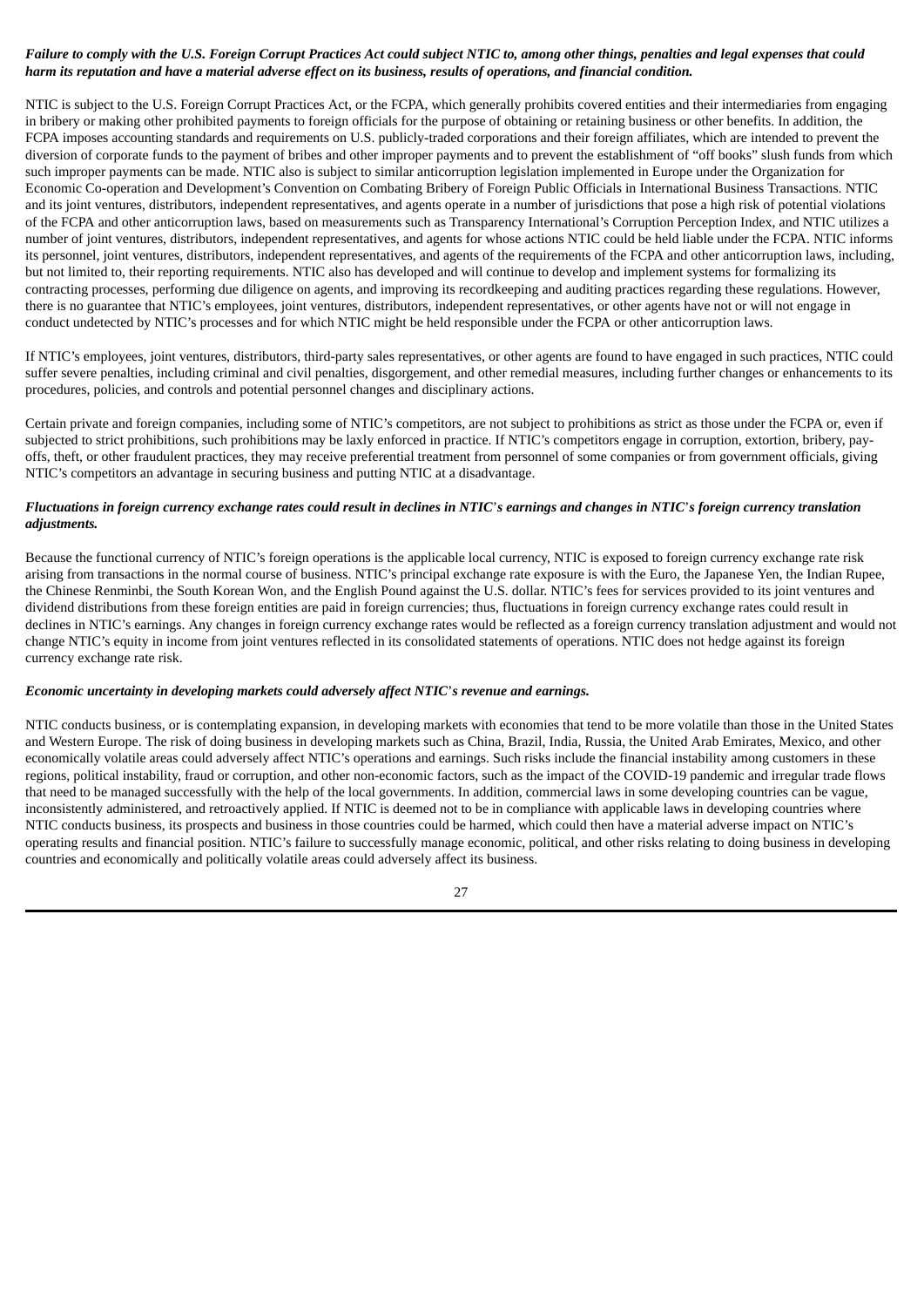#### **Risks Related to NTIC**'**s Products**

# NTIC faces intense competition in almost all of its product lines, including from competitors that have substantially greater resources than NTIC does. No assurance can be provided that NTIC will be able to compete effectively, which would harm its business and operating results.

NTIC's products are sold in intensely competitive markets throughout the world. This intense competition could result in pricing pressures, lower sales, reduced margins, and lower market share. With respect to its rust and corrosion inhibiting products, NTIC competes on the basis of product innovation, quality, reliability, product support, customer service, reputation, and price. With respect to its Natur-Tec® resin compounds and finished products, NTIC competes on the basis of performance, brand awareness, distribution network, product availability, product offering, shelf life, place of manufacture, and price. NTIC often competes with numerous manufacturers, many of which have substantially greater financial, marketing, and other resources than NTIC. As a result, they may be able to adapt more quickly than NTIC to new or emerging technologies, industry trends, and changes in customer requirements or to devote greater resources to the promotion and sale of their products than NTIC. In addition, competition could increase if new companies enter the markets in which NTIC competes, especially when the barriers to entry are low, which may be true with respect to NTIC's rust and corrosion prevention business, or if existing competitors expand their product lines or intensify efforts within existing product lines. NTIC's current products, products under development, and its ability to develop new and improved products may be insufficient to enable NTIC to compete effectively with its competitors. No assurance can be provided that NTIC will be able to compete effectively, which would harm its business and operating results. In particular, NTIC has experienced more intense competition with respect to many of its traditional ZERUST® rust and corrosion inhibiting products and services, which has led to decreased pricing and smaller margins for NTIC. Recently, NTIC has experienced lower margins on its contracts with Chinese automotive customers. NTIC anticipates that such intense competition likely will continue and that new competitors may emerge, including plastic extrusion companies, which would continue to adversely affect NTIC's operating results.

# NTIC's ZERUST® rust and corrosion inhibiting products and services generate a significant portion of NTIC's net sales and the net sales of NTIC's joint ventures. Accordingly, if sales of these products and services were to decline, NTIC's operating results would be adversely affected.

NTIC's ZERUST® rust and corrosion inhibiting products and services generate a significant portion of NTIC's net sales and the net sales of NTIC's joint ventures. During fiscal 2021, 80.6% of NTIC's consolidated net sales were derived from sales of ZERUST® rust and corrosion inhibiting products and services. While the net sales of NTIC's joint ventures are not included in NTIC's net sales on NTIC's consolidated financial statements, NTIC's receipt of fees for services that NTIC provides to its joint ventures and NTIC's receipt of dividend distributions from its joint ventures are based primarily on the revenues and profitability of the joint ventures. Accordingly, if sales of these products and services were to decline due to increased competition, the introduction of a new disruptive technology, or otherwise, NTIC's operating results would be adversely affected.

## If NTIC is unable to continue to enhance its existing products and develop and market new products that respond to customer needs and achieve market acceptance, NTIC may experience a decrease in demand for its products, and its business could suffer.

One of NTIC's strategies is to enhance its existing products and develop and market new products that respond to customer needs. NTIC may not be able to compete effectively with its competitors unless NTIC can keep up with existing or new products or alternative technologies in the markets in which it competes. Product development requires significant research and development, financial, and other resources. Although in the past NTIC has implemented lean manufacturing and other productivity improvement initiatives to provide investment funding for new products, no assurance can be provided that NTIC will be able to continue to do so in the future. Product improvements and new product introductions also require significant planning, design, development, and testing at the technological, product, and manufacturing process levels, and NTIC may not be able to timely develop product improvements or new products. NTIC's competitors' new products may beat NTIC's products to market, may be more effective or less expensive than NTIC's products, or may render NTIC's products obsolete. Any new products that NTIC may develop may not receive market acceptance or otherwise generate any meaningful net sales or profits for NTIC relative to its expectations, based on, among other things, existing and anticipated investments in manufacturing capacity and commitments to fund advertising, marketing, promotional programs, and research and development.

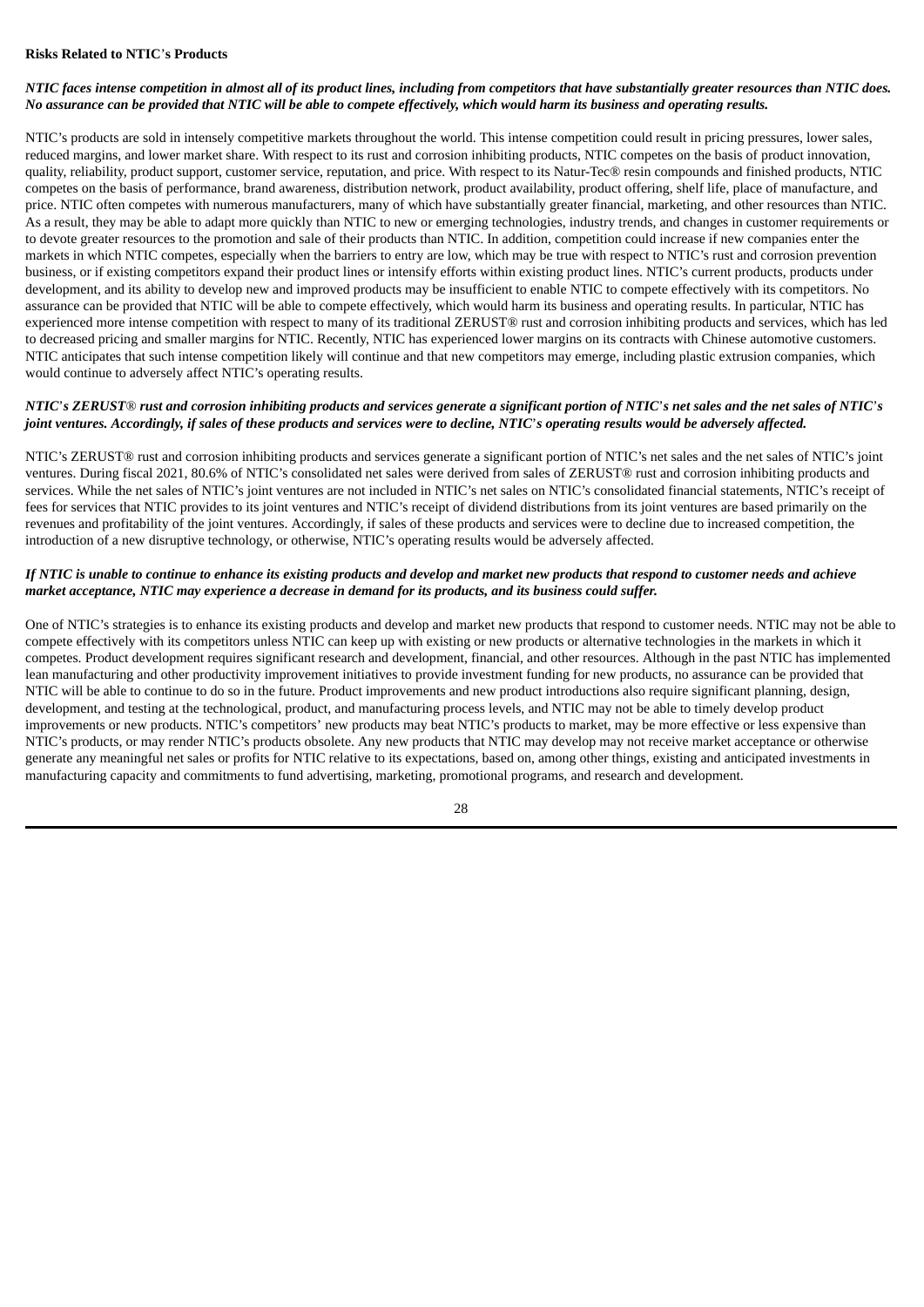NTIC has invested and intends to continue to invest additional research and development and marketing efforts and resources into the application of its corrosion prevention solutions into the oil and gas industry and the continued launch of its Natur-Tec® resin compounds and finished products. No assurance can be provided, however, that NTIC's investments in these new markets and products will be successful and result in additional revenue to *NTIC.*

In an effort to increase net sales, NTIC has expanded the marketing of its corrosion prevention solutions into the oil and gas industry and its Natur-Tec® resin compounds and finished products. NTIC expects to continue to invest additional research and development and marketing efforts and resources into these strategic initiatives. No assurance can be provided, however, that such strategic initiatives will be successful or that NTIC will be successful in obtaining additional revenue as a result of them. The introduction of new products into new markets takes significant resources, and there can be no assurance that NTIC is dedicating a sufficient amount of resources to ensure the success of these strategic initiatives. The sale of NTIC's ZERUST® rust and corrosion inhibiting products and services into the oil and gas industry, in particular, typically involves a long sales cycle, often including a one- to multi-year trial period with each customer and a slow integration process thereafter. This long sales cycle may cause NTIC's management, stockholders, and investors to lose faith in the business opportunities for NTIC's ZERUST® rust and corrosion inhibiting products and services in the oil and gas industry.

# NTIC's strategy of expanding its corrosion prevention solutions into the oil and gas industry and continuing the expansion of its Natur-Tec $\circledast$ bioplastics resin compounds and finished products is risky and may not prove to be successful, which could harm NTIC's operating results and *financial condition.*

NTIC's strategy of expanding its corrosion prevention solutions into the oil and gas industry and continuing the expansion of its Natur-Tec® bioplastics resin compounds and finished products, either directly or indirectly through joint ventures and independent distributors and agents, is risky and subject to all of the risks inherent in the establishment of a new business enterprise, including:

- the absence of a significant operating history;
- the lack of commercialized products;
- the lack of market acceptance of new products;
- expected substantial and continual losses for such businesses for the foreseeable future;
- the lack of manufacturing experience and limited marketing experience;
- an expected reliance on third parties for the manufacture and commercialization of some of the products;
- a competitive environment characterized by numerous, well-established and well-capitalized competitors;
- insufficient capital and other resources; and
- reliance on key personnel.

## NTIC's dependence on manufacturing and logistical services provided by contractors could give rise to product defect or warranty liability.

NTIC uses third-party manufacturers to produce the majority of its products. In addition, NTIC relies upon certain contractors for logistical services. Although NTIC's arrangements with its contract manufacturers and contractors may contain provisions for warranty expense reimbursement, NTIC may remain responsible to its customers for warranty service in the event of product defects and could experience an unanticipated product defect or warranty liability. In addition, product defects could harm NTIC's reputation amongst its customers.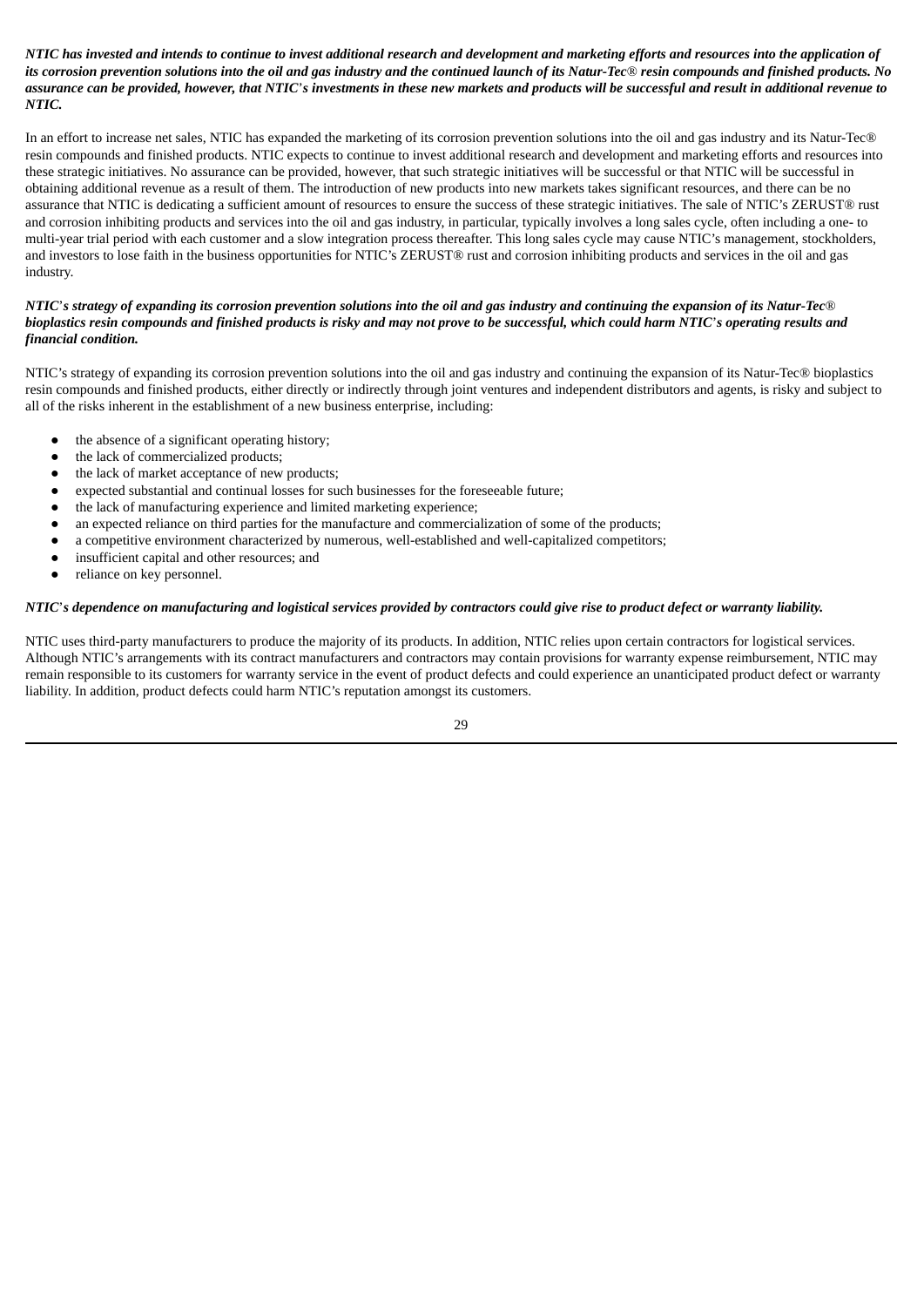# The commercial success of NTIC's Natur-Tec® resin compounds and finished products depends on the widespread market acceptance of products *manufactured with bio-based and biodegradable resins.*

Although there is a developed market for petroleum-based plastics, the market for "bioplastics" which are plastics produced with bio-based resins, which are derived from renewable resources such as corn or cellulosic/plant material or blends thereof, or plastics that are engineered to be fully biodegradable or both, is still developing. The commercial success of NTIC's Natur-Tec® resin compounds and finished products depends on the widespread market acceptance of products manufactured with bio-based and biodegradable resins. It is currently difficult to assess or predict with any assurance the potential size, timing, and viability of market opportunities for NTIC's Natur-Tec® resin compounds and finished products. The traditional plastics market sector is well-established with entrenched competitors with whom NTIC competes. Pricing for traditional plastics has been highly volatile in recent years, which drives, to some extent, the commercial and other support for bioplastics. While NTIC expects to be able to command a premium price for its Natur-Tec® resin compounds and finished products, a widening gap in the pricing for bioplastics versus petroleum-based plastics may reduce the size of the addressable market for NTIC's Natur-Tec® resin compounds and finished products. In addition, the growth of the market will create some pressure on price for applications today considered commodities, including in particular NTIC's current Natur-Tec® finished products.

## NTIC relies on its joint ventures, distributors, manufacturer's sales representatives, and other agents to market and sell its products,

In addition to its direct sales force, NTIC relies on its joint ventures, distributors, manufacturer's sales representatives, and other agents to market and sell its products in the United States and internationally. NTIC's joint ventures, distributors, manufacturer's sales representatives, and other agents might terminate their relationship with NTIC or devote insufficient sales efforts to NTIC's products. NTIC does not control its joint ventures, distributors, manufacturer's sales representatives, and other agents, and they may not be successful in implementing NTIC's marketing plans. NTIC's failure to maintain its existing relationships with these entities, or its failure to recruit and retain additional skilled joint venture partners, distributors, manufacturer's sales representatives, and other agents, could have an adverse effect on NTIC's operations. It is anticipated that several of NTIC's joint venture partners will retire during the next several years, which will require a transition on the part of the joint venture as well as NTIC and could harm NTIC's relationship with the joint venture and NTIC's business.

## NTIC may be subject to product liability claims or other claims arising out of the activities of its joint ventures, which could adversely affect NTIC and *its business.*

While NTIC is not aware of any specific potential risk beyond its initial investment in, and any undistributed earnings of, each of its joint ventures, there can be no assurance that NTIC will not be subject to lawsuits based on product liability claims or other claims arising out of the activities of its joint ventures. To mitigate the ramifications of such an occurrence, NTIC maintains liability insurance specifically applicable to its ownership positions in its joint venture arrangements in excess of any insurance the joint ventures may maintain. No assurance can be provided, however, that such insurance will be available or adequate in the event of a claim.

## The sale of ZERUST® rust and corrosion inhibiting products into the oil and gas industry is risky in light of the hazards typically associated with such operations and the significant amount of potential liability involved, which could adversely affect NTIC's business if ZERUST® rust and corrosion inhibiting products are involved, even if the cause of such events was not related to NTIC's products.

Because NTIC sells its ZERUST® rust and corrosion inhibiting products into the oil and gas industry, NTIC is subject to some of the risks and hazards typically associated with such operations, including hazards such as fire, explosion, blowouts, cratering, unplanned gas releases, and spills, each of which could be claimed to be attributed to the failure of NTIC's products to perform as anticipated. If such events occur and NTIC's products are involved, NTIC's business and operating results may suffer, even if the cause of such events was not related to NTIC's products.

#### The sale of ZERUST® rust and corrosion inhibiting products into the oil and gas industry is somewhat seasonal and dependent upon oil prices.

In the past, NTIC has experienced some seasonality with respect to the sale of its ZERUST® rust and corrosion inhibiting products into the oil and gas industry, with sales during parts of the second and third fiscal quarters being adversely affected by winter in the United States. In addition, the sale of NTIC's ZERUST<sup>®</sup> rust and corrosion inhibiting products into the oil and gas industry, particularly in the United States, has been and may continue to be hampered by low global crude oil prices. Low global crude oil prices have recently been caused by oversupply, price wars between Saudi Arabia and Russia and the impact of the COVID-19 pandemic. NTIC believes low global crude oil prices constrain capital improvement budgets of its existing and prospective customers and may result in personnel turnover at its oil and gas customers or prospects.

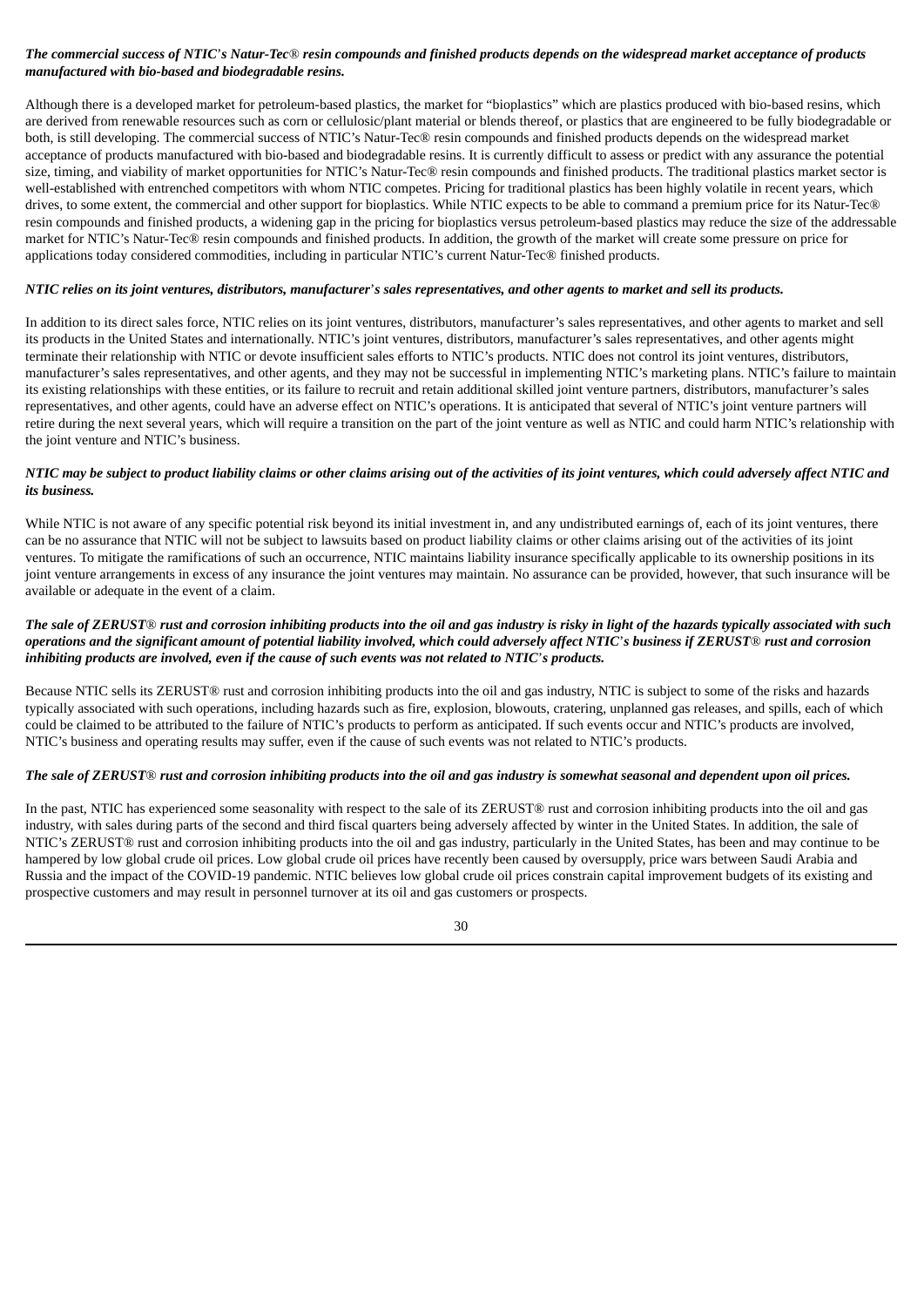# The expansion of NTIC's corrosion prevention solutions into the oil and gas industry and the continued launch of NTIC's Natur-Tec® resin compounds and finished products may require additional capital in the future, which may not be available or may be available only on unfavorable *terms. In addition, any equity financings may be dilutive to NTIC*'*s stockholders.*

The expansion of NTIC's corrosion prevention solutions into the oil and gas industry and the continued expansion of NTIC's Natur-Tec® resin compounds and finished products will continue to require resources during fiscal 2022 and beyond. To the extent that NTIC's existing capital, including amounts available under its revolving line of credit, is insufficient to meet these requirements, NTIC may raise additional capital through financings or additional borrowings. Any equity or debt financing, if available at all, may be on terms that are not favorable to NTIC, and any equity financings could result in dilution to NTIC's stockholders.

## **Risks Related to Governmental Regulation, Laws, and Compliance**

## NTIC's business, properties, and products are subject to governmental regulation and taxes, compliance with which may require NTIC to incur expenses or modify its products or operations, and which may expose NTIC to penalties for non-compliance. Governmental regulation also may *adversely affect the demand for some of NTIC*'*s products and its operating results.*

NTIC's business, properties, and products are subject to a wide variety of international, federal, state, and local laws, rules, taxes, and regulations relating to the protection of the environment, natural resources, and worker health and safety and the use, management, storage, and disposal of hazardous substances, wastes, and other regulated materials. These laws, rules, and regulations may affect the way NTIC conducts its operations, and the failure to comply with these regulations could lead to fines and other penalties. These laws, rules, and regulations may be subject to change by the Biden administration, which has stalled construction of the Keystone XL Pipeline and may in the future take action to further restrict such activities. Further, because NTIC owns and operates real property, various environmental laws also may impose liability on NTIC for the costs of cleaning up and responding to hazardous substances that may have been released on NTIC's property, including releases unknown to NTIC. These environmental laws and regulations also could require NTIC to pay for environmental remediation and response costs at third-party locations where NTIC disposed of or recycled hazardous substances. NTIC's future costs of complying with the various environmental requirements, as they now exist or may be altered in the future, could adversely affect NTIC's financial condition and operating results. NTIC is also subject to other international, federal, and state laws, rules, and regulations, the future non-compliance with which may harm NTIC's business or may adversely affect the demand for some of its products. Changes in laws and regulations, including changes in accounting standards and taxation changes, including tax rate changes, new tax laws, and revised tax law interpretations, also may adversely affect NTIC's operating results.

## Fluctuations in NTIC's effective tax rate could have a significant impact on NTIC's financial position, results of operations, or cash flows.

The mix of pre-tax income or loss among the tax jurisdictions in which NTIC operates, which have varying tax rates, could impact NTIC's effective tax rate. NTIC is subject to income taxes as well as non-income based taxes in both the United States and various foreign jurisdictions. Judgment is required in determining the worldwide provision for income taxes, other tax liabilities, interest, and penalties. Future events could change management's assessment. NTIC operates within multiple taxing jurisdictions and is subject to tax audits in these jurisdictions. These audits can involve complex issues, which may require an extended period of time to resolve. NTIC also has made assumptions about the realization of deferred tax assets. Changes in these assumptions or jurisdictional regulations could result in a valuation allowance for these assets. Final determination of tax audits or tax disputes may be different from what is currently reflected by NTIC's income tax provisions and accruals.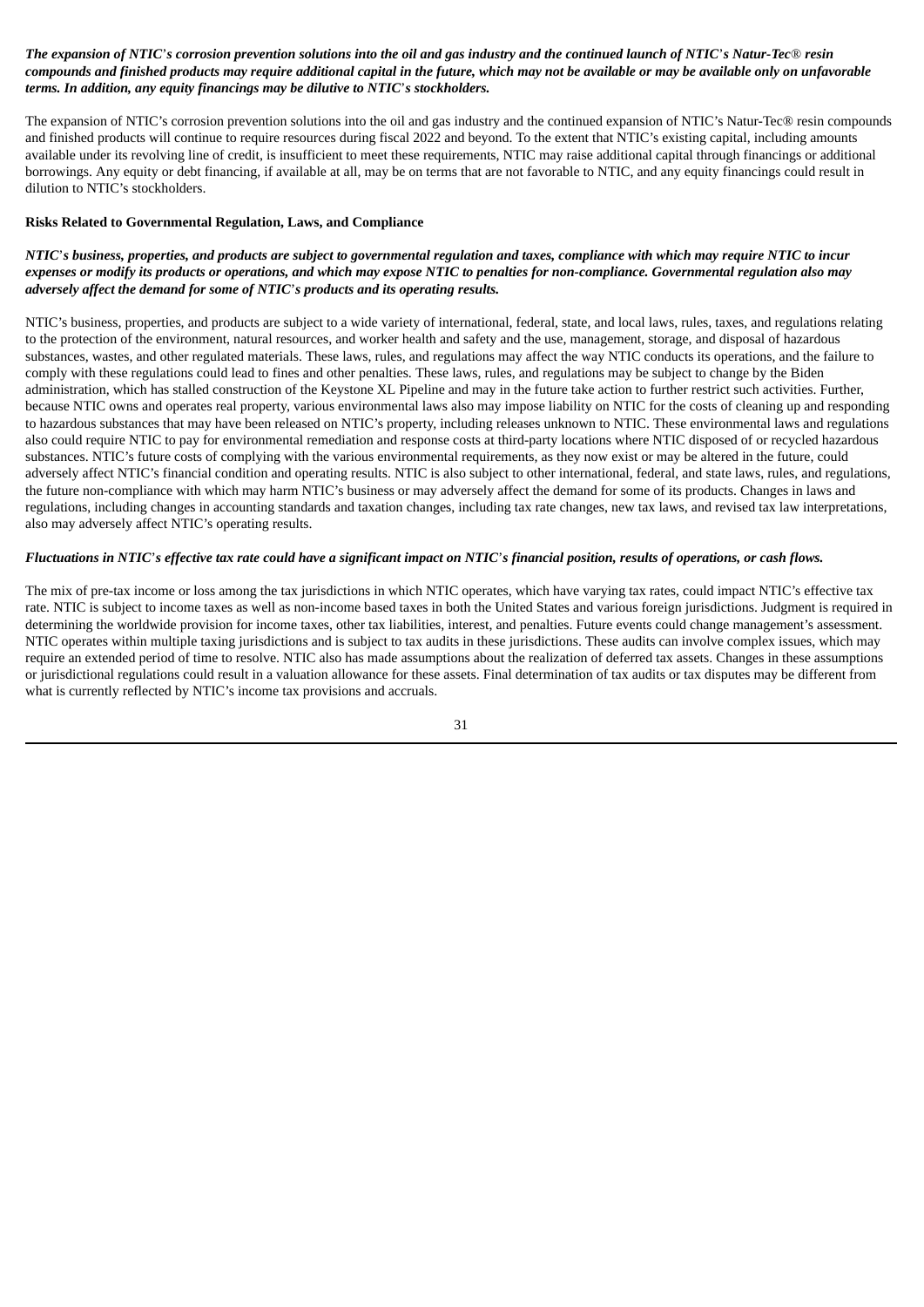## *Certain of NTIC*'*s operations are subject to regulation by the U.S. Food and Drug Administration.*

The manufacture, sale, and use of NTIC's Natur-Tec® bio-plastic resin compounds are subject to regulation by the U.S. FDA. The FDA's regulations are concerned with substances used indirectly in food packaging materials, not with specific finished food packaging products. Thus, food and beverage containers are in compliance with FDA regulations if the components used in the food and beverage containers: (i) are approved by the FDA as indirect food additives for their intended uses and comply with the applicable FDA indirect food additive regulations; or (ii) are generally recognized as safe for their intended uses and are of suitable purity for those intended uses. NTIC believes that its Natur-Tec® resin compounds comply with all FDA requirements. However, failure to comply with FDA regulations could subject NTIC to administrative, civil, or criminal penalties.

## NTIC's compliance with accountina principles aenerally accepted in the United States of America and any chanaes in such principles miaht adversely affect NTIC's operating results and financial condition. Any requirement to consolidate NTIC's joint ventures could adversely affect NTIC's operating *results and financial condition.*

If there were a change in accounting rules and NTIC were required to fully consolidate its joint ventures or if NTIC's joint ventures otherwise would be required to be consolidated with NTIC, NTIC and the individual joint venture would incur significant additional costs. In addition, other accounting pronouncements issued in the future could have a material cost associated with NTIC's implementation of such new accounting pronouncements.

## **Risks Related to NTIC**'**s Intellectual Property**

## NTIC's reliance upon patents, trademark laws, trade secrets, and contractual provisions to protect its proprietary rights may not be sufficient to protect *its intellectual property from others who may sell similar products.*

NTIC holds patents relating to various aspects of its products and believes that proprietary technical know-how is critical to many of its products. Proprietary rights relating to NTIC's products are protected from unauthorized use by third parties only to the extent that they are covered by valid and enforceable patents or are maintained in confidence as trade secrets. NTIC cannot be certain that it will be issued any patents from any pending or future patent applications owned by or licensed to NTIC or that the claims allowed under any issued patents will be sufficiently broad to protect its technology. In the absence of patent protection, NTIC may be vulnerable to competitors who attempt to copy NTIC's products or gain access to its trade secrets and knowhow. NTIC's competitors may initiate litigation to challenge the validity of NTIC's patents, or they may use their resources to design comparable products that do not infringe NTIC's patents. NTIC may incur substantial costs if its competitors initiate litigation to challenge the validity of its patents or if it initiates any proceedings to protect its proprietary rights, and if the outcome of any such litigation is unfavorable to NTIC, its business and operating results could be materially adversely affected.

In addition, NTIC relies substantially on trade secrets and proprietary know-how that it seeks to protect, in part, by confidentiality agreements with its employees and consultants. These agreements may be breached, and NTIC may not have adequate remedies for any such breach. Even if these confidentiality agreements are not breached, NTIC's trade secrets may otherwise become known or be independently developed by competitors.

#### **Risks Related to NTIC**'**s Common Stock**

#### The trading volume of NTIC's common stock is typically very low, leaving NTIC's common stock open to risk of high volatility.

The number of shares of NTIC's common stock being traded daily is often very low, and on some trading days, there is no trading volume at all. During fiscal 2021, the daily trading volume ranged from 400 shares to 100,200 shares. Any NTIC stockholder wishing to sell his, her, or its stock may cause a significant fluctuation in the trading price of NTIC's common stock. In addition, low trading volume of a stock increases the possibility that, despite rules against such activity, the price of the stock may be manipulated by persons acting in their own self-interest. NTIC may not have adequate market makers and market making activity to prevent manipulation in its common stock.

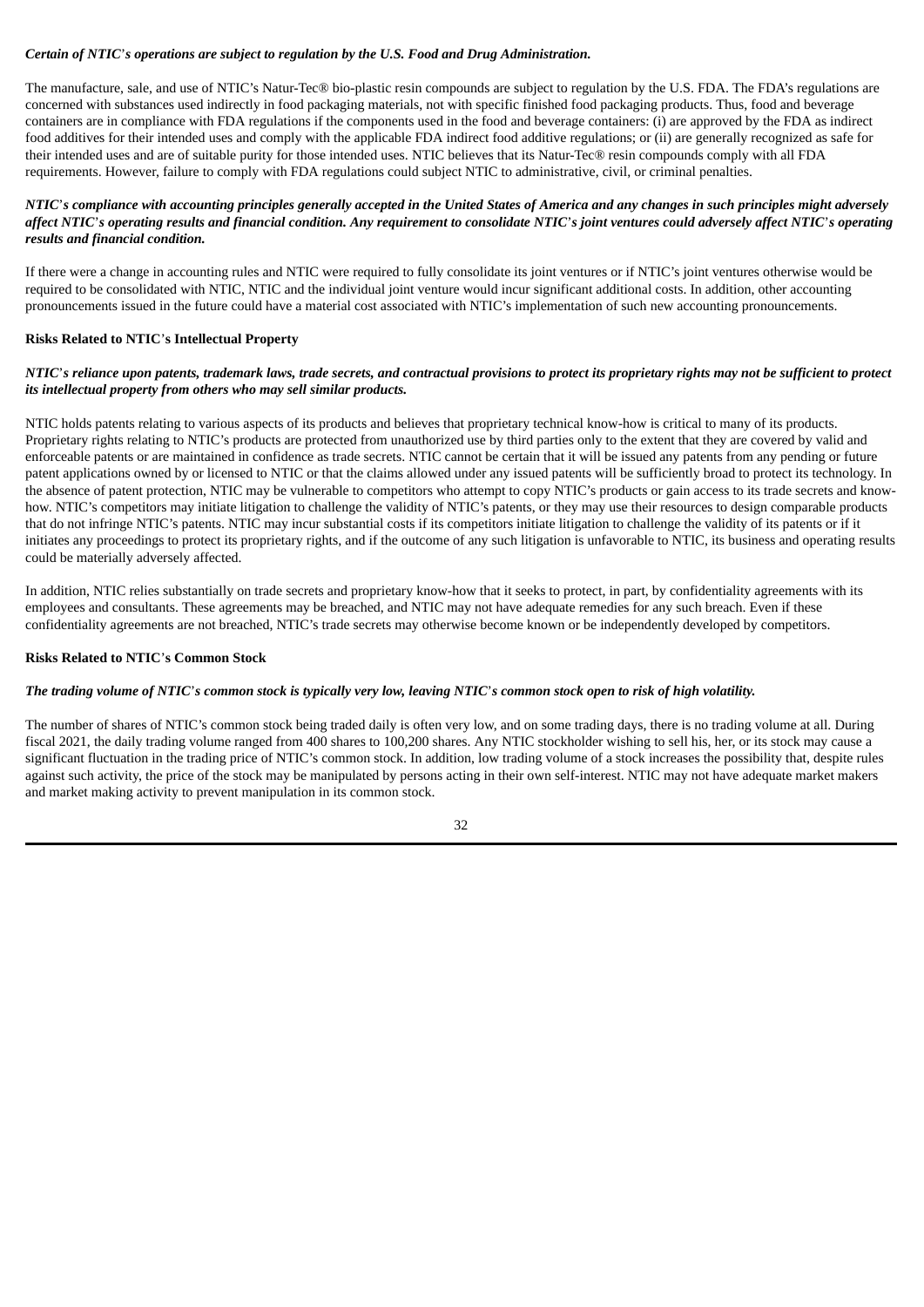## *The price and trading volume of NTIC*'*s common stock has been, and may continue to be, volatile.*

The market price and trading volume of NTIC's common stock price historically has fluctuated over a wide range. During fiscal 2021, the sale price of NTIC's common stock ranged from a low of \$7.79 per share to a high of \$21.50 per share, and the daily trading volume ranged from 400 shares to 100,200 shares. It is likely that the price and trading volume of NTIC's common stock will continue to fluctuate in the future. The securities of small capitalization companies, including NTIC, from time-to-time experience significant price and volume fluctuations, often unrelated to the operating performance of these companies. Securities class action litigation is sometimes brought against a company following periods of volatility in the market price of its securities or for other reasons. NTIC may become the target of similar litigation, especially if NTIC fails to meet its annual projected financial guidance or lowers its annual projected financial guidance. Securities litigation, whether with or without merit, could result in substantial costs and divert management's attention and resources, which could harm NTIC's business, operating results, and financial condition as well as the market price of its common stock.

## A large percentage of NTIC's outstanding common stock is held by insiders, and, as a result, the trading market for NTIC's common stock is not as *liquid as the stock of other public companies.*

As of November 15, 2021, NTIC had 9,187,446 shares of common stock outstanding, 23.5% of which were beneficially owned by directors, executive officers, principal stockholders, and their respective affiliates. The stock of companies with a substantial amount of stock held by insiders is usually not as liquid as the stock of other public companies where insider ownership is not as concentrated. Thus, the trading market for shares of NTIC's common stock may not be as liquid as the stock of other public companies.

## If securities or industry analysts do not publish research or reports about NTIC's business, or if they adversely change their recommendations regarding NTIC's common stock, the market price for NTIC's common stock and trading volume could decline.

The trading market for NTIC's common stock has been influenced by research or reports that industry or securities analysts publish about NTIC or its business. If one or more analysts who cover NTIC downgrade NTIC's common stock, the market price for NTIC's common stock would likely decline. If one or more cease coverage of NTIC or fail to regularly publish reports on NTIC, NTIC could lose visibility in the financial markets, which, in turn, could cause the market price or trading volume for NTIC's common stock to decline.

# One of NTIC's principal stockholders beneficially owns a significant percentage of NTIC's outstanding common stock and is affiliated with NTIC's President and Chief Executive Officer and, thus, may be able to influence matters requiring stockholder approval, including the election of directors, and could discourage or otherwise impede a transaction in which a third-party wishes to purchase NTIC's outstanding shares at a premium.

As of November 15, 2021, Inter Alia Holding Company, or Inter Alia, beneficially owned approximately 13.1% of NTIC's outstanding common stock. Inter Alia is an entity partially owned by G. Patrick Lynch, NTIC's President and Chief Executive Officer and director, as well as two other members of the Lynch family. Mr. Lynch shares voting and dispositive power of shares of NTIC's common stock held by Inter Alia with the other owners. As a result of his share ownership through Inter Alia and his position as President and Chief Executive Officer and director of NTIC, Mr. Lynch may be able to influence the affairs and actions of NTIC, including matters requiring stockholder approval, such as the election of directors and approval of significant corporate transactions. The interests of Mr. Lynch and Inter Alia may differ from the interests of NTIC's other stockholders. This concentration of ownership may have the effect of delaying, preventing, or deterring a change in control of NTIC, could deprive NTIC's stockholders of an opportunity to receive a premium for their common stock as part of a sale or merger of NTIC, and may negatively affect the market price of NTIC's common stock. Transactions that could be affected by this concentration of ownership include proxy contests, tender offers, mergers, or other purchases of common stock that could give stockholders the opportunity to realize a premium over the then-prevailing market price for shares of NTIC's common stock.

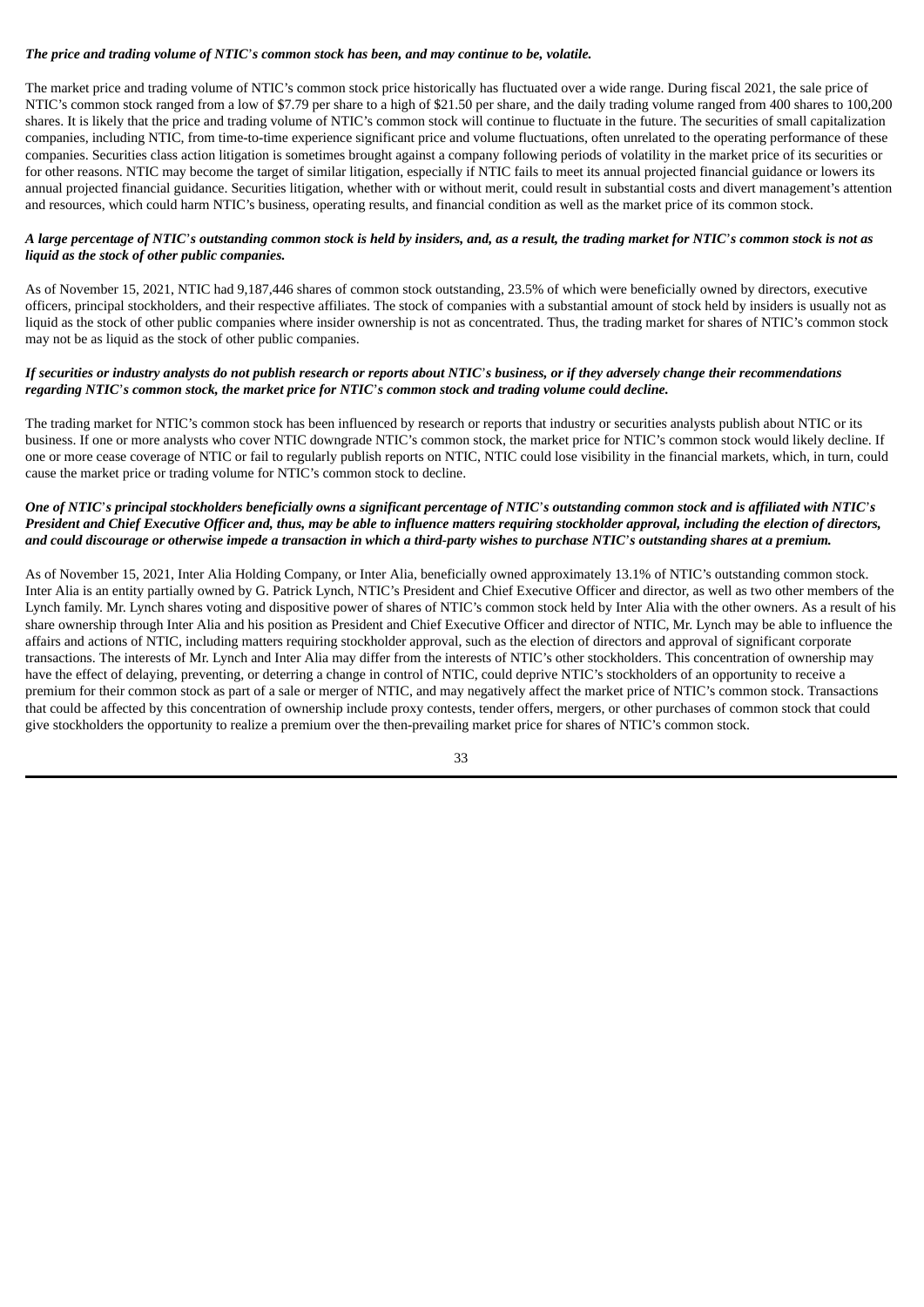# **General Risk Factors**

# Climate change, or legal, regulatory, or market measures to address climate change, may negatively affect our business and operations.

Climate change resulting from increased concentrations of carbon dioxide and other greenhouse gases in the atmosphere may have an adverse impact on global temperatures, weather patterns and the frequency and severity of extreme weather and natural disasters, such as hurricanes, tornadoes, earthquakes, wildfires or flooding. Climate change may also cause water shortages, changes in rainfall and storm patterns, changes in sea levels and other negative weather and climate patterns. Such weather conditions could pose physical risks to our facilities and disrupt operation of our supply chain and may impact operational costs.

The increasing global focus on climate change and the need for corporate change also may lead to new regional, federal, and/or global legal and regulatory requirements to reduce or mitigate the effects of greenhouse gases. Inconsistency of regulations in the countries in which we operate may affect the costs of compliance with such legal or regulatory requirements. Additionally, in the event that such regulation is enacted and is more aggressive than the sustainability measures that we are currently undertaking to monitor our emissions and improve our energy efficiently, we may be subject to curtailment or reduced access to resources or experience significant increases in our costs of operation and delivery. As a result, climate change could negatively affect our business and operations.

In addition, public company stockholders are increasingly sensitive to the climate change impacts and mitigation efforts of companies, are increasingly seeking enhanced disclosure on the risks, challenges, governance implications, and financial impacts of climate change faced by companies and are demanding that companies take a proactive approach to addressing perceived environmental risks, including risks associated with climate change, relating to their operations. Adverse publicity or climate-related litigation that impacts us could have a negative impact on our business.

# *Severe weather could have a material adverse effect on our business.*

NTIC's business has been and could in the future be materially and adversely affected by severe weather. NTIC's customers, including in particular NTIC's oil and gas customers, may have operations located in parts of the southern United States or other places and may be adversely affected by hurricanes and tropical storms, resulting in reduced demand for NTIC's products and services or increased operating costs. Furthermore, NTIC's customers and raw material suppliers' operations have been and could in the future be adversely affected by such hurricanes and other extreme or seasonal weather conditions. During fiscal year 2021, extreme weather caused supply chain disruptions and caused delays in receiving base resins. Adverse weather can also directly impede NTIC's operations. Repercussions of severe weather conditions may include:

- curtailment of services or reduced demand for products;
- weather-related damage to facilities and equipment, resulting in suspension of operations;
- inability to deliver equipment, personnel and products to job sites in accordance with contract schedules or increased transportation or other operating costs; and
- loss of productivity.

These constraints could delay NTIC's operations and materially increase NTIC's operating and capital costs.

## NTIC may grow its business through additional joint ventures, subsidiaries, alliances, and acquisitions, which could be risky and harm its business.

One of NTIC's growth strategies may be to expand its business by entering into additional joint ventures and alliances and acquiring businesses, technologies, and products that complement or augment NTIC's existing products. The benefits of a joint venture, alliance, or acquisition may take more time than expected to develop, and NTIC cannot guarantee that any future joint ventures, alliances, or acquisitions will in fact produce the intended benefits. In addition, joint ventures, alliances, and acquisitions involve a number of risks, including: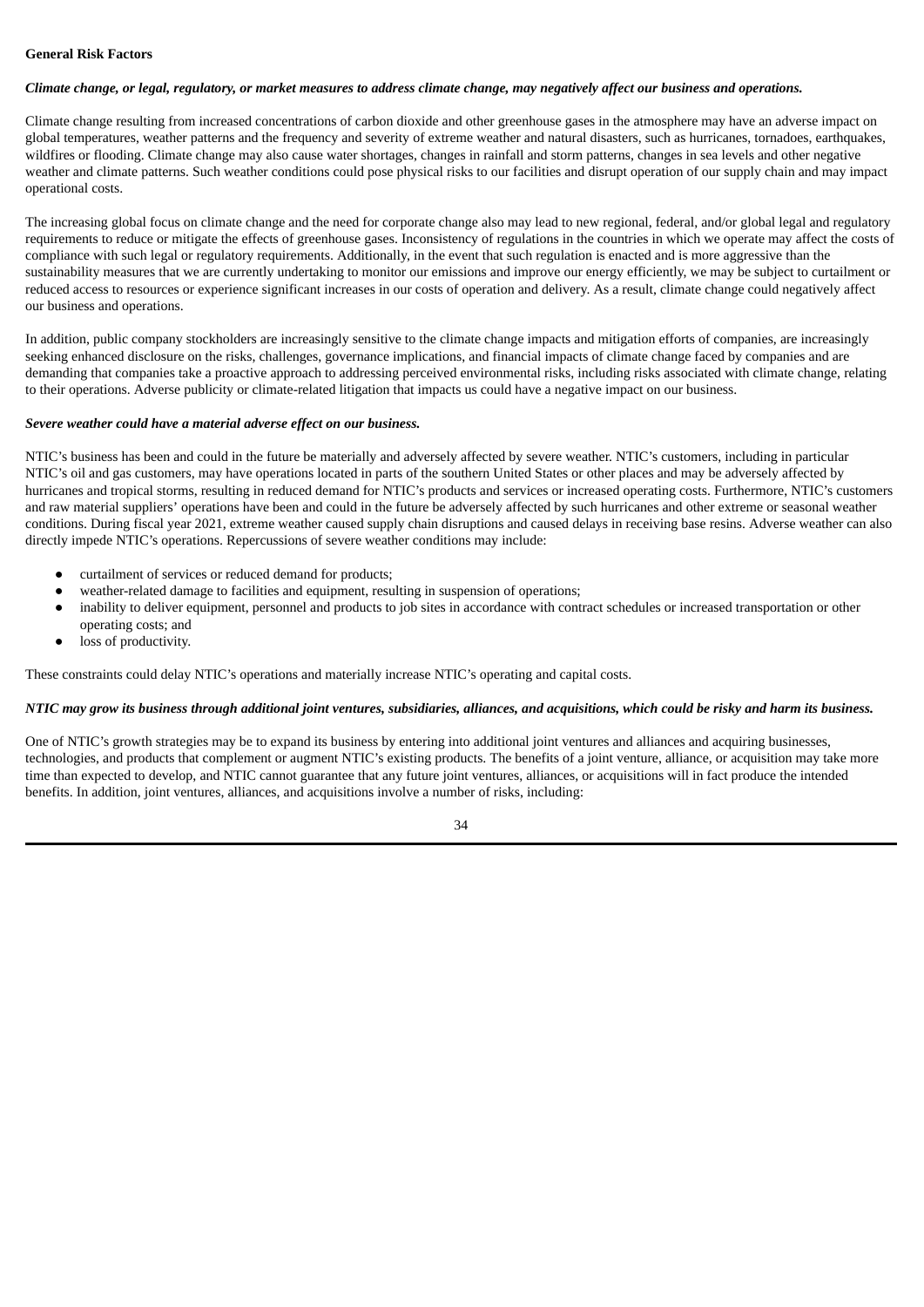- diversion of management's attention;
- difficulties in assimilating the operations and products of a new joint venture or acquired business or in realizing projected efficiencies, cost savings, and revenue synergies;
- potential loss of key employees or customers of the new joint venture or acquired business or adverse effects on existing business relationships with suppliers and customers;
- adverse impact on overall profitability if the new joint venture or acquired business does not achieve the financial results projected in NTIC's valuation models;
- reallocation of amounts of capital from other operating initiatives and/or an increase in NTIC's leverage and debt service requirements to pay the joint venture capital contribution or the acquisition purchase price, which could in turn restrict NTIC's ability to access additional capital when needed or to pursue other important elements of NTIC's business strategy;
- inaccurate assessment of undisclosed, contingent, or other liabilities or problems and unanticipated costs associated with the new joint venture or acquisition; and
- incorrect estimates made in the accounting for acquisitions, occurrence of non-recurring charges, and write-off of significant amounts of goodwill that could adversely affect NTIC's operating results.

NTIC's ability to grow through joint ventures, alliances, and acquisitions will depend, in part, on the availability of suitable opportunities at an acceptable cost, NTIC's ability to compete effectively for these opportunities, and the availability of capital to complete such transactions.

# NTIC relies on its management information systems for inventory management, distribution, and other functions. If these information systems fail to adequately perform these functions or if NTIC experiences an interruption in their operation, NTIC's business and operating results could be adversely *affected.*

The efficient operation of NTIC's business is dependent on its management information systems. NTIC relies on its management information systems to effectively manage accounting and financial functions; manage order entry, order fulfillment, and inventory replenishment processes; and to maintain its research and development data. The failure of management information systems to perform as anticipated could disrupt NTIC's business and product development and could result in decreased sales, causing NTIC's business and operating results to suffer. In addition, NTIC's management information systems are vulnerable to damage or interruption from natural or man-made disasters, including terrorist attacks, attacks by computer viruses or hackers, power loss to computer systems, Internet outages, and telecommunications or data network failure. Any such interruption could adversely affect NTIC's business and operating results.

# *NTIC*'*s business could be negatively impacted by cyber security threats.*

In the ordinary course of NTIC's business, NTIC uses its management information systems to store and access proprietary business information. NTIC faces various cyber security threats, including cyber security attacks to its information technology infrastructure and attempts by others to gain access to its proprietary or sensitive information. The procedures and controls NTIC uses to monitor these threats and mitigate its exposure may not be sufficient to prevent cyber security incidents. The result of these incidents could include disrupted operations, lost opportunities, misstated financial data, liability for stolen assets or information, increased costs arising from the implementation of additional security protective measures, litigation, and reputational damage. Any remedial costs or other liabilities related to cyber security incidents may not be fully insured or indemnified by other means.

## *NTIC*'*s quarterly results are typically unpredictable and subject to variation.*

NTIC's quarterly operating results vary from quarter to quarter for a variety of reasons. For example, NTIC's quarterly sales to joint ventures can be affected by individual orders to joint ventures. Because of the typical size of individual orders to joint ventures and the overall size of NTIC's net sales to joint ventures, the timing of one or more orders can materially affect NTIC's quarterly sales to joint ventures and the comparisons to prior year quarters. In addition, because of the typical size of individual orders and the overall size of NTIC's net sales derived from sales of Natur-Tec® products, the timing of one or more orders can materially affect NTIC's quarterly sales of Natur-Tec® products and the comparisons to prior year quarters. Furthermore, since ZERUST® products for the oil and gas industry typically carry higher margins than other traditional ZERUST® products, the amount of sales of ZERUST® products for the oil and gas industry typically affects NTIC's overall margins. Such variability in operating results makes the prediction of NTIC's net sales, earnings, and other operating results for each quarter difficult and increases the risk of unanticipated variations in quarterly operating results. NTIC's quarterly results have been and, in the future, may be below the expectations of public market analysts and investors.

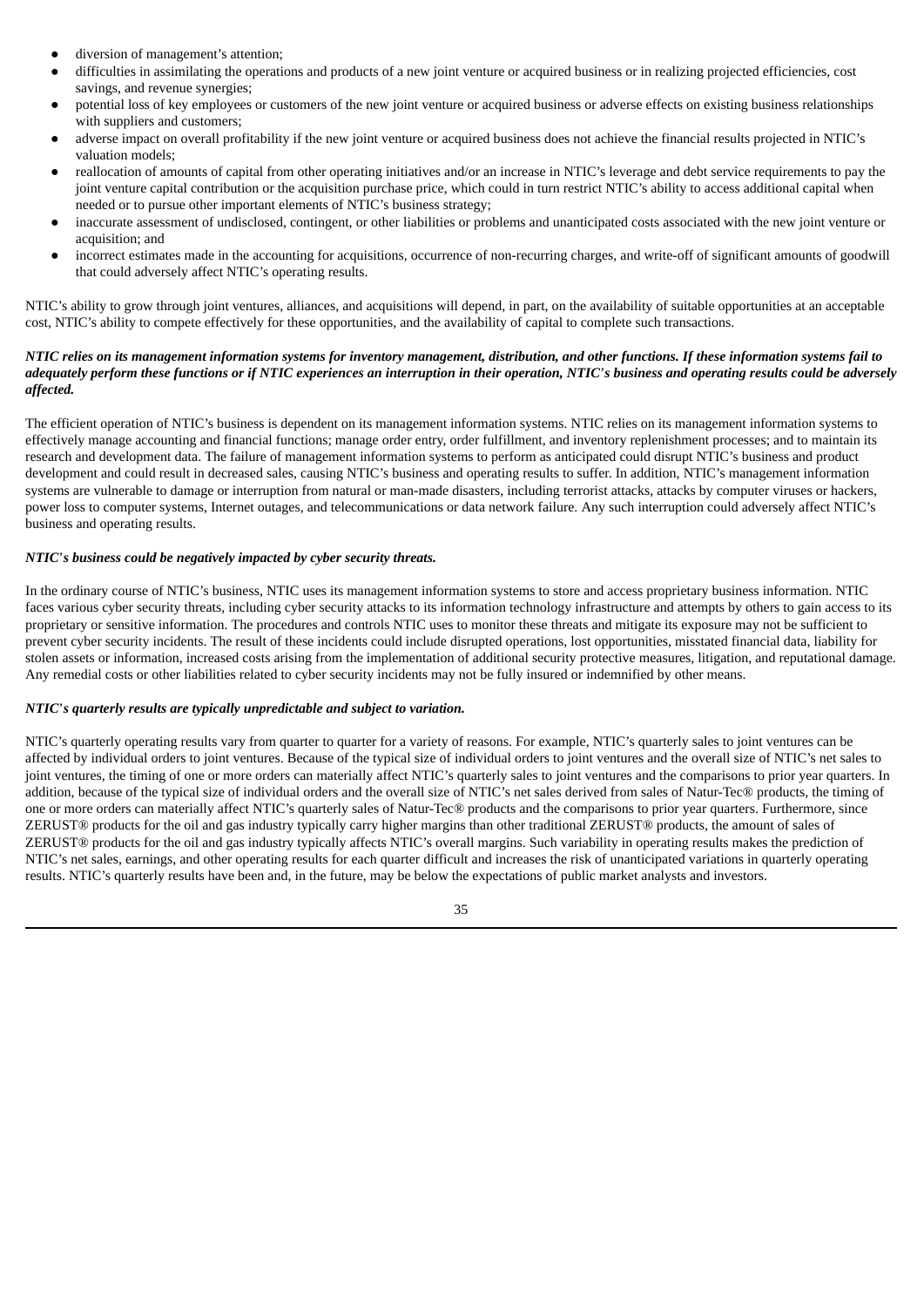NTIC's business is subject to a number of other miscellaneous risks that may adversely affect NTIC's operating results, financial condition, or *business.*

NTIC's business is subject to a number of other miscellaneous risks that may adversely affect NTIC's operating results, and financial condition, such as natural or man-made disasters, an unexpected business loss of supply due to a force majeure event or global pandemics that may result in shortages of raw materials, higher commodity costs, an increase in insurance premiums, and other adverse effects on NTIC's business; the continued threat of terrorist acts and war that may result in heightened security and higher costs for import and export shipments of components or finished goods; and the ability of NTIC's management to adapt to unplanned events.

## **Item 1B. UNRESOLVED STAFF COMMENTS**

Not applicable.

## **Item 2. PROPERTIES**

NTIC's principal executive offices, production facilities, and domestic research and development operations are located at 4201 Woodland Road, Circle Pines, Minnesota 55014. NTIC owns this real estate and building. NTIC also owns real estate and a building in Beachwood, Ohio, which it uses for office, manufacturing, laboratory, and warehouse space.

Internationally, NTIC's subsidiaries in Brazil, India, Mexico, and China all lease office, warehouse, and laboratory space. In July 2021, NTIC China entered into a purchase agreement to acquire an approximately 21,000 square feet industrial building and the right to use certain real estate in the Qingpu District of Shanghai, China, which will be used as China's new corporate headquarters beginning in February 2022. In addition, as a result of the Hartia-NTI acquisition, NTIC also leases office, warehouse, and laboratory space in Chennai, India.

Additionally, NTIC has contract warehousing agreements in California and Indiana to hold and release stock products to customers. NTIC's management considers its current properties suitable and adequate for its current and foreseeable needs.

# **Item 3. LEGAL PROCEEDINGS**

For information regarding NTIC's legal proceedings, see Note 15 to NTIC's consolidated financial statements.

### **Item 4. MINE SAFETY DISCLOSURES**

Not applicable.

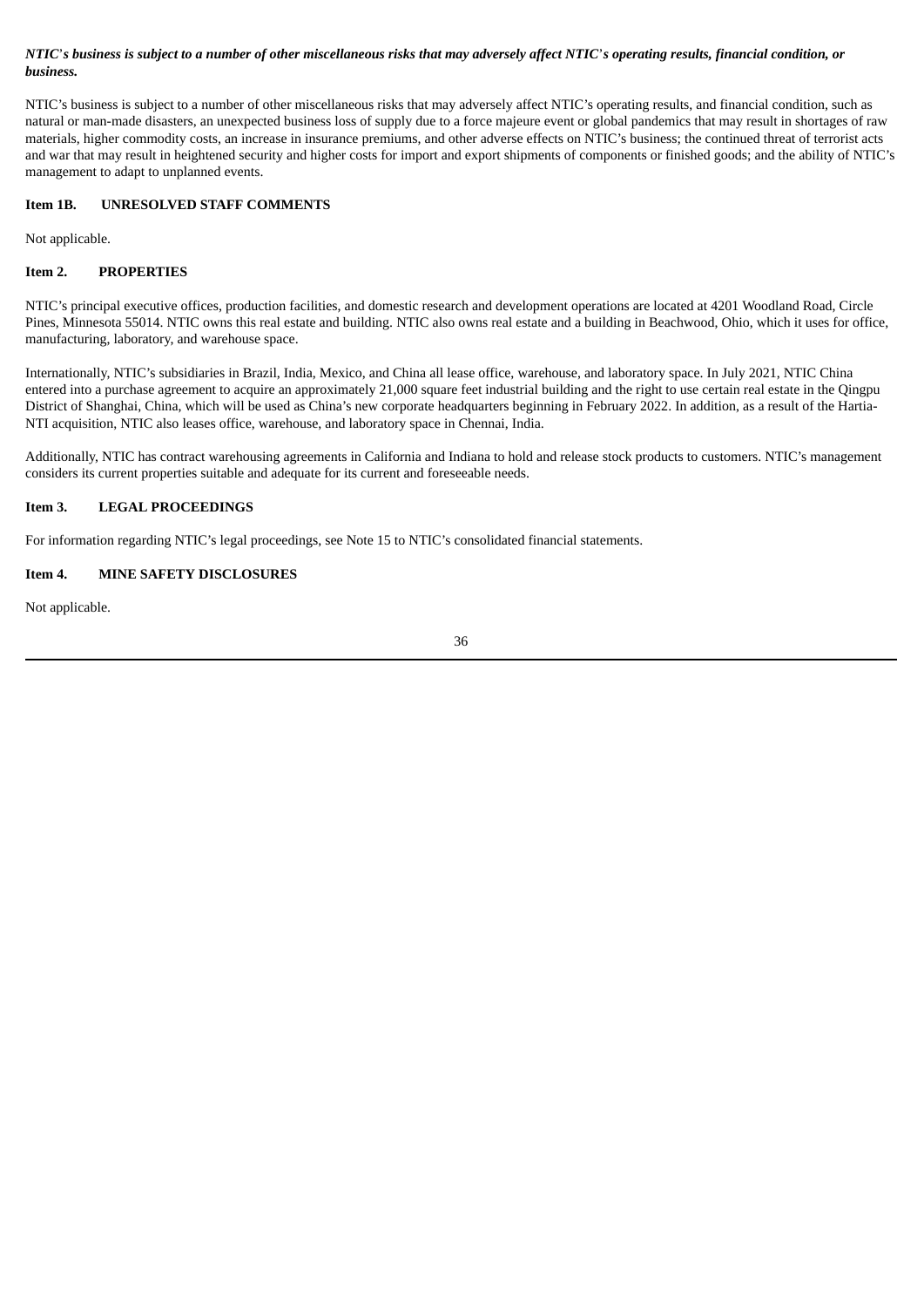# **Item 5. MARKET FOR REGISTRANT**'**S COMMON EQUITY, RELATED STOCKHOLDER MATTERS AND ISSUER PURCHASES OF EQUITY SECURITIES**

#### **Market Information**

NTIC's common stock is listed for trading on the Nasdaq Global Market under the symbol "NTIC."

#### **Dividends**

On April 23, 2020, the Company announced the temporary suspension of its quarterly cash dividend pending clarity on the financial impact of COVID-19 on the Company. On January 15, 2021, the Company announced the reinstatement of its quarterly cash dividend. During fiscal 2021, NTIC's Board of Directors declared cash dividends on the following dates in the following amounts to holders of record of the Company's common stock as of the following record dates:

| <b>Declaration Date</b> | Amount  | <b>Record Date</b>      | <b>Pavable Date</b>    |
|-------------------------|---------|-------------------------|------------------------|
| January 15, 2021        | \$0.065 | <b>February 3, 2021</b> | February 17, 2021      |
| April 23, 2021          | \$0.065 | May 5, 2021             | May 19, 2021           |
| July 21, 2021           | \$0.065 | <b>August 4, 2021</b>   | <b>August 18, 2021</b> |

On October 20, 2021, NTIC's Board of Directors declared a cash dividend of \$0.07 per share of NTIC's common stock, payable on November 17, 2021 to stockholders of record on November 3, 2021. The declaration of future dividends is not guaranteed and will be determined by NTIC's Board of Directors in light of conditions then existing, including NTIC's earnings, financial condition, cash requirements, restrictions in financing agreements, business conditions, and other factors, including without limitation the effect of COVID-19 on its business, operating results, and financial condition.

#### **Number of Record Holders**

As of August 31, 2021, there were 165 record holders of NTIC's common stock. This does not include shares held in "street name" or beneficially owned.

## **Recent Sales of Unregistered Equity Securities**

NTIC did not sell any shares of its common stock or any other equity securities of NTIC that were not registered under the Securities Act of 1933, as amended, during the fourth quarter of fiscal 2021.

## **Issuer Purchases of Equity Securities**

NTIC did not purchase any shares of its common stock or other equity securities of NTIC during the fourth quarter of fiscal 2020. As of August 31, 2021, up to \$2,640,548 in shares of NTIC common stock remained available for repurchase under NTIC's stock repurchase program.

**Item 6. [RESERVED]**

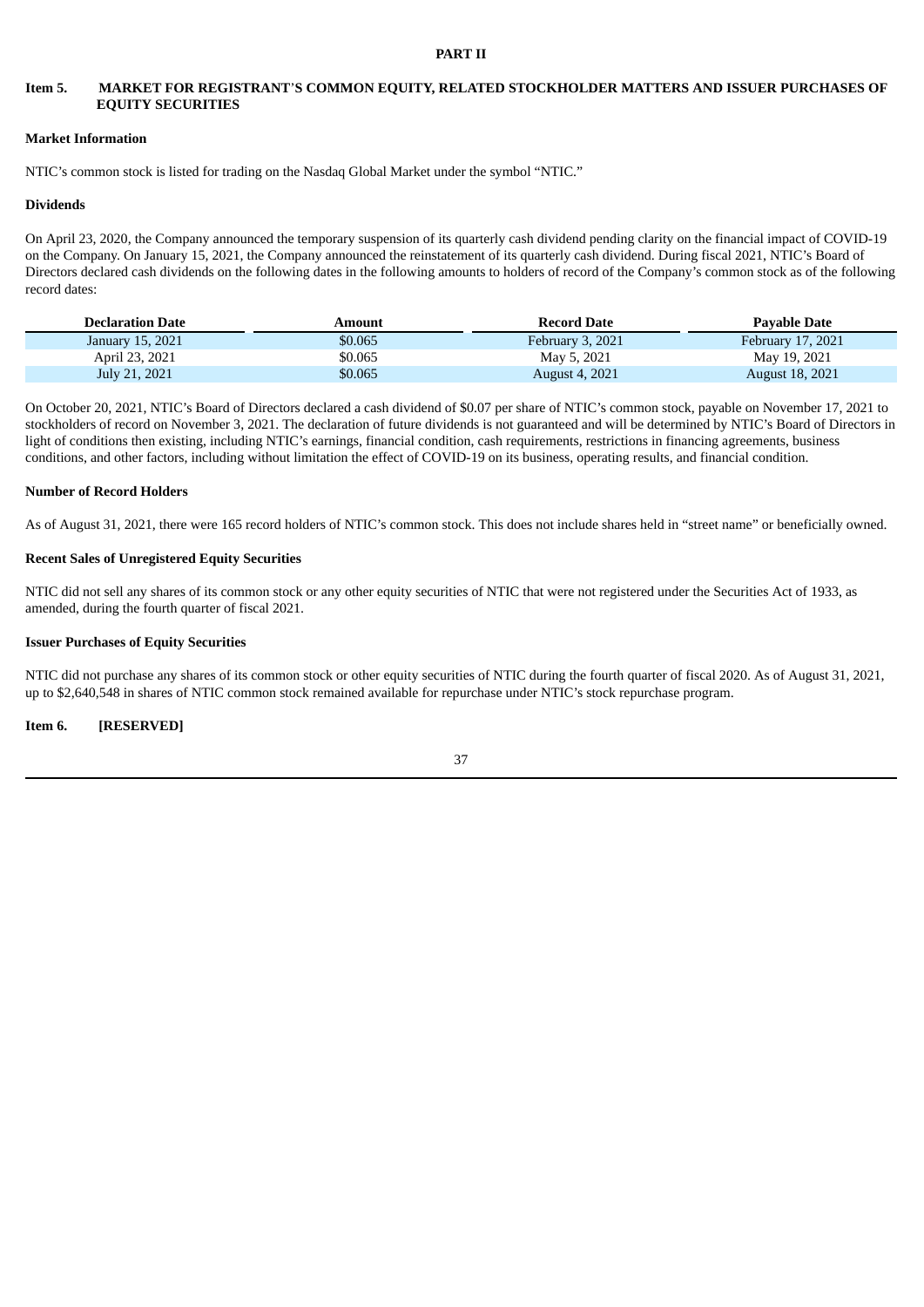# **Item 7. MANAGEMENT**'**S DISCUSSION AND ANALYSIS OF FINANCIAL CONDITION AND RESULTS OF OPERATIONS**

This Management's Discussion and Analysis provides material historical and prospective disclosures intended to enable investors and other users to assess NTIC's financial condition and results of operations. Statements that are not historical are forward-looking and involve risks and uncertainties discussed under the heading "Part I. Item 1. Business—Forward-Looking Statements" and under the heading "Part I. Item 1A. Risk Factors." The following discussion of the results of the operations and financial condition of NTIC should be read in conjunction with NTIC's consolidated financial statements and the related notes thereto included under "*Part II. Item 8. Financial Statements and Supplementary Data*."

This Management's Discussion and Analysis is organized in the following major sections:

- Business Overview. This section provides a brief overview description of NTIC's business, focusing in particular on developments during the most recent fiscal year.
- **NTIC**'**s Subsidiaries and Joint Venture Network**. This section provides a brief overview of NTIC's subsidiaries and its joint venture network, the joint ventures which are considered individually significant to NTIC's consolidated assets and income, and how NTIC's joint ventures are accounted for by NTIC.
- **Impact of the COVID-19 Pandemic**. This section provides a brief summary of the impacts to date and potential future impacts of the COVID-19 pandemic.
- **Worldwide Supply Chain Disruptions**. This section provides a brief summary of the impacts to date and potential future impacts of worldwide supply chain disruptions.
- **Financial Overview**. This section provides a brief summary of NTIC's financial results and financial condition for fiscal 2021 compared to 2020.
- **Sales and Expense Components**. This section provides a brief description of the significant line items in NTIC's consolidated statements of operations.
- **Results of Operations**. This section provides an analysis of the significant line items in NTIC's consolidated statements of operations.
- **Liquidity and Capital Resources**. This section provides an analysis of NTIC's liquidity and cash flows and a discussion of NTIC's financial condition and financial commitments.
- **Inflation and Seasonality**. This section describes the effects of inflation and seasonality, if any, on NTIC's business and operating results.
- **Market Risk**. This section describes material market risks to which NTIC is subject.
- **Related Party Transactions**. This section describes any material related party transactions to which NTIC is a party.
- **Off-Balance Sheet Arrangements**. This section describes NTIC's material off-balance sheet arrangements.
- **Critical Accounting Policies and Estimates**. This section discusses NTIC's critical accounting policies and estimates, which require NTIC to exercise subjective or complex judgments in their application. NTIC's significant accounting policies, including its critical accounting estimates, are summarized in Note 1 to NTIC's consolidated financial statements.
- **Recent Accounting Pronouncements**. This section references Note 2 to NTIC's consolidated financial statements, which summarizes the effect of recently issued accounting pronouncements on NTIC's results of operations and financial condition.

## **Business Overview**

NTIC develops and markets proprietary, environmentally beneficial products and services in over 65 countries either directly or via a network of subsidiaries, joint ventures, independent distributors, and agents. NTIC's primary business is corrosion prevention, marketed mainly under the ZERUST® brand. NTIC has been selling its proprietary ZERUST® products and services to the automotive, electronics, electrical, mechanical, military, and retail consumer markets for over 45 years and, in recent years, has targeted and expanded into the oil and gas industry. NTIC also markets and sells a portfolio of bio-based and certified compostable (fully biodegradable) polymer resin compounds and finished products under the Natur-Tec® brand. These products are intended to reduce NTIC's customers' carbon footprint and provide environmentally sound waste disposal options.

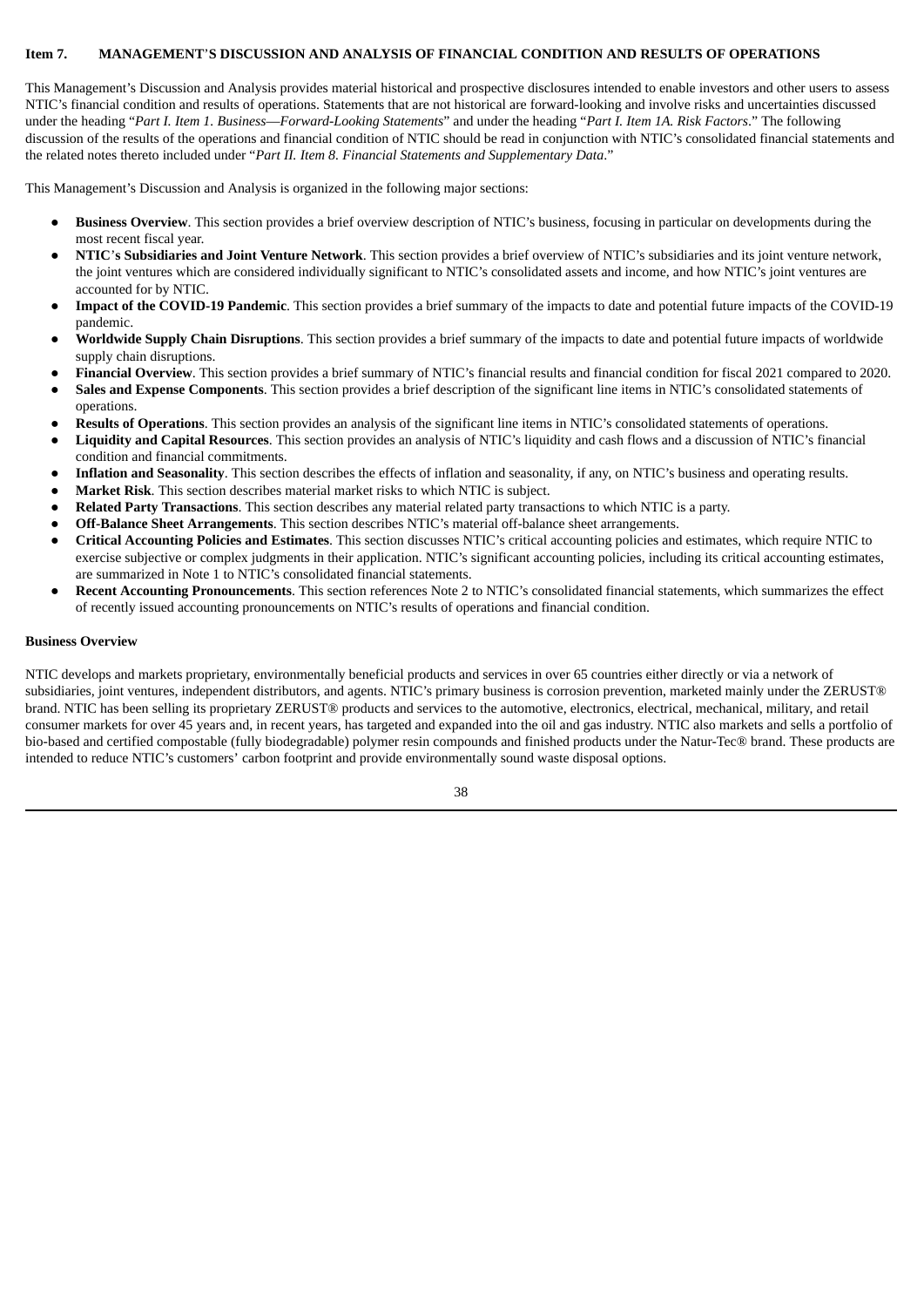NTIC's ZERUST® rust and corrosion inhibiting products include plastic and paper packaging, liquids, coatings, rust removers, cleaners, and diffusers as well as engineered solutions designed specifically for the oil and gas industry. NTIC also offers worldwide, on-site, technical consulting for rust and corrosion prevention issues. NTIC's technical service consultants work directly with the end users of NTIC's ZERUST® rust and corrosion inhibiting products to analyze their specific needs and develop systems to meet their performance requirements. In North America, NTIC sells its ZERUST® corrosion prevention solutions through a network of independent distributors and agents supported by a direct sales force.

Internationally, NTIC sells its ZERUST® corrosion prevention solutions through its wholly-owned subsidiary in China, NTIC (Shanghai) Co., Ltd. (NTIC China), starting September 1, 2021 its wholly-owned subsidiary in India, Harita-NTI Ltd., its majority-owned joint venture holding company for NTIC's joint venture investments in the Association of Southeast Asian Nations (ASEAN) region, NTI Asean LLC (NTI Asean), certain majority-owned and wholly-owned subsidiaries, and joint venture arrangements in North America, Europe, and Asia. NTIC also sells products directly to its European joint venture partners through its wholly-owned subsidiary in Germany, NTIC Europe GmbH (NTI Europe).

One of NTIC's strategic initiatives is to expand into and penetrate other markets for its ZERUST® corrosion prevention technologies. Consequently, for the past several years, NTIC has focused significant sales and marketing efforts on the oil and gas industry, as the infrastructure that supports that industry is typically constructed using metals that are highly susceptible to corrosion. NTIC believes that its ZERUST® corrosion prevention solutions will minimize maintenance downtime on critical oil and gas industry infrastructure, extend the life of such infrastructure, and reduce the risk of environmental pollution due to leaks caused by corrosion.

NTIC markets and sells its ZERUST® rust and corrosion prevention solutions to customers in the oil and gas industry in a continuously increasing number of countries either directly, through its subsidiaries, or through its joint venture partners and other strategic partners. The sale of ZERUST® corrosion prevention solutions to customers in the oil and gas industry typically involves long sales cycles, often including multi-year trial periods with each customer and a slow integration process thereafter.

Natur-Tec® bio-based and compostable plastics are manufactured using NTIC's patented and/or proprietary technologies and are intended to replace conventional petroleum-based plastics. The Natur-Tec® biopolymer resin compound portfolio includes formulations that have been optimized for a variety of applications, including blown-film extrusion, extrusion coating, injection molding, and engineered plastics. These resin compounds are certified to be fully biodegradable in a composting environment and are currently being used to produce finished products, including can liners, shopping and grocery bags, lawn and leaf bags, branded apparel packaging bags and accessories, and various foodservice items, such as disposable cutlery, drinking straws, foodhandling gloves, and coated paper products. In North America, NTIC markets its Natur-Tec® resin compounds and finished products primarily through a network of regional and national distributors as well as independent agents. NTIC continues to see significant opportunities for finished bioplastic products and, therefore, continues to strengthen and expand its North American distribution network for finished Natur-Tec® bioplastic products.

Internationally, NTIC sells its Natur-Tec® resin compounds and finished products both directly and through its wholly-owned subsidiary in China and majority-owned subsidiaries in India and Sri Lanka, and through distributors and certain joint ventures.

## **NTIC**'**s Subsidiaries and Joint Venture Network**

NTIC has ownership interests in 10 operating subsidiaries in North America, South America, Europe, and Asia, which are listed in "*Part I. Item 1. Business*" of this annual report on Form 10-K. The results of these subsidiaries are fully consolidated in NTIC's consolidated financial statements, except for Harita-NTI Limited, which will be consolidated commencing September 1, 2021. On September 21, 2021, NTIC announced that it acquired the remaining 50% ownership interest in its Indian joint venture, Harita-NTI Limited, for \$6.25 million in cash, effective as of September 1, 2021.

NTIC participates in 19 active joint venture arrangements in North America, Europe, and Asia. NTIC has historically funded its investments in joint ventures with cash generated from operations. NTIC's receives funds from its joint ventures as fees for services that NTIC provides to its joint ventures and as dividend distributions. The fees for services provided to joint ventures are determined based on either a flat fee or a percentage of sales depending on local laws and tax regulations. With respect to NTIC's joint venture in Germany (EXCOR), NTIC recognizes an agreed upon quarterly fee for services. NTIC recognizes equity income from each joint venture based on the overall profitability of the joint venture. Such profitability is subject to variability from quarter to quarter, which, in turn, subjects NTIC's earnings to variability from quarter to quarter. The profits of each joint venture are shared by the respective joint venture owners in accordance with their respective ownership percentages. NTIC typically directly or indirectly owns 50% or less of each of its joint venture entities and, thus, does not control the decisions of these entities regarding whether to pay dividends and, if paid, what amount is paid in a given year. The payment of a dividend by an entity is determined by a joint vote of the owners and is not at the sole discretion of NTIC.

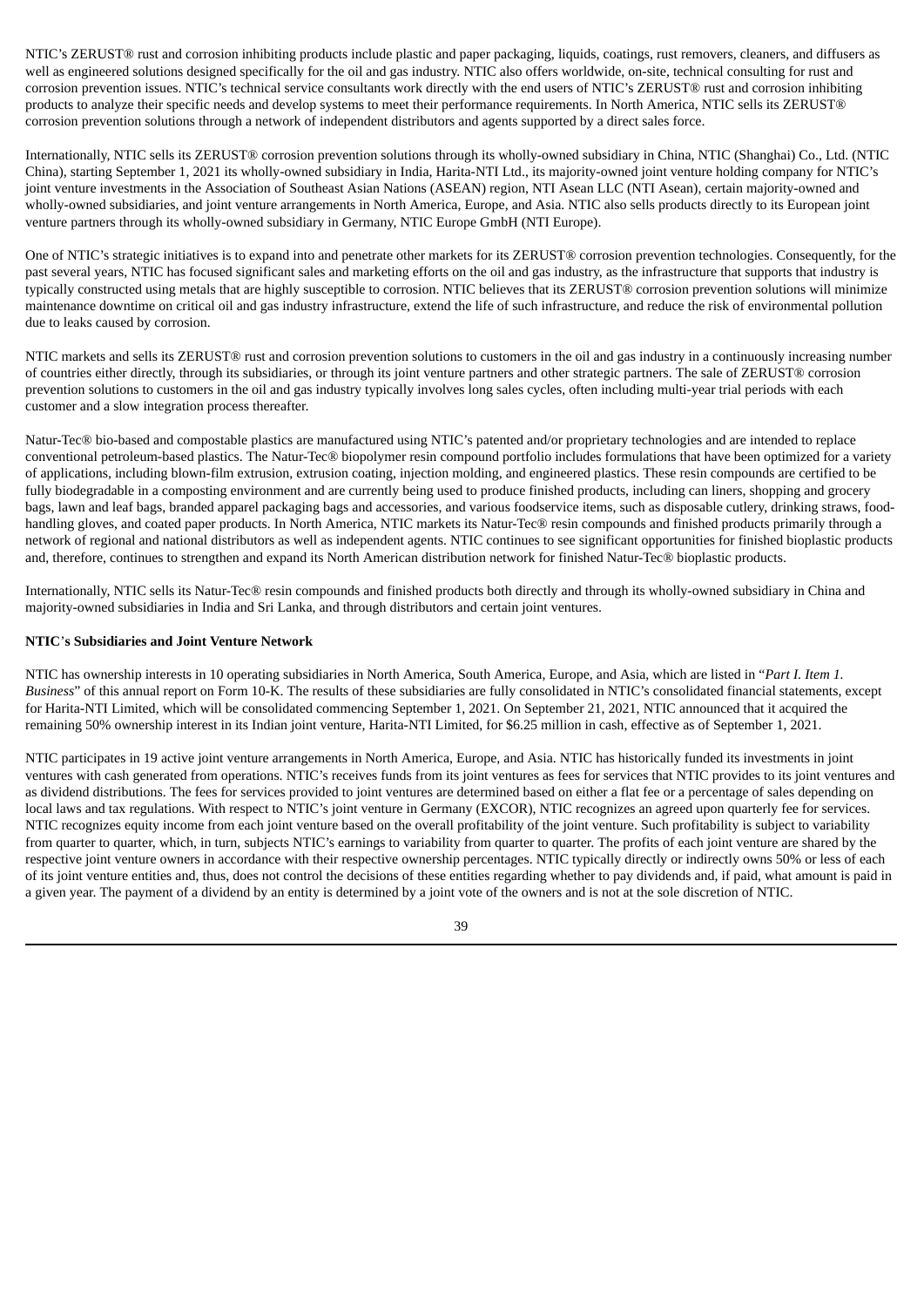NTIC accounts for the investments and financial results of its joint ventures in its financial statements utilizing the equity method of accounting. NTIC considers EXCOR to be individually significant to NTIC's consolidated assets and income as of August 31, 2021. NTIC considers EXCOR, ACOBAL SAS, ZERUST OY, ZERUST SPECIALTY TECH CO. LTD. and its former joint venture, Harita-NTI Limited, to be individually significant to NTIC's consolidated assets and income as of August 31, 2020. Therefore, NTIC provides certain additional information regarding these entities in the notes to NTIC's consolidated financial statements and in this section of this report. Additional information related to NTIC's joint ventures is available in "*Part I. Item 1. Business*" of this annual report on Form 10-K.

## **Impact of the COVID-19 Pandemic**

In March 2020, the World Health Organization declared the novel coronavirus (COVID-19) outbreak a global pandemic. The COVID-19 pandemic has negatively impacted the global economy, disrupted global supply chains and shipping, created significant volatility and disruption in financial markets and has resulted in an economic recession. The outbreak and continuing rapid spread of COVID-19 has resulted in a substantial curtailment of business activities worldwide and is causing weakened economic conditions, both in the United States and abroad.

As part of efforts to contain the spread of COVID-19, federal, state, local and foreign governments imposed various restrictions on the conduct of business and travel, some of which remain in place in whole or in part and some of which have been or may be reinstated. Government restrictions, such as stay-athome orders, quarantines and worker absenteeism as a result of COVID-19, led to a significant number of business closures and slowdowns. These business closures and slowdowns adversely impacted and may continue to adversely impact NTIC directly and caused some of NTIC's customers and suppliers to operate at a fraction of their capacities or wholly lock down, which disrupted and may continue to disrupt NTIC's sales and production.

As the events surrounding the COVID-19 pandemic unfolded, NTIC's primary focus was, and continues to be, the health, safety and wellbeing of its employees, customers and suppliers. In order to continue its operations, as permitted by respective state, local and foreign governments, NTIC has adopted numerous safety measures in accordance with U.S. Centers for Disease Control and Prevention, World Health Organization, and federal, state, local and foreign guidance in order to protect its employees, customers and suppliers. These safety measures include, but are not limited to, adhering to social distancing protocols, enabling the majority of its employees to work from home, suspending non-essential travel, disinfecting facilities and workspaces extensively and frequently, suspending all non-essential visitors and requiring employees who must be present at NTIC's facilities to wear face coverings. NTIC expects to continue such safety measures for the foreseeable future and may take further actions, or adapt these existing policies, as government authorities may require or recommend or as it may determine to be in the best interests of its employees, customers and suppliers.

NTIC has been balancing its safety-focused approach with the needs of its customers. Government mandated measures resulting in the substantial curtailment of business activities generally have excluded certain essential businesses and services, including certain manufacturing. With the exception of the temporary closures of NTIC's facilities in China and India during the COVID-19 pandemic in 2020 and again sporadically during 2021, NTIC's manufacturing activities are generally considered part of the "critical sector" with respect to state and local government orders. This has allowed NTIC to continue to receive orders and provide uninterrupted order fulfillment to its customers. However, its facilities have been operating at a reduced capacity in order to abide by local government requirements and recommendations, such as social distancing practices, and in response to reduced demand. During fiscal 2021, certain of NTIC's facilities were impacted by reduced levels of production, manufacturing inefficiencies due to the reconfiguration of certain of its manufacturing processes in order to implement social distancing protocols and reduced demand. NTIC has engaged and continues to engage in communications with its suppliers in an attempt to identify and mitigate supply chain risks and shipping delays and proactively manage inventory levels in order to align production with demand. While domestic and international governmental measures may be modified or extended, NTIC currently expects that its global facilities will remain operational, although operating at reduced production capacity at certain of its facilities. However, such expectation is dependent upon future governmental actions and demand for NTIC's products, the stability of its global supply chain and the ability of carriers to transport supplies to its facilities and products to its customers.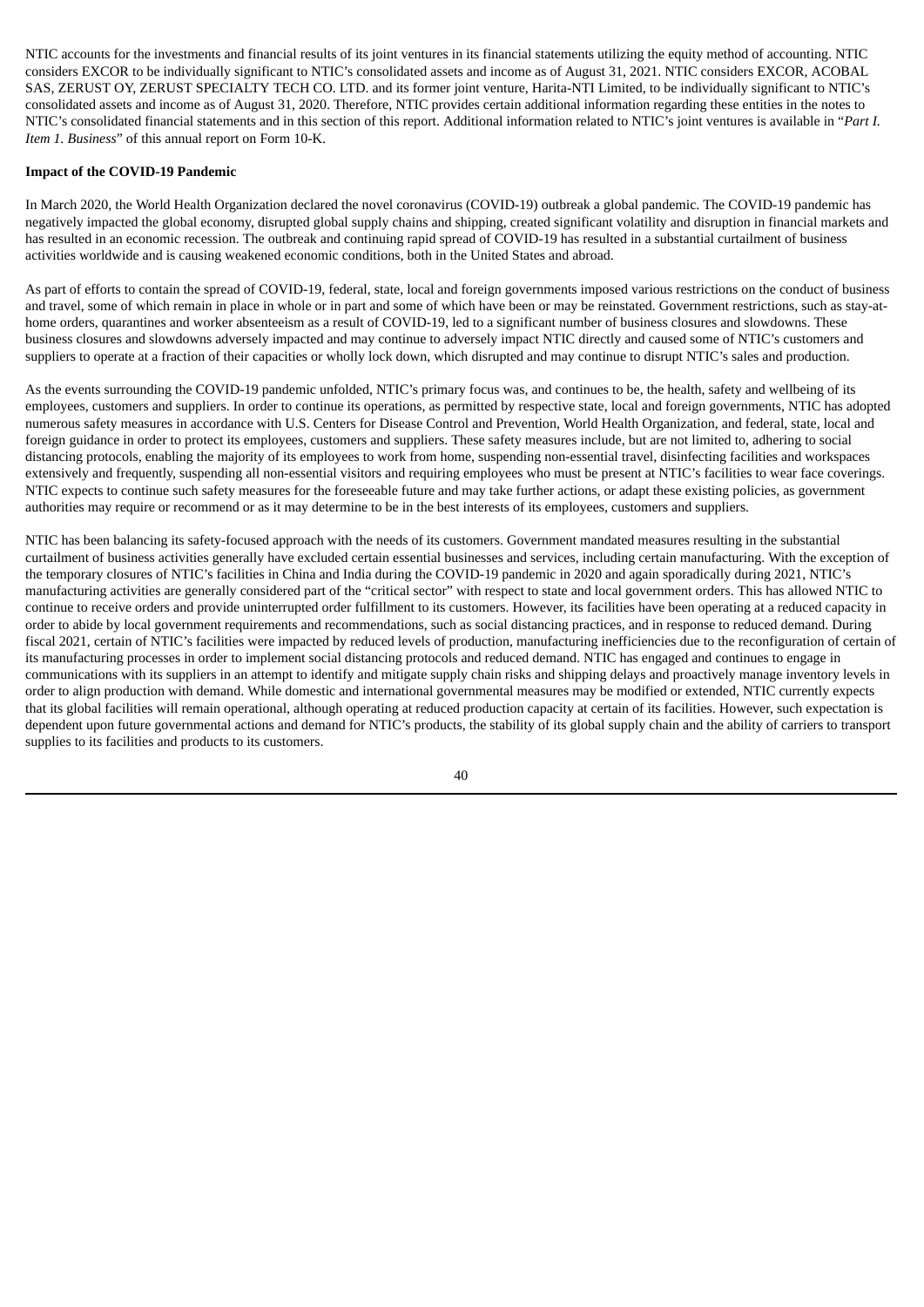As a result of the global economic slowdown caused by the COVID-19 pandemic, NTIC experienced softened demand in various regions and markets during fiscal 2021, which had an adverse effect on NTIC's operating results and financial condition. In addition, NTIC has experienced supply shortages and price increase on raw materials which have adversely affected its margins. NTIC has also experienced increased shipping costs and shipping delays as a result of freight container shortages. These issues are expected to persist into fiscal 2022. Due to the international reach of COVID-19, NTIC's international joint ventures have also been adversely impacted. It is not possible to predict how long the pandemic will last or the time that it will take for economic activity to return to prior levels for all business units.

Any of these events could materially adversely affect NTIC's business, operating results and financial condition.

## **Worldwide Supply Chain Disruptions**

Worldwide supply chain disruptions, which were initially brought about by the impact of the COVID-19 pandemic, have persisted despite the recovery in the global economy and financial markets, and these issues are expected to continue in fiscal 2022. In fiscal 2021, NTIC experienced longer lead times for raw materials, was forced to find new suppliers of certain raw materials, and experienced raw material cost increases compared to prior fiscal years. Additionally, NTIC experienced significantly longer shipping times and significant price increases per shipping container compared to prior fiscal years due to ocean freight capacity issues resulting from increased demand for shipping and reduced capacity and equipment. These and other issues resulting from worldwide supply chain disruptions are expected to continue in fiscal 2022 and could continue to have a material adverse effect on NTIC's business, operating results and financial condition. The precise financial impact and duration, however, cannot be reasonably estimated at this time.

## **Financial Overview**

NTIC's management, including its chief executive officer, who is NTIC's chief operating decision maker, reports and manages NTIC's operations in two reportable business segments based on products sold, customer base, and distribution center: ZERUST® products and services and Natur-Tec® products.

NTIC's consolidated net sales increased 18.6% during fiscal 2021 compared to fiscal 2020. NTIC's consolidated net sales for fiscal 2021 were positively affected by increased demand globally as a result of the recovery from the COVID-19 pandemic. During fiscal 2021, 80.6% of NTIC's consolidated net sales were derived from sales of ZERUST® products and services, which increased 32.1% to \$45,554,434 during fiscal 2021 compared to \$34,474,535 during fiscal 2020. This increase was due to increased sales to new and existing customers in all countries in addition to the recovery from the COVID-19 pandemic. During fiscal 2021, 19.4% of NTIC's consolidated net sales were derived from sales of Natur-Tec® products compared to 27.6% during fiscal 2020. Net sales of Natur-Tec® products decreased 16.9% to \$10,939,385 during fiscal 2021 compared to fiscal 2020 primarily due to a decrease in finished product sales in North America and at NTIC's majority-owned subsidiary in India, Natur-Tec India Private Limited (Natur-Tec India).

Cost of goods sold as a percentage of net sales decreased to 65.4% during fiscal 2021 compared to 66.4% during fiscal 2020 primarily as a result of a decreased percentage of product sales from Natur-Tec® products, which have lower gross margins than NTIC's traditional ZERUST® industrial products and services or its oil and gas products, partially offset by price increases on raw materials used in NTIC's products.

NTIC's equity in income from joint ventures increased 74.8% to \$7,465,214 during fiscal 2021 compared to \$4,270,327 during fiscal 2020. This increase was primarily due to a corresponding 39.0% increase in net sales at the joint ventures, which were \$120,954,550 during fiscal 2021, compared to \$87,030,062 during fiscal 2020. The majority of the increase in sales at the joint ventures is attributable to the increase in net sales at EXCOR, which were \$46,522,688 during fiscal 2021, compared to \$32,546,402 during fiscal 2020. The increase in the net sales of NTIC's joint ventures was due primarily to increased sales to existing customers as a result of increased demand for existing products.

NTIC's total operating expenses increased \$1,355,173, or 5.8%, to \$24,679,626 during fiscal 2021 compared to \$23,324,453 during fiscal 2020. These increases were primarily due to increased expenses due to the resumption of travel and other activities as a result of the recovery associated with COVID-19 pandemic and increased research and development expenses. NTIC spent \$4,400,479 in fiscal 2021 in connection with its research and development activities, compared to \$3,979,455 in fiscal 2020.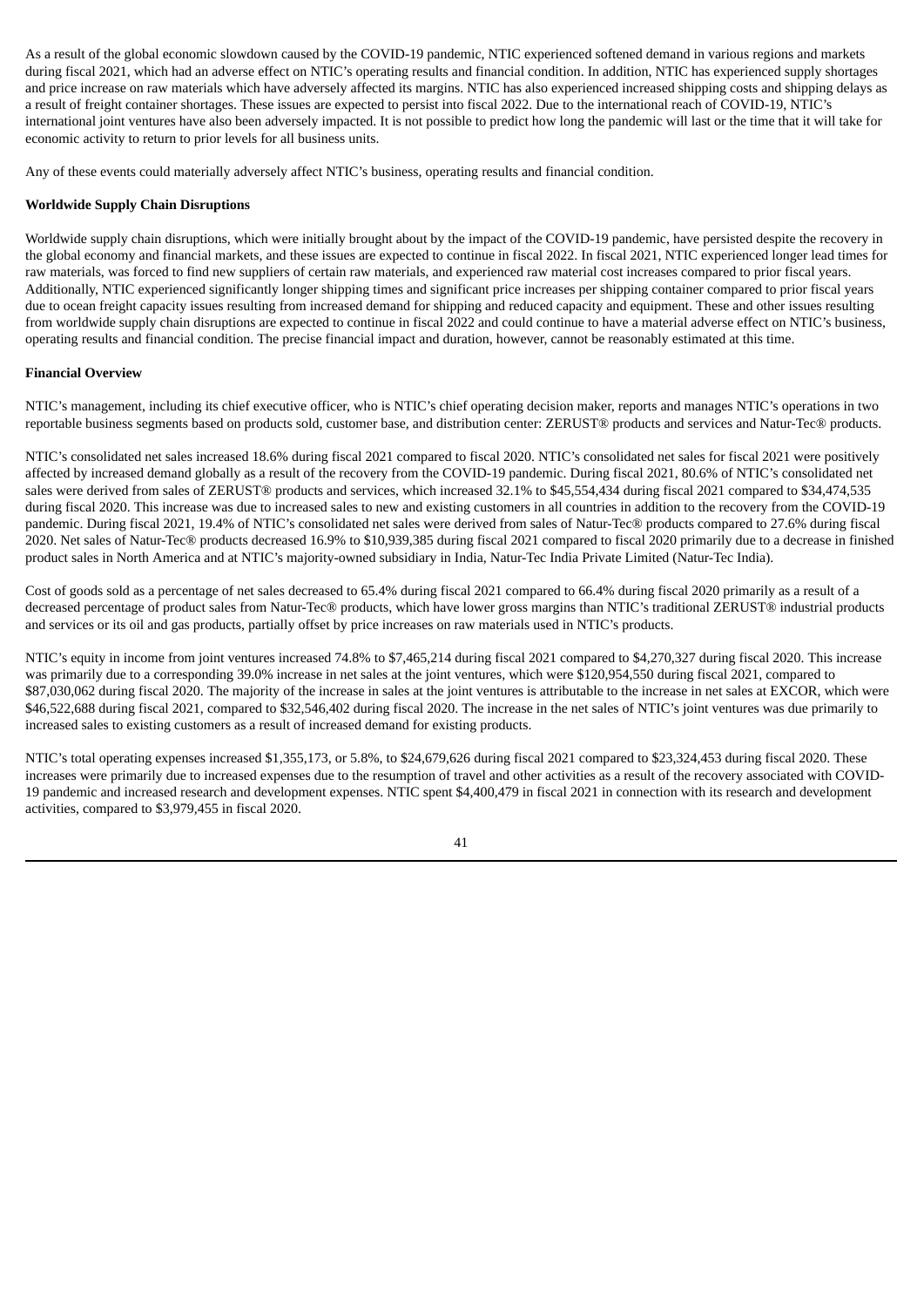NTIC had net income attributable to NTIC of \$6,281,238, or \$0.64 per diluted common share, for fiscal 2021, compared to net loss attributable to NTIC of \$(1,337,709), or \$(0.15) per diluted common share, for fiscal 2020. This increase was primarily a result of increased demand globally as a result of the recovery from the COVID-19 pandemic, although NTIC anticipates that its earnings may continue to be somewhat adversely affected by the COVID-19 pandemic during fiscal 2022. Additionally, NTIC anticipates that its quarterly net income or loss will continue to remain subject to significant volatility primarily due to the financial performance of its subsidiaries and joint ventures, sales of its ZERUST® products and services into the oil and gas industry, and sales of its Natur-Tec® bioplastics products, which fluctuate more on a quarterly basis than the traditional ZERUST® business.

NTIC's working capital, defined as current assets less current liabilities, was \$25,230,893 at August 31, 2021, including \$7,680,641 in cash and cash equivalents and \$4,634 in available for sale securities, compared to \$27,104,746 at August 31, 2020, including \$6,403,032 in cash and cash equivalents and \$5,544,722 in available for sale securities. NTIC expects its working capital to decrease at the end of first quarter of fiscal 2022 as compared to August 31, 2021 due to the \$6.25 million payment by NTIC for the remaining 50% ownership interest in Harita-NTI in September 2021.

During fiscal 2020, NTIC's Board of Directors declared cash dividends of \$0.065 per share during its first and second quarters. On April 23, 2020, NTIC announced the temporary suspension of its quarterly cash dividend pending clarity on the financial impact of COVID-19 on NTIC. On January 15, 2021, NTIC announced the reinstatement of its quarterly cash dividend. During fiscal 2021, NTIC's Board of Directors declared cash dividends of \$0.065 per share during its second, third and fourth quarters. On October 20, 2021, NTIC's Board of Directors declared a cash dividend of \$0.07 per share of NTIC's common stock, payable on November 17, 2021 to stockholders of record on November 3, 2021. The declaration of future dividends is not guaranteed and will be determined by NTIC's Board of Directors in light of conditions then existing, including NTIC's earnings, financial condition, cash requirements, restrictions in financing agreements, business conditions, and other factors, including without limitation the effect of COVID-19 on its business, operating results, and financial condition.

## **Sales and Expense Components**

The following is a description of the primary components of net sales and expenses:

*Net Sales, Excluding Joint Ventures*. NTIC derives net sales from the sale of its ZERUST® products and services and its Natur-Tec® products. NTIC sells its ZERUST® products and services and its Natur-Tec® products either directly, through its subsidiaries, or via a network of joint ventures, independent distributors, and agents. Net sales, excluding joint ventures represents net sales by NTIC either directly to end users or to distributors worldwide, but not sales to NTIC's joint ventures and not sales by NTIC's joint ventures. NTIC recognizes revenue from the sale of its products primarily upon shipment of the products.

*Net Sales, To Joint Ventures*. Net sales, to joint ventures represents net sales by NTIC to NTIC's joint ventures, but not sales by NTIC either directly to end users or to distributors or sales by NTIC's joint ventures. NTIC's revenue recognition policy for sales to its joint ventures is the same as NTIC's policy for sales to unaffiliated customers. NTIC recognizes revenue from the sale of its products to joint ventures primarily upon shipment of the products.

*Cost of Goods Sold*. Most of NTIC's products are manufactured by third parties, and its cost of goods sold for those products consists primarily of the price invoiced by its third-party vendors. For the portion of products that NTIC manufactures, NTIC's cost of goods sold for those products consists primarily of direct labor, allocated manufacturing overhead, raw materials, and components. NTIC's margins on its Natur-Tec® resin compounds and finished products are generally smaller than its margins on its ZERUST® products and services, and NTIC's margins on its ZERUST® products and services sold into the oil and gas industry are generally greater than its margins on its traditional ZERUST® products and services.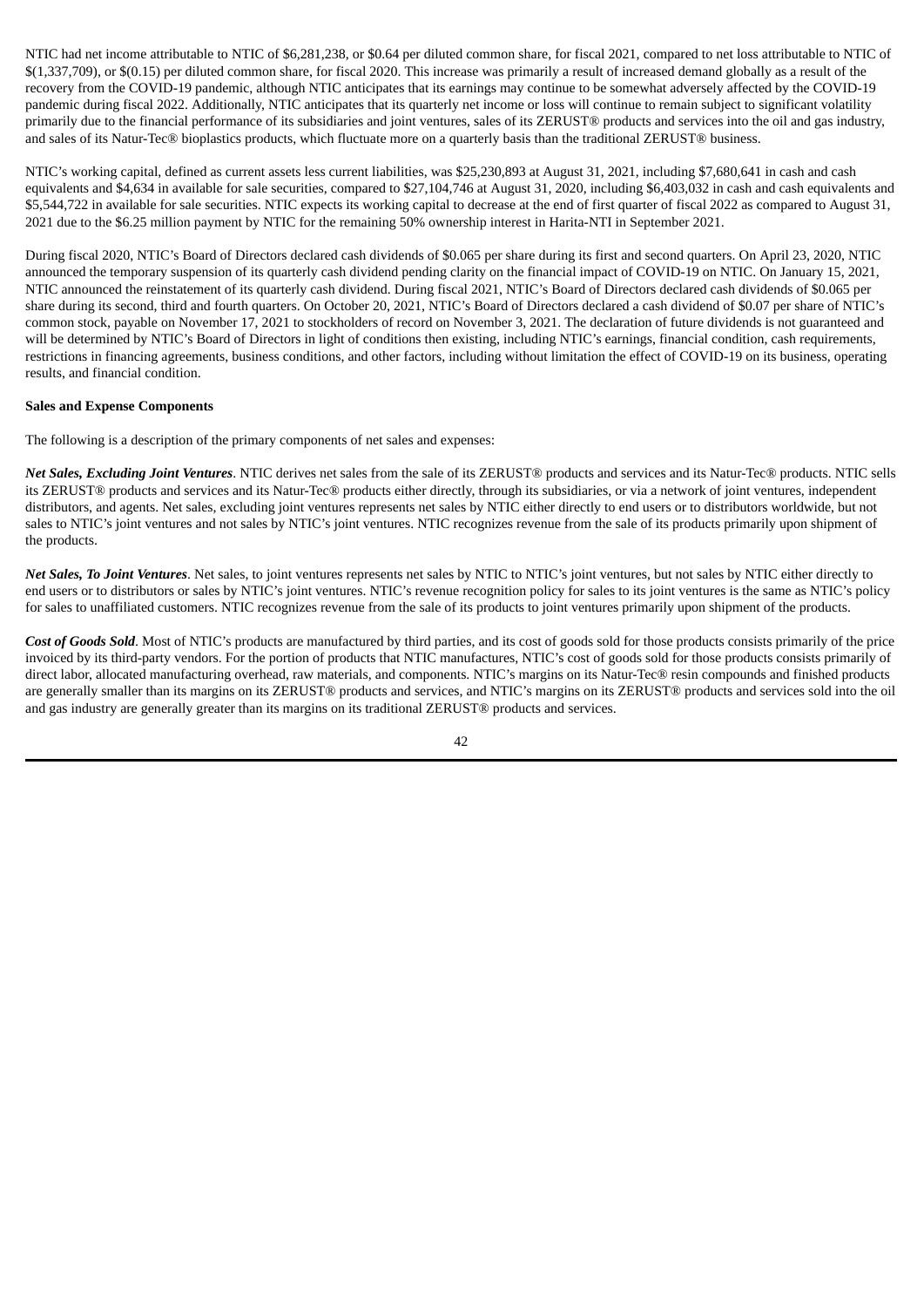*Equity in Income from Joint Ventures*. NTIC's equity in income from joint ventures consists of NTIC's share of equity in income from each joint venture based on the overall profitability of the joint ventures. Such profitability is subject to variability from quarter to quarter, which, in turn, subjects NTIC's earnings to variability from quarter to quarter. Traditionally, a portion of the equity income recorded in a given fiscal year is paid to the owners of the joint venture entity during the following fiscal year through a dividend. The payment of a dividend by a joint venture entity is determined by a vote of the joint venture owners and is not at the sole discretion of NTIC. NTIC typically owns only 50% or less of its joint venture entities and, thus, does not control the decisions of these entities regarding whether to pay dividends and, if paid, how much they should be in a given year.

*Fees for Services Provided to Joint Ventures*. NTIC provides certain services to its joint ventures, including consulting, legal, travel, insurance, technical, and marketing services based on licensing or other agreements with its joint ventures. NTIC receives fees for these services it provides to its joint ventures based primarily on the net sales by NTIC's joint ventures, the latter of which are not included in NTIC's net sales reflected on NTIC's consolidated statements of operations. The fees for services received by NTIC from its joint ventures are generally determined based on either a flat fee or a percentage of net sales by NTIC's joint ventures depending on local laws and tax regulations. With respect to EXCOR, NTIC receives an agreed upon fixed quarterly fee for such services. Under NTIC's agreements with its joint ventures in which the fees for services is described, amounts are earned when product is shipped from joint venture facilities, at which point a sale is deemed to have occurred and results in obligation of the joint venture to pay the royalty and recognition of the fee by NTIC.

*Selling Expenses*. Selling expenses consist primarily of sales commissions and support costs for NTIC's direct sale and distribution system and marketing costs.

*General and Administrative Expenses*. General and administrative expenses consist primarily of salaries and benefits and other costs for NTIC's executives, accounting, stock-based compensation, finance, legal, information technology, and human resources functions.

*Research and Development Expenses*. Research and development expenses include costs associated with the design, development, market analysis, lab testing, and field trials and enhancements of NTIC's products and services. NTIC expenses all costs related to product research and development as incurred. Research and development expenses reflect the net amount after being reduced by reimbursements related to certain research and development contracts. With respect to such research and development contracts, NTIC accrues proceeds received under the contracts and offsets research and development expenses incurred in equal installments over the timelines associated with completion of the contracts' specific objectives and milestones.

*Interest Income*. Interest income consists of interest earned on investments, which typically consist of investment-grade, interest-bearing securities and money market accounts.

*Interest Expense*. Interest expense results primarily from interest associated with any borrowings under NTIC's line of credit with PNC Bank.

*Income Tax Expense*. Income tax expense includes federal income taxes, foreign withholding taxes, income tax of consolidated entities in foreign jurisdictions, state income tax, and changes to NTIC's deferred tax valuation allowance. NTIC utilizes the asset and liability method of accounting for income taxes, which requires an asset and liability approach to financial accounting and reporting for income taxes. Deferred income tax assets and liabilities are computed annually for differences between the financial statement and tax basis of assets and liabilities that will result in taxable or deductible amounts in the future, based on enacted tax laws and rates applicable to the periods in which the differences are expected to affect taxable income. Valuation allowances are established when necessary to reduce deferred tax assets to the amount expected to be realized. NTIC records a tax valuation allowance when it is more likely than not that some portion or all of its deferred tax assets will not be realized. NTIC makes this determination based on all available evidence, including historical data and projections of future results. Income tax expense is the tax payable or refundable for the period plus or minus the change during the period in deferred tax assets and liabilities.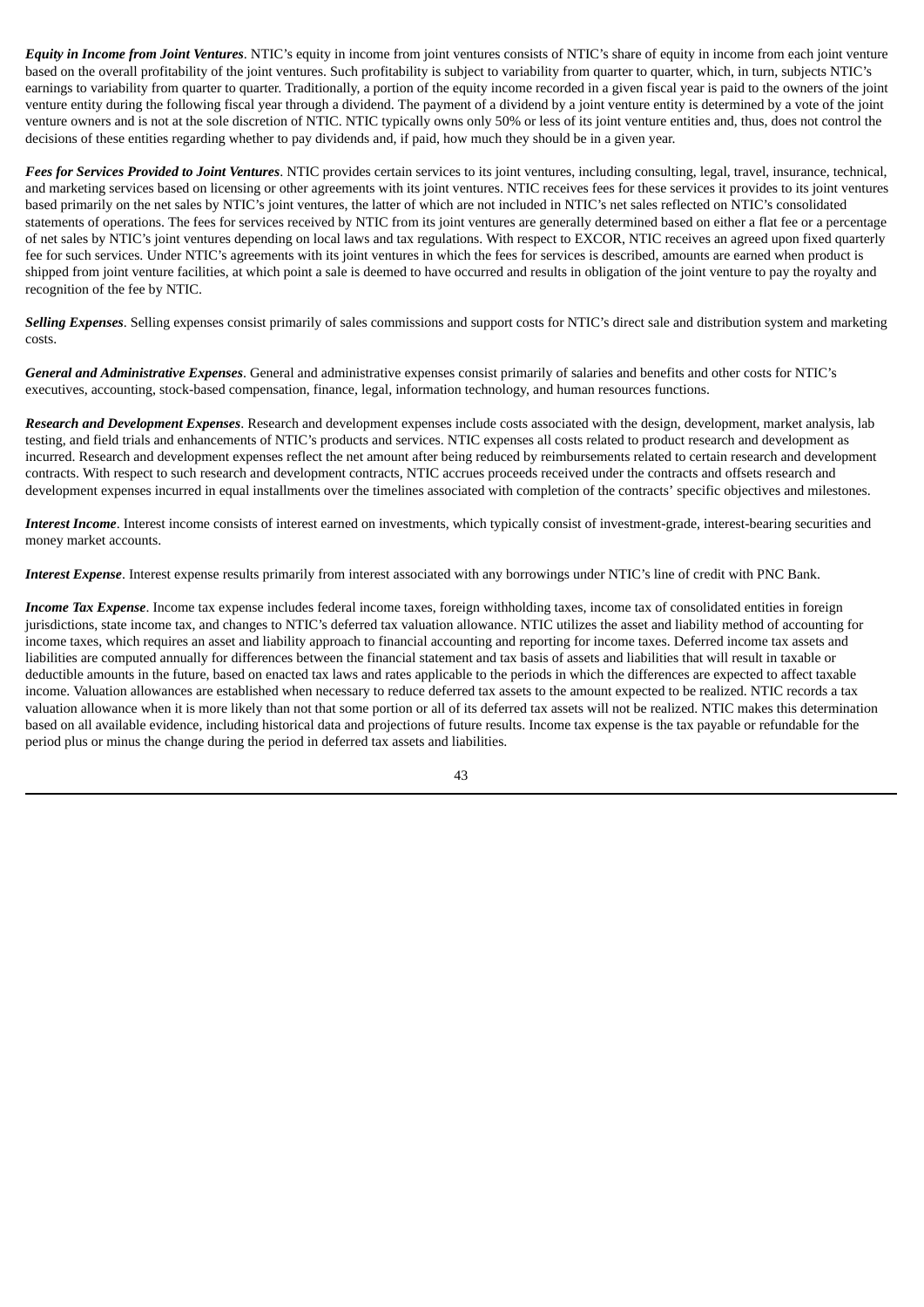## **Results of Operations**

## *Fiscal Year 2021 Compared to Fiscal Year 2020*

The following table sets forth NTIC's results of operations for fiscal 2021 and fiscal 2020.

|                                      |                    | $%$ of           |                    | $%$ of           | æ             | $\frac{0}{0}$ |
|--------------------------------------|--------------------|------------------|--------------------|------------------|---------------|---------------|
|                                      | <b>Fiscal 2021</b> | <b>Net Sales</b> | <b>Fiscal 2020</b> | <b>Net Sales</b> | <b>Change</b> | Change        |
| Net sales, excluding joint ventures  | 53,470,623<br>Ъ    | 94.6%            | 45,666,045<br>-\$  | $95.9\%$ \$      | 7,804,578     | 17.1%         |
| Net sales, to joint ventures         | 3,023,196          | 5.4%             | 1.972.646          | 4.1%             | 1,050,550     | 53.5%         |
| Cost of goods sold                   | 36,920,814         | 65.4%            | 31,609,274         | 66.4%            | 5,311,540     | 16.8%         |
| Equity in income from joint ventures | 7,465,214          | 13.2%            | 4,270,327          | 9.0%             | 3,194,887     | 74.8%         |
| Fees for services provided to joint  |                    |                  |                    |                  |               |               |
| ventures                             | 5,964,260          | 10.6%            | 4,612,885          | 9.7%             | 1,351,375     | 29.3%         |
| Selling expenses                     | 12,016,974         | 21.3%            | 10,656,689         | 22.4%            | 1,360,285     | 12.8%         |
| General and administrative expenses  | 8,262,173          | 14.6%            | 8,688,309          | 18.2%            | (426, 136)    | (4.9)%        |
| Research and development expenses    | 4,400,479          | 7.8%             | 3,979,455          | 8.4%             | 421,024       | 10.6%         |

*Net Sales*. NTIC's consolidated net sales increased 18.6% to \$56,493,819 during fiscal 2021 compared to \$47,638,691 during fiscal 2020. NTIC's consolidated net sales to unaffiliated customers excluding NTIC's joint ventures increased 17.1% to \$53,470,623 during fiscal 2021 compared to \$45,666,045 during fiscal 2020. Net sales to joint ventures increased 53.3% to \$3,023,196 during fiscal 2021 compared to \$1,972,646 during fiscal 2020. These increases were primarily a result of increased demand globally as a result of the recovery from the COVID-19 pandemic.

The following table sets forth NTIC's net sales by product segment for fiscal 2021 and fiscal 2020:

|                                 |                    |             |            |  |             | $\%$    |
|---------------------------------|--------------------|-------------|------------|--|-------------|---------|
|                                 | <b>Fiscal 2021</b> | Fiscal 2020 |            |  | Change      | Change  |
| Total ZERUST <sup>®</sup> sales | 45.554.434         |             | 34,474,535 |  | 11.079.899  | 32.1%   |
| Total Natur-Tec® sales          | 10.939.385         |             | 13.164.156 |  | (2,224,771) | (16.9)% |
| Total net sales                 | 56,493,819         |             | 47.638.691 |  | 8,855,128   | 18.6%   |

During fiscal 2021, 80.6% of NTIC's consolidated net sales were derived from sales of ZERUST® products and services, which increased 32.1% to \$45,554,434 compared to \$34,474,535 during fiscal 2020. NTIC has strategically focused its sales efforts for ZERUST® products and services on customers with sizeable corrosion problems in industry sectors that offer sizable growth opportunities, including the oil and gas sector. Overall, demand for ZERUST® products and services depends heavily on the overall health of the market segments to which NTIC sells its products, including the automotive, oil and gas, agriculture, and mining markets in particular. Beginning in fiscal 2021, the automotive industry experienced a microchip shortage that has decreased the production of vehicles. This decreased production has decreased demand for ZERUST® products and services within the automotive industry. The microchip shortage and the corresponding decrease in the production of vehicles is anticipated to continue into fiscal 2022. The increase in NTIC's consolidated net sales derived from sales of ZERUST® products and services was primarily a result of increased demand across all geographies, partially offset by decreased demand from the automotive industry.

The following table sets forth NTIC's net sales of ZERUST® products for fiscal 2021 and fiscal 2020:

|                                             |                    |  |                    |  |            | $\%$   |
|---------------------------------------------|--------------------|--|--------------------|--|------------|--------|
|                                             | <b>Fiscal 2021</b> |  | <b>Fiscal 2020</b> |  | Change     | Change |
| ZERUST <sup>®</sup> industrial net sales    | 38,737,771         |  | 29.719.015         |  | 9.018.756  | 30.3%  |
| ZERUST <sup>®</sup> joint venture net sales | 3,023,196          |  | 1.972.646          |  | 1,050,551  | 53.3%  |
| ZERUST <sup>®</sup> oil & gas net sales     | 3.793.467          |  | 2.782.874          |  | 1.010.592  | 36.3%  |
| Total ZERUST <sup>®</sup> net sales         | 45.554.434         |  | 34.474.535         |  | 11.079.899 | 32.1%  |

NTIC's total ZERUST® net sales increased during fiscal 2021 compared to fiscal 2020 primarily due to overall increased demand for ZERUST® industrial products and services. Overall demand for ZERUST® products and services depends heavily on the overall health of the markets in which NTIC sells its products, including the automotive, oil and gas, agriculture, and mining markets in particular.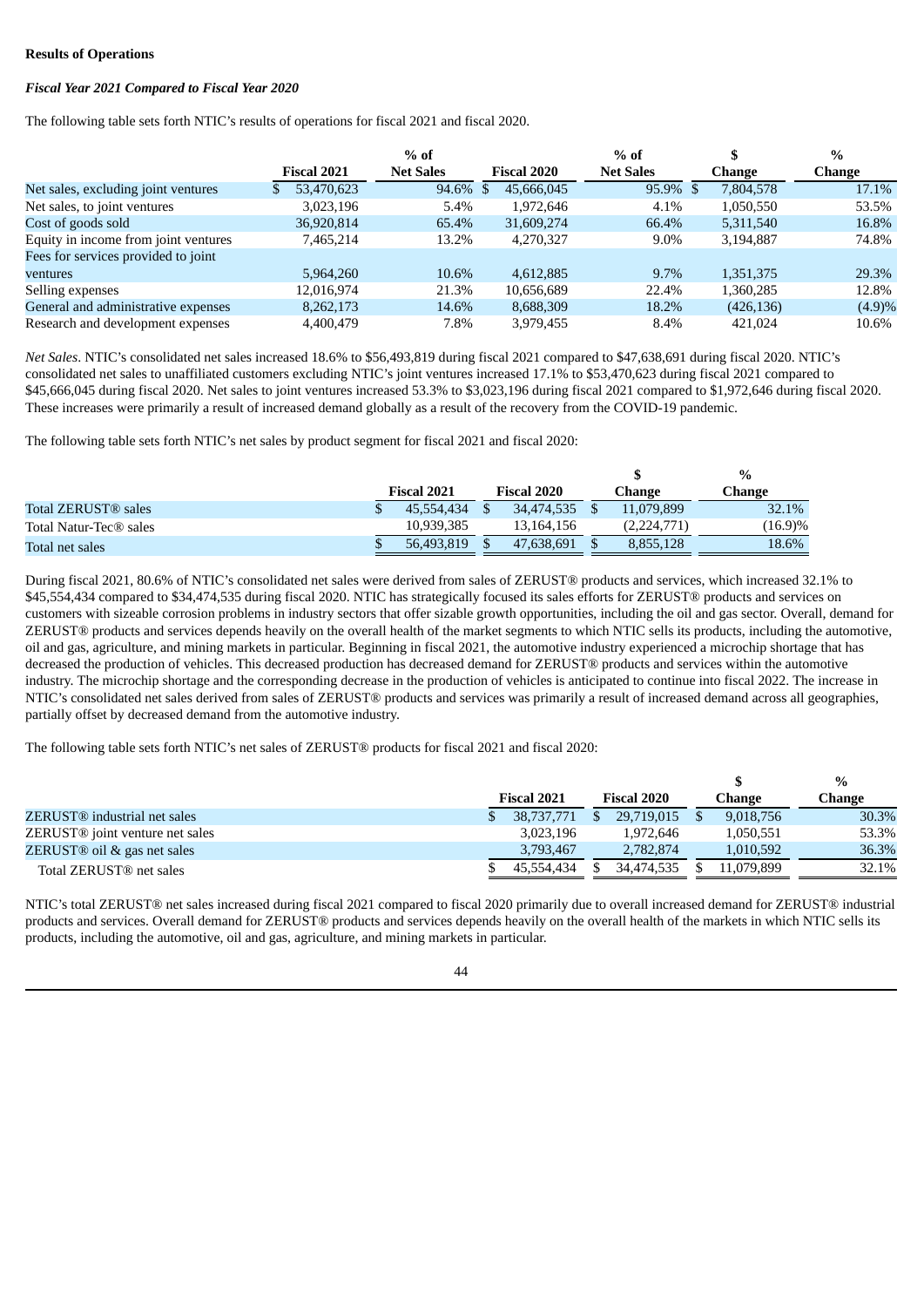ZERUST® oil and gas net sales increased 36.3% during fiscal 2021 compared to fiscal 2020 primarily as a result of new opportunities with new customers, partially offset by reduced demand as a result of the COVID-19 pandemic. NTIC anticipates that its sales of ZERUST® products and services into the oil and gas industry will continue to remain subject to significant volatility from quarter to quarter as sales are recognized, specifically due to the volatility of oil prices. Demand for oil and gas products around the world depends primarily on market acceptance and the reach of NTIC's distribution network. Because of the typical size of individual orders and overall size of NTIC's net sales derived from sales of oil and gas products, the timing of one or more orders can materially affect NTIC's quarterly sales compared to prior fiscal year quarters.

During fiscal 2021, 19.4% of NTIC's consolidated net sales were derived from sales of Natur-Tec® products, compared to 27.6% during fiscal 2020. Sales of Natur-Tec® products decreased 16.9% to \$10,939,385 during fiscal 2021 compared to \$13,164,156 during fiscal 2020. The COVID pandemic has adversely impacted demand for Natur-Tec® products from across the apparel industry, as well as many large users of bioplastics, including college campuses, stadiums, arenas, restaurants, and corporate office complexes. NTIC currently expects these customers will be some of the last businesses to fully re-open, and accordingly, anticipates that the COVID-19 pandemic will continue to significantly adversely affect sales of Natur-Tec® products during fiscal 2022.

*Cost of Goods Sold*. Cost of goods sold increased 16.8% in fiscal 2021 compared to fiscal 2020 primarily as a result of the increase in net sales, as described above. Cost of goods sold as a percentage of net sales decreased to 65.4% during fiscal 2020 compared to 66.4% during fiscal 2020 primarily due to changes in product mix. Sales from Natur-Tec® products have lower gross margins than NTIC's traditional ZERUST® oil and gas products. This decrease was partially offset by price increases on raw materials used in NTIC's products.

*Equity in Income from Joint Ventures*. NTIC's equity in income from joint ventures increased 74.8% to \$7,465,214 during fiscal 2021 compared to \$4,270,327 during fiscal 2020. This increase was primarily a result of increased profitability of the joint ventures, which fluctuates based on net sales, during the fiscal 2021. Of the total equity in income from joint ventures, NTIC had equity in income from joint ventures of \$4,400,403 attributable to EXCOR during fiscal 2021 compared to \$2,622,423 attributable to EXCOR during fiscal 2020. NTIC had equity in income of all other joint ventures of \$3,064,811 during fiscal 2021 compared to \$1,647,904 during fiscal 2020.

*Fees for Services Provided to Joint Ventures*. NTIC recognized fee income for services provided to joint ventures of \$5,964,260 during fiscal 2021 compared to \$4,612,885 during fiscal 2020, representing an increase of 29.3%, or \$1,351,375. Fee income for services provided to joint ventures is traditionally a function of the sales made by NTIC's joint ventures; however, at various joint ventures, the fee income for services is a fixed amount that does not fluctuate with the increases in sales which was experienced by certain joint ventures during fiscal 2021. Total net sales of NTIC's joint ventures increased \$33,924,488 to \$120,954,550 during fiscal 2021 compared to \$87,030,062 during fiscal 2020, representing an increase of 39.0%. Net sales of NTIC's joint ventures are not included in NTIC's product sales and are not included in NTIC's consolidated financial statements. Of the total fee income for services provided to joint ventures, fees of \$920,902 were attributable to EXCOR during fiscal 2021 compared to \$843,752 attributable to EXCOR during fiscal 2020.

*Selling Expenses*. NTIC's selling expenses increased 12.8% in fiscal 2021 compared to fiscal 2020 due primarily to increased travel expenses and personnel expense compared to the expenses incurred during fiscal 2020. Selling expenses as a percentage of net sales decreased to 21.3% for fiscal 2021 compared to 22.4% in fiscal 2020 primarily due to the fluctuations in net sales and selling expenses, as previously described.

*General and Administrative Expenses*. NTIC's general and administrative expenses decreased 4.9% in fiscal 2021 compared to fiscal 2020 primarily due to decreased travel expenses and other expenses due to work from home arrangements necessitated by the COVID-19 pandemic. As a percentage of net sales, general and administrative expenses decreased to 14.6% for fiscal 2021 from 18.2% for fiscal 2020 primarily due to the decrease in general and administrative expenses, as well as the increase in net sales, as previously described.

*Research and Development Expenses*. NTIC's research and development expenses increased 10.6% in fiscal 2021 compared to fiscal 2020 primarily due to increased personnel and development efforts, partially offset by decreased travel expenses and other expenses due to work from home arrangements necessitated by the COVID-19 pandemic.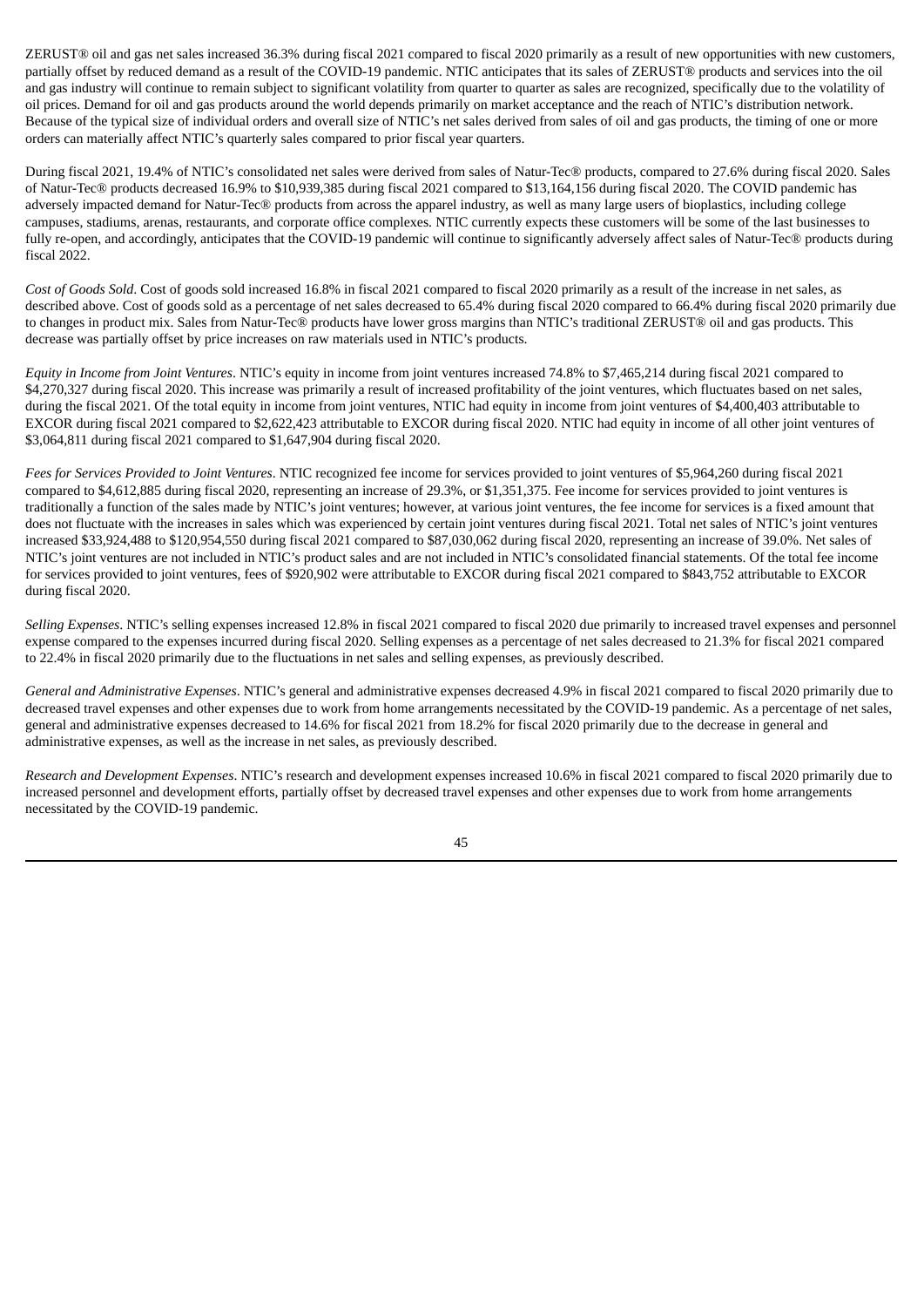*Interest Income*. NTIC earned net interest income of \$151,875 in fiscal 2021 compared to \$167,733 in fiscal 2020 due primarily to volatile changes to the invested cash in a conservative bond fund.

*Income Before Income Tax Expense*. NTIC had income before income tax expense of \$8,458,642 for fiscal 2021 compared to income before income tax expense of \$1,739,875 for fiscal 2020.

*Income Tax Expense*. Income tax expense was \$1,461,905 during fiscal 2021 compared to \$2,674,635 during fiscal 2020 for an effective tax rate of 17.3% and 153.7%, respectively. Income tax expense during fiscal 2020 includes \$1,626,251 related to the impact of a tax valuation allowance recorded with respect to NTIC's domestic deferred tax assets during fiscal 2020.

*Net Income (Loss) Attributable to NTIC*. Net income attributable to NTIC was \$6,281,238, or \$0.64 per diluted common share, for fiscal 2021 compared to a net loss attributable to NTIC of \$(1,337,709), or \$(0.15) per diluted common share, for fiscal 2020, an increase of \$7,618,947 or \$0.79 per diluted share. This increase was primarily the result of increased income from joint venture operations and increased gross profit during fiscal 2021.

NTIC anticipates that its earnings will be adversely affected by the COVID-19 pandemic throughout fiscal 2022 and that its quarterly net income or loss will continue to remain subject to significant volatility primarily due to the financial performance of its subsidiaries and joint ventures, sales of its ZERUST® products and services into the oil and gas industry, and sales of its Natur-Tec® bioplastics products, which fluctuate more on a quarterly basis than the traditional ZERUST® business.

*Other Comprehensive Income* – *Foreign Currency Translations Adjustment*. The changes in the foreign currency translations adjustment were due to the fluctuation of the U.S. dollar compared to the Euro and other foreign currencies during fiscal 2021 compared to fiscal 2020.

# **Liquidity and Capital Resources**

*Sources of Cash and Working Capital*. As of August 31, 2021, NTIC's working capital, defined as current assets less current liabilities, was \$25,230,893, including \$7,680,641 in cash and cash equivalents and \$4,634 in available for sale securities, compared to working capital of \$27,104,746, including \$6,403,032 in cash and cash equivalents and \$5,544,722 in available for sale securities, as of August 31, 2020. The decrease in NTIC's working capital is primarily the result of the purchase of property and equipment partially offset by an increase of dividends received from joint ventures and the collection of outstanding receivables.

As of August 31, 2021, NTIC has a revolving line of credit with PNC Bank of \$5.0 million, which was increased from \$3.0 million effective as of August 31, 2021. No amounts were outstanding under the line of credit as of August 31, 2021. Outstanding advances under the line of credit bear interest at the daily London Interbank Offered Rate (LIBOR) plus 250 basis points (2.50%). The revolving line of credit matures on February 22, 2022. The line of credit is governed under an amended and restated loan agreement. The loan agreement contains standard covenants, including affirmative financial covenants, such as the maintenance of a minimum fixed charge coverage ratio, and negative covenants, which, among other things, limit the incurrence of additional indebtedness, loans and equity investments, disposition of assets, mergers and consolidations and other matters customarily restricted in such agreements. Under the loan agreement, NTIC is subject to a minimum fixed charge coverage ratio of 1.10:1.00. As of August 31, 2021, NTIC was in compliance with all debt covenants. As of August 31, 2021, NTIC did not have any letters of credit outstanding with respect to the letter of credit sub-facility available under the revolving line of credit with PNC Bank.

NTIC believes that a combination of its existing cash and cash equivalents, available for sale securities, forecasted cash flows from future operations, anticipated distributions of earnings, anticipated fees to NTIC for services provided to its joint ventures, and funds available through existing or anticipated financing arrangements will be adequate to fund its existing operations, investments in new or existing joint ventures or subsidiaries, capital expenditures, debt repayments, cash dividends, and any stock repurchases for at least the next 12 months. During fiscal 2022, NTIC expects to continue to invest directly and through its use of working capital in Harita NTI Limited, NTIC China, Zerust Mexico, NTI Europe, its joint ventures, research and development, marketing efforts, resources for the application of its corrosion prevention technology in the oil and gas industry, and its Natur-Tec® bio-plastics business, although the amounts of these various investments are not known at this time. In order to take advantage of such new product and market opportunities to expand its business and increase its revenues, NTIC may decide to finance such opportunities by borrowing under its revolving line of credit or raising additional financing through the issuance of debt or equity securities. There is no assurance that any financing transaction will be available on terms acceptable to NTIC or at all or that any financing transaction will not be dilutive to NTIC's current stockholders.

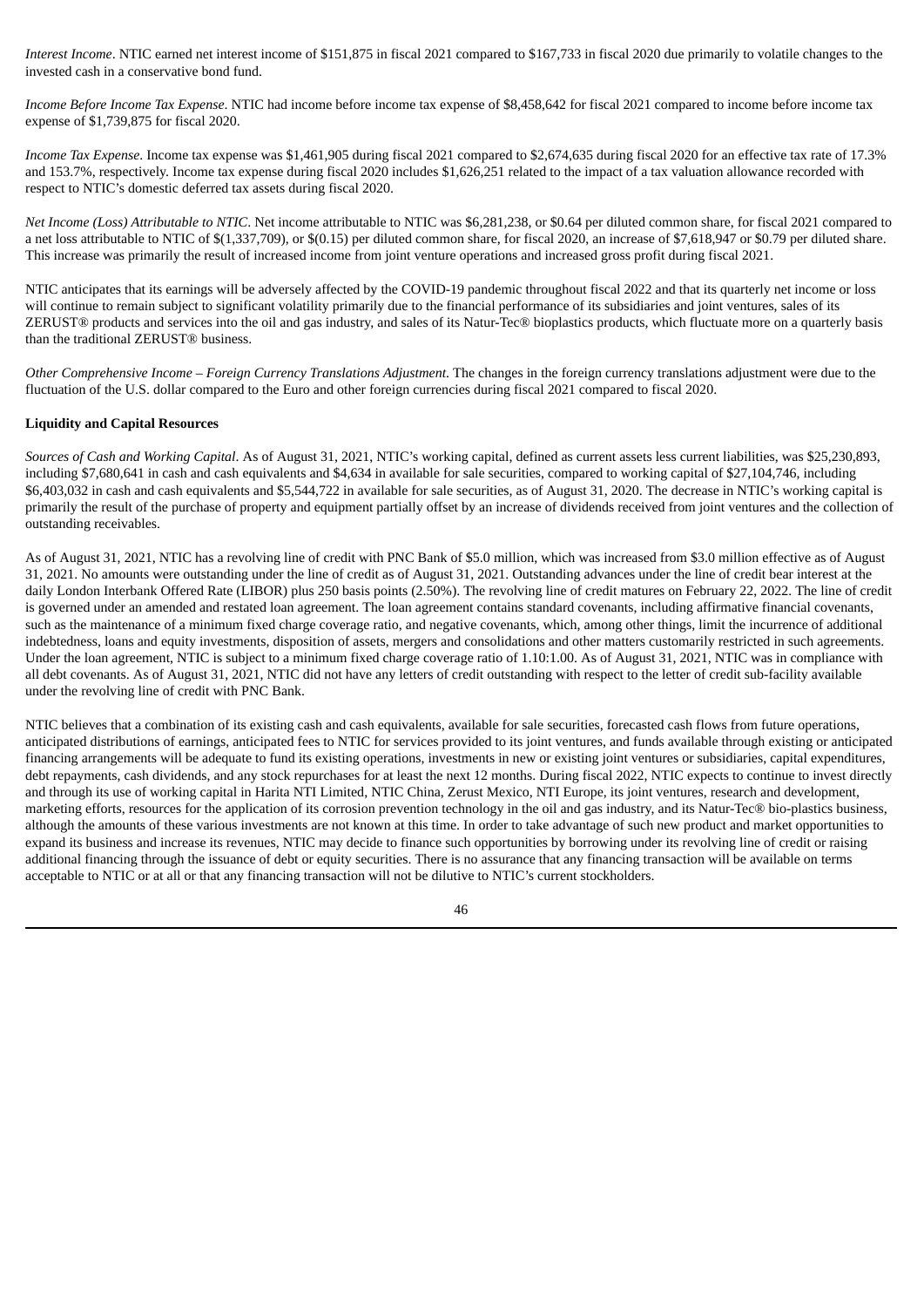NTIC traditionally has used the cash generated from its operations, distributions of earnings from joint ventures, and fees for services provided to its joint ventures to fund NTIC's new technology investments and capital contributions to new and existing subsidiaries and joint ventures. NTIC's joint ventures traditionally have operated with little or no debt and have been self-financed with minimal initial capital investment and minimal additional capital investment from their respective owners. Therefore, NTIC believes there is limited exposure by NTIC's joint ventures that could materially impact their respective operations and/or liquidity.

*Uses of Cash and Cash Flow.* Net cash provided by operating activities during fiscal 2021 was \$2,892,940, which resulted principally from NTIC's net income, dividends received from joint ventures, stock-based compensation, depreciation, amortization and increases in accounts payable and accrued liabilities, partially offset by NTIC's equity in income from joint ventures and an increase in accounts receivable and prepaid expenses and other. Net cash provided by operating activities during fiscal 2020 was \$4,912,070, which resulted principally from dividends received from joint ventures, stock-based compensation, depreciation, amortization and deferred income taxes, partially offset by NTIC's net loss, equity in income from joint ventures, and decreases in accrued liabilities and accounts payable.

NTIC's cash flows from operations are impacted by significant changes in certain components of NTIC's working capital, including inventory turnover and changes in receivables and payables. NTIC considers internal and external factors when assessing the use of its available working capital, specifically when determining inventory levels and credit terms of customers. Key internal factors include existing inventory levels, stock reorder points, customer forecasts, and customer requested payment terms. Key external factors include the availability of primary raw materials and sub-contractor production lead times. NTIC's typical contractual terms for trade receivables, excluding joint ventures, are traditionally 30 days and 90 days for trade receivables from its joint ventures. Before extending unsecured credit to customers, excluding NTIC's joint ventures, NTIC reviews customers' credit histories and will establish an allowance for uncollectible accounts based upon factors surrounding the credit risk of specific customers and other information. Accounts receivable over 30 days are considered past due for most customers. NTIC does not accrue interest on past due accounts receivable. If accounts receivables in excess of the provided allowance are determined uncollectible, they are charged to selling expense in the period that the determination is made. Accounts receivable are deemed uncollectible based on NTIC exhausting reasonable efforts to collect. NTIC's typical contractual terms for receivables for services provided to its joint ventures are 90 days. NTIC records receivables for services provided to its joint ventures on an accrual basis, unless circumstances exist that make the collection of the balance uncertain, in which case the fee income will be recorded on a cash basis until there is consistency in payments. This determination is handled on a case-by-case basis.

NTIC experienced an increase in trade receivables and an increase in inventory as of August 31, 2021 compared to August 31, 2020. Trade receivables, excluding joint ventures, as of August 31, 2021 increased \$3,056,593 compared to August 31, 2020, primarily related to an increase in sales.

Outstanding trade receivables, excluding joint ventures balances, as of August 31, 2021 increased by an average of 11 days to an average of 76 days from balances outstanding from these customers as of August 31, 2020.

Outstanding trade receivables from joint ventures as of August 31, 2021 increased \$148,908 compared to August 31, 2020 primarily due to the timing of payments. Outstanding balances from trade receivables from joint ventures decreased by an average of 13 days as of August 31, 2021 to an average of 75 days from an average of 88 days from balances outstanding from these customers compared to August 31, 2020. The average days outstanding of trade receivables from joint ventures as of August 31, 2021 were primarily due to the receivable balances at NTIC's joint ventures in Indonesia, Thailand and India.

Outstanding receivables for services provided to joint ventures as of August 31, 2021 increased \$577,841 compared to August 31, 2020, and the average days to pay increased from an average of 73 days to an average of 92 days, compared to August 31, 2020.

Net cash used in investing activities during fiscal 2021 was \$103,316, which was primarily the result of the purchase of available for sale securities, purchases of property and equipment and investments in patents, partially offset by proceeds from the sale of available for sale securities. Net cash used in investing activities during fiscal 2020 was \$2,784,682, which was primarily the result of the purchase of available for sale securities, purchases of property and equipment and investments in patents, partially offset by proceeds from the sale of available for sale securities.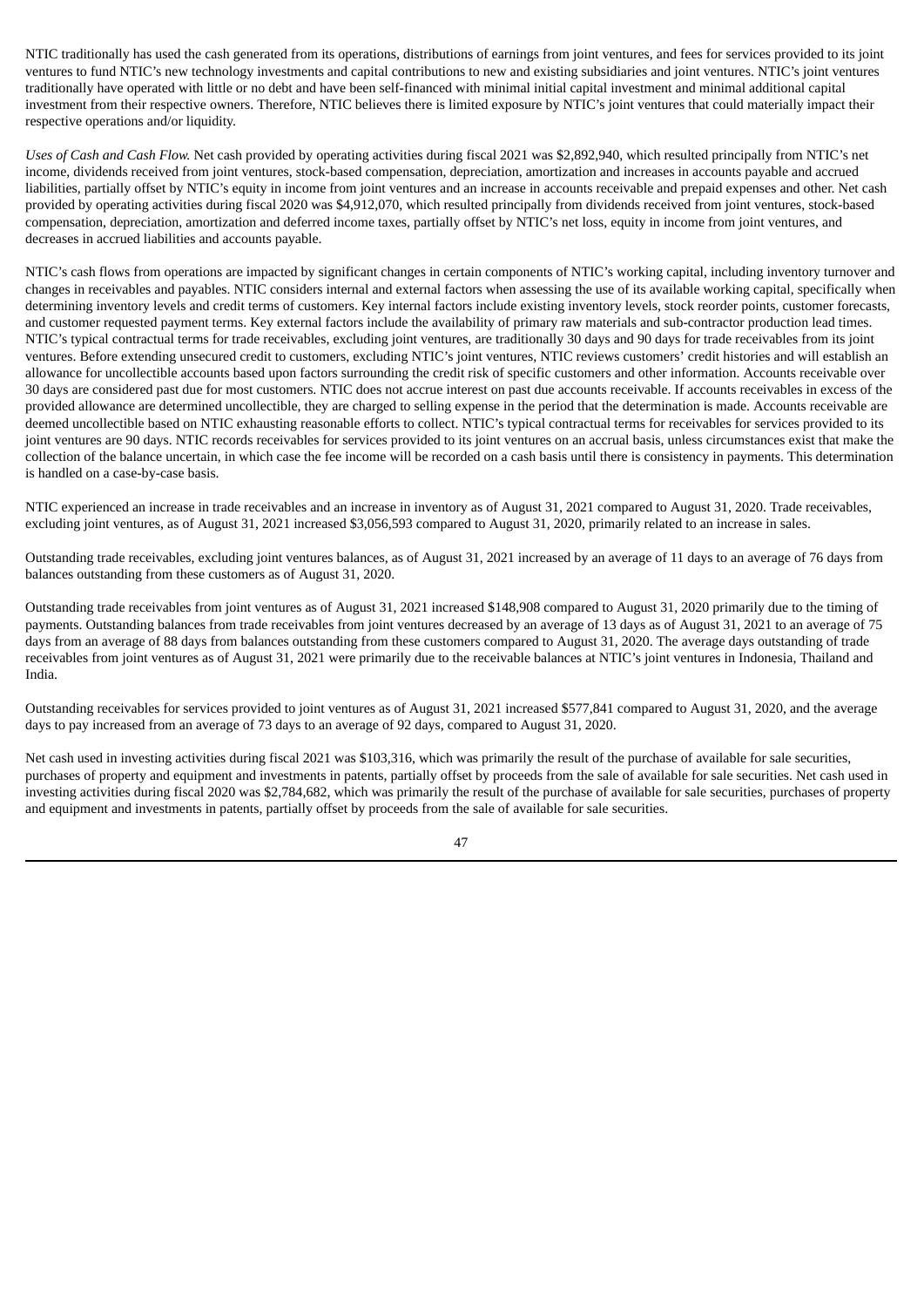Net cash used in financing activities for fiscal 2021 was \$1,522,209, which resulted from dividends paid on NTIC common stock and dividends paid to a non-controlling interest, partially offset by proceeds from NTIC's employee stock purchase plan and proceeds from stock option exercises. Net cash used in financing activities for fiscal 2020 was \$1,518,005, which resulted from dividends paid on NTIC common stock and a dividend paid to a non-controlling interest, partially offset by proceeds from NTIC's employee stock purchase plan.

*Share Repurchase Plan*. On January 15, 2015, NTIC's Board of Directors authorized the repurchase of up to \$3,000,000 in shares of NTIC common stock through open market purchases or unsolicited or solicited privately negotiated transactions. This program has no expiration date but may be terminated by NTIC's Board of Directors at any time. As of August 31, 2021, up to \$2,640,548 in shares of NTIC common stock remained available for repurchase under NTIC's stock repurchase program. No shares of NTIC common stock were repurchased during fiscal 2021 or fiscal 2020.

*Cash Dividends*. During fiscal 2021, NTIC's Board of Directors declared cash dividends on the following dates in the following amounts to holders of record of NTIC's common stock as of the following record dates:

| <b>Declaration Date</b> | Amount  | <b>Record Date</b>      | <b>Pavable Date</b> |
|-------------------------|---------|-------------------------|---------------------|
| January 15, 2021        | \$0.065 | <b>February 3, 2021</b> | February 17, 2021   |
| April 23, 2021          | \$0.065 | May 5, 2021             | May 19, 2021        |
| July 21, 2021           | \$0.065 | <b>August 4, 2021</b>   | August 18, 2021     |

On October 20, 2021, NTIC's Board of Directors declared a cash dividend of \$0.07 per share of NTIC's common stock, payable on November 17, 2021 to stockholders of record on November 3, 2021.

During fiscal 2020, NTIC's Board of Directors declared cash dividends on the following dates in the following amounts to holders of record of NTIC's common stock as of the following record dates:

| <b>Declaration Date</b> | Amount  | <b>Record Date</b> | <b>Pavable Date</b> |
|-------------------------|---------|--------------------|---------------------|
| October 22, 2019        | \$0.065 | November 6, 2019   | November 20, 2019   |
| January 22, 2020        | \$0.065 | February 5, 2020   | February 19, 2020   |

On April 23, 2020, NTIC announced the temporary suspension of its quarterly cash dividend pending clarity on the financial impact of COVID-19 on NTIC. Therefore, NTIC's Board of Directors did not declare a cash dividend during the quarter ended May 31, 2020, the quarter ended August 31, 2020, or the quarter ended November 30, 2020. On January 15, 2021, NTIC announced the reinstatement of its quarterly cash dividend.

The declaration of future dividends is not guaranteed and will be determined by NTIC's Board of Directors in light of conditions then existing, including NTIC's earnings, financial condition, cash requirements, restrictions in financing agreements, business conditions, and other factors, including without limitation the effect of COVID-19 on its business, operating results, and financial condition.

*Capital Expenditures and Commitments*. NTIC spent \$5,532,750 on capital expenditures during fiscal 2021, which related primarily to the purchase of real estate, a building and equipment in China. On July 7, 2021, NTIC (Shanghai) Co., Ltd., a wholly-owned subsidiary of NTIC, entered into a Real Estate Purchase and Sales Contract with Shanghai FASTO Investment Group Limited Company, pursuant to which NTIC (Shanghai) Co., Ltd. agreed to acquire an approximately 1,950 square meter industrial building and the right to use certain real estate in the Qingpu District of Shanghai, China for a purchase price of approximately RMB 32.6 million yuan (approximately USD \$5.1 million), not including approximately RMB 10 million yuan (approximately USD \$1.6 million) in anticipated renovation, equipment, transaction and other costs and expenses. The property will be used as the new corporate headquarters of NTIC (Shanghai) Co., Ltd.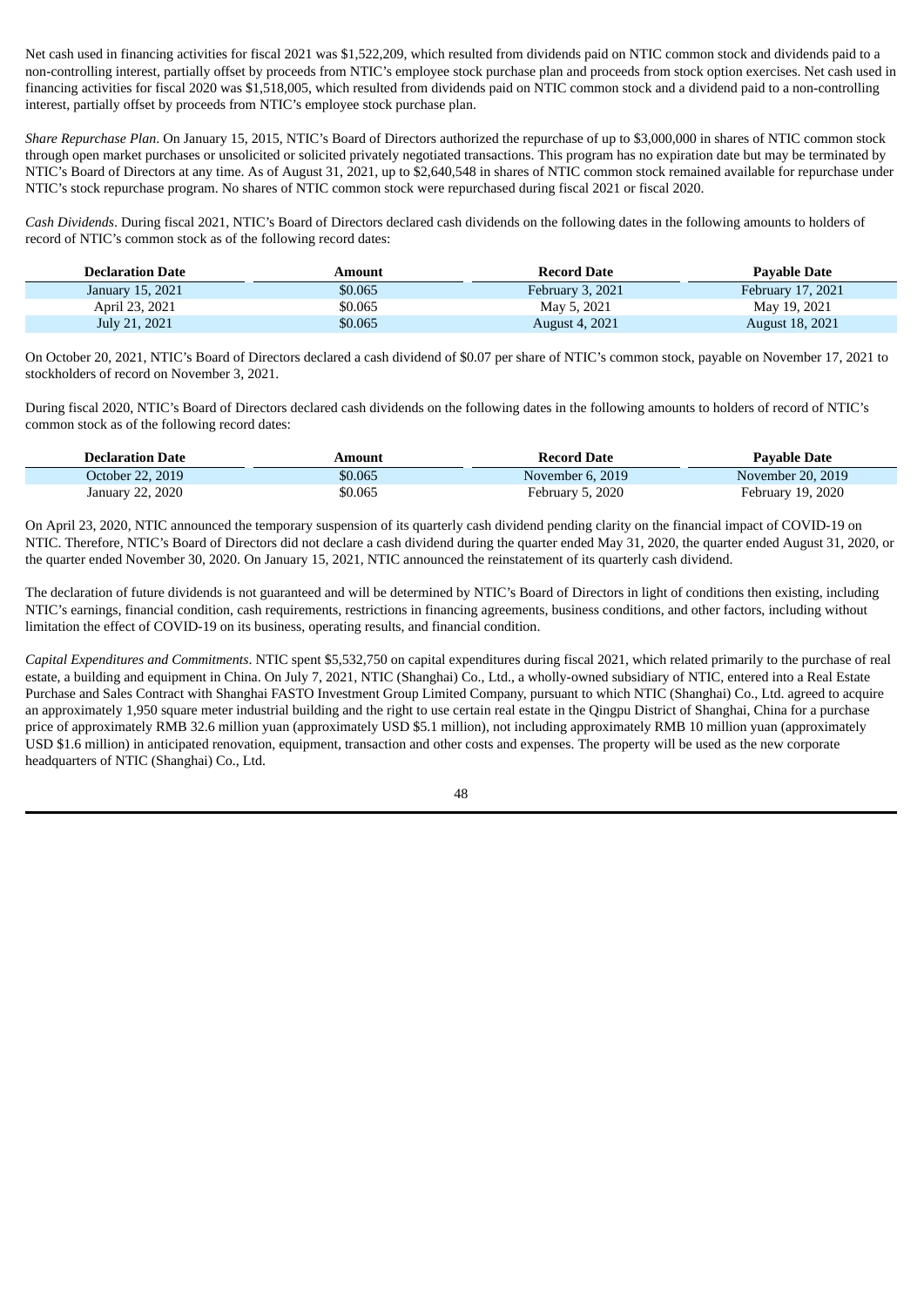NTIC expects to spend an aggregate of approximately \$2,200,000 to \$2,500,000 on capital expenditures during fiscal 2022, which it expects will relate primarily to anticipated renovation and equipment costs, as described above.

*Contractual Obligations.* Set forth below is information concerning NTIC's known contractual obligations as of August 31, 2021 that are fixed and determinable by year starting with the twelve months ending August 31, 2022.

|                                |           | <b>Payments Due by Period</b> |  |         |  |           |  |           |  |           |  |  |
|--------------------------------|-----------|-------------------------------|--|---------|--|-----------|--|-----------|--|-----------|--|--|
|                                | Less than |                               |  |         |  |           |  |           |  | More than |  |  |
| <b>Contractual Obligations</b> |           | Year<br>Total                 |  |         |  | 1-3 Years |  | 3-5 Years |  | 5 Years   |  |  |
| Rent obligations               |           | 399.334                       |  | 282,966 |  | 116,368   |  | $---$     |  | $---$     |  |  |
| Total                          |           | 399,334                       |  | 282,966 |  | 116.368   |  | $---$     |  | $---$     |  |  |

## **Inflation and Seasonality**

Inflation in the United States and abroad historically has had little effect on NTIC. Although NTIC's business historically has not been seasonal, NTIC believes there is now some seasonality in its business. NTIC believes its net sales in the second fiscal quarter were adversely affected by the long Chinese New Year, the North American holiday season, and overall less corrosion taking place at lower winter temperatures worldwide.

## **Market Risk**

NTIC is exposed to some market risk stemming from changes in foreign currency exchange rates, commodity prices, and interest rates.

Because the functional currency of NTIC's foreign operations and investments in its foreign joint ventures is the applicable local currency, NTIC is exposed to foreign currency exchange rate risk arising from transactions in the normal course of business. NTIC's principal exchange rate exposure is with the Euro, the Japanese Yen, the Indian Rupee, the Chinese Renminbi, the South Korean Won, and the English Pound against the U.S. Dollar. NTIC's fees for services provided to joint ventures and dividend distributions from these foreign entities are paid in foreign currencies and, thus, fluctuations in foreign currency exchange rates could result in declines in NTIC's reported net income. Since NTIC's investments in its joint ventures are accounted for using the equity method, any changes in foreign currency exchange rates would be reflected as a foreign currency translation adjustment and would not change NTIC's equity in income from joint ventures reflected in its consolidated statements of operations. NTIC does not hedge against its foreign currency exchange rate risk.

Some raw materials used in NTIC's products are exposed to commodity price changes. The primary commodity price exposures are with a variety of plastic resins.

Any outstanding advances under NTIC's \$5,000,000 amended and restated revolving line of credit with PNC Bank bear interest at an annual rate based on daily LIBOR plus 2.50%. As of August 31, 2021, NTIC had no borrowings under the line of credit. This line of credit was increased from \$3,000,000 to \$5,000,000 effective as of August 31, 2021.

## **Related Party Transactions**

Since NTIC's joint ventures are considered related parties, NTIC recorded sales to its joint ventures as a separate line item on the face of NTIC's consolidated statements of operations and recorded fees for services provided to its joint ventures as separate line items on the face of NTIC's consolidated statements of operations. NTIC also records trade receivables from joint ventures, receivables for fees for services provided to joint ventures, and NTIC's investments in joint ventures as separate line items on its consolidated balance sheets.

NTIC established its joint venture network approximately 30 years ago as a method to increase its worldwide distribution network for ZERUST® rust and corrosion inhibiting products and services. NTIC participates, either directly or indirectly, in 18 active joint venture arrangements in North America, Europe, and Asia. Each of these joint ventures generally manufactures and markets finished products in the geographic territory to which it is assigned. NTIC's joint venture partners are knowledgeable in the applicable environmental, labor, tax, and other requisite regulations and laws of the respective foreign countries in which they operate, as well as the local customs and business practices. NTIC's revenue recognition policy for sales to its joint ventures is the same as its policy for sales to unaffiliated customers.

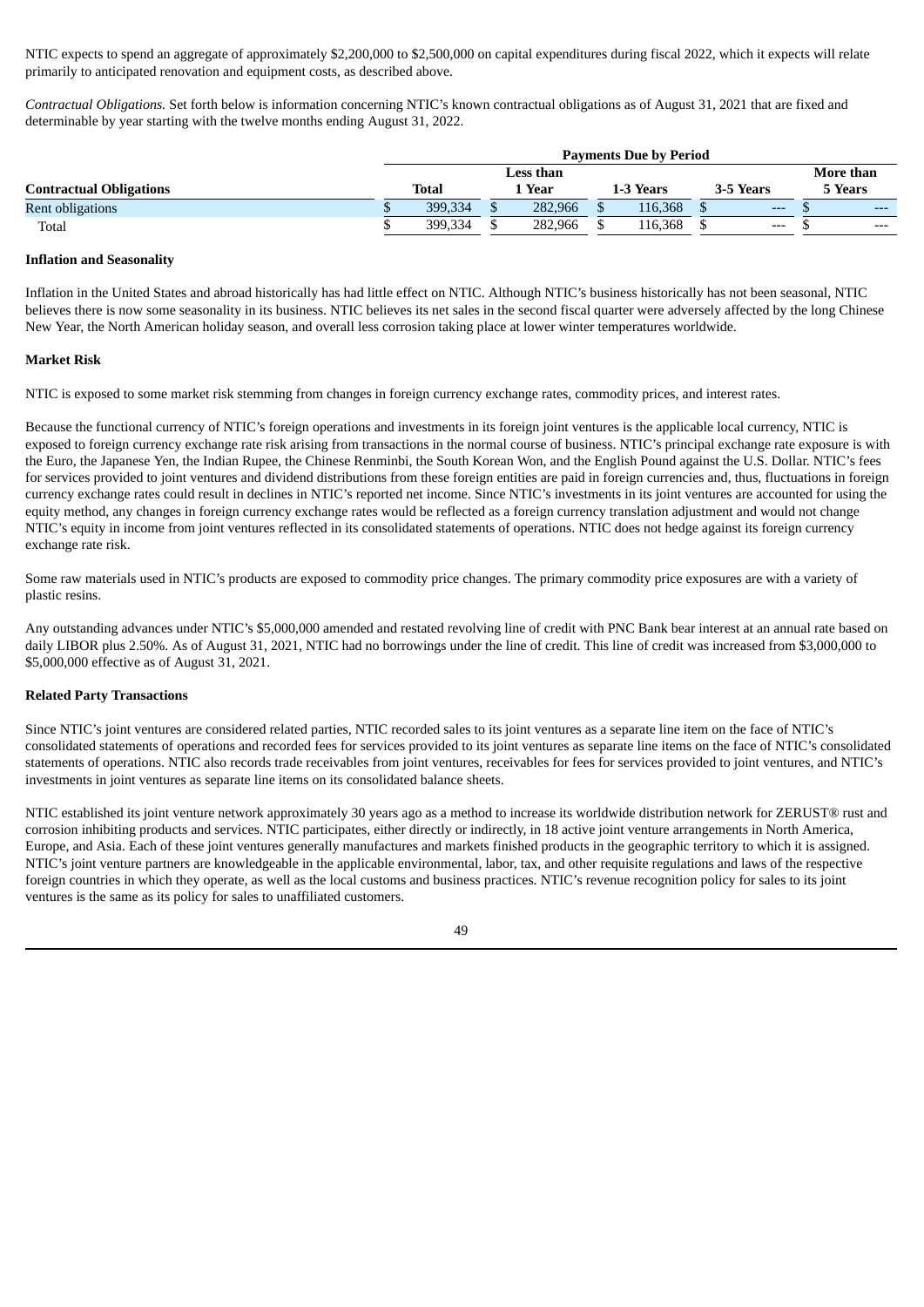The fees for services provided to joint ventures are determined based on either a flat fee or a percentage of sales depending on local laws and tax regulations. With respect to NTIC's joint venture in Germany, EXCOR, NTIC recognizes an agreed upon quarterly fee for such services. NTIC records revenue related to fees for services provided to joint ventures when earned, amounts are determinable, and collectability is reasonably assured. Under NTIC's agreements with its joint ventures, fee amounts are earned when product is shipped from joint venture facilities. NTIC reviews the financial situation of each joint venture to assist in the likelihood of collections on amounts earned. From time to time, NTIC elects to account for such fees on a cash basis for certain joint ventures when uncertainty exists surrounding the collections of such fees. There are no fees being accounted for in this manner at present. The expenses incurred in support of its joint ventures are direct expenses that NTIC incurs related to its joint ventures and include such items as employee compensation and benefit expenses, travel expense, insurance, consulting expense, legal expense, and lab supplies and testing expense.

See Note 13 to NTIC's consolidated financial statements for other related party transaction disclosures.

## **Off-Balance Sheet Arrangements**

NTIC does not have any relationships with unconsolidated entities or financial partnerships, such as entities often referred to as structured finance or special purpose entities, which are established for the purpose of facilitating off-balance sheet financial arrangements. As such, NTIC is not materially exposed to any financing, liquidity, market, or credit risk that could arise if NTIC had engaged in such arrangements.

## **Critical Accounting Policies and Estimates**

The preparation of NTIC's consolidated financial statements requires management to make estimates and judgments that affect the reported amount of assets, liabilities, revenues and expenses, and related disclosure of contingent assets and liabilities. The Securities and Exchange Commission has defined a company's most critical accounting policies as those that are most important to the portrayal of its financial condition and results of operations and those which require the company to make its most difficult and subjective judgments, often as a result of the need to make estimates of matters that are inherently uncertain. Based on this definition, NTIC has identified the following critical accounting policies. Although NTIC believes that its estimates and assumptions are reasonable, they are based upon information available when they are made. Actual results may differ significantly from these estimates under different assumptions or conditions.

## *Principles of Consolidation*

NTIC evaluates its voting and variable interests in entities on a qualitative and quantitative basis. NTIC consolidates entities in which it concludes it has the power to direct the activities that most significantly impact an entity's economic success and has the obligation to absorb losses or the right to receive benefits that could be significant to the entity. All such relationships are evaluated on an ongoing basis. The consolidated financial statements included in this report include the accounts of Northern Technologies International Corporation, its wholly-owned subsidiaries, Northern Technologies Holding Company, LLC, NTIC (Shanghai) Co., Ltd., NTIC Europe GmbH and ZERUST-EXCOR MEXICO, S. de R.L. de C.V., NTIC's majority-owned subsidiary in Brazil, Zerust Prevenção de Corrosão S.A., NTIC's majority-owned holding company, NTI Asean LLC, and NTIC's majority-owned subsidiary in India, Natur-Tec India Private Limited, Natur-Tec Lanka, Zerust Singapore Pte Ltd (Zerust Singapore) and Zerust Vietnam Co. Ltd (Zerust Vietnam). NTIC's consolidated financial statements do not include the accounts of any of its joint ventures. Effective as of September 1, 2021, Harita-NTI Limited will be consolidated in NTIC's consolidated financial statements.

#### *Investments in Joint Ventures and Recoverability of Investments in Joint Ventures*

NTIC's investments in its joint ventures are accounted for using the equity method. NTIC assesses its joint ventures for impairment on an annual basis as of August 31 of each year as part of its fiscal year end analysis. In addition to the annual review for impairment, NTIC reviews the operating results of each joint venture on a quarterly basis in comparison to its historical operating results and its accrual for fees for services provided to joint ventures. If the operating results of a joint venture do not meet NTIC's financial performance expectations, an additional evaluation is performed on the joint venture. In addition to the annual assessments for impairment, non-periodic assessments for impairment may occur if cash remittances are less than accrued balances, a joint venture's management requests capital, or other events occur suggesting anything other than temporary decline in value. If an investment were determined to be impaired, then a reserve would be created to reflect the impairment on the financial results of NTIC. NTIC's evaluation of its investments in joint ventures requires NTIC to make assumptions about future cash flows of its joint ventures. These assumptions require significant judgment, and actual results may differ from assumed or estimated amounts.

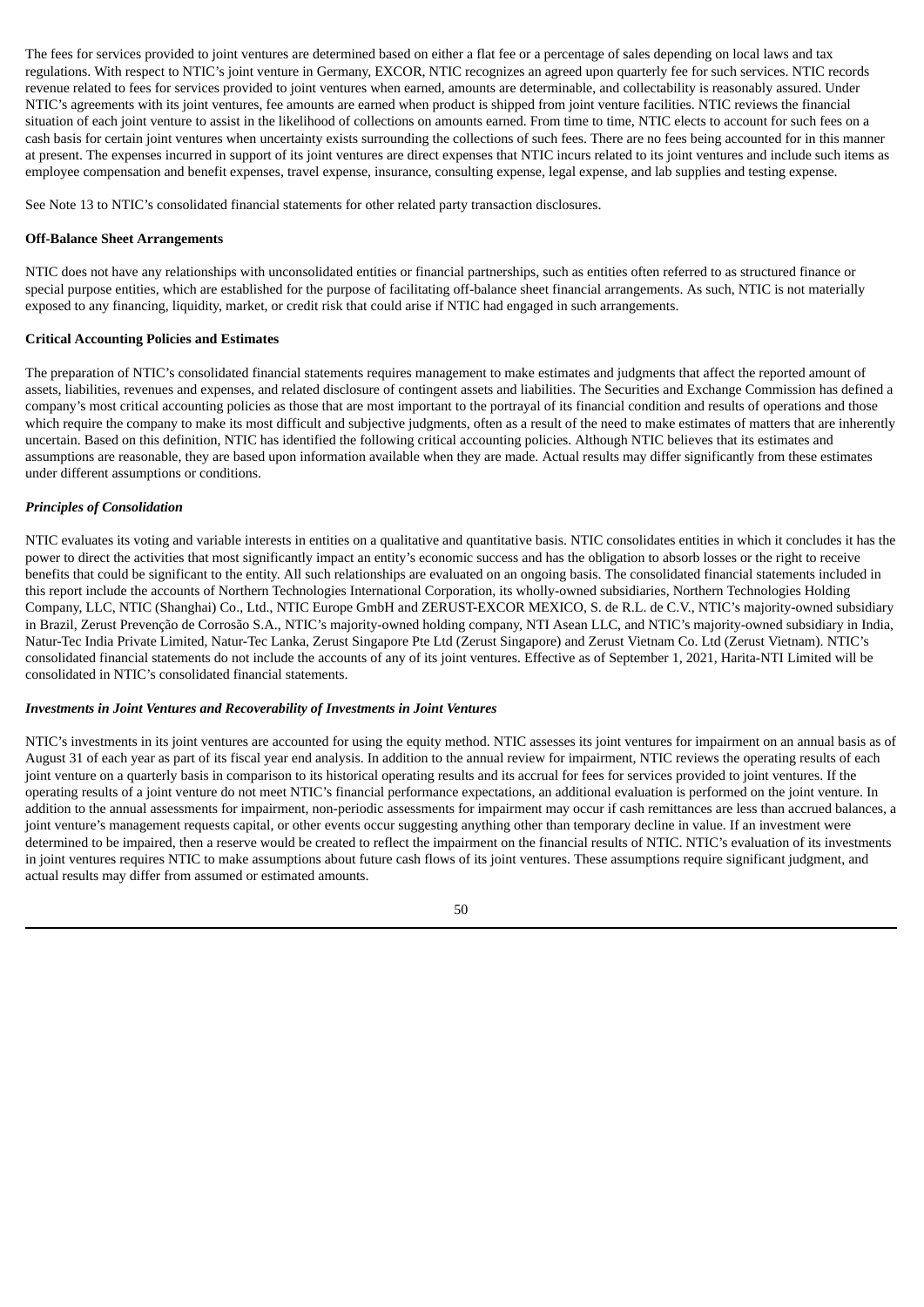## *Investment at Carrying Value*

If NTIC is no longer able to exercise significant influence over operating and financial policy of a joint venture previously accounted for under the equity method, it maintains the investment at the carrying value as of the date that significant influence no longer exists and discontinues accruing the proportionate earnings or losses of the investment.

Investments are considered to be impaired when a decline in fair value is judged to be other-than-temporary. Fair value is calculated based on publicly available market information or other estimates determined by management. NTIC employs a systematic methodology on a quarterly basis that considers available quantitative and qualitative evidence in evaluating potential impairment of its investments. If the cost of an investment exceeds its fair value, NTIC evaluates, among other factors, general market conditions, credit quality of debt instrument issuers, the duration and extent to which the fair value is less than cost, and for equity securities, its intent and ability to hold, or plans to sell, the investment. NTIC also considers specific adverse conditions related to the financial health of and business outlook for the investee, including industry and sector performance, changes in technology, and operational and financing cash flow factors. Once a decline in fair value is determined to be other-than-temporary, an impairment charge is recorded to other income (expense), and a new cost basis in the investment is established.

#### *Revenue Recognition*

Revenue is measured based on consideration specified in the contract with a customer, adjusted for any applicable estimates of variable consideration and other factors affecting the transaction price, including noncash consideration, consideration paid or payable to customers, and significant financing components. While most of NTIC's revenue is contracted with customers through one-time purchase orders and short-term contracts, NTIC does have long-term arrangements with certain customers. Revenue from all customers is recognized when a performance obligation is satisfied by transferring control of a distinct good or service to a customer. The transaction price for NTIC's products is the invoiced amount. Revenue is recognized when transfer of control occurs as defined by the terms in the customer agreement, generally upon shipment of product.

With respect to recording revenue related to fees earned for services provided to NTIC's joint ventures, amounts are earned when product is shipped from joint venture facilities, at which point a sale is deemed to have occurred and results in obligation for the joint venture to pay the royalty and recognition of the fee by NTIC. The support and services NTIC provides its joint ventures include consulting, travel, insurance, technical and marketing services to existing joint ventures, legal fees incurred in the establishment of new joint ventures, registration and promotion and legal defense of worldwide trademarks, and legal fees incurred in connection with the filing of patent applications based on licensing or other agreements with its joint ventures. NTIC receives fees for the services it provides to its joint ventures based primarily on the net sales by NTIC's joint ventures. The fees for support services received by NTIC from its joint ventures are generally determined based on either a flat fee or a percentage of net sales by NTIC's joint ventures depending on local laws and tax regulations. Under NTIC's agreements with its joint ventures, amounts are earned when product is shipped from joint venture facilities. NTIC reviews the financial situation of each of its joint ventures to assist in the likelihood of collections on amounts earned. NTIC elects to account for these fees on a cash basis for certain joint ventures when uncertainty exists surrounding the collections of such fees.

## *Accounts Receivable*

Trade receivables arise from sales of NTIC's products and services to NTIC's joint ventures and to unaffiliated customers. Trade receivables from joint ventures arise from sales NTIC makes to its joint ventures of products and the essential additives required to make ZERUST® industrial corrosion inhibiting products functional. Receivables for services to NTIC's joint ventures are contractually based primarily on a percentage of the sales of the joint ventures and are intended to compensate NTIC for services NTIC provides to its joint ventures, including consulting, legal, travel, insurance, technical, and marketing services.

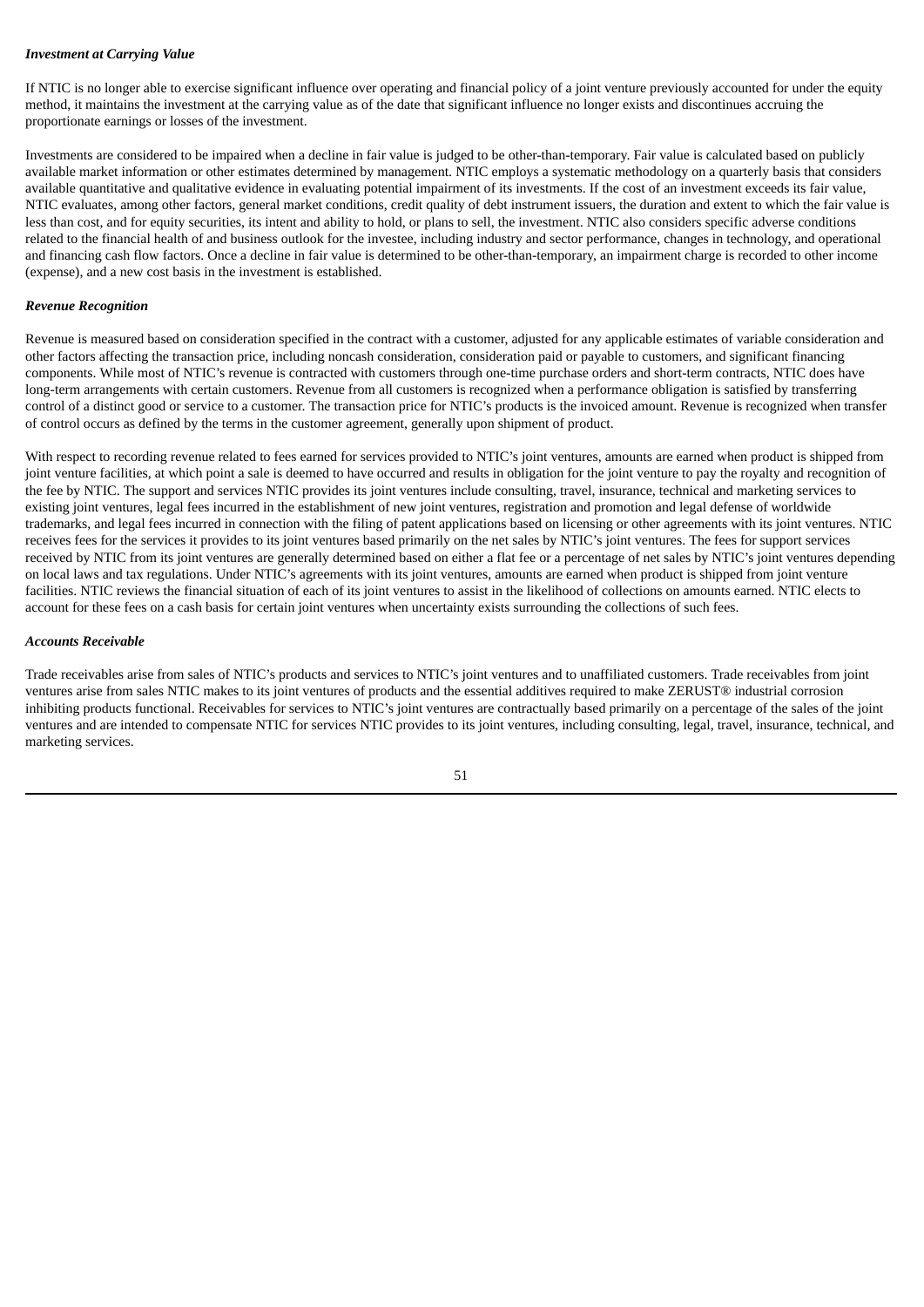Payment terms for NTIC's unaffiliated customers are determined based on credit risk and vary by customer. NTIC typically offers standard payment terms of net 30 days to unaffiliated customers. Payment terms for NTIC's joint ventures also are determined based on credit risk; however, additional consideration is given to the individual joint venture due to the transportation time associated with ocean delivery of most products and certain other factors. NTIC typically offers payment terms to joint ventures of net 90 days. NTIC does not accrue interest on past due accounts receivable. NTIC reviews the credit histories of its customers, including its joint ventures, before extending unsecured credit. NTIC values accounts and notes receivable net of an allowance for doubtful accounts. Each quarter, NTIC prepares an analysis of its ability to collect outstanding receivables that provides a basis for an allowance estimate for doubtful accounts. In doing so, NTIC evaluates the age of its receivables, past collection history, current financial conditions of key customers and its joint ventures, and economic conditions. Based on this evaluation, NTIC establishes a reserve for specific accounts and notes receivable that it believes are uncollectible, as well as an estimate of uncollectible receivables not specifically known. Deterioration in the financial condition of any key customer or joint venture or a significant slowdown in the economy could have a material negative impact on NTIC's ability to collect a portion or all of the accounts and notes receivable. NTIC believes that an analysis of historical trends and its current knowledge of potential collection problems provide NTIC with sufficient information to establish a reasonable estimate for an allowance for doubtful accounts. However, since NTIC cannot predict with certainty future changes in the financial stability of its customers or joint ventures, NTIC's actual future losses from uncollectible accounts may differ from its estimates. In the event NTIC determined that a smaller or larger uncollectible accounts reserve is appropriate, NTIC would record a credit or charge to selling expense in the period that it made such a determination.

## *Recoverability of Long-Lived Assets*

NTIC reviews its long-lived assets whenever events or changes in circumstances indicate the carrying amount of the assets may not be recoverable and determines potential impairment by comparing the carrying value of the assets with expected net cash flows expected to be provided by operating activities of the business or related products. If the sum of the expected undiscounted future net cash flows were less than the carrying value, NTIC would determine whether an impairment loss should be recognized. An impairment loss would be measured by comparing the amount by which the carrying value exceeds the fair value of the asset.

#### *Foreign Currency Translation (Accumulated Other Comprehensive Loss)*

The functional currency of each international joint venture and subsidiary is the applicable local currency. The translation of the applicable foreign currencies into U.S. dollars is performed for balance sheet accounts using exchange rates in effect at the balance sheet date and for revenue and expense accounts using an average monthly exchange rate. Translation gains or losses are reported as an element of accumulated other comprehensive income (loss).

NTIC (excluding NTIC China, Zerust Brazil, Natur-Tec India, Natur-Tec Lanka, NTI Asean, Zerust Singapore, Zerust Vietnam, Zerust Mexico, NTI Europe, and NTIC's joint ventures) conducts all foreign transactions based on the U.S. dollar. Since NTIC's investments in its joint ventures are accounted for using the equity method, any changes in foreign currency exchange rates would be reflected as a foreign currency translation adjustment and would not change the equity in income from joint ventures reflected in NTIC's consolidated statements of operations.

#### *Stock-Based Compensation*

NTIC recognizes compensation cost relating to share-based payment transactions, including grants of employee stock options and transactions under NTIC's employee stock purchase plan, in its consolidated financial statements. That cost is measured based on the fair value of the equity or liability instruments issued. NTIC measures the cost of employee services received in exchange for stock options or other stock-based awards based on the grantdate fair value of the award and recognizes the cost over the period the employee is required to provide services for the award.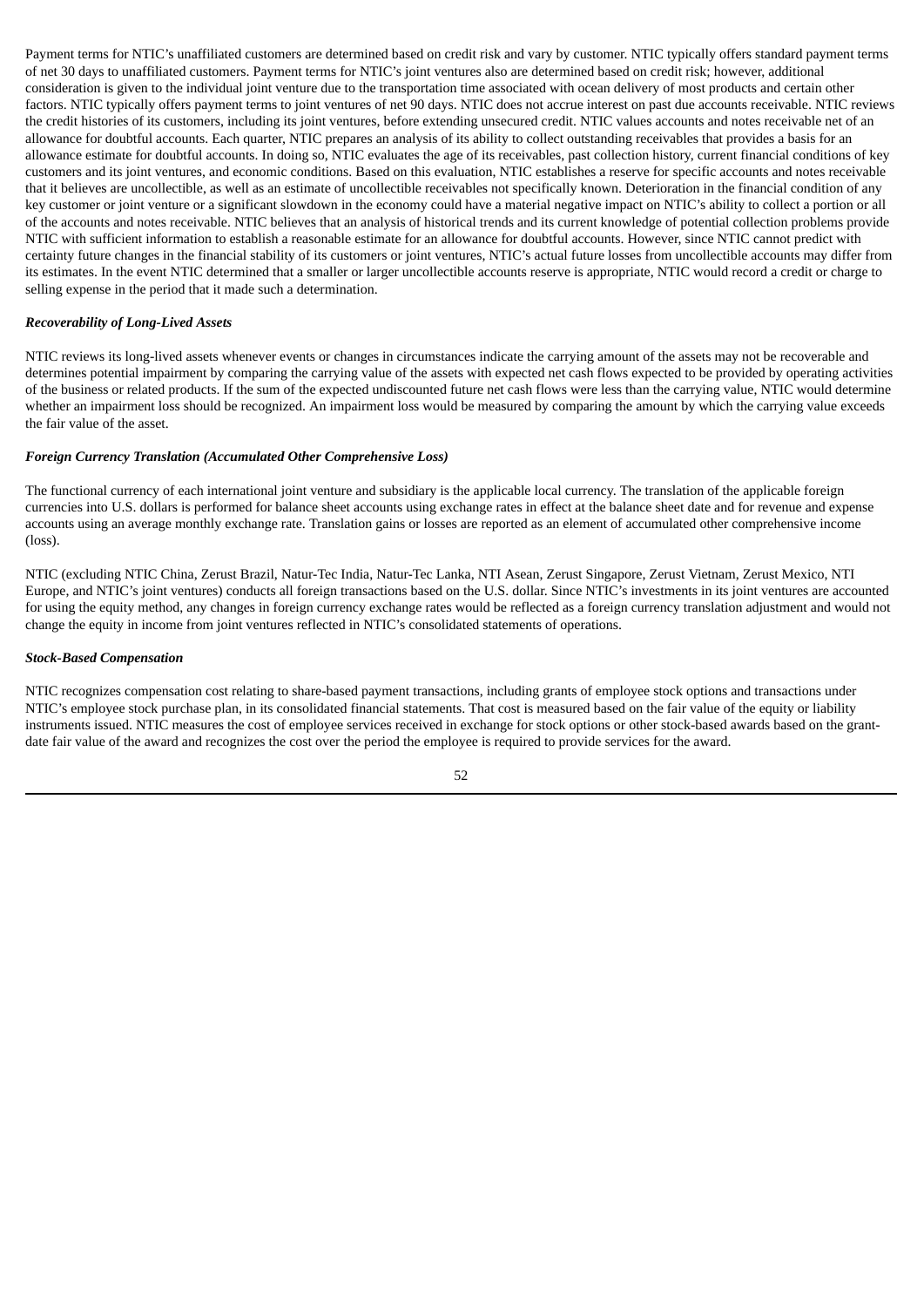## *Inventory Valuation*

NTIC's inventories consist primarily of production materials and finished goods. NTIC purchases production materials and finished goods based on forecasted demand and records inventory at the lower of cost or net realizable value. Cost is determined by the first-in, first-out (FIFO) method. Management regularly assesses inventory valuation based on current and forecasted usage, demand and pricing, shelf life, customer inventory-related contractual obligations, and other considerations. If actual results differ from management estimates with respect to the actual or projected selling of inventories at amounts less than their carrying amounts, NTIC would adjust its inventory balances accordingly.

## *Income Taxes*

NTIC utilizes the asset and liability method of accounting for income taxes, which requires the recognition of deferred tax assets and liabilities for the expected future tax consequences of events that have been included in the consolidated financial statements. Deferred income tax assets and liabilities are determined based on the differences between the financial statement and tax basis of assets and liabilities using enacted tax rates in effect for the year in which the differences are expected to reverse. The effect of a change in tax rates on deferred tax assets and liabilities is recognized in operations in the period that includes the enactment date.

NTIC records net deferred tax assets to the extent NTIC believes these assets will more likely than not be realized. In making such a determination, NTIC considers all available positive and negative evidence, including future reversals of existing taxable temporary differences, projected future taxable income, tax-planning strategies, and results of recent operations, including the prior three-year history. In the event NTIC determines that it would be able to realize its deferred income tax assets in the future in excess of their net recorded amount, NTIC makes an adjustment to the deferred tax asset valuation allowance, which would reduce the provision for income taxes.

## **Recent Accounting Pronouncements**

See Note 2 to NTIC's consolidated financial statements for a discussion of recent accounting pronouncements.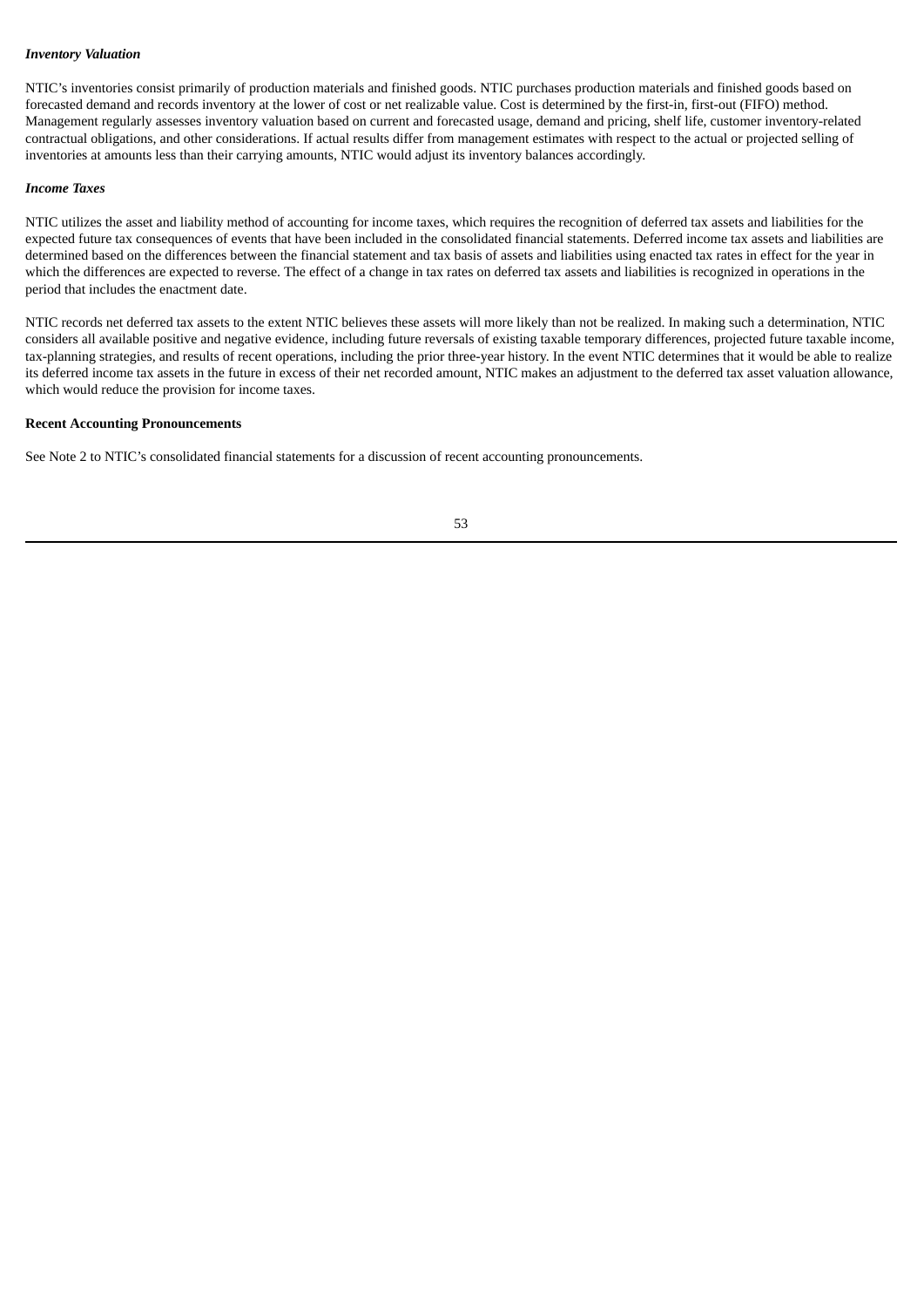## **Item 7A. QUANTITATIVE AND QUALITATIVE DISCLOSURES ABOUT MARKET RISK**

NTIC is exposed to some market risk stemming from changes in foreign currency exchange rates, commodity prices, and interest rates.

Because the functional currency of NTIC's foreign operations and investments in its foreign joint ventures is the applicable local currency, NTIC is exposed to foreign currency exchange rate risk arising from transactions in the normal course of business. NTIC's principal exchange rate exposure is with the Euro, the Japanese Yen, the Indian Rupee, the Chinese Renminbi, the South Korean Won, and the English Pound against the U.S. Dollar. NTIC's fees for services provided to joint ventures and dividend distributions from these foreign entities are paid in foreign currencies, and, thus, fluctuations in foreign currency exchange rates could result in declines in NTIC's reported net income. Since NTIC's investments in its joint ventures are accounted for using the equity method, any changes in foreign currency exchange rates would be reflected as a foreign currency translation adjustment and would not change NTIC's equity in income from joint ventures reflected in its consolidated statements of operations. NTIC does not hedge against its foreign currency exchange rate risk.

Some raw materials used in NTIC's products are exposed to commodity price changes. The primary commodity price exposures are with a variety of plastic resins.

Any outstanding advances under NTIC's \$5,000,000 amended and restated revolving line of credit with PNC Bank bear interest at an annual rate based on daily LIBOR plus 2.50%. As of August 31, 2021, NTIC had no borrowings under the line of credit. This line of credit was increased from \$3,000,000 to \$5,000,000 effective as of August 31, 2021.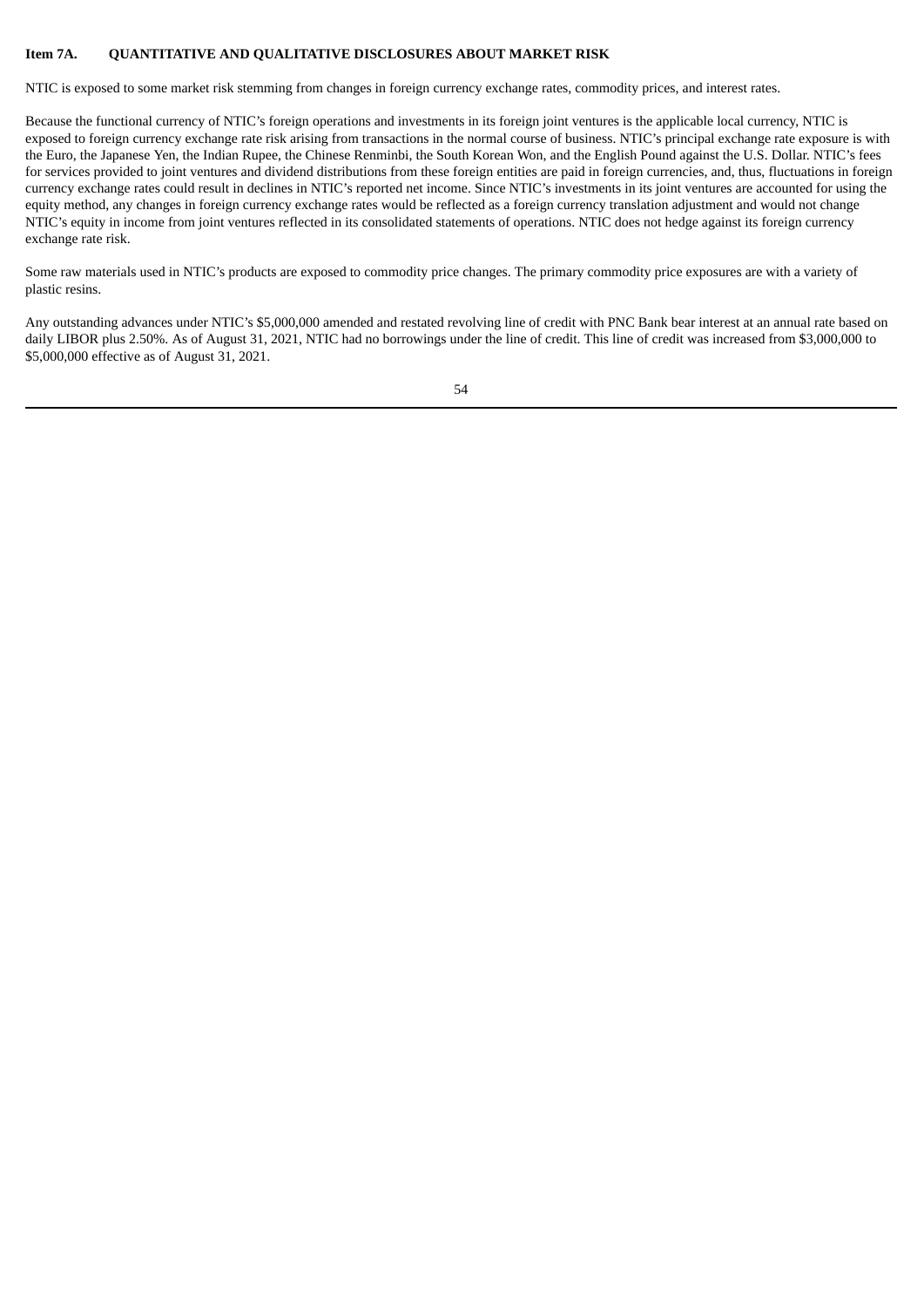# **INDEX TO CONSOLIDATED FINANCIAL STATEMENTS**

The following items are included herein:

|                                                                                                        | <b>Page</b> |
|--------------------------------------------------------------------------------------------------------|-------------|
| <b>Report of Independent Registered Public Accounting Firm</b>                                         | <u>56</u>   |
| Consolidated Balance Sheets as of August 31, 2021 and 2020                                             | 57          |
| <u>Consolidated Statements of Operations for the years ended August 31, 2021 and 2020</u>              | 58          |
| Consolidated Statements of Comprehensive Income (Loss) for the years ended August 31, 2021<br>and 2020 | <u>59</u>   |
| Consolidated Statements of Equity for the years ended August 31, 2021 and 2020                         | <u>60</u>   |
| Consolidated Statements of Cash Flows for the years ended August 31, 2021 and 2020                     | <u>61</u>   |
| <b>Notes to Consolidated Financial Statements</b>                                                      | 62-80       |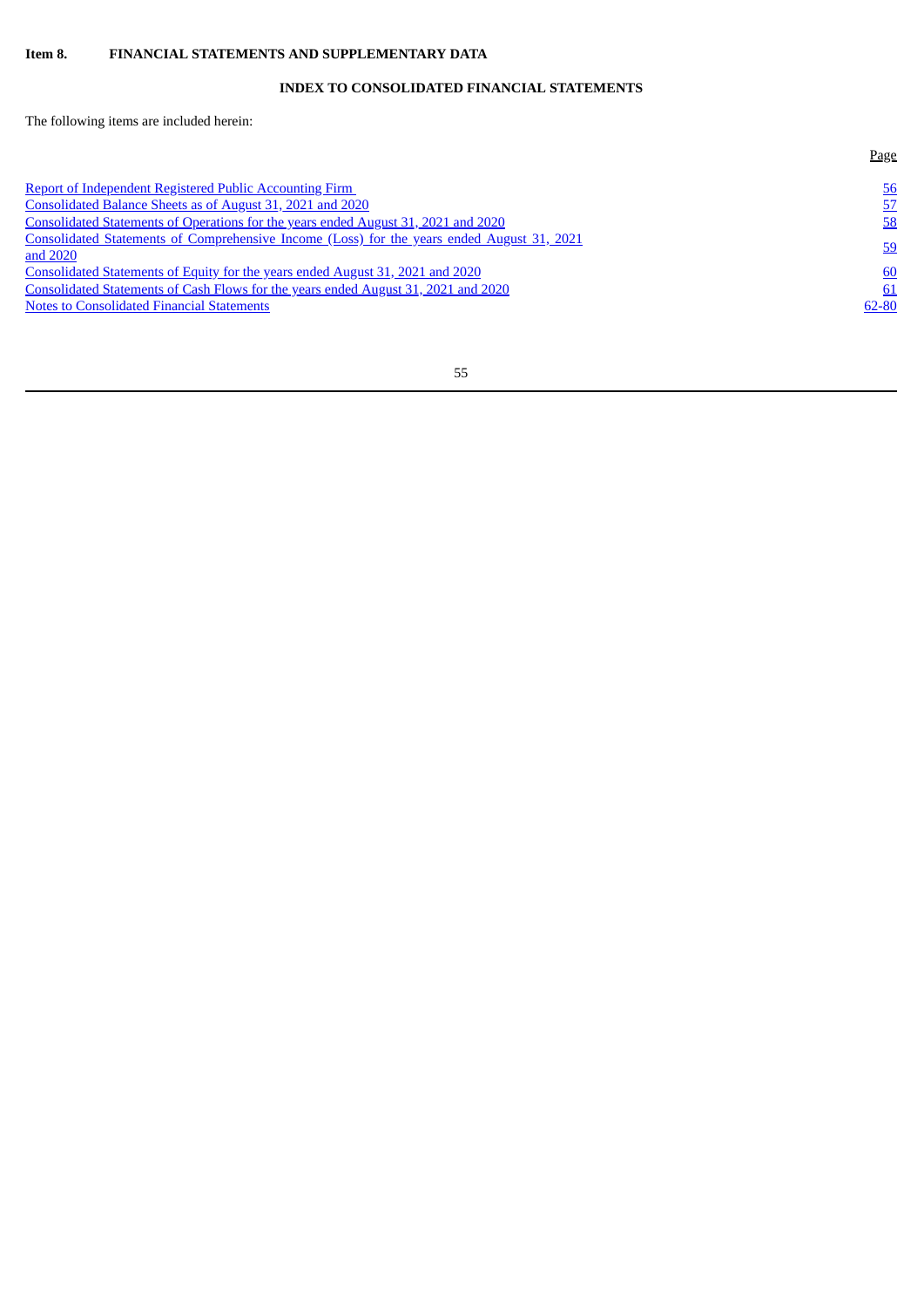## **REPORT OF INDEPENDENT REGISTERED PUBLIC ACCOUNTING FIRM**

<span id="page-59-0"></span>To the shareholders and the board of directors of Northern Technologies International Corporation and Subsidiaries:

## **Opinion on the Financial Statements**

We have audited the accompanying consolidated balance sheets of Northern Technologies International Corporation and Subsidiaries (the "Company") as of August 31, 2021 and 2020, the related consolidated statements of operations, comprehensive income (loss), equity, and cash flows, for each of the two years in the period ended August 31, 2021, and the related notes (collectively referred to as the "consolidated financial statements"). In our opinion, the consolidated financial statements present fairly, in all material respects, the financial position of the Company as of August 31, 2021 and 2020, and the results of its operations and its cash flows for each of the two years in the period ended August 31, 2021, in conformity with accounting principles generally accepted in the United States of America.

## **Basis for Opinion**

These consolidated financial statements are the responsibility of the Company's management. Our responsibility is to express an opinion on the Company's consolidated financial statements based on our audits. We are a public accounting firm registered with the Public Company Accounting Oversight Board (United States) ("PCAOB") and are required to be independent with respect to the Company in accordance with the U.S. federal securities laws and the applicable rules and regulations of the Securities and Exchange Commission and the PCAOB.

We conducted our audits in accordance with the standards of the PCAOB. Those standards require that we plan and perform the audit to obtain reasonable assurance about whether the consolidated financial statements are free of material misstatement, whether due to error or fraud. The Company is not required to have, nor were we engaged to perform, an audit of its internal control over financial reporting. As part of our audits we are required to obtain an understanding of internal control over financial reporting but not for the purpose of expressing an opinion on the effectiveness of the Company's internal control over financial reporting. Accordingly, we express no such opinion.

Our audits included performing procedures to assess the risks of material misstatement of the consolidated financial statements, whether due to error or fraud, and performing procedures that respond to those risks. Such procedures included examining, on a test basis, evidence regarding the amounts and disclosures in the consolidated financial statements. Our audits also included evaluating the accounting principles used and significant estimates made by management, as well as evaluating the overall presentation of the consolidated financial statements. We believe that our audits provide a reasonable basis for our opinion.

## **Critical Audit Matters**

Critical audit matters are matters arising from the current period audit of the financial statements that were communicated or required to be communicated to the audit committee and that: (1) relate to accounts or disclosures that are material to the financial statements and (2) involved our especially challenging, subjective, or complex judgments. We determined that there are no critical audit matters.

/s/ Baker Tilly US, LLP

We have served as the Company's auditor since 2004.

Minneapolis, Minnesota November 19, 2021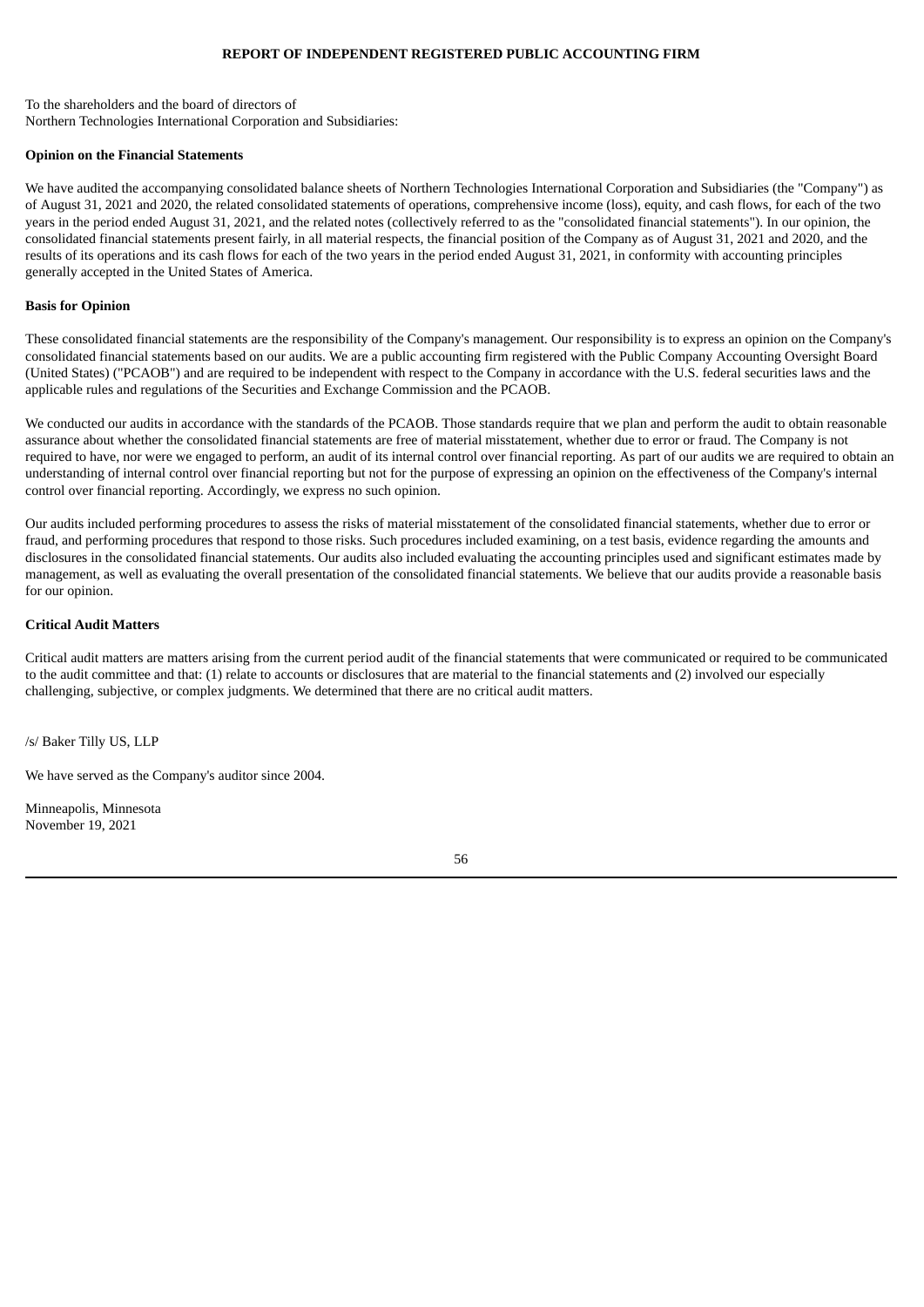# **NORTHERN TECHNOLOGIES INTERNATIONAL CORPORATION AND SUBSIDIARIES**

<span id="page-60-0"></span>**CONSOLIDATED BALANCE SHEETS - AUGUST 31, 2021 AND 2020**

|                                                                                                    | <b>August 31, 2021</b> |            | <b>August 31, 2020</b>    |            |  |
|----------------------------------------------------------------------------------------------------|------------------------|------------|---------------------------|------------|--|
| <b>ASSETS</b>                                                                                      |                        |            |                           |            |  |
| <b>CURRENT ASSETS:</b>                                                                             |                        |            |                           |            |  |
| Cash and cash equivalents                                                                          | \$                     | 7,680,641  | \$                        | 6,403,032  |  |
| Available for sale securities                                                                      |                        | 4,634      |                           | 5,544,722  |  |
| Receivables:                                                                                       |                        |            |                           |            |  |
| Trade excluding joint ventures, less allowance for doubtful accounts of \$382,000 as of August 31, |                        |            |                           |            |  |
| 2021 and \$90,000 as of August 31, 2020                                                            |                        | 11,128,805 |                           | 8,072,212  |  |
| Trade joint ventures                                                                               |                        | 624,808    |                           | 475,900    |  |
| Fees for services provided to joint ventures                                                       |                        | 1,505,127  |                           | 927,286    |  |
| Income taxes                                                                                       |                        | 386,574    |                           | 19,907     |  |
| Inventories                                                                                        |                        | 11,114,207 |                           | 10,961,796 |  |
| Prepaid expenses                                                                                   |                        | 1,302,293  |                           | 797,495    |  |
| Total current assets                                                                               |                        | 33,747,089 |                           | 33,202,350 |  |
|                                                                                                    |                        |            |                           |            |  |
| PROPERTY AND EQUIPMENT, NET                                                                        |                        | 11,821,458 |                           | 7,110,789  |  |
|                                                                                                    |                        |            |                           |            |  |
| <b>OTHER ASSETS:</b>                                                                               |                        |            |                           |            |  |
| Investments in joint ventures                                                                      |                        | 27,623,768 |                           | 24,090,826 |  |
| Deferred income taxes                                                                              |                        | 92,554     |                           | 209,729    |  |
| Patents and trademarks, net                                                                        |                        | 709,572    |                           | 802,006    |  |
| Operating lease right of use asset                                                                 |                        | 376,438    |                           | 658,788    |  |
| Total other assets                                                                                 |                        | 28,802,332 |                           | 25,761,349 |  |
| <b>Total assets</b>                                                                                | \$                     | 74,370,879 | \$                        | 66,074,488 |  |
|                                                                                                    |                        |            |                           |            |  |
| <b>LIABILITIES AND EQUITY</b>                                                                      |                        |            |                           |            |  |
| <b>CURRENT LIABILITIES:</b>                                                                        |                        |            |                           |            |  |
| Accounts payable                                                                                   | \$                     | 4,290,972  | $\boldsymbol{\mathsf{S}}$ | 3,205,241  |  |
| Income taxes payable                                                                               |                        | 178,923    |                           | 310,922    |  |
| Accrued liabilities:                                                                               |                        |            |                           |            |  |
| Payroll and related benefits                                                                       |                        | 2,879,468  |                           | 1,314,978  |  |
| Other                                                                                              |                        | 894,497    |                           | 880,118    |  |
| Current portion of operating lease                                                                 |                        | 272,336    |                           | 386,345    |  |
| Total current liabilities                                                                          |                        | 8,516,196  |                           | 6,097,604  |  |
| LONG-TERM LIABILITIES:                                                                             |                        |            |                           |            |  |
| Operating lease, less current portion                                                              |                        | 104,102    |                           | 272,443    |  |
| Total long-term liabilities                                                                        |                        | 104,102    |                           | 272,443    |  |
|                                                                                                    |                        |            |                           |            |  |
| <b>COMMITMENTS AND CONTINGENCIES (Note 15)</b>                                                     |                        |            |                           |            |  |
|                                                                                                    |                        |            |                           |            |  |
| <b>EQUITY:</b>                                                                                     |                        |            |                           |            |  |
| Preferred stock, no par value; authorized 10,000 shares; none issued and outstanding               |                        |            |                           |            |  |
| Common stock, \$0.02 par value per share; authorized 15,000,000 shares as of August 31, 2021 and   |                        |            |                           |            |  |
| August 31, 2020; issued and outstanding 9,184,811 and 9,099,990, respectively                      |                        | 183,696    |                           | 182,000    |  |

| Common stock, \$0.02 par value per share; authorized 15,000,000 shares as of August 31, 2021 and |             |             |
|--------------------------------------------------------------------------------------------------|-------------|-------------|
| August 31, 2020; issued and outstanding 9,184,811 and 9,099,990, respectively                    | 183.696     | 182,000     |
| Additional paid-in capital                                                                       | 18,736,268  | 17,415,043  |
| Retained earnings                                                                                | 46,973,092  | 42,472,810  |
| Accumulated other comprehensive loss                                                             | (3,525,030) | (3,410,438) |
| Stockholders' equity                                                                             | 62.368.026  | 56,659,415  |
| Non-controlling interests                                                                        | 3,382,555   | 3,045,026   |
| Total equity                                                                                     | 65,750,581  | 59,704,441  |
| Total liabilities and equity                                                                     | 74,370,879  | 66,074,488  |
|                                                                                                  |             |             |

See notes to consolidated financial statements.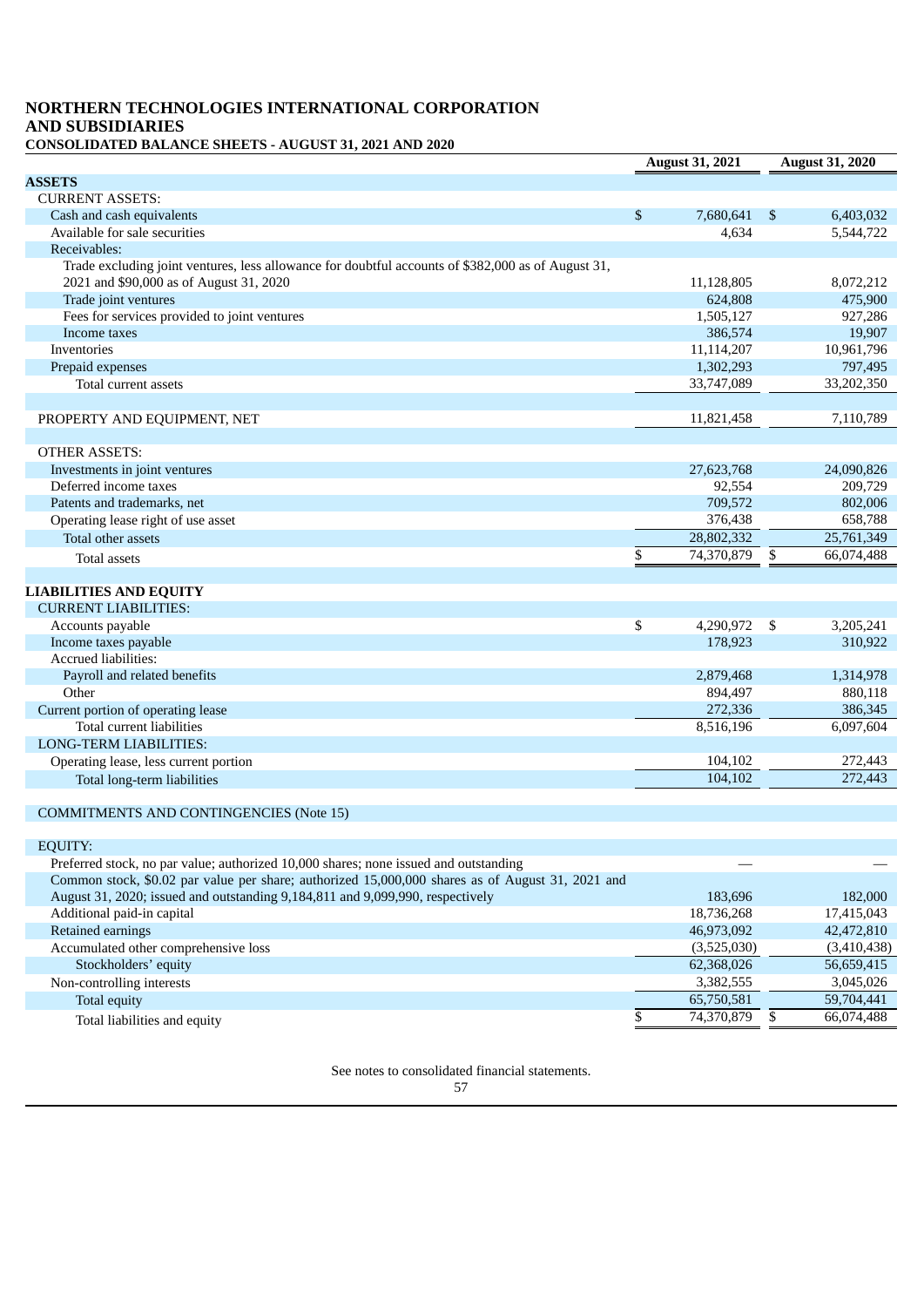# **NORTHERN TECHNOLOGIES INTERNATIONAL CORPORATION AND SUBSIDIARIES CONSOLIDATED STATEMENTS OF OPERATIONS**

<span id="page-61-0"></span>**YEARS ENDED AUGUST 31, 2021 AND 2020**

|                                                          |               | 2021       | 2020              |
|----------------------------------------------------------|---------------|------------|-------------------|
| <b>NET SALES:</b>                                        |               |            |                   |
| Net sales, excluding joint ventures                      | \$            | 53,470,623 | \$<br>45,666,045  |
| Net sales, to joint ventures                             |               | 3,023,196  | 1,972,646         |
| Total net sales                                          |               | 56,493,819 | 47,638,691        |
| Cost of goods sold                                       |               | 36,920,814 | 31,609,274        |
| Gross profit                                             |               | 19,573,005 | 16,029,417        |
|                                                          |               |            |                   |
| <b>JOINT VENTURE OPERATIONS:</b>                         |               |            |                   |
| Equity in income from joint ventures                     |               | 7,465,214  | 4,270,327         |
| Fees for services provided to joint ventures             |               | 5,964,260  | 4,612,885         |
| To Total joint venture operations                        |               | 13,429,474 | 8,883,212         |
| <b>OPERATING EXPENSES:</b>                               |               |            |                   |
| Selling expenses                                         |               | 12,016,974 | 10,656,689        |
| General and administrative expenses                      |               | 8,262,173  | 8,688,309         |
| Research and development expenses                        |               | 4,400,479  | 3,979,455         |
| Total operating expenses                                 |               | 24,679,626 | 23,324,453        |
|                                                          |               |            |                   |
| <b>OPERATING INCOME</b>                                  |               | 8,322,853  | 1,588,176         |
| <b>INTEREST INCOME</b>                                   |               | 151,875    | 167,733           |
| <b>INTEREST EXPENSE</b>                                  |               | (16,086)   | (16,034)          |
|                                                          |               |            |                   |
| <b>INCOME BEFORE INCOME TAX EXPENSE</b>                  |               | 8,458,642  | 1,739,875         |
| INCOME TAX EXPENSE                                       |               | 1,461,905  | 2,674,635         |
|                                                          |               |            |                   |
| NET INCOME (LOSS)                                        |               | 6,996,737  | (934,760)         |
| NET INCOME ATTRIBUTABLE TO NON-CONTROLLING INTERESTS     |               | 715,499    | 402,949           |
|                                                          |               |            |                   |
| NET INCOME (LOSS) ATTRIBUTABLE TO NTIC                   | \$            | 6,281,238  | \$<br>(1,337,709) |
| NET INCOME (LOSS) ATTRIBUTABLE TO NTIC PER COMMON SHARE: |               |            |                   |
|                                                          |               | 0.69       | \$<br>(0.15)      |
| <b>Basic</b>                                             | $\frac{3}{5}$ |            |                   |
| Diluted                                                  |               | 0.64       | (0.15)            |
| WEIGHTED AVERAGE COMMON SHARES ASSUMED OUTSTANDING:      |               |            |                   |
| <b>Basic</b>                                             |               | 9,116,472  | 9,096,981         |
| Diluted                                                  |               | 9,874,139  | 9,096,981         |
|                                                          |               |            |                   |
| CASH DIVIDENDS DECLARED PER COMMON SHARE                 | \$            | 0.20       | \$<br>0.13        |
|                                                          |               |            |                   |

See notes to consolidated financial statements.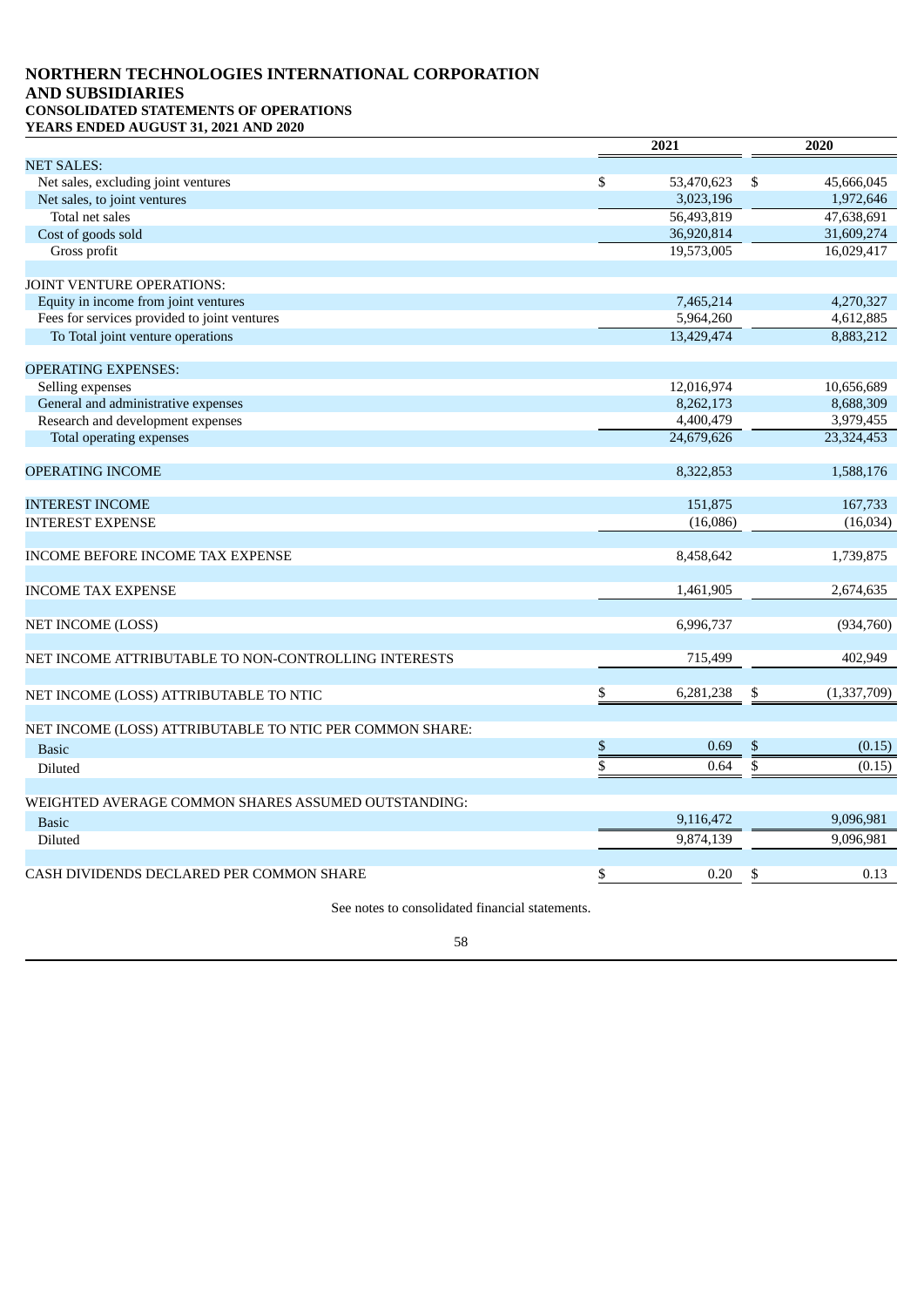# **NORTHERN TECHNOLOGIES INTERNATIONAL CORPORATION AND SUBSIDIARIES CONSOLIDATED STATEMENTS OF COMPREHENSIVE INCOME (LOSS) YEARS ENDED AUGUST 31, 2021 AND 2020**

<span id="page-62-0"></span>

|                                                                      | 2021       | 2020       |
|----------------------------------------------------------------------|------------|------------|
| NET INCOME (LOSS)                                                    | 6,996,737  | (934,760)  |
| OTHER COMPREHENSIVE INCOME (LOSS) – FOREIGN CURRENCY TRANSLATION     |            |            |
| <b>ADJUSTMENT</b>                                                    | (92, 562)  | 1,150,138  |
|                                                                      |            |            |
| <b>COMPREHENSIVE INCOME</b>                                          | 6,904,175  | 215,378    |
|                                                                      |            |            |
| LESS: COMPREHENSIVE INCOME ATTRIBUTABLE TO NON-CONTROLLING INTERESTS | (737, 529) | (370, 347) |
|                                                                      |            |            |
| COMPREHENSIVE INCOME (LOSS) ATTRIBUTABLE TO NTIC                     | 6.166.646  | (154,969)  |
|                                                                      |            |            |

See notes to consolidated financial statements.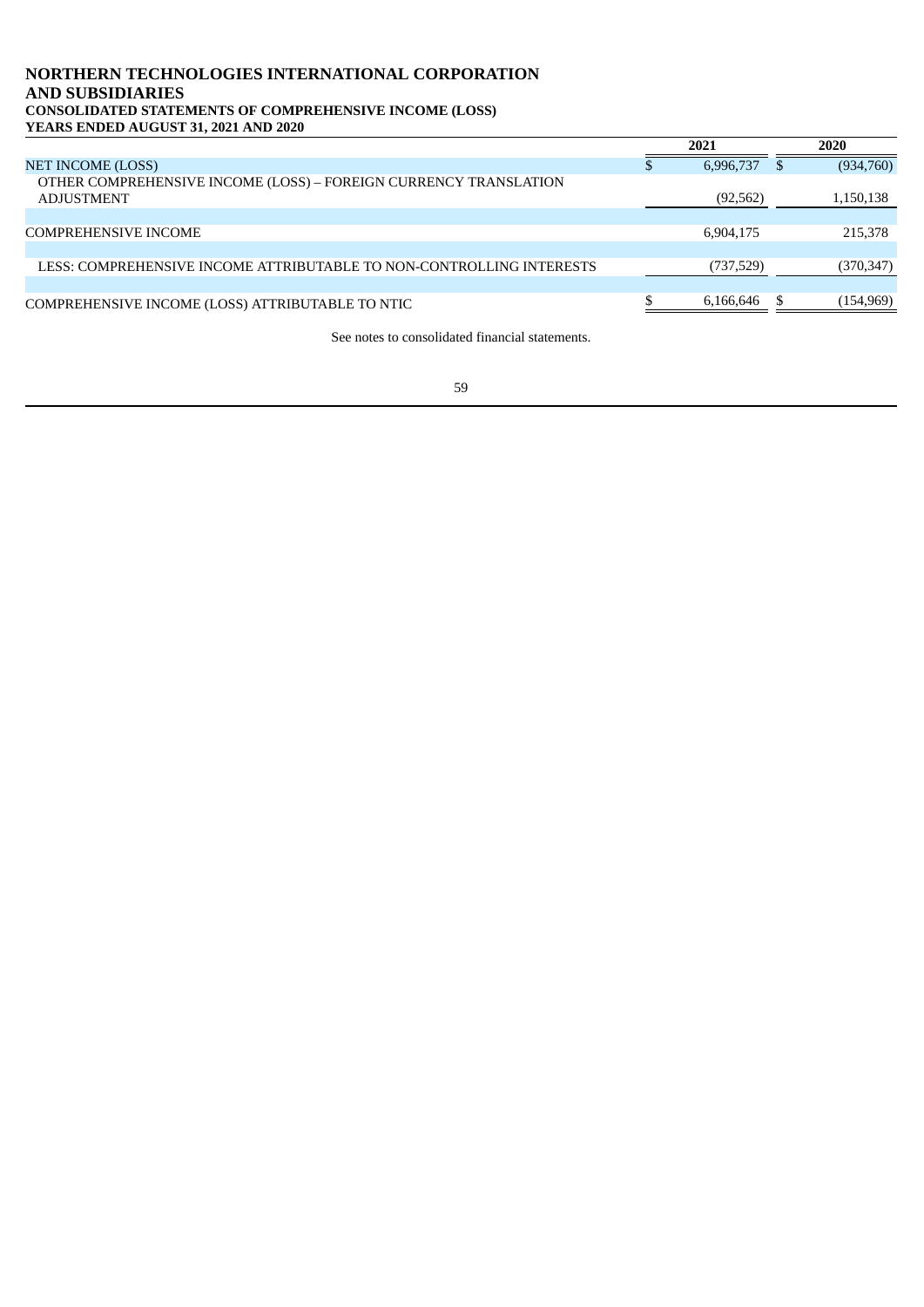# **NORTHERN TECHNOLOGIES INTERNATIONAL CORPORATION AND SUBSIDIARIES CONSOLIDATED STATEMENTS OF EQUITY**

<span id="page-63-0"></span>**YEARS ENDED AUGUST 31, 2021 AND 2020**

|                                          |                     |               |               | <b>STOCKHOLDERS' EQUITY</b> |                 |               |                             |                    |               |  |
|------------------------------------------|---------------------|---------------|---------------|-----------------------------|-----------------|---------------|-----------------------------|--------------------|---------------|--|
|                                          |                     |               |               | <b>Additional</b>           |                 |               | <b>Accumulated</b><br>Other | Non-               |               |  |
|                                          | <b>Common Stock</b> |               |               | Paid-in                     | <b>Retained</b> | Comprehensive |                             | <b>Controlling</b> | <b>Total</b>  |  |
|                                          | <b>Shares</b>       |               | <b>Amount</b> | Capital                     | <b>Earnings</b> |               | Loss                        | <b>Interests</b>   | <b>Equity</b> |  |
|                                          |                     |               |               |                             |                 |               |                             |                    |               |  |
| <b>BALANCE AT AUGUST 31, 2019</b>        | 9,086,816           | <sup>\$</sup> | 181,736       | \$16,013,338                | \$44,992,719    | <sup>\$</sup> | (4,593,178)                 | \$3,074,679        | \$59,669,294  |  |
| Stock options exercised                  | 6,823               |               | 137           | (137)                       |                 |               |                             |                    |               |  |
| Stock issued for employee stock purchase |                     |               |               |                             |                 |               |                             |                    |               |  |
| plan                                     | 6,351               |               | 127           | 64,068                      |                 |               |                             |                    | 64,195        |  |
| Stock option expense                     |                     |               |               | 1,337,774                   |                 |               |                             |                    | 1,337,774     |  |
| Dividends paid to stockholders           |                     |               |               |                             | (1,182,200)     |               |                             |                    | (1,182,200)   |  |
| Dividend received by non-controlling     |                     |               |               |                             |                 |               |                             |                    |               |  |
| interest                                 |                     |               |               |                             |                 |               |                             | (400,000)          | (400,000)     |  |
| Net income (loss)                        |                     |               |               |                             | (1,337,709)     |               |                             | 402,949            | (934,760)     |  |
| Other comprehensive income (loss)        |                     |               |               |                             |                 |               | 1,182,740                   | (32,602)           | 1,150,138     |  |
| <b>BALANCE AT AUGUST 31, 2020</b>        | 9,099,990           | \$            | 182,000       | \$17,415,043                | \$42,472,810    | \$.           | (3,410,438)                 | \$3,045,026        | \$59,704,441  |  |
| Stock options exercised                  | 74,950              |               | 1,499         | 582,915                     |                 |               |                             |                    | 584,414       |  |
| Stock issued for employee stock purchase |                     |               |               |                             |                 |               |                             |                    |               |  |
| plan                                     | 9,871               |               | 197           | 74,136                      |                 |               |                             |                    | 74,333        |  |
| Stock option expense                     |                     |               |               | 664,174                     |                 |               |                             |                    | 664,174       |  |
| Dividends paid to stockholders           |                     |               |               |                             | (1,780,956)     |               |                             |                    | (1,780,956)   |  |
| Dividend received by non-controlling     |                     |               |               |                             |                 |               |                             |                    |               |  |
| interest                                 |                     |               |               |                             |                 |               |                             | (400,000)          | (400,000)     |  |
| Net income                               |                     |               |               |                             | 6,281,238       |               |                             | 715,499            | 6,996,737     |  |
| Other comprehensive income (loss)        |                     |               |               |                             |                 |               | (114, 592)                  | 22,030             | (92, 562)     |  |
| <b>BALANCE AT AUGUST 31, 2021</b>        | 9,184,811           | \$            | 183,696       | \$18,736,268                | \$46,973,092    | $\mathbb{S}$  | (3,525,030)                 | \$3,382,555        | \$65,750,581  |  |

See notes to consolidated financial statements.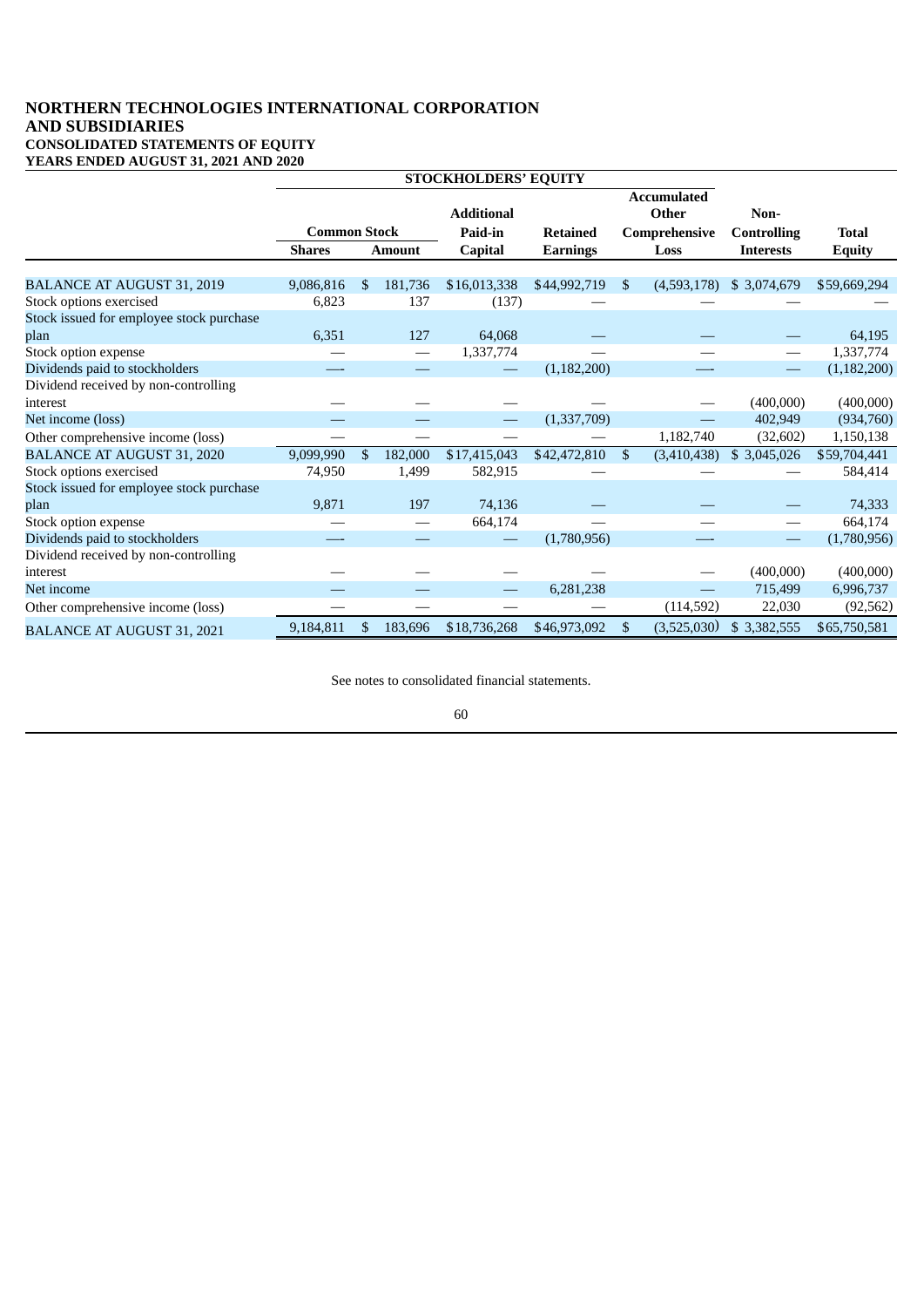# **NORTHERN TECHNOLOGIES INTERNATIONAL CORPORATION AND SUBSIDIARIES CONSOLIDATED STATEMENTS OF CASH FLOWS FOR THE YEARS ENDED AUGUST 31, 2021 AND 2020**

<span id="page-64-0"></span>

|                                                                                          | 2021                  | 2020          |
|------------------------------------------------------------------------------------------|-----------------------|---------------|
| CASH FLOWS FROM OPERATING ACTIVITIES:                                                    |                       |               |
| Net income (loss)                                                                        | \$<br>6,996,737<br>\$ | (934,760)     |
| Adjustments to reconcile net income (loss) to net cash provided by operating activities: |                       |               |
| Stock-based compensation                                                                 | 664,174               | 1,337,774     |
| Depreciation expense                                                                     | 905,299               | 836,601       |
| Amortization expense                                                                     | 203,088               | 231,624       |
| Change in allowance for doubtful accounts                                                | 262,000               | 25,000        |
| Equity in income from joint ventures                                                     | (7,465,214)           | (4,270,327)   |
| Dividends received from joint ventures                                                   | 3,665,365             | 5,672,099     |
| Loss on disposal of property and patents                                                 |                       | 173,810       |
| Deferred income taxes                                                                    | 114,620               | 1,424,529     |
| Changes in current assets and liabilities:                                               |                       |               |
| Receivables:                                                                             |                       |               |
| Trade, excluding joint ventures                                                          | (3,030,655)           | 1,680,611     |
| Trade, joint ventures                                                                    | (148,908)             | 348,573       |
| Fees for services provided to joint ventures                                             | (577, 841)            | 340,714       |
| Income taxes                                                                             | (362, 438)            | 424,002       |
| <b>Inventories</b>                                                                       | 58,314                | (435, 712)    |
| Prepaid expenses and other                                                               | (487,771)             | 279,312       |
| Accounts payable                                                                         | 866,597               | (1,229,510)   |
| Income tax payable                                                                       | (160, 231)            | 302,641       |
| <b>Accrued liabilities</b>                                                               | 1,389,804             | (1,294,911)   |
| Net cash provided by operating activities                                                | 2,892,940             | 4,912,070     |
| <b>CASH FLOWS FROM INVESTING ACTIVITIES:</b>                                             |                       |               |
| Proceeds from the sale of property and equipment                                         |                       | 2,190         |
| Purchase of available for sale securities                                                | (800,000)             | (4,000,000)   |
| Proceeds from the sale of available for sale securities                                  | 6,340,088             | 2,020,536     |
| Purchases of property and equipment                                                      | (5,532,750)           | (711, 412)    |
| Investments in patents                                                                   | (110, 654)            | (95, 996)     |
| Net cash used in investing activities                                                    | (103, 316)            | (2,784,682)   |
|                                                                                          |                       |               |
| <b>CASH FLOWS FROM FINANCING ACTIVITIES:</b>                                             |                       |               |
| Dividend received by non-controlling interest                                            | (400,000)             | (400,000)     |
| Dividends paid on NTIC common stock                                                      | (1,780,956)           | (1, 182, 200) |
| Proceeds from employee stock purchase plan                                               | 74,333                | 64,195        |
| Proceeds from exercise of stock options                                                  | 584,414               |               |
| Net cash used in financing activities                                                    | (1,522,209)           | (1,518,005)   |
| EFFECT OF EXCHANGE RATE CHANGES ON CASH AND CASH EQUIVALENTS                             | 10,194                | (63, 109)     |
|                                                                                          |                       |               |
| NET INCREASE IN CASH AND CASH EQUIVALENTS                                                | 1,277,609             | 546,274       |
| CASH AND CASH EQUIVALENTS AT BEGINNING OF YEAR                                           | 6,403,032             | 5,856,758     |
| CASH AND CASH EQUIVALENTS AT END OF YEAR                                                 | \$<br>7,680,641<br>\$ | 6,403,032     |

See notes to consolidated financial statements.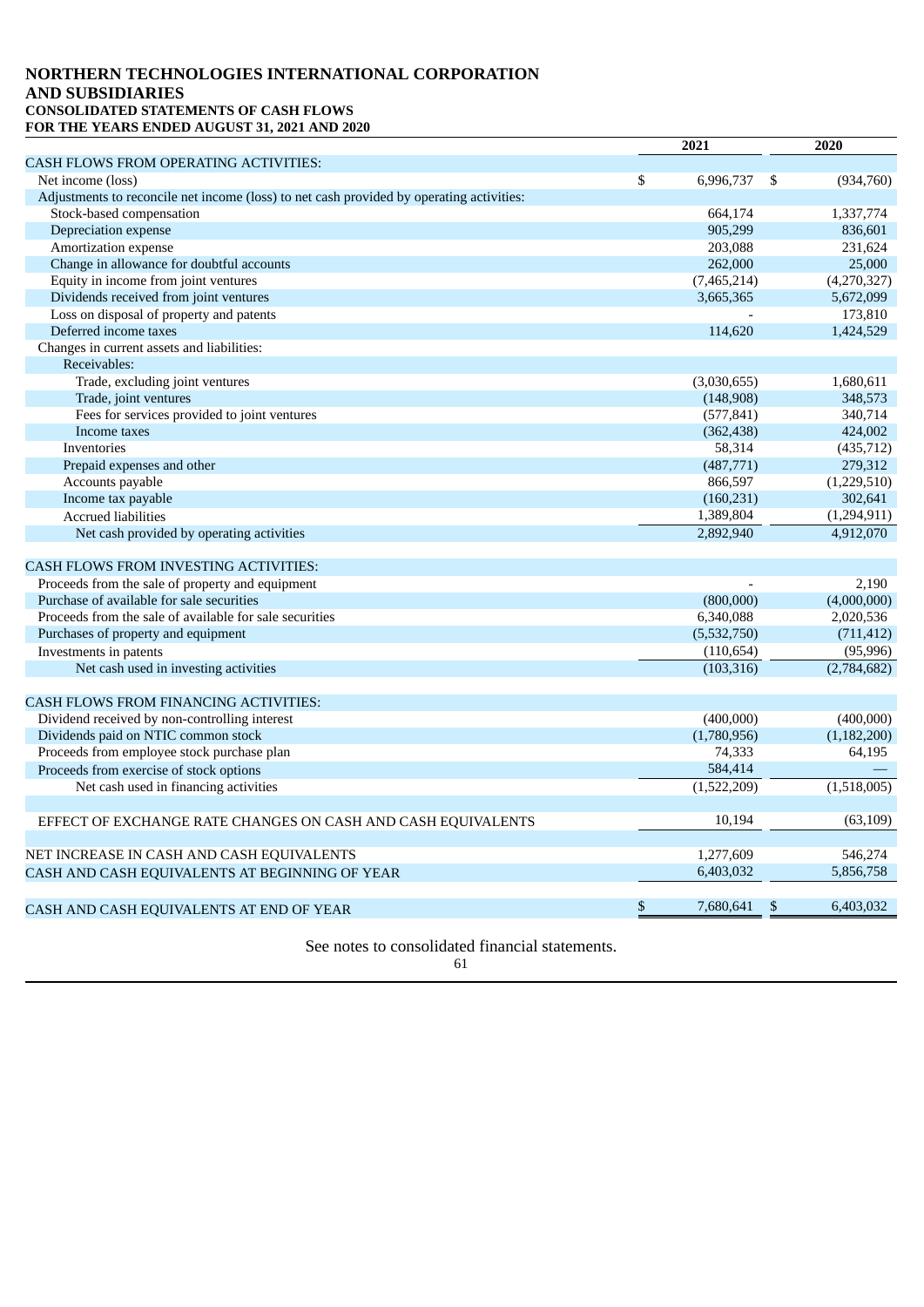## <span id="page-65-0"></span>**1. NATURE OF BUSINESS AND SIGNIFICANT ACCOUNTING POLICIES**

*Nature of Business* – Northern Technologies International Corporation and its Subsidiaries (collectively, the Company) develop and market proprietary environmentally beneficial products and services in over 65 countries either directly or via a network of joint ventures, independent distributors, and agents. The Company's primary business is corrosion prevention marketed mainly under the ZERUST® brand. The Company has been selling its proprietary ZERUST® rust and corrosion inhibiting products and services to the automotive, electronics, electrical, mechanical, military, and retail consumer markets for over 45 years and, more recently, has targeted and expanded into the oil and gas industry. The Company also sells a portfolio of bio-based and certified compostable (fully biodegradable) polymer resin compounds and finished products under the Natur-Tec® brand. These products are intended to reduce the Company's customers' carbon footprint and provide environmentally sound disposal options. The Company's two operating segments are ZERUST and Natur-Tec.

The Company participates, either directly or indirectly, in 18 active joint venture arrangements in North America, Europe, and Asia. Each of these joint ventures generally manufactures and markets products in the geographic territory to which it is assigned. While most of the Company's joint ventures exclusively sell rust and corrosion inhibiting products, some of the joint ventures also sell the Company's Natur-Tec® resin compounds and finished products. The profits of joint ventures are shared by the respective joint venture owners in accordance with their respective ownership percentages. The Company typically owns 50% or less of its joint venture entities and does not control the decisions of these entities, including dividend declaration or amount in any given year.

*Impact of COVID-19 Pandemic* – In March 2020, the World Health Organization declared the novel coronavirus (COVID-19) outbreak a global pandemic. As a result of the COVID-19 pandemic and related government mandated restrictions on the Company's business as well as the businesses of its joint ventures, customers and suppliers, disruption to the Company's business and the manufacture and sale of its products and services has occurred and is expected to continue into fiscal 2022. In fiscal year 2021, the Company was impacted by shipping issues, including freight container shortages, shipping delays, and increased costs, and supply chain issues, including longer lead times and raw material cost increases.

*Principles of Consolidation* – NTIC evaluates its voting and variable interests in entities on a qualitative and quantitative basis. NTIC consolidates entities in which it concludes it has the power to direct the activities that most significantly impact an entity's economic success and has the obligation to absorb losses or the right to receive benefits that could be significant to the entity. The consolidated financial statements include the accounts of Northern Technologies International Corporation, its wholly-owned subsidiaries, Northern Technologies Holding Company, LLC, NTIC (Shanghai) Co., Ltd. (NTIC China), ZERUST-EXCOR MEXICO, S. de R.L. de C.V (Zerust Mexico), NTIC Europe GmbH (NTI Europe), NTIC's majority-owned subsidiary in India, Natur-Tec India Private Limited (Natur-Tec India), NTIC's majority-owned subsidiary in Brazil, Zerust Prevenção de Corrosão S.A. (Zerust Brazil), NTIC's majority-owned subsidiary in Sri Lanka, Natur Tec Lanka (Pvt) Ltd (Natur Tec Lanka), and NTIC's majority-owned holding company, NTI Asean LLC (NTI Asean), and its wholly owned subsidiaries Zerust Singapore Pte Ltd (Zerust Singapore) and Zerust Vietnam Co. Ltd (Zerust Vietnam). NTIC's consolidated financial statements do not include the accounts of any of its joint ventures. Effective as of September 1, 2021, Harita-NTI Limited (Harita-NTI) will be consolidated in the Company's consolidated financial statements since the Company purchased the remaining 50% ownership interest of Harita-NTI effective as of September 1, 2021.

*Non-Controlling Interests* – The Company owns 75% of Natur-Tec India, 75% of Natur Tec Lanka, 85% of Zerust Brazil, 60% of NTI Asean, 60% of Zerust Singapore Pte Ltd, and 60% of Zerust Vietnam Co. Ltd. The remaining ownership of the consolidated entities are accounted for as non-controlling interests and reported as part of equity in the consolidated financial statements. The Company allocates gains and losses to the non-controlling interest even when such allocation results in a deficit balance, reducing the losses attributed to the controlling interest. Changes in ownership interests are treated as equity transactions if the Company maintains control.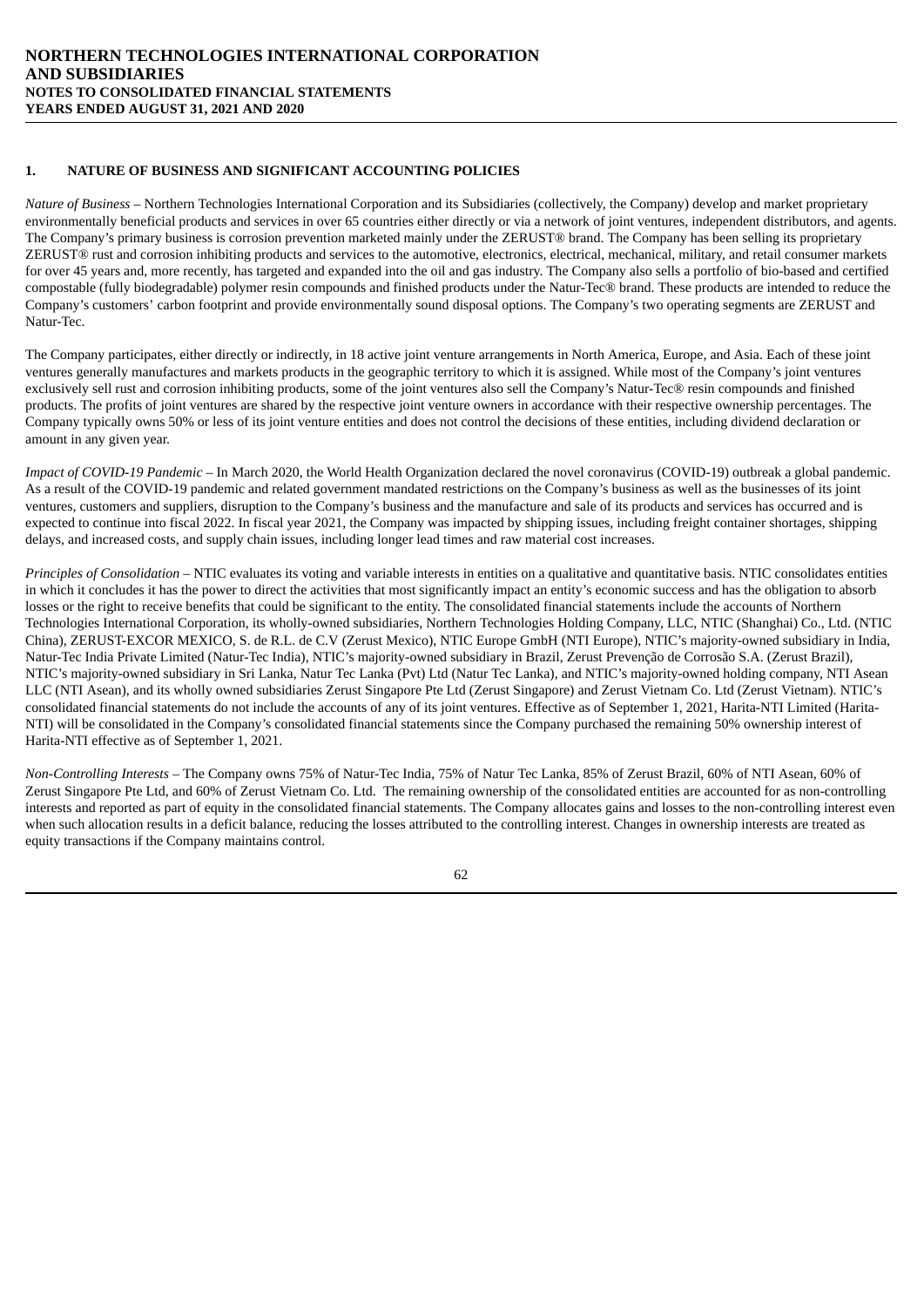*Net Sales* – The Company includes net sales to its joint ventures and net sales to unaffiliated customers as separate line items on its consolidated statements of operations. There are no sales originating from the Company's joint ventures included in the amount, as the Company's investments in its joint ventures are accounted for using the equity method.

When determining recognition of revenue arrangements the Company performs the following five steps: (1) identify the contracts with a customer; (2) identify the performance obligations in the contract; (3) determine the transaction price; (4) allocate the transaction price to the performance obligations in the contract; and (5) recognize revenue when or as the entity satisfies a performance obligation. The Company only applies the five-step model to contracts when it is probable that the entity will collect the consideration it is entitled to in exchange for the goods it transfers to, or services it performs for, the customer.

Generally, the Company's performance obligations are satisfied when the customers take possession of the products, which normally occurs at the shipping point or destination depending on the terms of the contracts. The Company's services are generally sold based upon quotes or contracts with customers that include a fixed or determinable price, and sales arrangements do not contain any significant financing component for its customers. The Company does not recognize revenue related to product warranties, nor does the Company incur significant contract costs. Customer arrangements do not generate contract assets or liabilities.

*Revenue Recognition* – Revenue is measured based on consideration specified in the contract with a customer, adjusted for any applicable estimates of variable consideration and other factors affecting the transaction price, including noncash consideration, consideration paid or payable to customers, and significant financing components. Revenue from all customers is recognized when a performance obligation is satisfied by transferring control of a distinct good or service to a customer.

Individually promised goods and services in a contract are considered a distinct performance obligation and accounted for separately if the customer can benefit from the individual good or service on its own or with other resources that are readily available to the customer and the good or service is separately identifiable from other promises in the arrangement. When an arrangement includes multiple performance obligations, the consideration is allocated between the performance obligations in proportion to their estimated standalone selling price. Costs related to products delivered are recognized in the period incurred, unless criteria for capitalization of costs are met. Costs of revenues consist primarily of direct labor, manufacturing overhead, materials, and components. The Company does not incur significant upfront costs to obtain a contract. If costs to obtain a contract were to become material, the costs would be recorded as an asset and amortized to expense in a manner consistent with the related recognition of revenue.

The Company excludes government assessed and imposed taxes on revenue generating transactions that are invoiced to customers from revenue. The Company includes freight billed to customers in revenue. Shipping and handling costs associated with outbound freight after control over a product has transferred to a customer are accounted for as a fulfillment cost and are included in cost of goods sold.

The timing of revenue recognition, billing, and cash collections results in accounts receivable on the consolidated balance sheet.

*Performance Obligations* - A performance obligation is a promise in a contract to transfer a distinct good or service to the customer. A contract's transaction price is allocated to each distinct performance obligation in proportion to its standalone selling price and recognized as revenue when, or as, the performance obligation is satisfied. The Company's various performance obligations and the timing or method of revenue recognition are discussed below. The Company's technical service consultants work directly with the end users of NTIC's ZERUST® rust and corrosion inhibiting products to analyze their specific needs and develop systems to meet their performance requirements.

The Company sells its products to both distributors and end-users. Each unit of product delivered under a customer order represents a distinct and separate performance obligation, as the customer can benefit from each unit on its own or with other resources that are readily available to the customer, and each unit of product is separately identifiable from other products in the arrangement.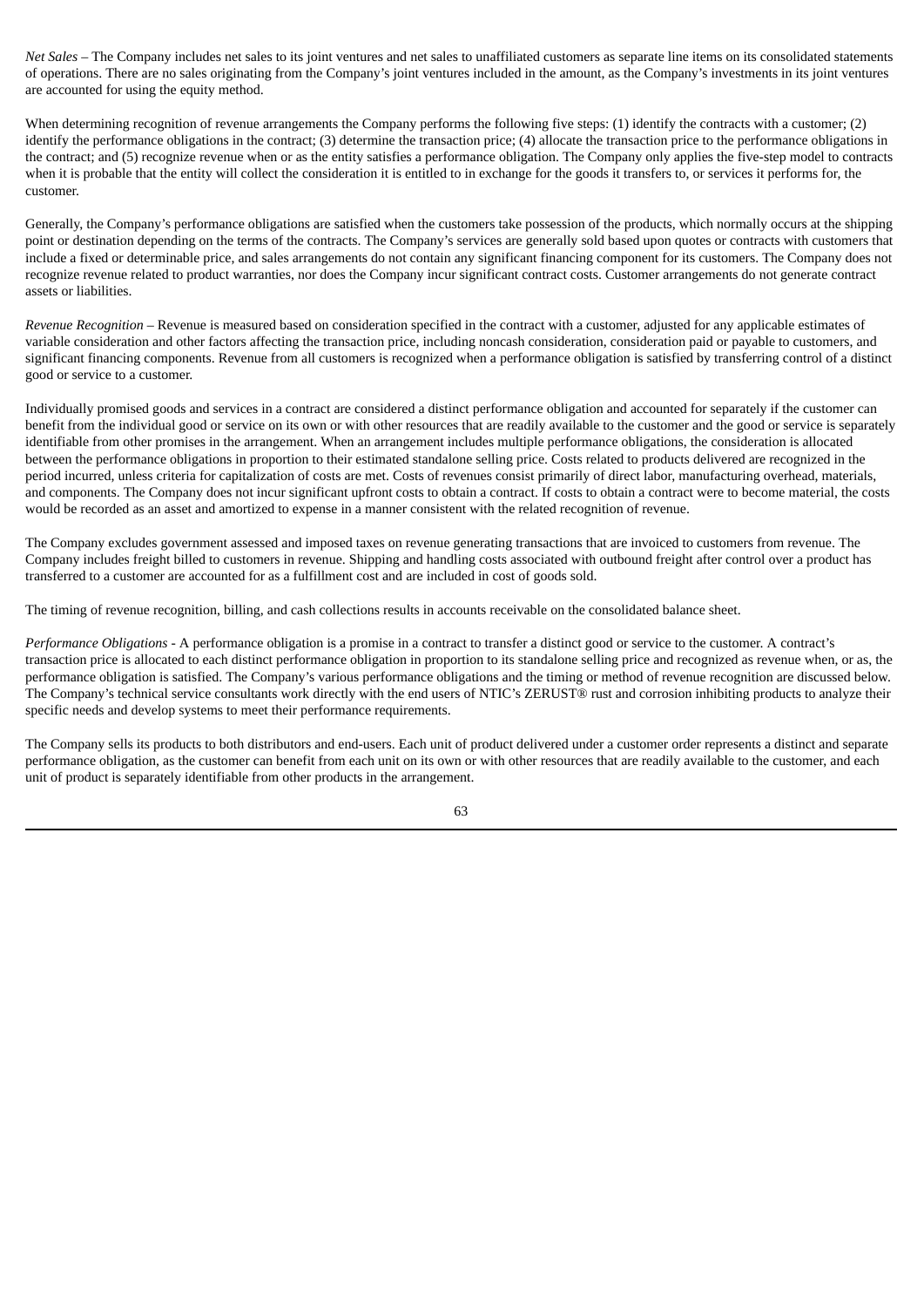The transaction price for the Company's products is the invoiced amount. The Company does not have variable consideration in the form of refunds, credits, rebates, price concessions, pricing incentives, or other items impacting transaction price. The purchase order pricing in arrangements with customers is deemed to approximate standalone selling price; therefore, the Company does not need to allocate proceeds on a relative standalone selling price allocation between performance obligations. The Company applies the practical expedient in paragraph 606-10-50-14 and does not disclose information about remaining performance obligations that have original expected durations of one year or less. There are no material obligations that extend beyond one year.

Revenue is recognized when transfer of control occurs, as defined by the terms in the customer agreement. The Company immediately recognizes incidental items that are immaterial in the context of the contract. The Company has applied the practical expedient in paragraph 606-10-25-16A and does not assess if immaterial items are promised goods or services. The Company has also applied the practical expedient in paragraph 606-10-32-18 regarding the adjustment of the promised amount of consideration for the effects of a significant financing component when the customer pays for that good or service within one year or less, as the Company does not have any significant financing components in its customer arrangements since payment is received at or shortly after the point of sale, generally thirty to ninety days.

The Company estimates returns based on an analysis of historical experience if the right to return products is granted to its customers. The Company does not record a return asset, as non-conforming products are generally not returned. The Company's return policy does not vary by geography. The customer has no rotation or price protection rights, and the Company is not under a warranty obligation.

*Sales Commissions* – Sales commissions paid to sales representatives are eligible for capitalization, as they are incremental costs that would not have been incurred without entering into a specific sales arrangement and are recoverable through the expected margin on the transaction. The Company has elected to apply the practical expedient provided by ASC 340-40-25-4 and recognize the incremental costs of obtaining contracts as an expense when incurred, as the amortization period of the assets that would have otherwise been recognized is one year or less. The Company records these costs as a selling expense.

*Product Warranty* – The Company offers warranties on various products and services. These warranties are assurance type warranties that are not sold on a standalone basis; therefore, they are not considered distinct performance obligations. The Company estimates the costs that may be incurred under its warranties and records a liability in the amount of such costs at the time the revenue is recognized for the product sale.

*International Revenue* – The Company markets its products to numerous countries in North America, Europe, Latin America, Asia, and other parts of the world. See Note 11, Segment and Geographical Information, for information regarding revenue disaggregation by geography.

*Trade Receivables* – Payment terms for the Company's unaffiliated customers are determined based on credit risk and vary by customer. The Company typically offers standard payment terms to unaffiliated customers of net 30 days. The Company does not accrue interest on past due accounts receivable. The Company reviews the credit histories of its customers before extending unsecured credit. The Company presents accounts and notes receivable net of an allowance for doubtful accounts. Each quarter, the Company prepares an analysis of its ability to collect outstanding receivables that provides a basis for an allowance estimate for doubtful accounts. In doing so, the Company evaluates the age of its receivables, past collection history, current financial conditions of key customers and its joint ventures, and economic conditions. Based on this evaluation, the Company establishes a reserve for specific accounts and notes receivable that it believes are uncollectible, as well as an estimate of uncollectible receivables not specifically known. The Company believes that an analysis of historical trends and its current knowledge of potential collection problems provide the Company with sufficient information to establish a reasonable estimate for an allowance for doubtful accounts. In the event the Company determines that a smaller or larger uncollectible accounts reserve is appropriate, the Company records a credit or charge to selling expense in the period that it made such determination. Accounts receivable have been reduced by an allowance for uncollectible accounts of \$382,000 as of August 31, 2021 and \$90,000 as of August 31, 2020. Accounts are considered past due based on terms agreed upon between the Company and the customer. Accounts receivable are written-off only after all collection attempts have failed and are based on individual credit evaluation and specific circumstances of the customer.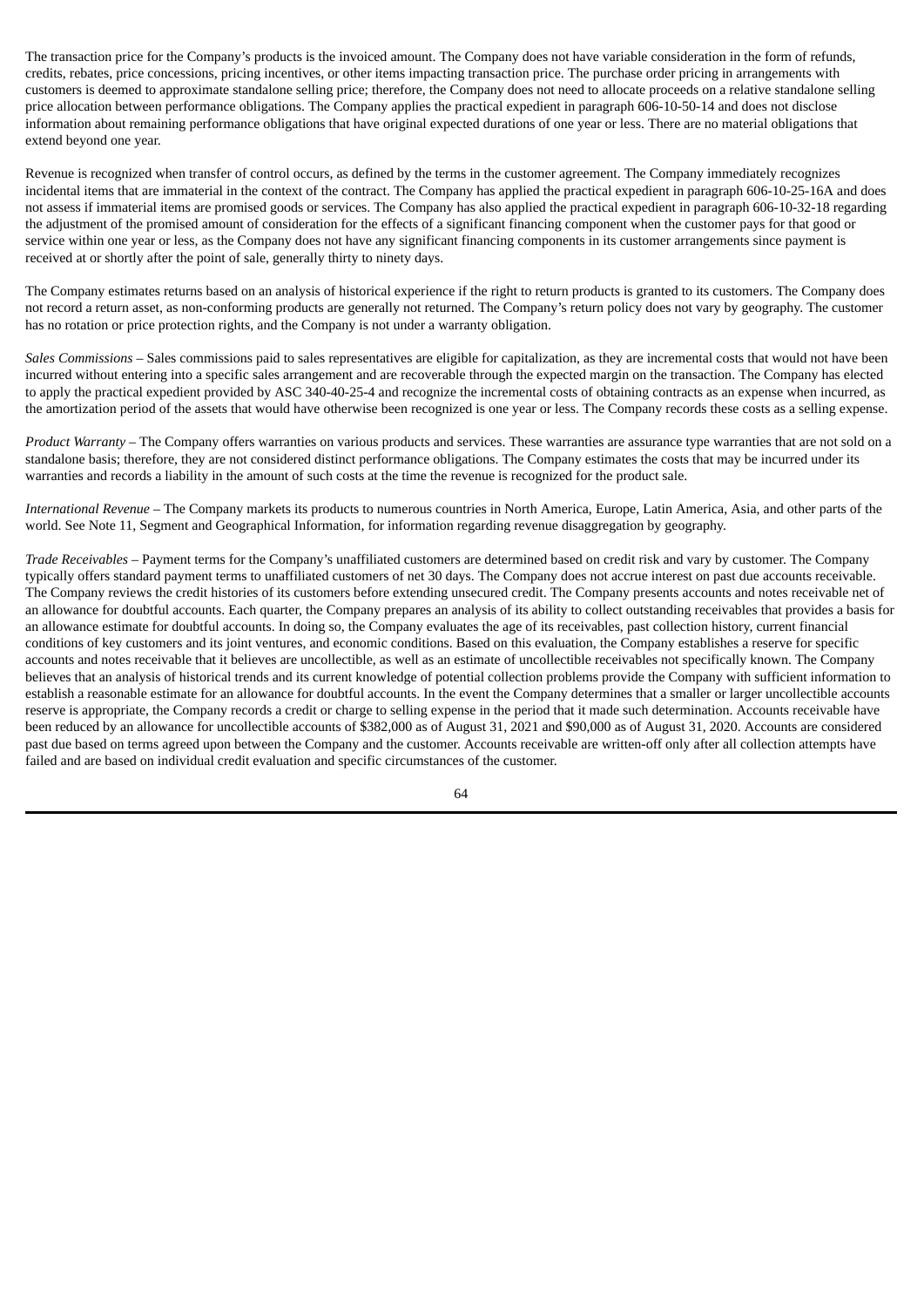*Trade Receivables from Joint Ventures* – Trade receivables from joint ventures arise from sales of products the Company makes to its joint ventures. Payment terms for the Company's joint ventures also are determined based on credit risk; however, additional consideration is given to the individual joint venture due to the transportation time associated with ocean delivery of most products and certain other factors. Generally, accounts receivable from the Company's joint ventures unpaid after 90 days are considered past due. The Company does not accrue interest on past due balances. The Company periodically reviews amounts due from its joint ventures for collectability and, based on past experience and continuous review of the balances due, determined that an allowance for doubtful accounts related to its joint venture receivables was not necessary as of August 31, 2021 or 2020.

*Fees for Services Provided to Joint Ventures* – The Company provides services to its joint ventures including consulting, legal, travel, insurance, technical, and marketing services based on licensing or other agreements with its joint ventures. The Company receives fees for the services it provides to its joint ventures. The fees for services received by the Company from its joint ventures are generally based on either a flat fee or a percentage of net sales by the Company's joint ventures depending on local laws and tax regulations. Under the Company's agreements with its joint ventures, amounts are earned when product is shipped from joint venture facilities, at which point a sale is deemed to have occurred and results in obligation for the joint venture to pay the royalty and recognition of the fee by the Company. The Company reviews the financial situation of each of its joint ventures to assist in the likelihood of collections on amounts earned. The Company accounts for these fees on a cash basis if uncertainty exists surrounding the collection of such fees.

*Cash and Cash Equivalents* – The Company includes as cash and cash equivalents highly liquid, short-term investments with maturity of three months or less when purchased, which are readily convertible into known amounts of cash. The Company maintains its cash in high quality financial institutions. The balances, at times, may exceed federally insured limits.

*Available for Sale Securities* – Available for sale securities are recorded at fair value. Unrealized holding gains and losses on available for sale securities are not significant.

*Inventories* – Inventories are recorded at the lower of cost (first-in, first-out basis) or net realizable value.

*Property and Depreciation* – Property and equipment are stated at cost. Depreciation is computed using the straight-line method based on the estimated service lives of the various assets as follows:

| Buildings and improvements (in |  |  |
|--------------------------------|--|--|
| years)                         |  |  |
| Machinery and equipment (in    |  |  |
| years)                         |  |  |

*Patents and Trademarks* – Patents and trademarks, including acquisition costs, are stated at cost, less accumulated amortization. Amortization is computed using the straight-line method over the estimated useful lives of the respective assets. Upon retirement, the cost of assets disposed and the related accumulated amortization are removed from the accounts, and any resulting gain or loss is credited or charged to operations.

*Investments in Joint Ventures* – Investments in the Company's joint ventures are accounted for using the equity method. Under the equity method, investments are initially recorded at cost and are adjusted for dividends, distributed and undistributed earnings and losses, changes in foreign currency exchange rates, and additional investments. In the event the Company's share of a joint venture's cumulative losses exceeds the Company's investment balance, the balance is reported at zero value until proportionate income exceeds the losses. The Company assesses its joint ventures for impairment on an annual basis as of August 31 of each year as part of its fiscal year end analysis. In addition to the annual review for impairment, the Company reviews the operating results of each joint venture on a quarterly basis in comparison to its historical operating results and its accrual of fees for services provided to joint ventures. If the operating results of a joint venture do not meet financial performance expectations, an additional evaluation is performed on the joint venture. The Company's evaluation of its investments in joint ventures requires the Company to make assumptions about future cash flows of its joint ventures. These assumptions require significant judgment, and actual results may differ from assumed or estimated amounts. All investments in joint ventures had positive equity as of August 31, 2021 and 2020. The Company considers any of its joint ventures to be significant and discloses entity specific financial information if the joint venture's income or assets make up more than 20% of the Company's total assets or income.

The Company classifies distributions received from its joint ventures based on the nature of the distributions, generally, in operating activities on the consolidated statements of cash flows.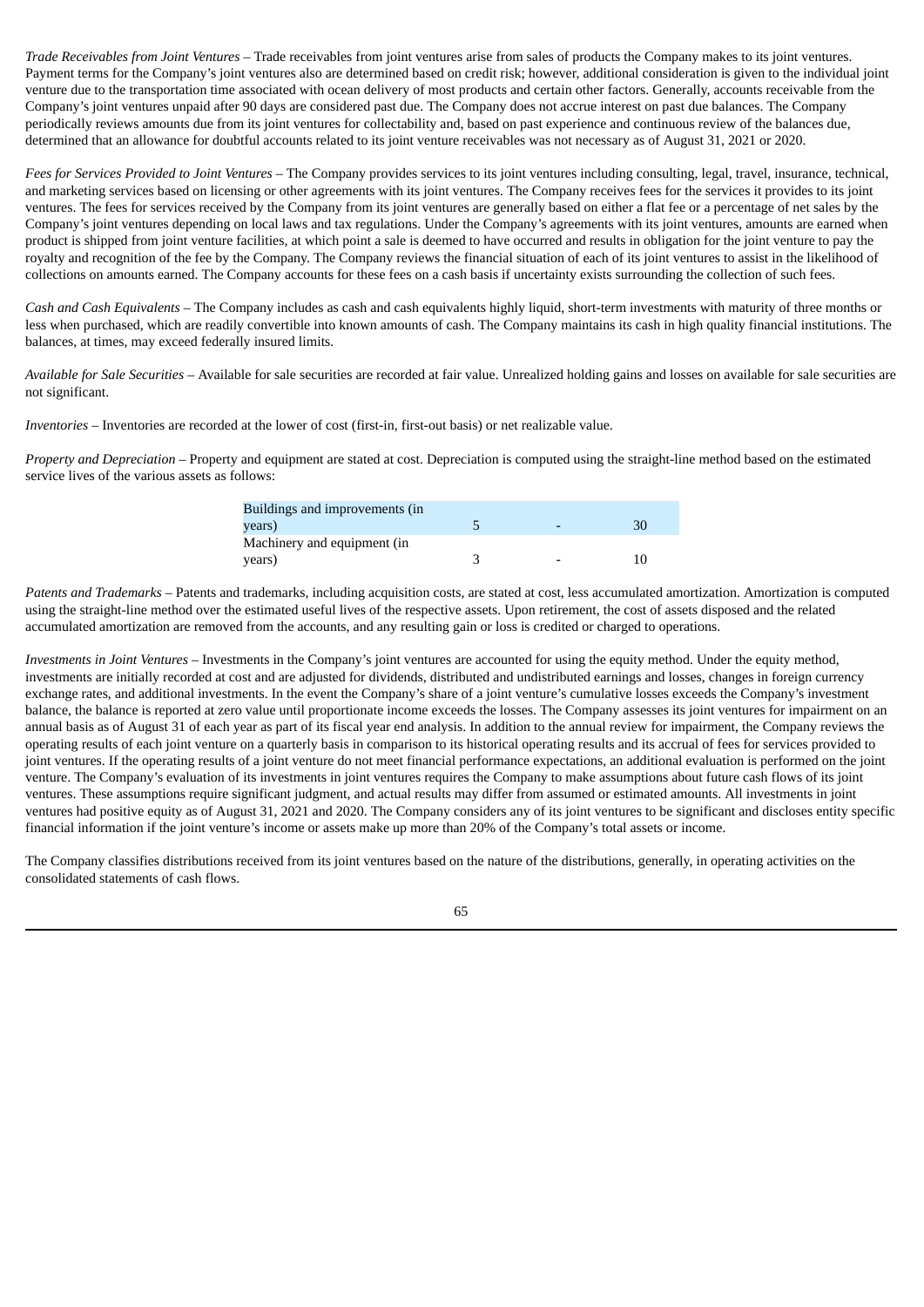If the Company is no longer able to exercise significant influence over operating and financial policy of a joint venture previously accounted for under the equity method, it maintains the investment at the carrying value as of the date that significant influence no longer exists and discontinues accruing the proportionate earnings or losses of the investment.

Investments are considered to be impaired when a decline in fair value is judged to be other-than-temporary. Fair value is calculated based on publicly available market information or other estimates determined by management. The Company employs a systematic methodology on a quarterly basis that considers available quantitative and qualitative evidence in evaluating potential impairment of our investments. If the cost of an investment exceeds its fair value, the Company evaluates, among other factors, general market conditions, credit quality, the duration and extent to which the fair value is less than cost, and for equity securities, the Company's intent and ability to hold, or plans to sell, the investment. The Company also considers specific adverse conditions related to the financial health of and business outlook for the investee, including industry and sector performance, changes in technology, and operational and financing cash flow factors. Once a decline in fair value is determined to be other-than-temporary, an impairment charge is recorded to other income (expense), and a new cost basis in the investment is established.

*Recoverability of Long-Lived Assets* – The Company reviews its long-lived assets whenever events or changes in circumstances indicate the carrying amount of the assets may not be recoverable. The Company determines potential impairment by comparing the carrying value of the assets with expected net cash flows expected to be provided by operating activities of the business or related products. If the sum of the expected undiscounted future net cash flows is less than the carrying value, the Company evaluates whether an impairment loss should be recognized. An impairment loss is measured by comparing the amount by which the carrying value exceeds the fair value of the asset. When evaluating assets for impairment, the Company groups longlived assets with other assets and liabilities at the lowest level for which identifiable cash flows are largely independent of the cash flows of other assets and liabilities.

*Income Taxes* – The Company utilizes the asset and liability method of accounting for income taxes, which requires the recognition of deferred tax assets and liabilities for the expected future tax consequences of events that have been included in the consolidated financial statements. Deferred income tax assets and liabilities are determined based on the differences between the financial statement and tax basis of assets and liabilities using enacted tax rates in effect for the year in which the differences are expected to reverse. The effect of a change in tax rates on deferred tax assets and liabilities is recognized in operations in the period that includes the enactment date.

The Company records net deferred tax assets to the extent the Company believes these assets will more likely than not be realized. In making such a determination, the Company considers all available positive and negative evidence, including future reversals of existing taxable temporary differences, projected future taxable income, tax-planning strategies, and results of recent operations. In the event the Company determines that it would be able to realize its deferred assets in the future in excess of their net recorded amount, the Company makes an adjustment to the deferred tax asset valuation allowance, which would reduce the provision for income taxes.

The Company records uncertain tax positions on the basis of a two-step process whereby the Company determines whether it is more likely than not that the tax positions will be sustained based on the technical merits of the position and those tax positions that meet the more-likely-than-not recognition threshold. The Company recognizes the largest amount of tax benefit that is greater than 50 percent likely to be realized upon ultimate settlement with the related tax authority.

*Foreign Currency Translation (Accumulated Other Comprehensive Income (Loss))* – The functional currency of NTIC China, Zerust Brazil, Natur-Tec India, Natur Tec Lanka, Zerust Mexico, Zerust Singapore, Zerust Vietnam, NTI Europe, and each unconsolidated international joint venture is the applicable local currency. The translation of the applicable foreign currencies into U.S. dollars is performed for balance sheet accounts using exchange rates in effect at the balance sheet date and for revenue and expense accounts using an average monthly exchange rate. Translation gains or losses are reported as an element of other comprehensive income (loss).

The Company (excluding NTIC China, Zerust Brazil, Natur-Tec India, Natur Tec Lanka, Zerust Singapore, Zerust Vietnam, NTI Asean, Zerust Mexico, NTI Europe, and NTIC's joint ventures) conducts all foreign transactions based on the U.S. dollar. Since investments in joint ventures are accounted for using the equity method, any changes in foreign currency exchange rates are reflected as a foreign currency translation adjustment and do not change the equity in income from joint ventures reflected in the Company's consolidated statements of operations.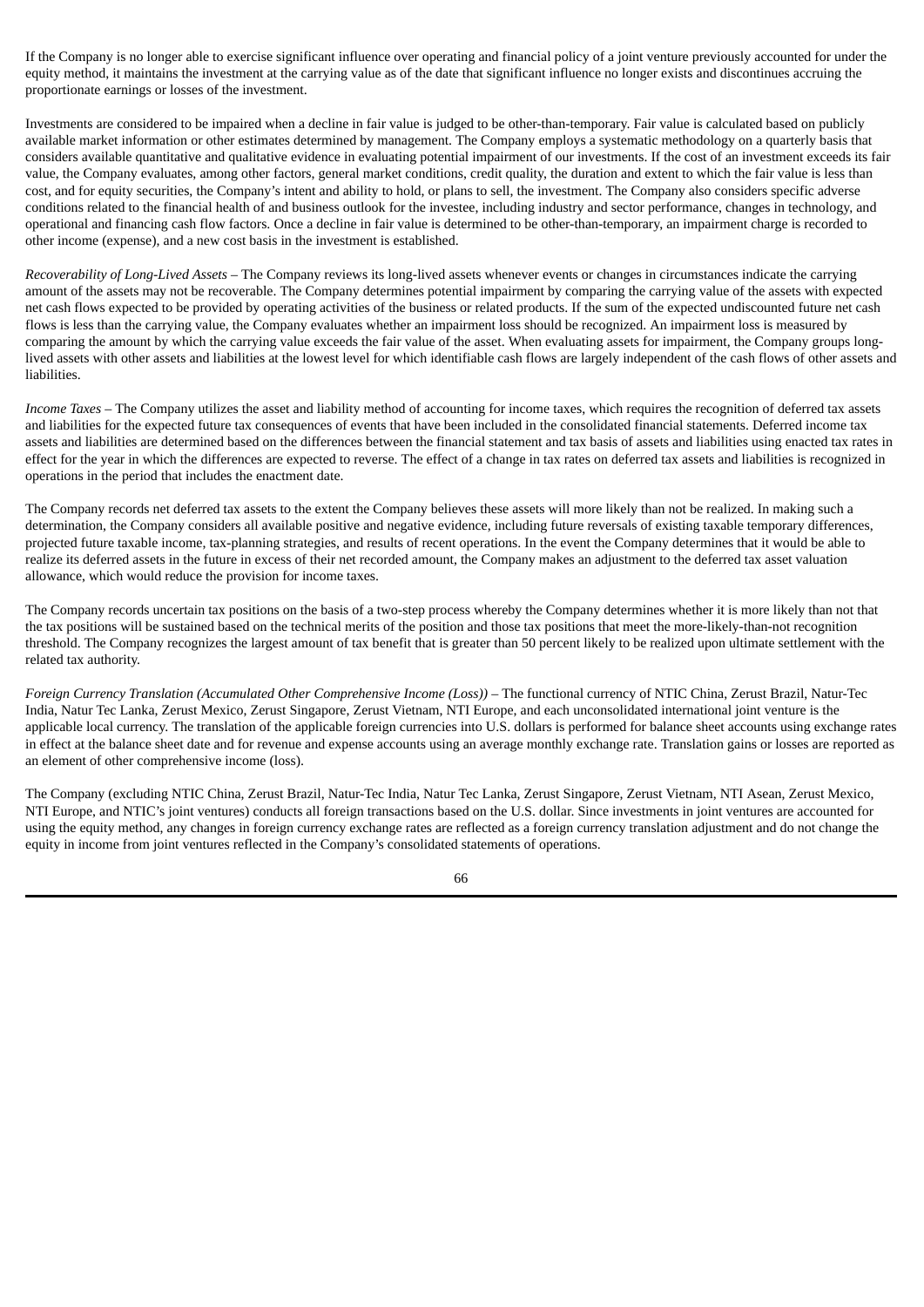*Fair Value of Financial Instruments* – The carrying value of cash and cash equivalents, available for sale securities, short-term accounts and notes receivable, notes payable, trade accounts payables, and other accrued expenses approximate fair value because of the short maturity of those instruments.

*Shipping and Handling* – The Company records all amounts billed to customers in a sales transaction related to shipping and handling as sales. The Company records costs related to shipping and handling in cost of goods sold.

*Research and Development* – The Company expenses all costs related to product research and development as incurred.

*Common Stock* – The Company issues authorized but unissued shares of common stock upon the exercise of stock options.

*Stock-Based Compensation* – The Company recognizes compensation cost relating to share-based payment transactions, including grants of employee stock options and transactions under the Company's employee stock purchase plan, in its consolidated financial statements. That cost is measured based on the fair value of the equity or liability instruments issued. The Company measures the cost of employee services received in exchange for stock options and other stock-based awards based on the grant-date fair value of the award and recognizes the cost over the period the employee is required to provide services for the award (generally the vesting term).

*Subsequent Events* – The Company has evaluated events occurring after the date of the consolidated financial statements for events requiring disclosure in the consolidated financial statements.

*Use of Estimates* – The preparation of the consolidated financial statements in conformity with accounting principles generally accepted in the United States of America requires management to make estimates and assumptions that affect the reported amounts of assets and liabilities and disclosure of contingent assets and liabilities at the date of the consolidated financial statements and the reported amounts of revenues and expenses during the reporting period. Actual results could differ from those estimates.

## **2. ACCOUNTING PRONOUNCEMENTS**

## *Recently Issued Accounting Pronouncements*

In June 2016, the Financial Accounting Standards Board (FASB) issued Accounting Standards Update (ASU) No. 2016-13, *Measurement of Credit Losses on Financial Instruments*, which revises guidance for the accounting for credit losses on financial instruments within its scope, and in November 2018, issued ASU No. 2018-19 and in April 2019, issued ASU No. 2019-04 and in May 2019, issued ASU No. 2019-05, and in November 2019, issued ASU No. 2019-11, which amended the standard. The new standard introduces an approach, based on expected losses, to estimate credit losses on certain types of financial instruments and modifies the impairment model for available-for-sale debt securities. The new approach to estimating credit losses (referred to as the current expected credit losses model) applies to most financial assets measured at amortized cost and certain other instruments, including trade and other receivables, loans, held-to-maturity debt securities, net investments in leases and off-balance-sheet credit exposures. This ASU is effective for fiscal years beginning after December 15, 2022, including interim periods within those fiscal years, with early adoption permitted. Entities are required to apply the standard's provisions as a cumulative-effect adjustment to retained earnings as of the beginning of the first reporting period in which the guidance is adopted. The Company is still evaluating the impact of this ASU.

Although there are several other new accounting pronouncements issued or proposed by the FASB, which the Company has adopted or will adopt, as applicable, the Company does not believe any of these accounting pronouncements has had or will have a material impact on the Company's consolidated financial position or operating results.

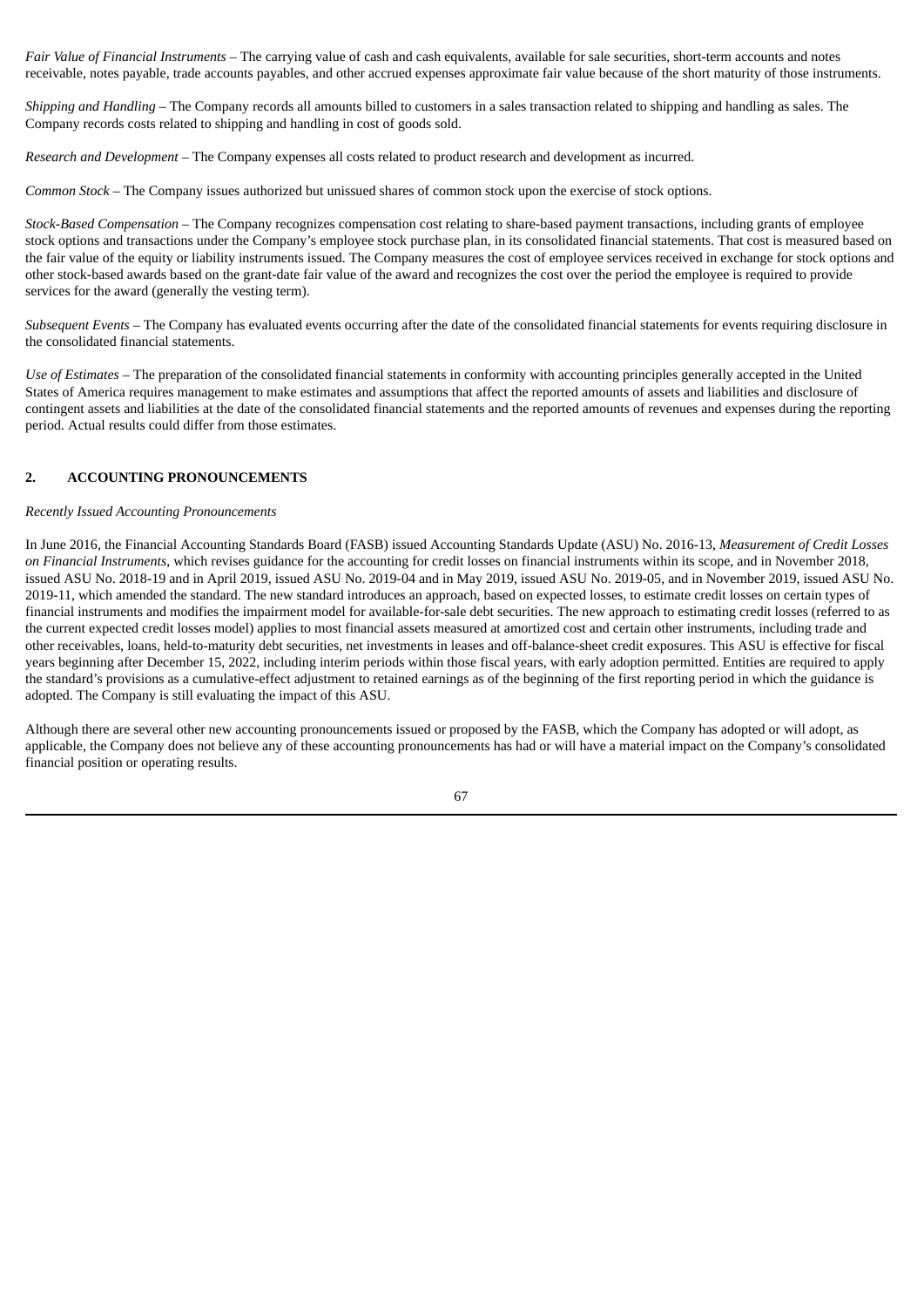# **3. INVENTORIES**

Inventories consisted of the following:

|                      | <b>August 31, 2021</b> |            |  | <b>August 31, 2020</b> |  |  |
|----------------------|------------------------|------------|--|------------------------|--|--|
| Production materials |                        | 4.453.688  |  | 3,866,791              |  |  |
| Finished goods       |                        | 6.660.519  |  | 7,095,005              |  |  |
|                      | Φ                      | 11,114,207 |  | 10,961,796             |  |  |

## **4. PROPERTY AND EQUIPMENT, NET**

Property and equipment, net consisted of the following:

|                               |   | <b>August 31, 2021</b> | <b>August 31, 2020</b> |  |  |
|-------------------------------|---|------------------------|------------------------|--|--|
| Land                          | Φ | 310.365                | 310,365                |  |  |
| Buildings and improvements    |   | 13,149,258             | 8,167,783              |  |  |
| Machinery and equipment       |   | 5,453,679              | 4,940,912              |  |  |
|                               |   | 18.913.302             | 13,419,060             |  |  |
| Less accumulated depreciation |   | (7,091,844)            | (6,308,271)            |  |  |
|                               |   | 11,821,458             | 7,110,789              |  |  |

# **5. PATENTS AND TRADEMARKS, NET**

Patents and trademarks, net consisted of the following:

|                               | <b>August 31, 2021</b> | <b>August 31, 2020</b> |
|-------------------------------|------------------------|------------------------|
| Patents and trademarks        | 3.018.507              | 2,907,852              |
| Less accumulated amortization | (2,308,935)            | (2,105,846)            |
|                               | 709.572                | 802,006                |

Patent and trademark costs are amortized over seven years. Costs incurred related to patents and trademarks are capitalized until filed and approved, at which time the amounts capitalized to date are amortized, and any further costs, including maintenance costs, are expensed as incurred. Amortization expense was \$203,088 and \$231,624 for the years ended August 31, 2021 and 2020, respectively. Amortization expense is estimated to be \$190,000 in each of the next four fiscal years.

# **6. INVESTMENTS IN JOINT VENTURES**

The consolidated financial statements of the Company's foreign joint ventures are initially prepared using the accounting principles accepted in the respective joint ventures' countries of domicile. Amounts related to foreign joint ventures reported in the below tables and the accompanying consolidated financial statements have subsequently been adjusted to conform with accounting principles generally accepted in the United States of America in all material respects. All material profits on sales recorded that remain on the consolidated balance sheet from the Company to its joint ventures and from joint ventures to other joint ventures have been eliminated for financial reporting purposes.

The Company considers the Company's joint venture in Germany, Excor Korrosionsschutz – Technologien und Produkte GmbH (EXCOR) to be individually significant to the Company's consolidated assets and income as of August 31, 2021. The Company considers the Company's joint venture EXCOR and the following other joint ventures in France, Finland, India and Thailand, respectively, to be individually significant to the Company's consolidated assets and income as of August 31, 2020: ACOBAL SAS, ZERUST OY, HARITA-NTI LIMITED and ZERUST SPECIALTY TECH CO. LTD. Harita-NTI Limited became a wholly owned subsidiary of the Company effective as of September 1, 2021. Financial information from the audited and unaudited financial statements of EXCOR and the Company's joint ventures in France, Finland, India and Thailand, as well as all the Company's other joint ventures, are summarized as follows:

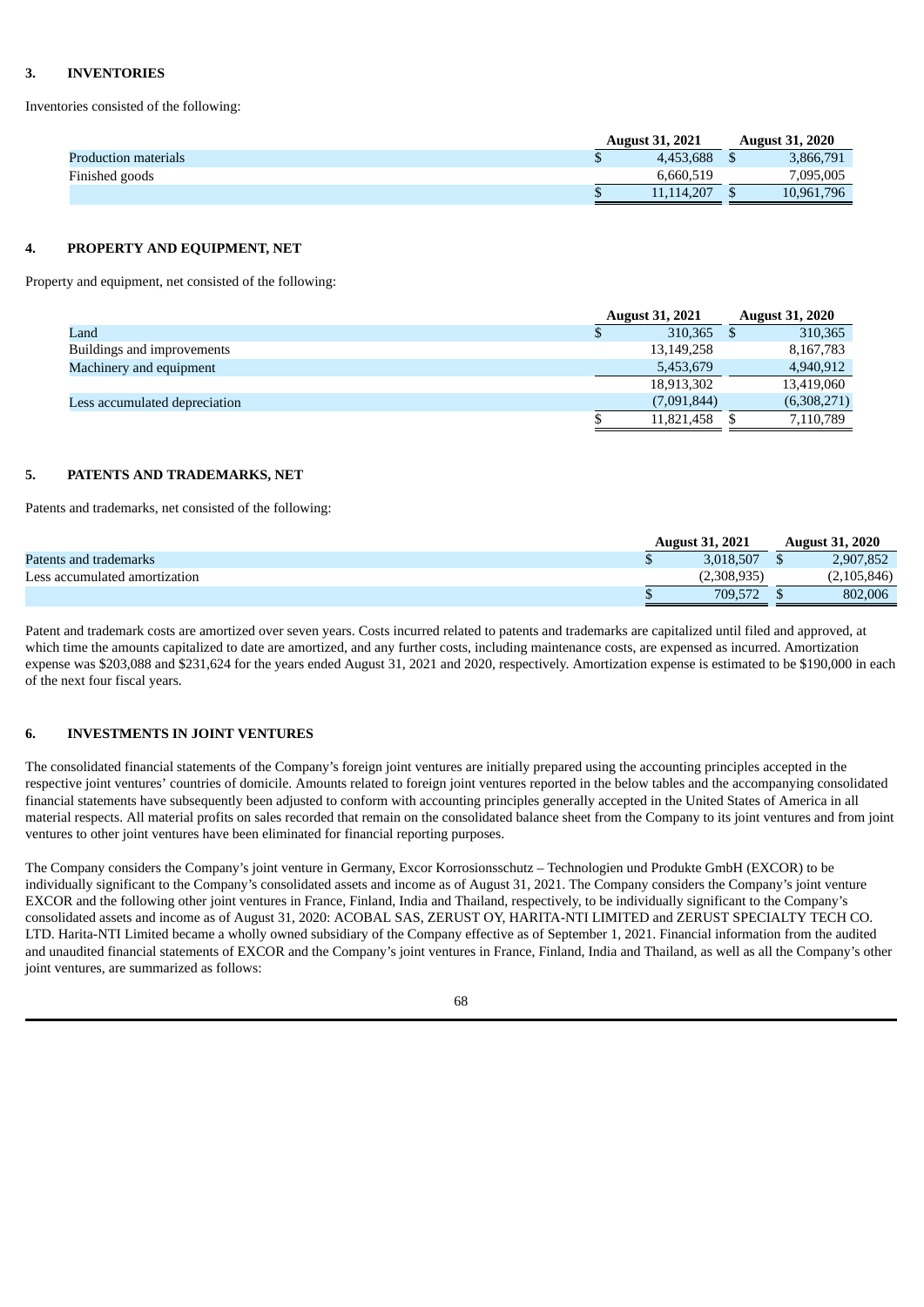|                                                   | As of August 31, 2021 |               |  |               |  |              |
|---------------------------------------------------|-----------------------|---------------|--|---------------|--|--------------|
|                                                   |                       | Total         |  | <b>EXCOR</b>  |  | <b>OTHER</b> |
| Current assets                                    | S                     | 69,394,796 \$ |  | 33,886,655 \$ |  | 35,508,141   |
| Total assets                                      |                       | 73,814,402    |  | 36,211,520    |  | 37,602,882   |
| Current liabilities                               |                       | 16,366,398    |  | 5,386,377     |  | 10,980,021   |
| Noncurrent liabilities                            |                       | 1,455,524     |  |               |  | 1,455,524    |
| Joint ventures' equity                            |                       | 55,992,480    |  | 30,825,144    |  | 25, 167, 336 |
| Northern Technologies International Corporation's |                       |               |  |               |  |              |
| share of joint ventures' equity                   |                       | 27,623,768    |  | 15,412,574    |  | 12,211,194   |
| Northern Technologies International Corporation's |                       |               |  |               |  |              |
| share of joint ventures' undistributed earnings   |                       | 24,702,778    |  | 14,697,490    |  | 10,005,288   |

|                                                   | <b>Fiscal Year Ended August 31, 2021</b> |             |      |              |      |              |  |
|---------------------------------------------------|------------------------------------------|-------------|------|--------------|------|--------------|--|
|                                                   |                                          | Total       |      | <b>EXCOR</b> |      | <b>OTHER</b> |  |
| Net sales                                         |                                          | 120,954,550 | - \$ | 46,522,688   | - \$ | 74,431,862   |  |
| Gross profit                                      |                                          | 53,371,610  |      | 25,389,981   |      | 27,981,629   |  |
| Net income                                        |                                          | 14,921,531  |      | 8,798,995    |      | 6,122,536    |  |
| Northern Technologies International Corporation's |                                          |             |      |              |      |              |  |
| share of equity in income of joint ventures       |                                          | 7.465.214   |      | 4,400,403    |      | 3,064,811    |  |
| Northern Technologies International Corporation's |                                          |             |      |              |      |              |  |
| dividends received from joint ventures            |                                          | 3,665,365   |      | 1.809.900    |      | 1,855,465    |  |

|                                               | As of August 31, 2020 |              |               |                |              |                 |              |  |
|-----------------------------------------------|-----------------------|--------------|---------------|----------------|--------------|-----------------|--------------|--|
|                                               | Total                 | <b>EXCOR</b> | <b>FRANCE</b> | <b>FINLAND</b> | <b>INDIA</b> | <b>THAILAND</b> | <b>OTHER</b> |  |
| Current assets                                | \$55,825,418          | \$25,742,619 | \$4,099,160   | \$1,955,879    | \$4,010,855  | 4,022,399<br>\$ | \$15,994,506 |  |
| Total assets                                  | 60,295,587            | 28,449,772   | 4,873,484     | 2,261,147      | 4,242,660    | 4,055,451       | 16,413,073   |  |
| <b>Current liabilities</b>                    | 11,002,867            | 2,424,565    | 2,073,710     | 415,496        | 1,007,529    | 993,332         | 4,088,235    |  |
| Noncurrent liabilities                        | 365,274               |              |               |                | 32,999       |                 | 332,275      |  |
| Joint ventures' equity                        | 48,927,446            | 26,025,207   | 2,799,774     | 1,845,651      | 3,202,132    | 3,062,119       | 11,992,563   |  |
| Northern Technologies International           |                       |              |               |                |              |                 |              |  |
| Corporation's share of joint ventures' equity | 24,090,826            | 13,012,606   | 1,399,887     | 922,814        | 1,603,013    | 1,531,060       | 5,621,446    |  |
| Northern Technologies International           |                       |              |               |                |              |                 |              |  |
| Corporation's share of joint ventures'        |                       |              |               |                |              |                 |              |  |
| undistributed earnings                        | 21,855,747            | 12,981,701   | 1,399,887     | 902,814        | 738,191      | 1,429,060       | 4,404,094    |  |
|                                               |                       |              |               |                |              |                 |              |  |

|                                                                                    |              | <b>Fiscal Year Ended August 31, 2020</b> |               |                |              |                 |              |  |  |
|------------------------------------------------------------------------------------|--------------|------------------------------------------|---------------|----------------|--------------|-----------------|--------------|--|--|
|                                                                                    | <b>Total</b> | <b>EXCOR</b>                             | <b>FRANCE</b> | <b>FINLAND</b> | <b>INDIA</b> | <b>THAILAND</b> | <b>OTHER</b> |  |  |
| Net sales                                                                          | \$87,030,062 | \$32,546,402                             | \$8,133,294   | \$ 3,088,865   | \$5,481,303  | 6,471,831<br>S. | \$31,308,367 |  |  |
| Gross profit                                                                       | 39,532,750   | 18,739,471                               | 3,061,433     | 1,916,001      | 2,498,196    | 2,046,478       | 11,271,171   |  |  |
| Net income                                                                         | 8,545,473    | 5,266,541                                | 473,137       | 419,728        | 697,349      | 503,884         | 1,184,834    |  |  |
| Northern Technologies International<br>Corporation's share of equity in income of  |              |                                          |               |                |              |                 |              |  |  |
| joint ventures                                                                     | 4,270,327    | 2,622,423                                | 237,490       | 209,972        | 349.218      | 253,192         | 598,032      |  |  |
| Northern Technologies International<br>Corporation's dividends received from joint |              |                                          |               |                |              |                 |              |  |  |
| ventures                                                                           | 5,672,099    | 4,675,850                                | —             | 325,635        | 261,220      | 160,074         | 249,320      |  |  |
|                                                                                    |              |                                          | 69            |                |              |                 |              |  |  |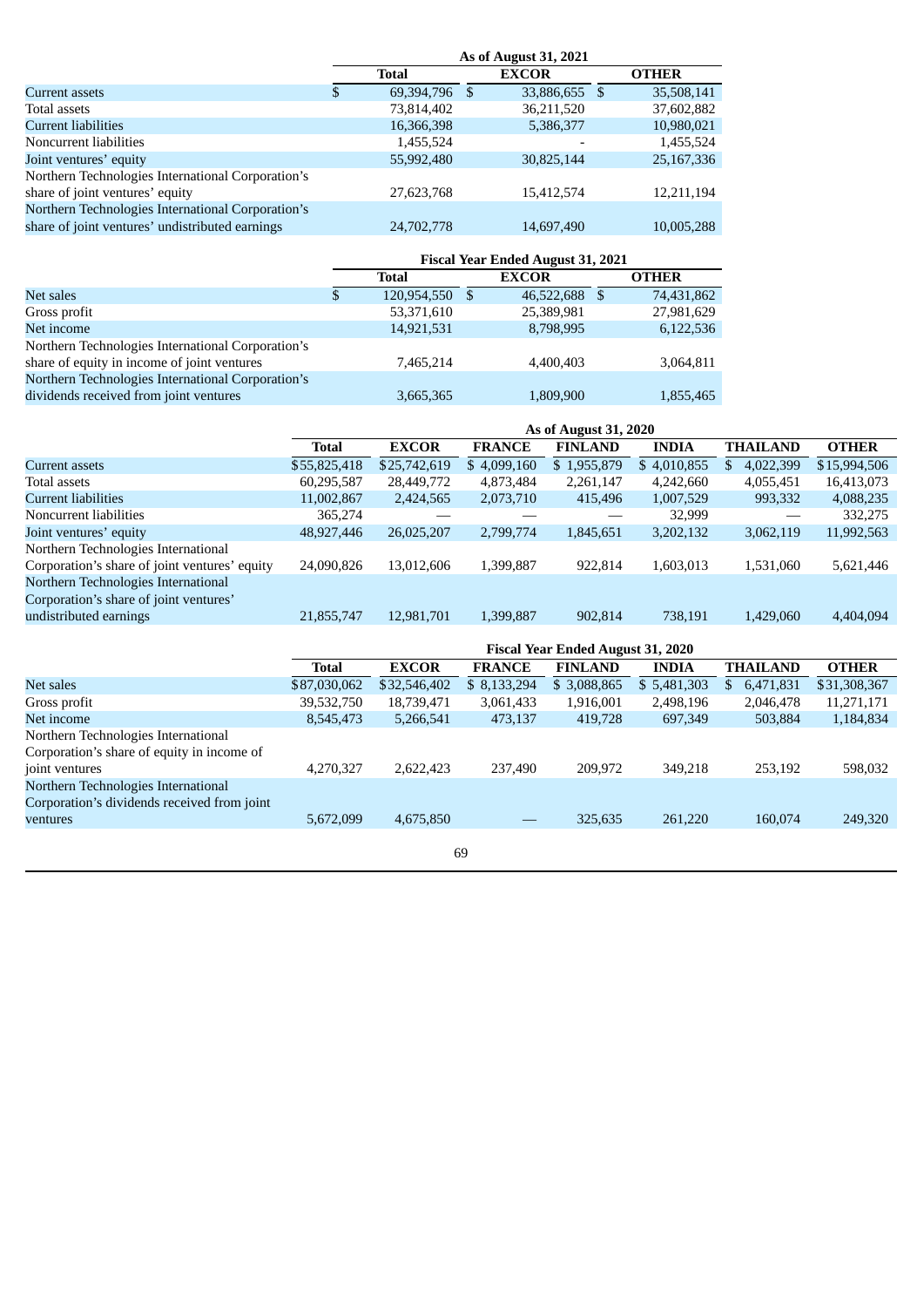The Company did not make any joint venture investments during fiscal 2021 or fiscal 2020.

# **7. CORPORATE DEBT**

The Company has a revolving line of credit with PNC Bank of \$5,000,000 at August 31, 2021. As described in more detail on Note 18 entitled "Subsequent Events," this line of credit was increased from \$3,000,000 to \$5,000,000 effective as of August 31, 2021. No amounts were outstanding under the line of credit as of August 31, 2021 or 2020. Outstanding advances under the line of credit bear interest at a rate equal to the daily LIBOR plus 2.50%. The line of credit matures on February 22, 2022. The line of credit is governed under an amended and restated loan agreement. The loan agreement contains covenants, including affirmative financial covenants, such as the maintenance of a minimum fixed charge coverage ratio, and negative covenants, which, among other things, limit the incurrence of additional indebtedness, loans and equity investments, disposition of assets, mergers and consolidations and other matters customarily restricted in such agreements. Under the loan agreement, the Company is subject to a minimum fixed charge coverage ratio of 1.10:1.00. As of August 31, 2021, the Company was in compliance with all debt covenants. As of August 31, 2021, NTIC did not have any letters of credit outstanding with respect to the letter of credit sub-facility available under the revolving line of credit with PNC Bank.

As of August 31, 2021, the Company had \$104,363 of letters of credit with JP Morgan Chase Bank that are performance based and set to expire between 2021 and 2022.

# **8. STOCKHOLDERS**' **EQUITY**

During fiscal 2021, NTIC's Board of Directors declared cash dividends on the following dates in the following amounts to holders of record of the Company's common stock as of the following record dates:

| <b>Declaration Date</b> | Amount | <b>Record Date</b>      | <b>Pavable Date</b> |
|-------------------------|--------|-------------------------|---------------------|
| January 15, 2021        | 0.065  | <b>February 3, 2021</b> | February 17, 2021   |
| April 23, 2021          | 0.065  | May 5, 2021             | May 19, 2021        |
| July 21, 2021           | 0.065  | <b>August 4, 2021</b>   | August 18, 2021     |

During fiscal 2020, NTIC's Board of Directors declared cash dividends on the following dates in the following amounts to holders of record of the Company's common stock as of the following record dates:

| <b>Declaration Date</b> | Amount |       | Record Date      | <b>Pavable Date</b> |  |  |
|-------------------------|--------|-------|------------------|---------------------|--|--|
| October 22, 2019        |        | 0.065 | November 6, 2019 | November 20, 2019   |  |  |
| January 22, 2020        |        | 0.065 | February 5, 2020 | February 19, 2020   |  |  |

On April 23, 2020, the Company announced the temporary suspension of its quarterly cash dividend pending clarity on the financial impact of COVID-19 on the Company. Therefore, NTIC's Board of Directors did not declare a cash dividend during the quarter ended May 31, 2020, the quarter ended August 31, 2020, or the quarter ended November 30, 2020. On January 15, 2021, the Company announced the reinstatement of its quarterly cash dividend.

On January 15, 2015, the Company's Board of Directors authorized the repurchase of up to \$3,000,000 in shares of common stock through open market purchases or unsolicited or solicited privately negotiated transactions. This program has no expiration date but may be terminated by the Company's Board of Directors at any time. As of August 31, 2021, up to \$2,640,548 of value in shares of common stock remained available for repurchase under the stock repurchase program.

During fiscal 2021, the Company did not repurchase or retire any shares of its common stock. During fiscal 2021, stock options to purchase an aggregate of 77,645 shares of common stock were exercised at a weighted average exercise price of \$8.18 per share; some of the options were exercised on a cashless basis, resulting in the net issuance of 74,950 shares of common stock.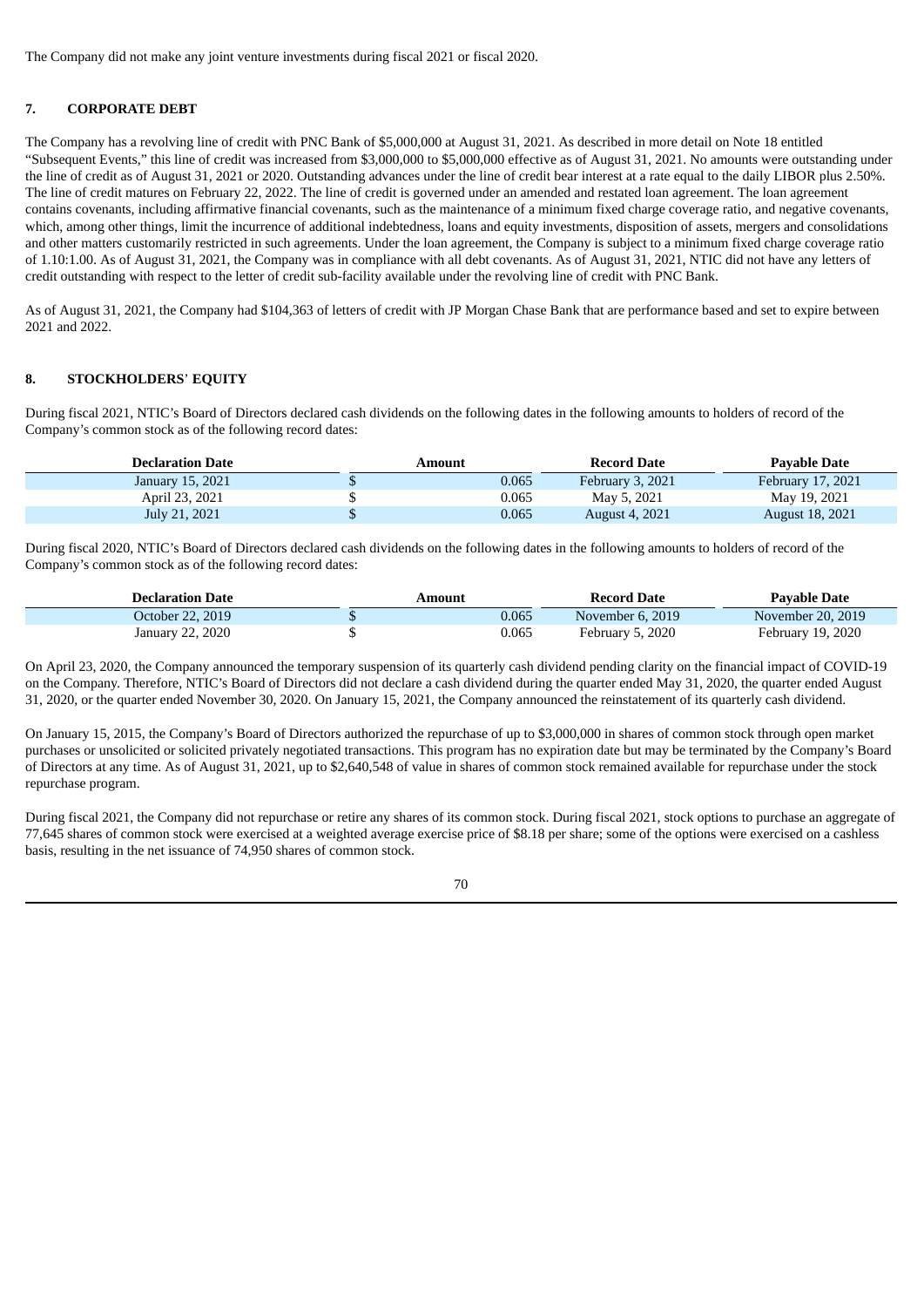During fiscal 2020, the Company did not repurchase or retire any shares of its common stock. During fiscal 2020, stock options to purchase an aggregate of 11,975 shares of common stock were exercised at a weighted average exercise price of \$5.13 per share; some of the options were exercised on a cashless basis, resulting in the net issuance of 6,823 shares of common stock.

# **9. NET INCOME (LOSS) PER COMMON SHARE**

Basic net income (loss) per common share is computed by dividing net income (loss) by the weighted average number of common shares outstanding. Diluted net income (loss) per share assumes the exercise of stock options using the treasury stock method, if dilutive.

The following is a reconciliation of the net income (loss) per share computation for fiscal 2021 and fiscal 2020:

| Numerator:                                             | <b>August 31, 2021</b> | <b>August 31, 2020</b> |             |  |
|--------------------------------------------------------|------------------------|------------------------|-------------|--|
| Net income (loss) attributable to NTIC                 | $6,281,238$ \$         |                        | (1,337,709) |  |
|                                                        |                        |                        |             |  |
| <b>Denominator:</b>                                    |                        |                        |             |  |
| Basic-weighted shares outstanding                      | 9,116,472              |                        | 9,096,981   |  |
| Weighted shares assumed upon exercise of stock options | 757,667                |                        |             |  |
| Diluted – weighted shares outstanding                  | 9,874,139              |                        | 9,096,981   |  |
|                                                        |                        |                        |             |  |
| Basic net income (loss) per share:                     | 0.69                   |                        | (0.15)      |  |
| Diluted net income (loss) per share:                   | 0.64                   |                        | (0.15)      |  |

The dilutive impact summarized above relates to the periods when the average market price of the Company's common stock exceeded the exercise price of the potentially dilutive option securities granted. Net income per common share was based on the weighted average number of common shares outstanding during the periods when computing the basic net income per share. When dilutive, stock options are included as equivalents using the treasury stock market method when computing the diluted net income per share. Excluded from the computation of diluted net income per share as of August 31, 2021 were options outstanding to purchase 136,221 shares of common stock. Excluded from the computation of diluted net income per share as of August 31, 2020 were options outstanding to purchase 1,127,968 shares of common stock due to the net loss for the period.

# **10. STOCK-BASED COMPENSATION**

The Company has three stock-based compensation plans under which stock options or other stock-based awards have been granted: the Northern Technologies International Corporation Amended and Restated 2019 Stock Incentive Plan (the 2019 Plan), the Northern Technologies International Corporation Amended and Restated 2007 Stock Incentive Plan (the 2007 Plan) and the Northern Technologies International Corporation Employee Stock Purchase Plan (the ESPP). The 2019 Plan replaced the 2007 Plan with respect to future grants; and, therefore, no further awards may be made under the 2007 Plan. The Compensation Committee of the Board of Directors and the Board of Directors administer these plans.

The 2019 Plan provides for the grant of incentive stock options, non-statutory stock options, stock appreciation rights, restricted stock, stock unit awards, performance awards, and stock bonuses to eligible recipients to enable the Company and its subsidiaries to attract and retain qualified individuals through opportunities for equity participation in the Company and to reward those individuals who contribute to the achievement of the Company's economic objectives. On January 15, 2021, the Company's stockholders approved certain amendments to the 2019 Plan, including an increase in the number of shares of common stock available for issuance under the plan by an additional 800,000 shares. Subject to adjustment as provided in the 2019 Plan, up to a maximum of 1,600,000 shares of the Company's common stock are issuable under the 2019 Plan. Options granted generally have a term of ten years and become exercisable over a one- or three- year period beginning on the one-year anniversary of the date of grant. Options are granted at per share exercise prices equal to the market value of the Company's common stock on the date of grant. The Company issues new shares upon the exercise of options. During the fiscal years ended August 31, 2021 and 2020, the Company granted stock options under the 2019 Plan to purchase an aggregate of 419,874 and 300,770 shares of its common stock to various employees and directors, respectively. As of August 31, 2021, 879,356 shares of common stock remained available under the 2019 Plan.

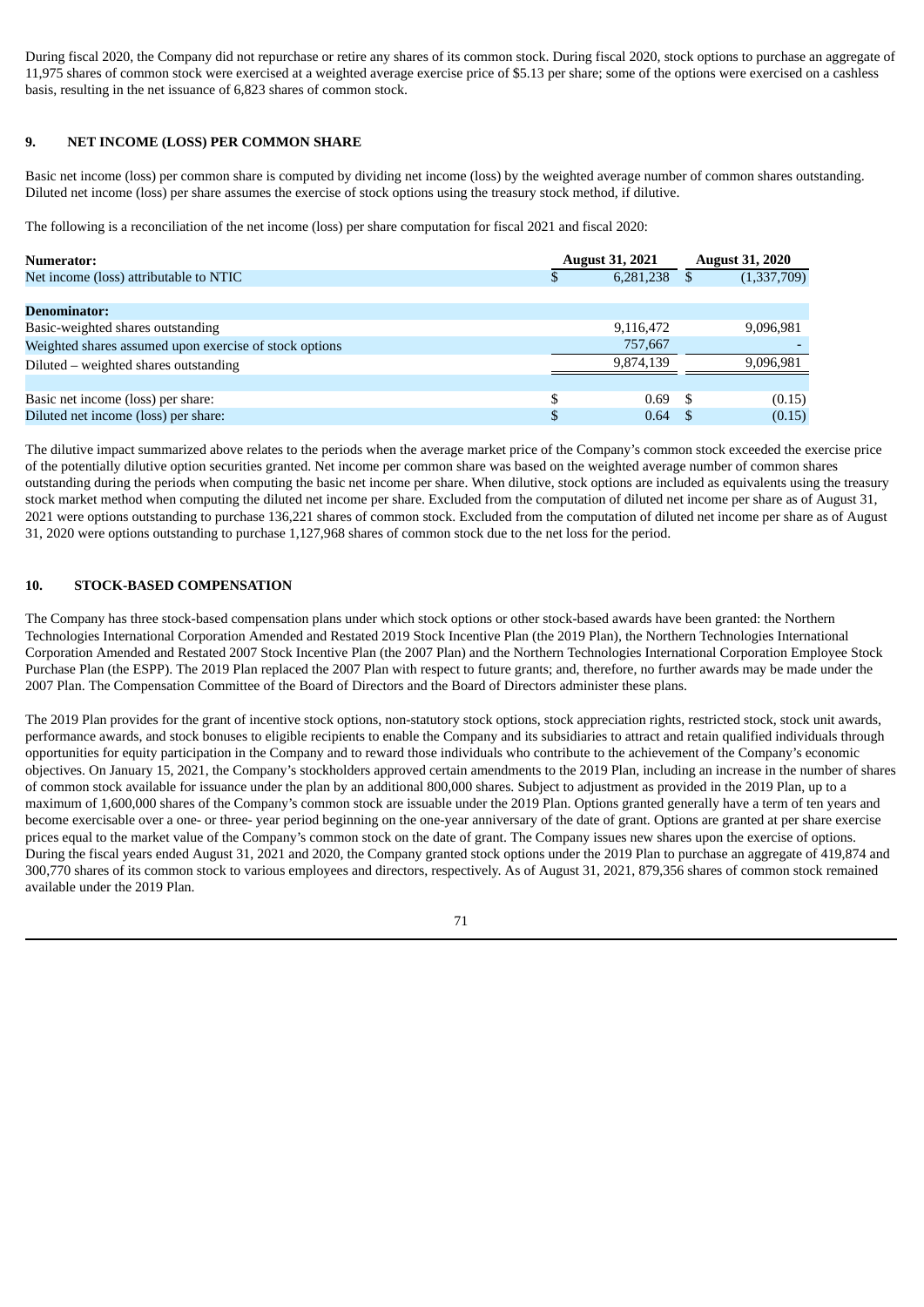The maximum number of shares of common stock of the Company available for issuance under the ESPP is 200,000 shares, subject to adjustment as provided in the ESPP. The ESPP provides for six-month offering periods beginning on September 1 and March 1 of each year. The purchase price of the shares is 90% of the lower of the fair market value of common stock at the beginning or end of the offering period. This discount may not exceed the maximum discount rate permitted for plans of this type under Section 423 of the Internal Revenue Code of 1986, as amended. The ESPP is compensatory for financial reporting purposes. The Company issued 5,225 and 2,754 shares on March 1, 2021 and 2020, respectively, and 4,646 and 3,597 shares on September 1, 2020 and 2019, respectively, under the ESPP. As of August 31, 2021, 74,822 shares of common stock remained available for sale under the **ESPP.** 

The fair value of option grants is determined at the date of grant using the Black-Scholes option pricing model with the assumptions listed below. The volatility factor used in the Black-Scholes option pricing model is based on historical stock price fluctuations, and the risk-free interest rate is based on U.S. treasury rates appropriate for the expected term. Dividend yield and expected volatility are estimated using historical amounts that are anticipated to be consistent with current values. Expected life of the option is based on the life of the option agreements. Based on these valuations, the Company recognized compensation expense of \$664,174 and \$1,337,774 during fiscal 2021 and fiscal 2020, respectively, related to the options that vested during such time. As of August 31, 2021, the total compensation cost for non-vested options not yet recognized on the Company's consolidated statements of operations was \$666,667, which is expected to be recognized during fiscal 2022 and fiscal 2023, based on outstanding options as of August 31, 2021. Future option grants will impact the compensation expense recognized. Stock-based compensation expense is included in general and administrative expense on the consolidated statements of operations.

The fair value of each option grant is estimated on the grant date using the Black-Scholes option pricing model with the following assumptions and results for the grants:

|                                          | <b>Fiscal Year 2021</b> | <b>Fiscal Year 2020</b> |
|------------------------------------------|-------------------------|-------------------------|
| Dividend vield                           | 1.65%                   | 2.41%                   |
| Expected volatility                      | 45.4%                   | 45.2%                   |
| Expected life of option (in years)       | 10                      | 10                      |
| Weighted average risk-free interest rate | $0.77\%$                | 1.40%                   |

Stock option activity during the periods indicated was as follows:

|                                | <b>Number of Shares</b> | <b>Weighted Average</b><br><b>Exercise Price</b> |                   | <b>Aggregate</b><br><b>Intrinsic Value</b> |
|--------------------------------|-------------------------|--------------------------------------------------|-------------------|--------------------------------------------|
|                                | $^{(#)}$                |                                                  |                   |                                            |
| Outstanding at August 31, 2019 | 839,173                 | - \$                                             | 9.13              |                                            |
| Options granted                | 300,770                 |                                                  | 10.87             |                                            |
| Options exercised              | (11, 975)               |                                                  | 5.13              |                                            |
| Options terminated             |                         |                                                  |                   |                                            |
|                                |                         |                                                  |                   |                                            |
| Outstanding at August 31, 2020 | 1,127,968               | - \$                                             | 9.63              |                                            |
| Options granted                | 419,874                 |                                                  | 8.24              |                                            |
| Options exercised              | (77, 645)               |                                                  | 8.18              |                                            |
| Options terminated             | (43, 546)               |                                                  | 9.63              |                                            |
|                                |                         |                                                  |                   |                                            |
| Outstanding at August 31, 2021 | 1,426,651               | <sup>\$</sup>                                    | 9.30 <sub>5</sub> | 10,514,418                                 |
|                                |                         |                                                  |                   |                                            |
| Exercisable at August 31, 2021 | 1,022,802               | <sup>\$</sup>                                    | $9.72 \quad $$    | 7,108,474                                  |
|                                |                         |                                                  |                   |                                            |

The weighted average per share fair value of options granted during fiscal 2021 and fiscal 2020 was \$8.24 and \$10.87, respectively. The weighted average remaining contractual life of the options outstanding and exercisable as of August 31, 2021 was 6.20 years and 5.09 years, respectively.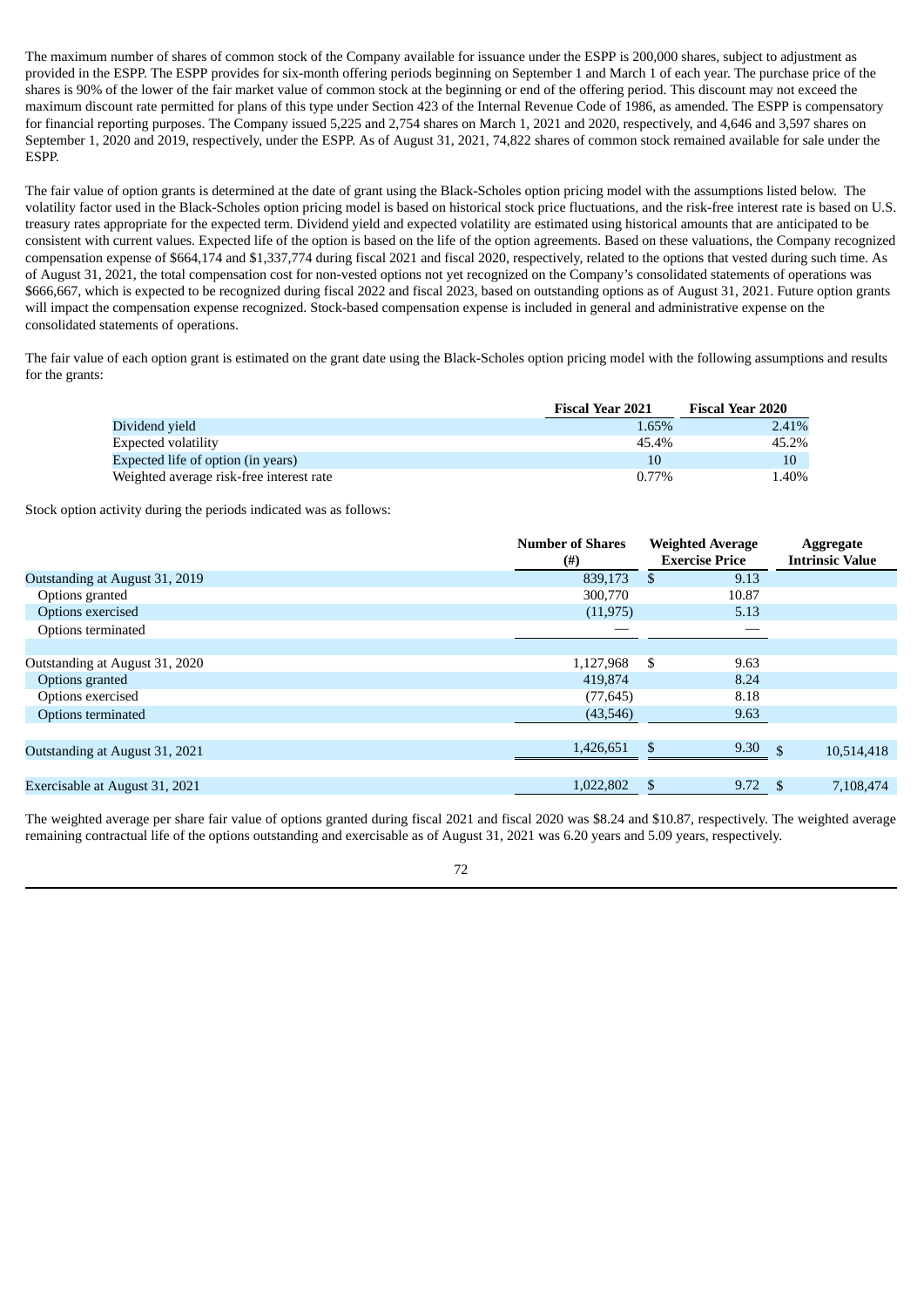# **11. SEGMENT AND GEOGRAPHIC INFORMATION**

#### *Segment Information*

The Company's chief operating decision maker is its Chief Executive Officer. The Company's business is organized into two reportable segments: ZERUST® and Natur-Tec®. The Company has been selling its proprietary ZERUST® rust and corrosion inhibiting products and services to the automotive, electronics, electrical, mechanical, military, and retail consumer markets for over 45 years and, more recently, has targeted and expanded into the oil and gas industry. The Company also sells a portfolio of bio-based and compostable (fully biodegradable) polymer resins and finished products under the Natur-Tec® brand.

The following tables present the Company's business segment information:

|                      | Fiscal 2021   | <b>Fiscal 2020</b> |
|----------------------|---------------|--------------------|
| ZERUST® net sales    | 45,554,434 \$ | 34.474.535         |
| Natur-Tec® net sales | 10.939.385    | 13.164.156         |
| Total net sales      | 56.493.819 \$ | 47.638.691         |

The following table sets forth the Company's cost of goods sold by segment:

|                              | Fiscal 2021 |               | <b>Fiscal 2020</b> |
|------------------------------|-------------|---------------|--------------------|
| Direct cost of goods sold    |             |               |                    |
| ZERUST®                      |             | 26,028,555 \$ | 18,717,684         |
| Natur-Tec $\mathbb R$        |             | 7.717.429     | 10,168,051         |
| Indirect cost of goods sold  |             | 3,174,830     | 2,723,539          |
| Total net cost of goods sold |             | 36,920,814 \$ | 31,609,274         |

The Company utilizes product net sales and direct and indirect cost of goods sold for each product in reviewing the financial performance of a product type. Further allocation of Company expenses or assets, aside from amounts presented in the tables above, is not utilized in evaluating product performance, nor does such allocation occur for internal financial reporting.

Sales to the Company's joint ventures are included in the foregoing geographic and segment information, however, sales by the Company's joint ventures to other parties are not included. The foregoing geographic and segment information represents only sales and cost of goods sold recognized directly by the Company.

All joint venture operations, including equity in income, fees for services, and related dividends, are related to ZERUST® products and services.

# *Geographic Information*

Net sales by geographic location for fiscal 2021 and fiscal 2020 were as follows:

|                                                                   | <b>Fiscal Year Ended August 31,</b> |               |  |            |
|-------------------------------------------------------------------|-------------------------------------|---------------|--|------------|
|                                                                   |                                     | 2021          |  | 2020       |
| Inside the U.S.A. to unaffiliated customers                       |                                     | 22,039,456 \$ |  | 20,218,213 |
| Outside the U.S.A. to:                                            |                                     |               |  |            |
| Joint ventures in which the Company is a shareholder directly and |                                     |               |  |            |
| indirectly                                                        |                                     | 3,023,196     |  | 1,972,646  |
| Unaffiliated customers                                            |                                     | 31,431,167    |  | 25,447,832 |
|                                                                   |                                     | 56,493,819    |  | 47,638,691 |

Net sales by geographic location are based on the location of the customer.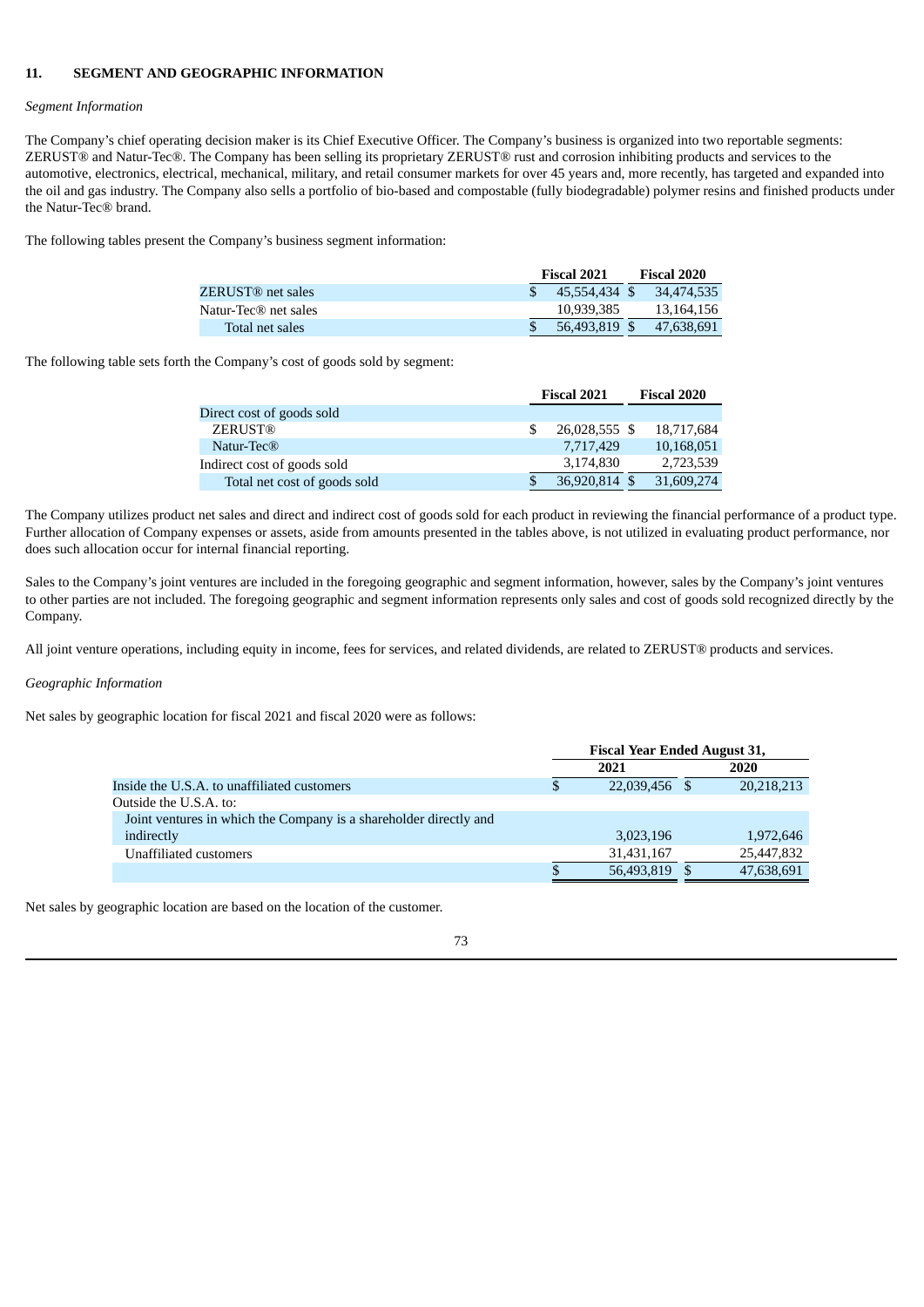Fees for services provided to joint ventures by geographic location as a percentage of total fees for services provided to joint ventures, respectively, were as follows:

|                |                    | % of Total<br><b>Fees for</b><br><b>Services</b><br><b>Provided to</b><br>Joint |             | % of Total<br><b>Fees for</b><br><b>Services</b><br><b>Provided to</b><br>Joint |
|----------------|--------------------|---------------------------------------------------------------------------------|-------------|---------------------------------------------------------------------------------|
|                | <b>Fiscal 2021</b> | <b>Ventures</b>                                                                 | Fiscal 2020 | <b>Ventures</b>                                                                 |
| Germany        | \$<br>920,902      | 15.4% \$                                                                        | 843,752     | 18.3%                                                                           |
| Japan          | 826,403            | 13.9%                                                                           | 628,889     | 13.6%                                                                           |
| Poland         | 798,570            | 13.4%                                                                           | 553,198     | 12.0%                                                                           |
| Sweden         | 528,755            | 8.9%                                                                            | 372,017     | 8.1%                                                                            |
| France         | 435,032            | 7.3%                                                                            | 310,661     | 6.7%                                                                            |
| Thailand       | 399,563            | 6.7%                                                                            | 328,452     | 7.1%                                                                            |
| India          | 392,074            | 6.6%                                                                            | 250,976     | 5.4%                                                                            |
| Czech Republic | 377,395            | 6.3%                                                                            | 270,032     | 5.9%                                                                            |
| South Korea    | 317,042            | 5.3%                                                                            | 266,703     | 5.8%                                                                            |
| United Kingdom | 316,786            | 5.3%                                                                            | 255,121     | 5.5%                                                                            |
| Finland        | 298,663            | 5.0%                                                                            | 256,375     | 5.6%                                                                            |
| Indonesia      | 122,513            | 2.1%                                                                            | 99,543      | 2.2%                                                                            |
| Other          | 230,562            | 3.8%                                                                            | 177,167     | 3.8%                                                                            |
|                | \$<br>5,964,260    | 100.0% \$                                                                       | 4,612,885   | 100.0%                                                                          |

Sales to the Company's joint ventures are included in the foregoing segment and geographic information; however, sales by the Company's joint ventures to other parties are not included. The foregoing segment and geographic information represents only sales recognized directly by the Company and sold in that geographic territory.

See Note 6 for additional details on geographical information regarding equity in income from joint ventures.

The geographical distribution of total long-lived assets and net sales is as follows:

|                         | At August 31, |  | At August 31, |  |
|-------------------------|---------------|--|---------------|--|
|                         | 2021          |  | 2020          |  |
| China                   | 5.110.071 \$  |  | 376,088       |  |
| Other                   | 453.199       |  | 172,833       |  |
| <b>United States</b>    | 6,258,188     |  | 6,561,868     |  |
| Total long-lived assets | 11,821,458 \$ |  | 7,110,789     |  |

|                      | <b>Fiscal Year</b><br><b>Ended August</b><br>31, 2021 | <b>Fiscal Year</b><br><b>Ended August</b><br>31, 2020 |
|----------------------|-------------------------------------------------------|-------------------------------------------------------|
| China                | \$<br>17,343,623 \$                                   | 13,409,770                                            |
| <b>Brazil</b>        | 4,122,781                                             | 2,753,930                                             |
| India                | 5,482,989                                             | 5,655,797                                             |
| Other                | 7,504,970                                             | 5,600,982                                             |
| <b>United States</b> | 22,039,456                                            | 20,218,212                                            |
| Total net sales      | \$<br>56,493,819 \$                                   | 47,638,691                                            |

Long-lived assets located in China, Brazil, Germany, and India consist of property and equipment. These assets are periodically reviewed to assure the net realizable value from the estimated future production based on forecasted sales exceeds the carrying value of the assets.

Sales to the Company's joint ventures are included in the foregoing segment and geographic information; however, sales by the Company's joint ventures to other parties are not included. The foregoing segment and geographic information represents only sales recognized directly by the Company and sold in that geographic territory.

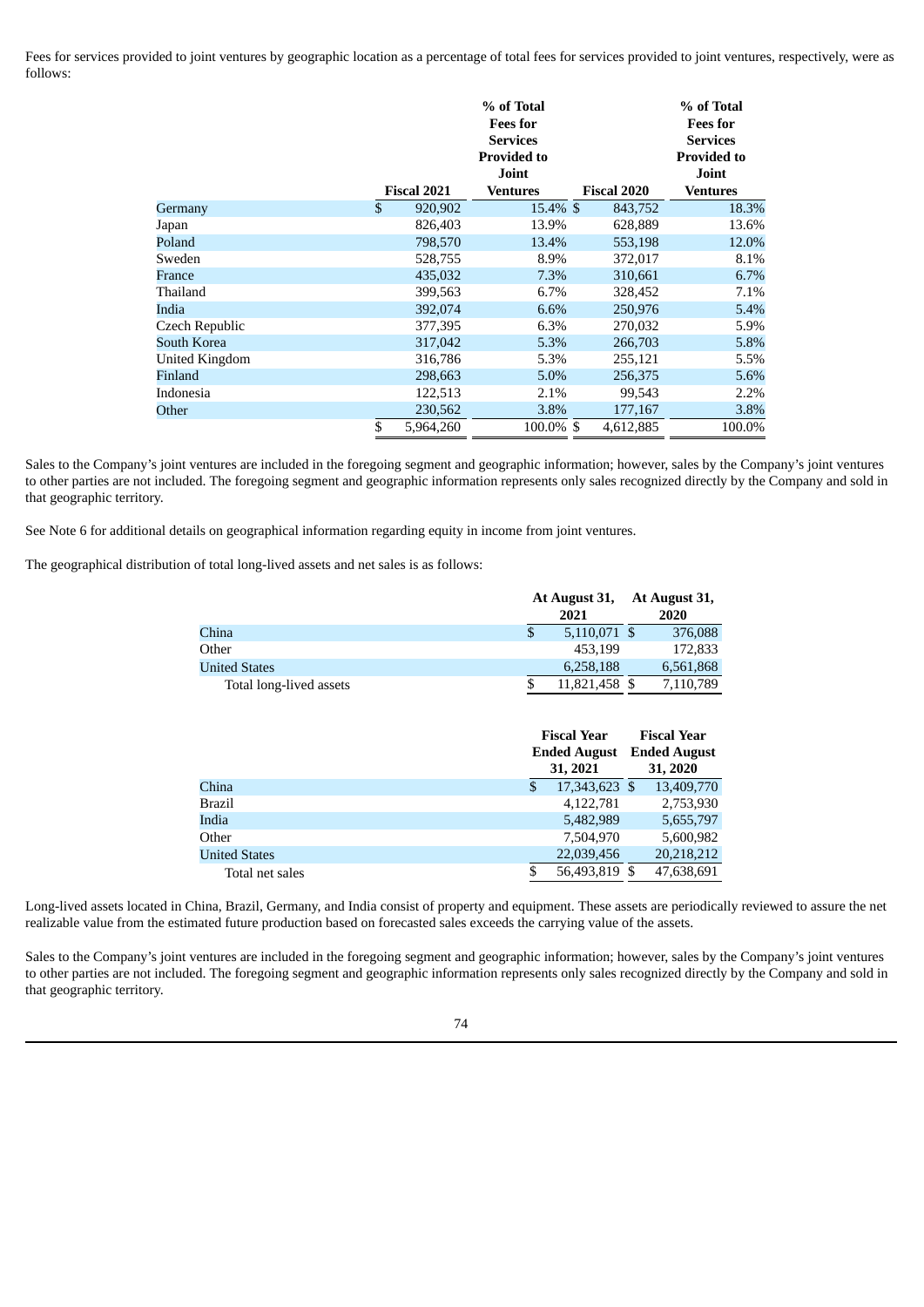All joint venture operations, including equity in income, fees for services and related dividends, are primarily related to ZERUST® products and services.

# **12. RETIREMENT PLAN**

The Company has a 401(k) employee savings plan. Employees who meet certain age and service requirements may elect to contribute up to 15% of their salaries. The Company typically contributes the lesser of 50% of the participant's contributions or 3.5% of the employee's salary. The Company recognized expense for the savings plan of \$237,499 and \$234,534 for fiscal 2021 and fiscal 2020, respectively.

# **13. RELATED PARTY TRANSACTIONS**

During both fiscal 2021 and fiscal 2020, the Company made consulting payments of \$144,000 to Bioplastic Polymers LLC, an entity owned by Ramani Narayan, Ph.D., a director of the Company.

### **14. INCOME TAXES**

The provision for income taxes for the fiscal years ended August 31, 2021 and 2020 was approximately as follows: **Fiscal Year Ended August**

|              | гімаі теат ениси лиgим         |      |            |  |
|--------------|--------------------------------|------|------------|--|
|              | 31,                            |      |            |  |
|              | 2021                           |      | 2020       |  |
| Current:     |                                |      |            |  |
| Federal      | \$<br>$\overline{\phantom{a}}$ | - \$ |            |  |
| <b>State</b> | 39,000                         |      | 23,000     |  |
| Foreign      | 1,307,000                      |      | 1,226,000  |  |
|              | 1,346,000                      |      | 1,249,000  |  |
| Deferred:    |                                |      |            |  |
| Federal      |                                |      | 1,501,000  |  |
| <b>State</b> |                                |      | 101,000    |  |
| Foreign      | 115,905                        |      | (176, 365) |  |
|              | 115,905                        |      | 1,425,635  |  |
|              | \$<br>1,461,905 \$             |      | 2,674,635  |  |

Reconciliations of the expected federal income tax at the statutory rate of 21.0% with the provisions for income taxes for the fiscal years ended August 31, 2021 and 2020 were approximately as follows:

|                                                                | <b>Fiscal Year Ended August 31,</b> |              |  |           |
|----------------------------------------------------------------|-------------------------------------|--------------|--|-----------|
|                                                                | 2021                                |              |  | 2020      |
| Tax computed at statutory rates                                |                                     | 1,794,000 \$ |  | 365,000   |
| State income tax, net of federal benefit                       |                                     | 37,000       |  | 23,000    |
| Tax effect on equity in income of international joint ventures |                                     | (1,560,000)  |  | (888,000) |
| Tax effect of foreign operations                               |                                     | 839,000      |  | 641,000   |
| Deemed repatriation                                            |                                     |              |  | 108,000   |
| Expired foreign tax credit                                     |                                     | 897,000      |  |           |
| Research and development credit                                |                                     | (277,000)    |  | (368,000) |
| Valuation allowance                                            |                                     | (492,000)    |  | 2,797,000 |
| Stock based compensation                                       |                                     | 75,000       |  | 189,000   |
| Non-controlling interest                                       |                                     | (83,000)     |  | (55,000)  |
| Other                                                          |                                     | 231,905      |  | (137.365) |
|                                                                |                                     | 1,461,905    |  | 2,674,635 |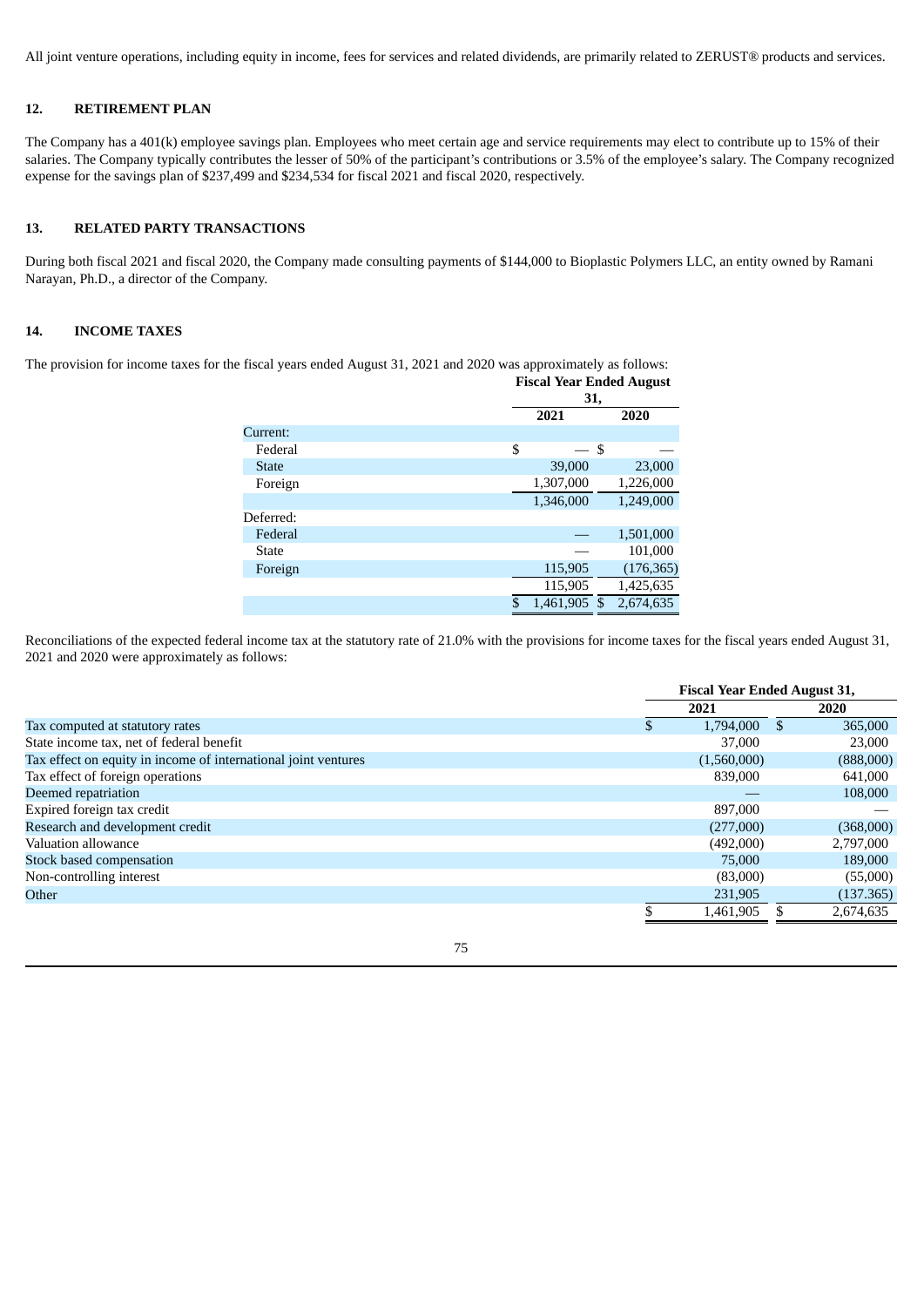The Company has not provided U.S. income taxes or foreign withholding taxes with respect to its portion of the cumulative undistributed earnings of certain foreign subsidiaries and joint ventures that are essentially permanent in duration. As a result of the 2017 tax law changes, U.S. federal income taxes on dividends received from the Company's foreign subsidiaries and joint ventures after December 31, 2017 have been generally eliminated. However, the Company continues to be subject to foreign withholding taxes upon repatriation of any undistributed earnings that are not essentially permanent in duration. The Company recorded a tax expense of approximately \$113,000 and tax benefit of approximately \$76,000 during fiscal 2021 and fiscal 2020, respectively, representing changes in the deferred tax liability for foreign withholding taxes to be paid with respect to the portion of the cumulative undistributed earnings of foreign subsidiaries and joint ventures that the Company determined were not essentially permanent in duration.

**August 31,**

The Company measures deferred tax assets and liabilities using enacted tax rates that will apply in the years in which the temporary differences are expected to be recovered or paid. The tax effect of the temporary differences and tax carryforwards comprising the net deferred taxes shown on the consolidated balance sheets as of August 31, 2021 and 2020 was approximately as follows:

|                                                     |      | August 31,     |                |  |
|-----------------------------------------------------|------|----------------|----------------|--|
|                                                     | 2021 |                | 2020           |  |
| Accrued compensation                                | \$   | 539,300<br>-S  | 173,500        |  |
| Inventory costs                                     |      | 55,100         | 64,000         |  |
| Other accrued expenses                              |      | 103,100        | 74,900         |  |
| Lease liability                                     |      | 84,300         | 147,500        |  |
| Goodwill and other intangible assets                |      | 453,000        | 581,200        |  |
| Stock-based compensation                            |      | 466,300        | 397,300        |  |
| Foreign tax credit carryforward                     |      | 4,893,300      | 5,790,500      |  |
| Other credit and loss carryforwards                 |      | 5,243,100      | 4,824,200      |  |
| Total deferred tax assets                           |      | 11,837,500     | 12,053,100     |  |
| Valuation allowance                                 |      | (11, 447, 500) | (11, 561, 700) |  |
| Total deferred tax assets after valuation allowance |      | 390,000        | 491,400        |  |
| Property and equipment                              |      | (7,300)        | (50,700)       |  |
| Right-of-use asset                                  |      | (84,300)       | (147,500)      |  |
| Unremitted foreign earnings                         |      | (154,900)      |                |  |
| Other                                               |      | (50,900)       | (83,400)       |  |
| Total deferred tax liabilities                      |      | (297, 400)     | (281, 600)     |  |
| Net deferred tax assets                             |      | 92,600         | 209,800        |  |

As of August 31, 2020, the Company had foreign tax credit carryforwards of \$5,790,500 of which \$897,000 expired during August 31, 2021. The remaining \$4,893,300 of foreign tax credit carryforwards as of August 31, 2021 will begin to expire if not utilized prior to August 31, 2022. In addition, the Company had federal and state tax credit carryforwards of \$3,552,500 as of August 31, 2021, which began to expire in fiscal 2022. These federal and state tax credit carryforwards consist primarily of federal and Minnesota research and development credit carryforwards. The Company also has a deferred tax asset of \$1,065,500 for federal net operating loss carryforwards and \$377,600 for state net operating loss carryforwards as of August 31, 2021. The federal net operating loss carryforward has an indefinite carryforward period. The state net operating loss carryforward will begin to expire if not utilized prior to August 31, 2022. The Company has a deferred tax asset of \$247,500 for foreign net operating loss carryforwards, \$223,300 of which has an indefinite carryforward period.

The Company records a tax valuation allowance to reduce deferred tax assets to the amount expected to be realized when it is more likely than not that some portion or all of its deferred tax assets will not be realized.

The Company determined based on all available evidence, including historical data and projections of future results, that it is more likely than not that its domestic deferred tax assets will not be realized due to the absence of objectively verifiable sources of taxable income. On the basis of this evaluation, the Company has recorded a valuation allowance of \$11,447,500 and \$11,561,700 as of August 31, 2021 and 2020, respectively, to recognize only the portion of the deferred tax assets that is more likely than not to be realized. The net deferred tax asset as of August 31, 2021 and 2020 relates entirely to non-US deferred tax assets which are expected to be realized by offset of deferred tax liability for withholding tax on cumulative undistributed earnings in foreign subsidiaries and joint ventures that the Company determined were not essentially permanent. The change in the valuation allowance totaled a decrease of \$114,000 and an increase of \$2,797,000 for the years ended August 31, 2021 and 2020, respectively.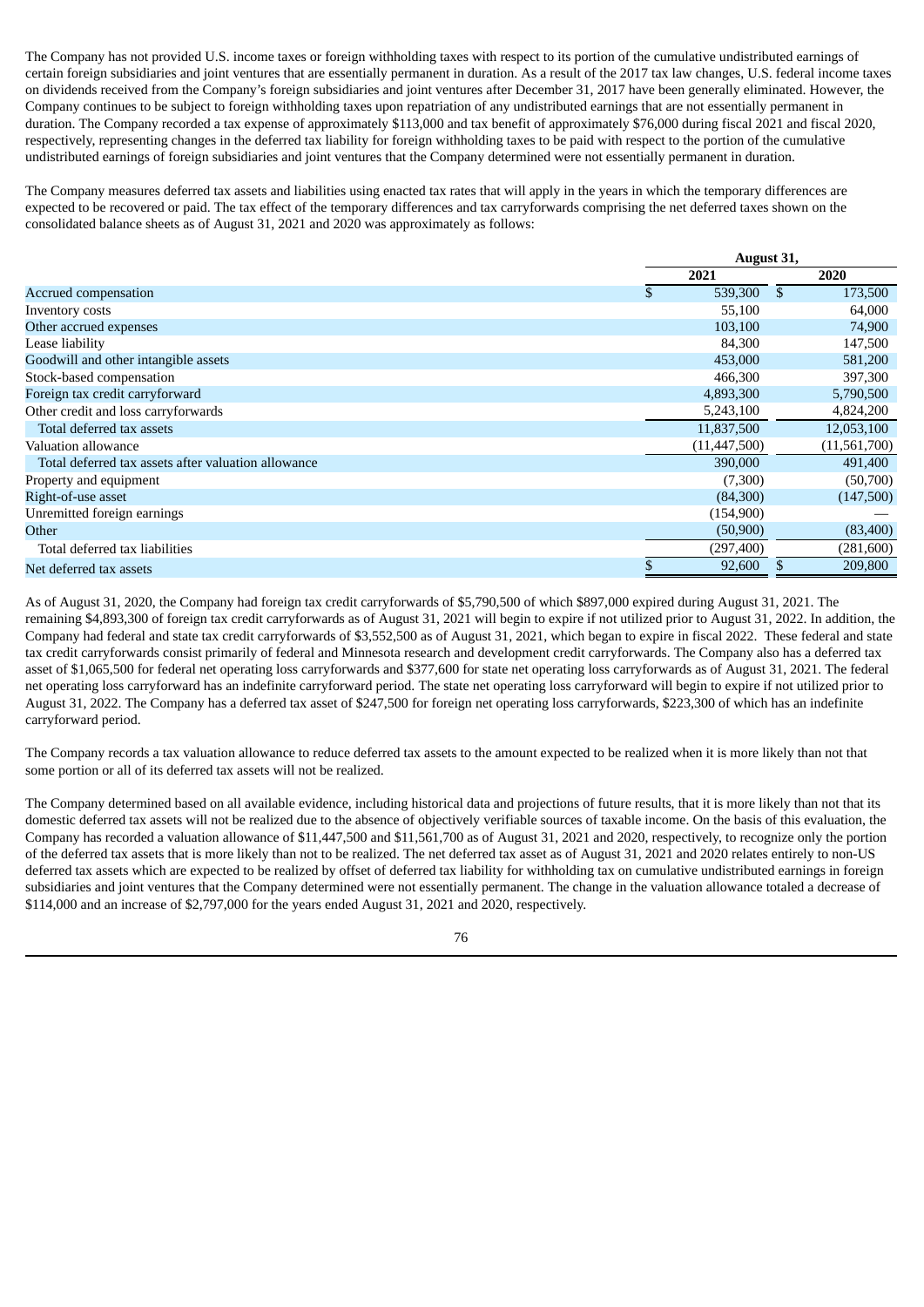The following is a tabular reconciliation of the total amounts of approximated unrecognized tax benefits:

|                                                     | <b>Fiscal Year Ended August 31,</b> |  |         |  |
|-----------------------------------------------------|-------------------------------------|--|---------|--|
|                                                     | 2021                                |  | 2020    |  |
| Gross unrecognized tax benefits – beginning balance | 278,200                             |  | 248,000 |  |
| Gross increases – prior period tax positions        | 4.400                               |  | 15,200  |  |
| Gross increases – current period tax positions      | 15,000                              |  | 15,000  |  |
| Gross unrecognized tax benefits – ending balance    | 297,600                             |  | 278,200 |  |

The entire amount of unrecognized tax benefits would affect the effective tax rate if recognized. It is not expected that the amount of unrecognized tax benefits will change significantly in the next 12 months.

The Company recognizes interest related to unrecognized tax benefits and penalties as income tax expense. Accrued interest and penalties are included within the related tax liability line in the consolidated balance sheet. There was no liability for the payment of interest and penalties as of both August 31, 2021 and August 31, 2020.

The Company is subject to taxation in the United States and various states and foreign jurisdictions. With few exceptions, as of August 31, 2021, the Company is no longer subject to federal, state, local, or foreign examinations by tax authorities for years prior to August 31, 2018.

# **15. COMMITMENTS AND CONTINGENCIES**

*Operating Leases*

The Company currently has operating leases for various buildings, equipment and vehicles. These leases are under non-cancelable operating lease agreements with expiration dates between December 31, 2021 and June 30, 2024. The Company has the option to extend certain leases to five or ten-year term(s) and has the right of first refusal on any sale.

The Company records lease liabilities within current liabilities or long-term liabilities based upon the length of time associated with the lease payments. The Company records its long-term operating leases as right-of-use assets. Upon initial adoption, using the modified retrospective transition approach, no leases with terms less than 12 months have been capitalized to the consolidated balance sheet consistent with ASC 842. Instead, these leases are recognized in the consolidated statement of operations on a straight-line expense throughout the lives of the leases. None of the Company's leases contain common area maintenance or security agreements.

The Company has made certain assumptions and judgments when applying ASC 842, the most significant of which is that the Company elected the package of practical expedients available for transition that allow the Company to not reassess whether expired or existing contracts contain leases under the new definition of a lease, lease classification for expired or existing leases and whether previously capitalized initial direct costs would qualify for capitalization under ASC 842. Additionally, the Company did not elect to use hindsight when considering judgments and estimates such as assessments of lessee options to extend or terminate a lease or purchase the underlying asset. The Company has no contingent rent agreements.

<sup>77</sup>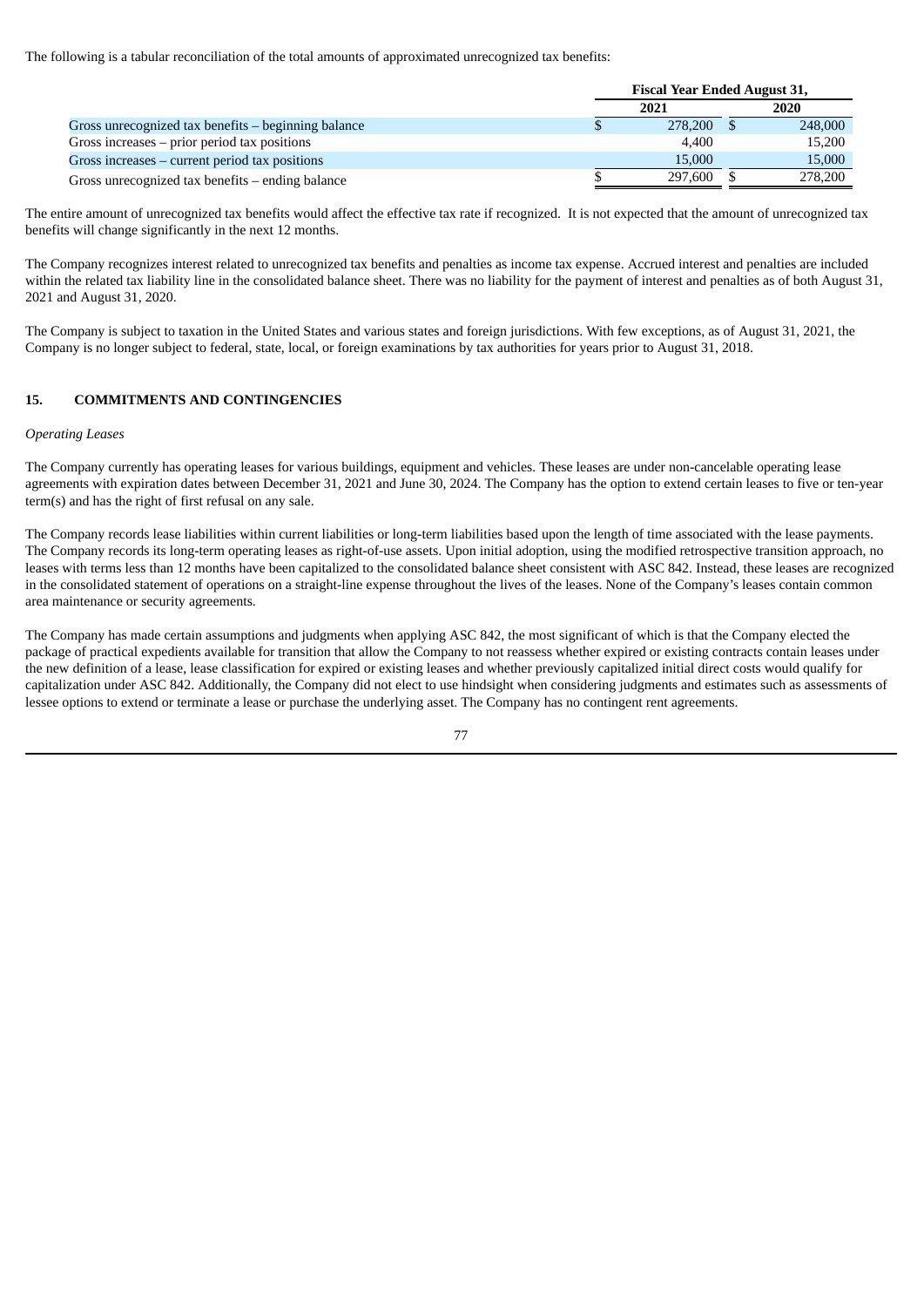### *Present Value of Leases*

|                                       | <b>August 31, 2021</b> |            | <b>August 31, 2020</b> |         |
|---------------------------------------|------------------------|------------|------------------------|---------|
| Right-of-use assets, net              |                        | 376.438 \$ |                        | 658,788 |
|                                       |                        |            |                        |         |
| Current portion of lease liability    |                        | 272,336    |                        | 386,345 |
| Lease liability, less current portion |                        | 104.102    |                        | 272,443 |
| Total lease liability                 |                        | 376,438    |                        | 658,788 |

As of August 31, 2021, the weighted-average remaining lease term was 1.50 years. The Company's lease agreements do not provide a readily determinable implicit rate nor is it available to the Company from its lessors. Instead, as of August 31, 2021, the Company estimates the weighted-average discount rate for its operating leases to be 2.31% to present value based on the incremental borrowing rate.

Future minimum payments for the next five fiscal years and thereafter as of August 31, 2021 under these long-term operating leases are as follows (in thousands):

| Fiscal 2022                                         | 272,336    |
|-----------------------------------------------------|------------|
| Fiscal 2023                                         | 84,353     |
| Fiscal 2024                                         | 26,700     |
| Fiscal 2025                                         |            |
| Total future minimum lease payments                 | 383,389    |
| Less amount representing interest                   | (6,951)    |
| Present value of obligations under operating leases | 376,438    |
| Less current portion                                | (272, 336) |
| Long-term operating lease obligations               | 104,102    |
|                                                     |            |

Rent expense under these leases was approximately \$386,345 and \$131,840 for the years ended August 31, 2021 and 2020.

#### *Annual Bonus Plan*

On August 26, 2021, the Compensation Committee of the Board of Directors of the Company approved the material terms of an annual bonus plan for the Company's executive officers as well as certain officers and employees for the fiscal year ending August 31, 2022. For fiscal 2022, as in past years, the total amount available under the bonus plan for all plan participants, including executive officers, is dependent upon the Company's earnings before interest, taxes, and other income, as adjusted to take into account amounts to be paid under the bonus plan and certain other adjustments (Adjusted EBITOI). Each plan participant's percentage of the overall bonus pool is based upon the number of plan participants, the individual's annual base salary, and the individual's position and level of responsibility within the company. In the case of each of the Company's executive officer participants, 75% of the amount of their individual bonus payout will be determined based upon the Company's actual EBITOI for fiscal 2022 compared to a pre-established target EBITOI for fiscal 2022, and 25% of the payout will be determined based upon such executive officer's achievement of certain pre-established individual performance objectives. The payment of bonuses under the plan is discretionary, and bonuses may be paid to executive officer participants in both cash and shares of NTIC common stock, the exact amount and percentages of which were determined by the Company's Board of Directors, upon recommendation of the Compensation Committee, after the completion of the Company's consolidated financial statements for fiscal 2022.

On August 27, 2020, the Compensation Committee of the Board of Directors of the Company approved the material terms of an annual bonus plan for the Company's executive officers as well as certain officers and employees for the fiscal year ending August 31, 2021. \$2,366,668 was recognized for bonuses for the fiscal year ended August 31, 2021, \$266,667 of the bonus is comprised of stock options granted to management on September 1, 2020 that will be expensed over three years and \$2,100,000 will be paid out in cash and profit sharing subsequent to year end. This is compared to \$1,300,000 recognized for bonuses for the fiscal year ended August 31, 2020, \$800,000 of the bonus comprised of stock options granted to management on September 1, 2019 and \$500,000 was paid out in cash and profit sharing subsequent to year end.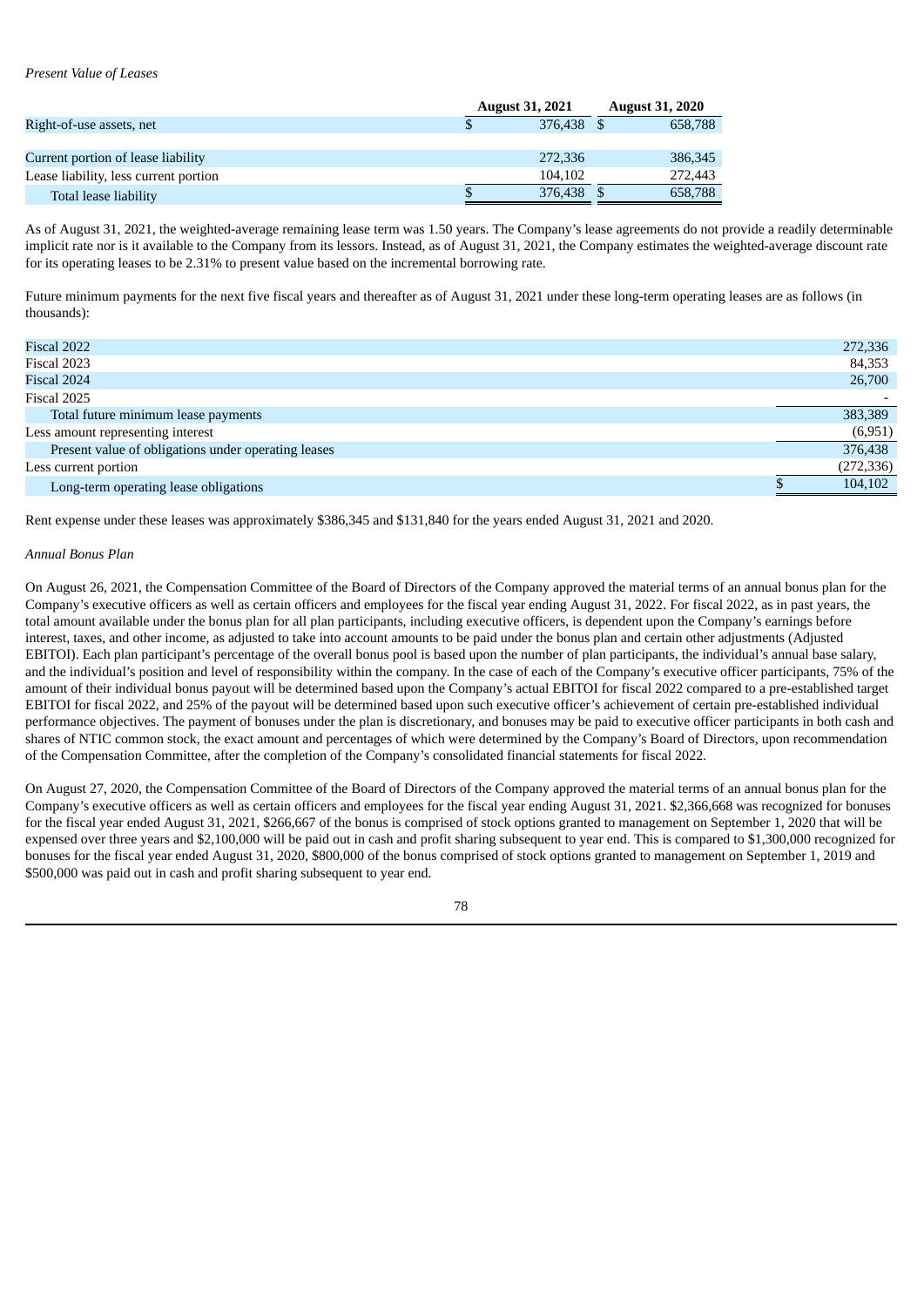# *Concentrations*

Two joint ventures (consisting of the Company's joint ventures in the Thailand and Indonesia) accounted for 37.4% of the Company's trade joint venture receivables as of August 31, 2021, and five joint ventures (consisting of the Company's joint ventures in the United States, Indonesia, Philippines, Russia and India) accounted for 88.2% of the Company's trade joint venture receivables as of August 31, 2020.

### *Legal Matters*

From time to time, the Company is subject to various claims and legal actions in the ordinary course of its business. The Company records a liability in its consolidated financial statements for costs related to claims, including future legal costs, settlements, and judgments, where the Company has assessed that a loss is probable, and an amount could be reasonably estimated. If the reasonable estimate of a probable loss is a range, the Company records the most probable estimate of the loss or the minimum amount when no amount within the range is a better estimate than any other amount. The Company discloses a contingent liability even if the liability is not probable or the amount is not estimable, or both, if there is a reasonable possibility that material loss may have been incurred. In the opinion of management, as of August 31, 2021, the amount of liability, if any, with respect to these matters, individually or in the aggregate, will not materially affect the Company's consolidated results of operations, financial position, or cash flows.

### **16. STATEMENTS OF CASH FLOWS**

Supplemental disclosures of cash flow information consist of:

|                                          | <b>Fiscal Year Ended</b> |            |  |           |
|------------------------------------------|--------------------------|------------|--|-----------|
|                                          | August 31,               |            |  |           |
|                                          |                          | 2021       |  | 2020      |
| Cash paid during the year for income tax |                          | 895.646 \$ |  | 1,099,635 |
| Cash paid during the year for interest   |                          | 16.086     |  | 16.034    |

### **17. FAIR VALUE MEASUREMENTS**

The Company follows the authoritative guidance on fair value measurements and disclosures with respect to assets and liabilities that are measured at fair value on both a recurring and non-recurring basis. Under this guidance, fair value is defined as the exit price, or the amount that would be received to sell an asset or paid to transfer a liability in an orderly transaction between market participants as of the measurement date. The authoritative guidance also establishes a hierarchy for inputs used in measuring fair value that maximizes the use of observable inputs and minimizes the use of unobservable inputs by requiring that the most observable inputs be used when available. Observable inputs are inputs market participants would use in valuing the asset or liability, developed based on market data obtained from sources independent of the Company. Unobservable inputs are inputs that reflect the Company's assumptions about the factors market participants would use in valuing the asset or liability developed based upon the best information available in the circumstances. The categorization of financial assets and financial liabilities within the valuation hierarchy is based upon the lowest level of input that is significant to the fair value measurement.

The hierarchy is broken down into three levels defined as follows:

- Level 1 Inputs are quoted prices in active markets for identical assets or liabilities.
- Level 2 Inputs include quoted prices for similar assets or liabilities in active markets, quoted prices for identical or similar assets or liabilities in
- markets that are not active, and inputs (other than quoted prices) that are observable for the asset or liability, either directly or indirectly. Level 3 - Inputs are unobservable for the asset or liability.
- See the section below titled Valuation Techniques for further discussion of how the Company determines fair value for investments.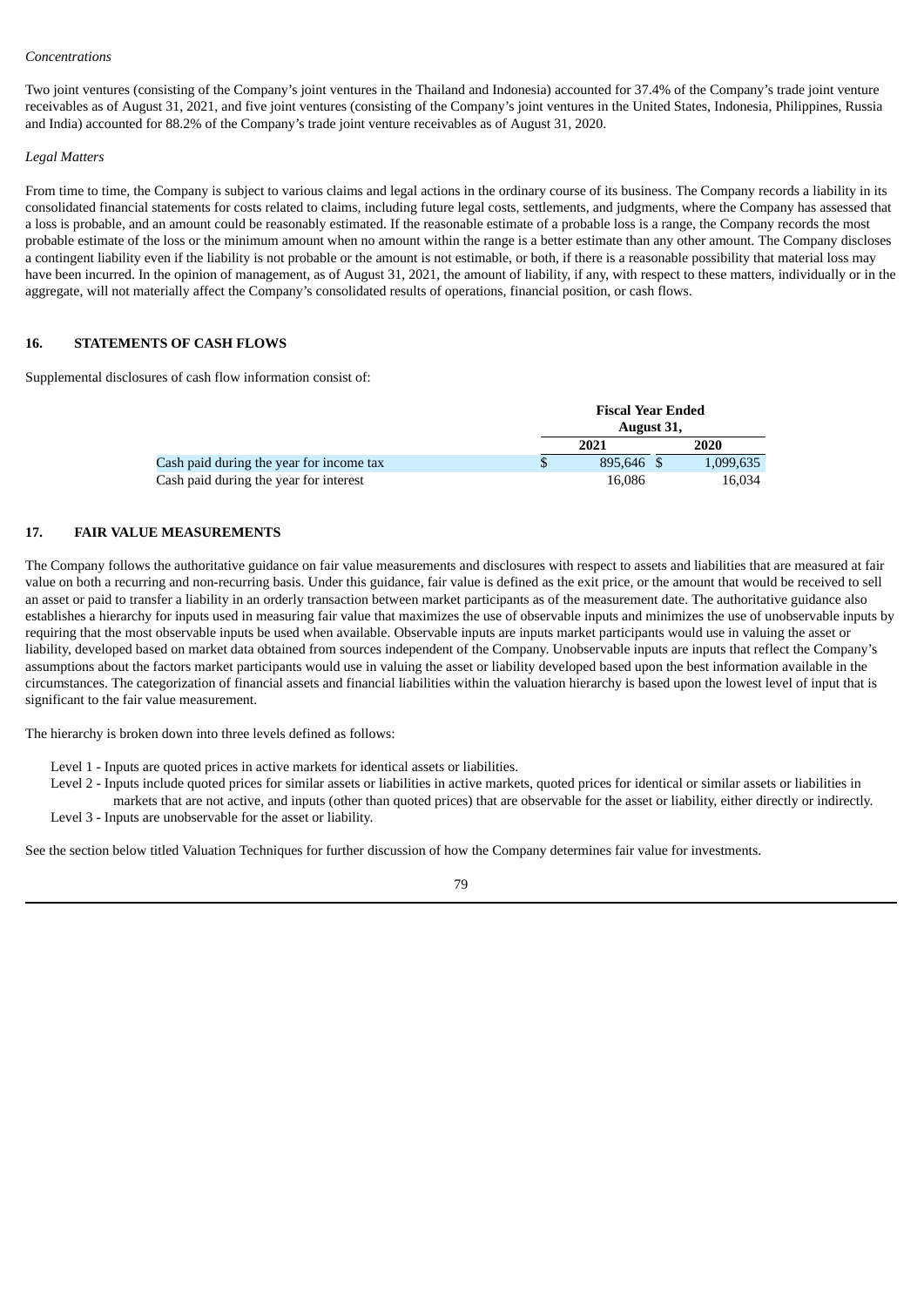#### *Assets and Liabilities That Are Measured at Fair Value on a Recurring Basis*

Assets and liabilities that are measured at fair value on a recurring basis primarily relate to marketable equity securities. These items are marked-to-market at each reporting period, and the Company estimates that market value approximates costs.

The following tables provide information by level for assets and liabilities that are measured at fair value on a recurring basis:

|                               |                                                             | <b>Fair Value Measurements Using Inputs</b><br><b>Considered as</b> |
|-------------------------------|-------------------------------------------------------------|---------------------------------------------------------------------|
|                               | Fair value as<br>of<br>August 31,<br>2021<br><b>Level 1</b> | Level 3<br><b>Level 2</b>                                           |
| Available for sale securities | 4,634<br>4,634<br>S.                                        | $\sqrt{s}$<br>$\overline{\phantom{0}}$                              |
|                               |                                                             | <b>Fair Value Measurements Using Inputs</b><br><b>Considered as</b> |
|                               | <b>Fair value as</b><br>of<br>August 31,                    |                                                                     |
|                               | 2020<br><b>Level 1</b>                                      | Level 3<br><b>Level 2</b>                                           |
| Available for sale securities | 5,544,722<br>5,544,722                                      | $\sqrt{S}$                                                          |

#### *Valuation Techniques*

Financial assets that are classified as Level 1 securities include cash equivalents and available for sale securities. These are valued using quoted market prices in an active market.

The Company reviews the fair value hierarchy classification on a quarterly basis. Changes in the ability to observe valuation inputs may result in a reclassification of levels for certain securities within the fair value hierarchy. The Company's policy is to recognize transfers into and out of levels within the fair value hierarchy at the end of the fiscal quarter in which the actual event or change in circumstances that caused the transfer occurs. There were no transfers between Level 1, Level 2, or Level 3 during the fiscal years ended August 31, 2021 or August 31, 2020. When a determination is made to classify an asset or liability within Level 3, the determination is based upon the significance of the unobservable inputs to the overall fair value measurement.

# **18. SUBSEQUENT EVENTS**

On October 20, 2021, NTIC's Board of Directors declared a cash dividend of \$0.07 per share of NTIC's common stock, payable on November 17, 2021 to stockholders of record on November 3, 2021. Although NTIC's Board of Directors intends to declare regular quarterly cash dividends going forward, the payment of any future dividends will be determined by NTIC's Board of Directors in light of conditions then existing, including NTIC's earnings, financial condition, cash requirements, restrictions in financing agreements, business conditions, and other factors, including without limitation the effect of COVID-19 on its business, operating results, and financial condition.

On September 21, 2021, the Company announced that it acquired the remaining 50% ownership interest in its Indian joint venture, Harita-NTI Limited, for USD \$6.25 million in cash, effective as of September 1, 2021. This purchase was funded with cash available from existing operations.

Also on September 21, 2021, the Company and PNC Bank entered into an Amended and Restated Loan Agreement and Amended and Restated Security Agreement relating to the Company's revolving line of credit with PNC Bank and the Company issued an amended and restated promissory note thereunder, in each case effective as of August 31, 2021, which together increased the line of credit from \$3.0 million to \$5.0 million, extended the maturity date to February 22, 2022 and revised the rate at which amounts outstanding under the line of credit bear interest to equal a per annum rate equal to the daily LIBOR plus 250 basis points (2.50%). The other material terms of the line of credit, Amended and Restated Loan Agreement and Amended and Restated Security Agreement with PNC Bank and other related documents were not affected by these amendments.

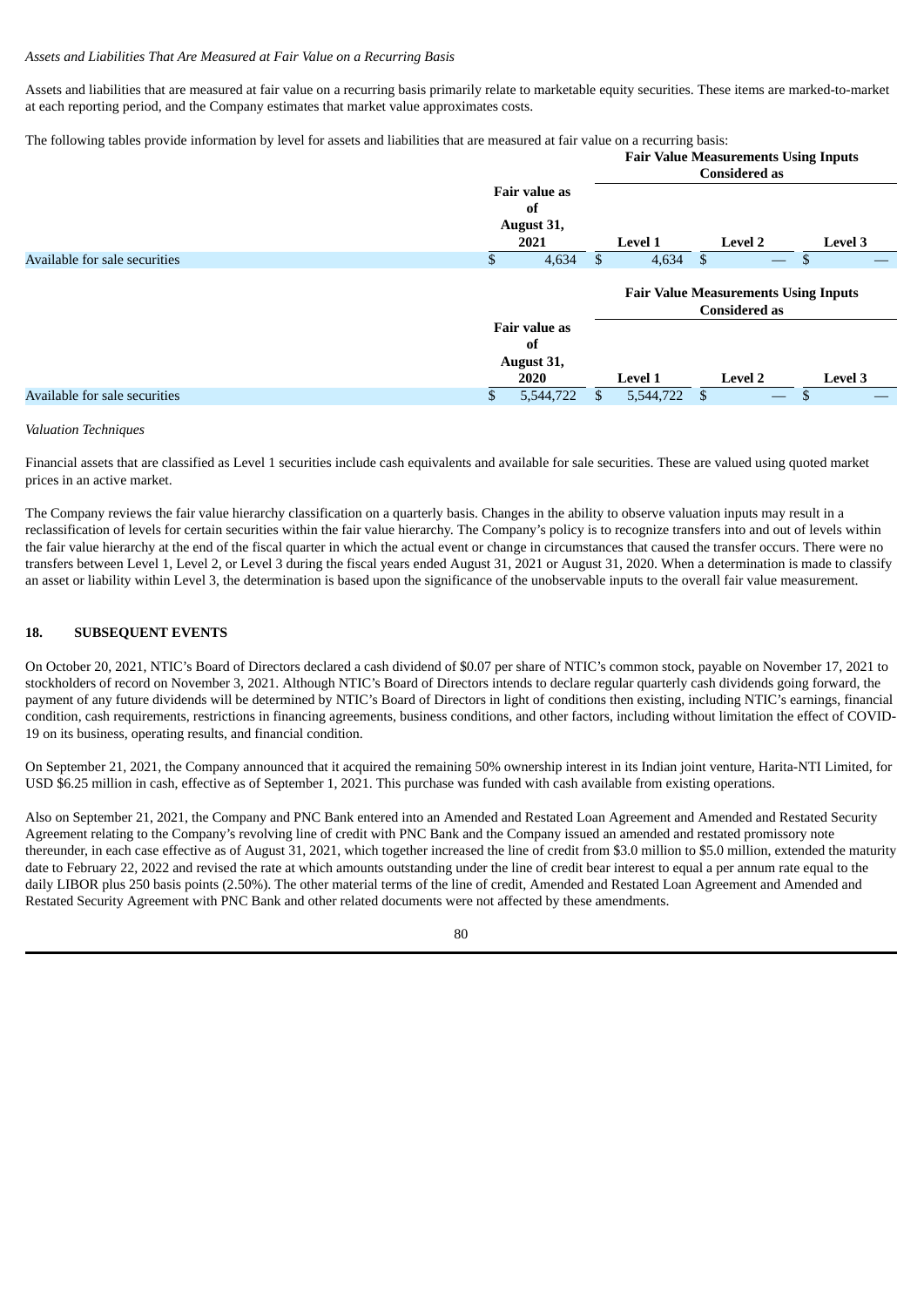#### None

#### **Item 9A. CONTROLS AND PROCEDURES**

#### **Evaluation of Disclosure Controls and Procedures**

NTIC maintains disclosure controls and procedures (as defined in Rules 13a-15(e) and 15d-15(e) under the Securities Exchange Act of 1934, as amended) that are designed to provide reasonable assurance that information required to be disclosed by NTIC in the reports it files or submits under the Securities Exchange Act of 1934, as amended, is recorded, processed, summarized, and reported within the time periods specified in the Securities and Exchange Commission's rules and forms and that such information is accumulated and communicated to NTIC's management, including NTIC's principal executive officer and principal financial officer, or persons performing similar functions, as appropriate to allow timely decisions regarding required disclosure. NTIC's management evaluated, with the participation of its Chief Executive Officer and its Chief Financial Officer, the effectiveness of the design and operation of NTIC's disclosure controls and procedures as of the end of the period covered in this report. Based on that evaluation, NTIC's Chief Executive Officer and Chief Financial Officer concluded that NTIC's disclosure controls and procedures were effective as of the end of such period to provide reasonable assurance that information required to be disclosed in the reports that NTIC files or submits under the Exchange Act is recorded, processed, summarized, and reported within the time periods specified in the SEC's rules and forms, and that such information is accumulated and communicated to NTIC's management, including NTIC's Chief Executive Officer and Chief Financial Officer, as appropriate, to allow timely decisions regarding required disclosure.

#### **Management**'**s Report on Internal Control over Financial Reporting**

NTIC's management is responsible for establishing and maintaining adequate internal control over financial reporting, as such term is defined in Exchange Act Rules 13a-15(f) and 15d-15(f) for Northern Technologies International Corporation and its subsidiaries. This system is designed to provide reasonable assurance regarding the reliability of financial reporting and the preparation of financial statements for external purposes in accordance with U.S. generally accepted accounting principles.

The Company's internal control over financial reporting includes those policies and procedures that (i) pertain to the maintenance of records that, in reasonable detail, accurately and fairly reflect the transactions and dispositions of the assets of the Company; (ii) provide reasonable assurance that transactions are recorded as necessary to permit preparation of financial statements in accordance with U.S. generally accepted accounting principles, and that receipts and expenditures of the Company are being made only in accordance with authorizations of management and directors of the Company; and (iii) provide reasonable assurance regarding prevention or timely detection of unauthorized acquisition, use, or disposition of the Company's assets that could have a material effect on the financial statements.

Because of its inherent limitations, internal control over financial reporting may not prevent or detect misstatements, and even when determined to be effective, can only provide reasonable assurance with respect to financial statement preparation and presentation. In addition, projection of any evaluation of the effectiveness of internal control over financial reporting to future periods is subject to the risk that controls may become inadequate because of changes in conditions, or that the degree of compliance with the policies or procedures may deteriorate.

Management, with the participation of NTIC's President and Chief Executive Officer and Chief Financial Officer, evaluated the effectiveness of the Company's internal control over financial reporting as of August 31, 2021. In making this evaluation, management used the criteria set forth by the Committee of Sponsoring Organizations of the Treadway Commission in Internal Control – Integrated Framework (2013). Based on this assessment, management concluded that the Company's internal control over financial reporting was effective as of August 31, 2021.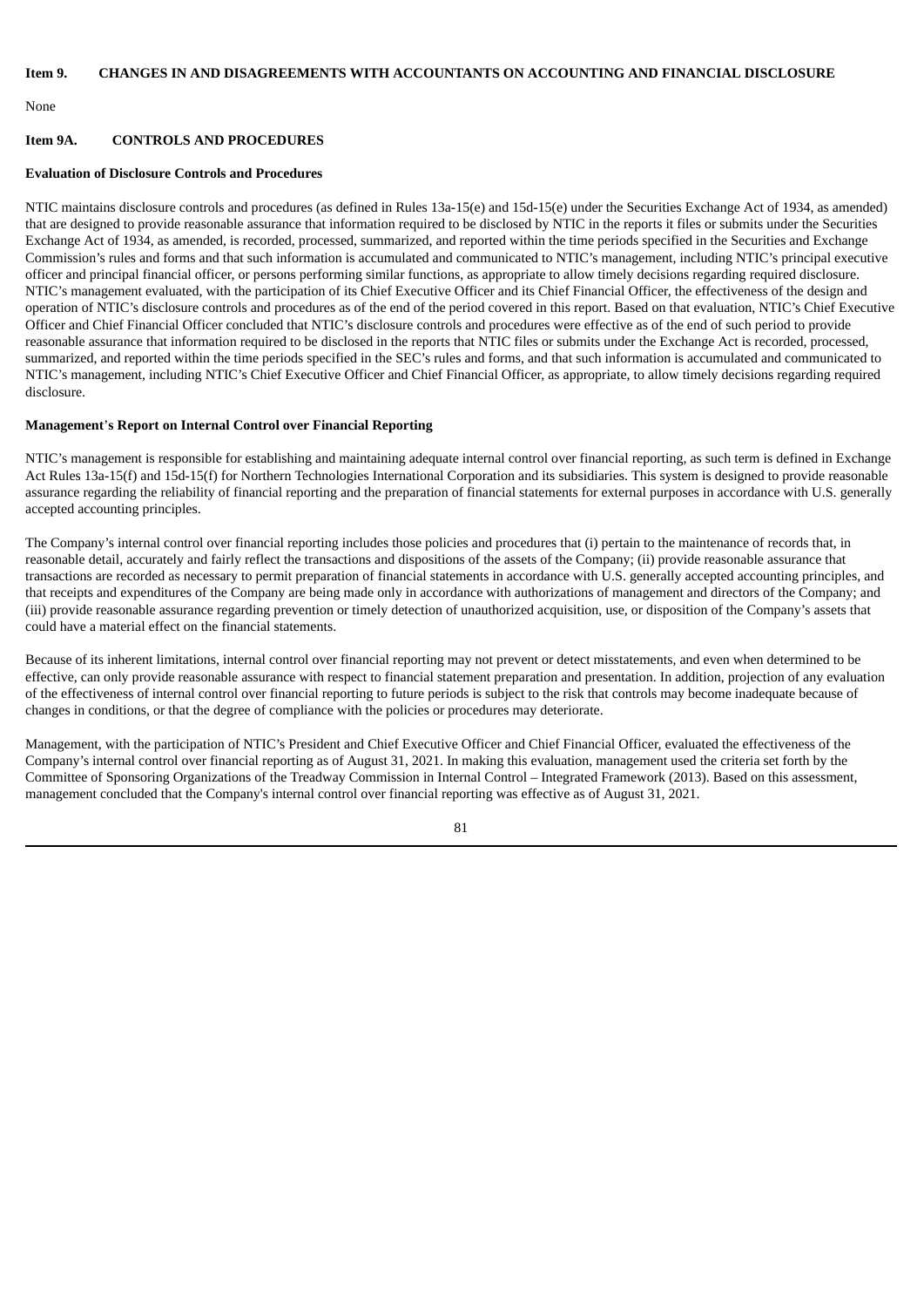This report does not include an attestation report of NTIC's independent registered public accounting firm regarding internal control over financial reporting. Management's report was not subject to attestation by NTIC's independent registered public accounting firm pursuant to rules of the Securities and Exchange Commission that permit NTIC to provide only management's report in this report.

### **Changes in Internal Control over Financial Reporting**

There was no change in NTIC's internal control over financial reporting that occurred during the quarter ended August 31, 2021 that has materially affected or is reasonably likely to materially affect NTIC's internal control over financial reporting.

# **Item 9B. OTHER INFORMATION**

Not applicable.

# **Item 9C. DISCLOSURE REGARDING FOREIGN JURISDICTIONS THAT PREVENT INSPECTIONS**

Not applicable.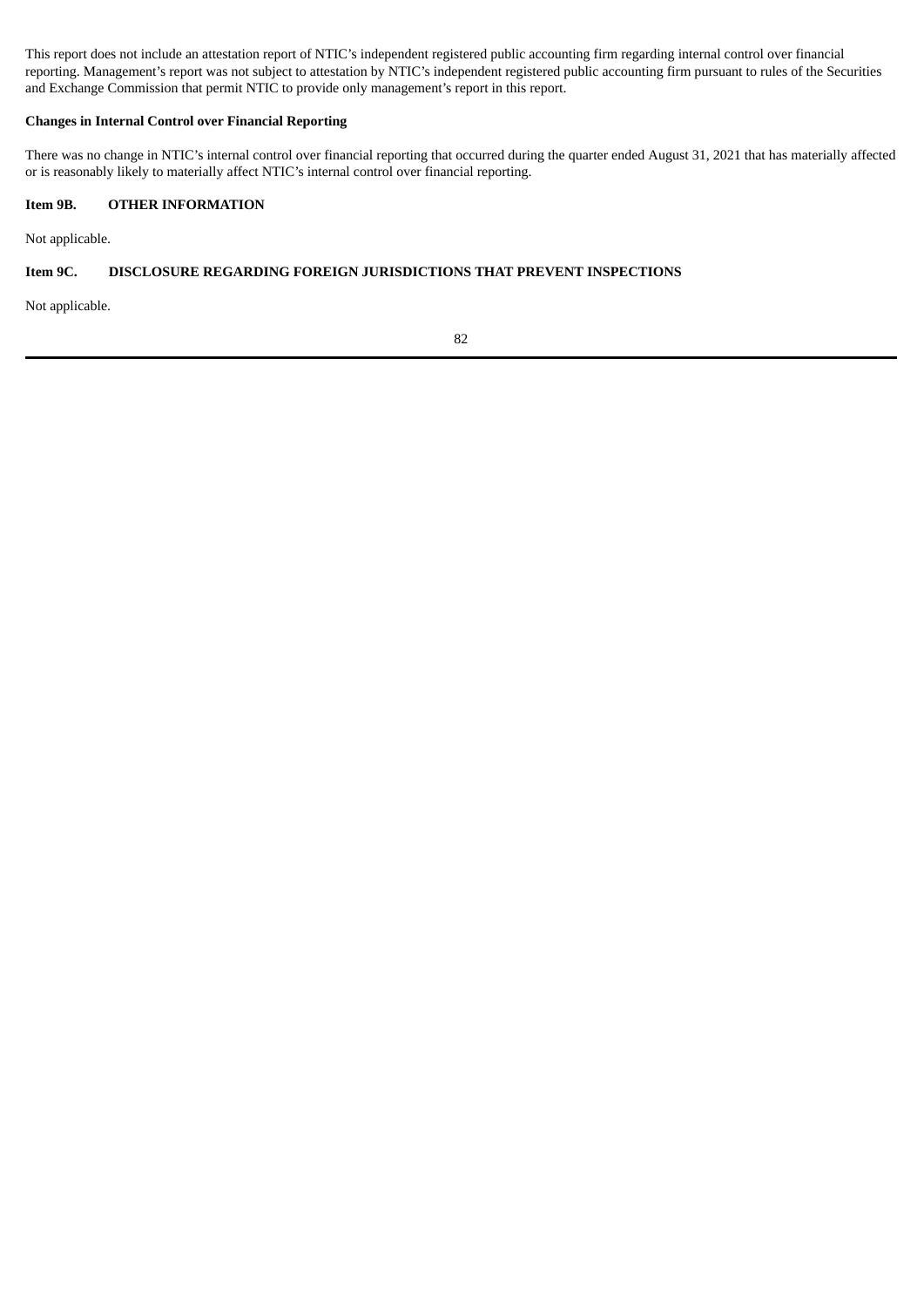#### **PART III**

# **Item 10. DIRECTORS, EXECUTIVE OFFICERS AND CORPORATE GOVERNANCE**

#### **Directors**

The information in the "Proposal One – Election of Directors" section of NTIC's definitive proxy statement to be filed with the Securities and Exchange Commission with respect to NTIC's next annual meeting of stockholders, which involves the election of directors, is incorporated in this annual report on Form 10-K by reference.

#### **Executive Officers**

Information concerning NTIC's executive officers and officers is included in this annual report on Form 10-K under Part I under the heading "Executive Officers of the Registrant."

### **Code of Ethics**

NTIC has adopted a code of ethics that applies to its principal executive officer, principal financial officer, principal accounting officer, or controller or persons performing similar functions, as well as other employees and NTIC's directors and meets the requirements of the SEC and the Nasdaq Global Market. A copy of NTIC's Code of Ethics is filed as an exhibit to this report. NTIC intends to satisfy the disclosure requirements of Item 5.05 of Form 8-K regarding amendments to or waivers from any provision of its code of ethics by posting such information on its corporate website at www.ntic.com.

#### **Changes to Nomination Procedures**

During the fourth quarter of fiscal 2021, NTIC made no material changes to the procedures by which stockholders may recommend nominees to NTIC's Board of Directors, as described in NTIC's most recent proxy statement.

### **Audit Committee Matters**

The information in the "Corporate Governance—Audit Committee" section of NTIC's definitive proxy statement to be filed with the Securities and Exchange Commission with respect to NTIC's next annual meeting of stockholders, which involves the election of directors, is incorporated in this annual report on Form 10-K by reference.

# **Item 11. EXECUTIVE COMPENSATION**

The information in the "Director Compensation" and "Executive Compensation" sections of NTIC's definitive proxy statement to be filed with the Securities and Exchange Commission with respect to NTIC's next annual meeting of stockholders, which involves the election of directors, is incorporated in this annual report on Form 10-K by reference.

### **Item 12. SECURITY OWNERSHIP OF CERTAIN BENEFICIAL OWNERS AND MANAGEMENT AND RELATED STOCKHOLDER MATTERS**

### **Stock Ownership**

The information in the "Stock Ownership—Beneficial Ownership of Significant Stockholders and Management" section of NTIC's definitive proxy statement to be filed with the Securities and Exchange Commission with respect to NTIC's next annual meeting of stockholders, which involves the election of directors, is incorporated in this annual report on Form 10-K by reference.

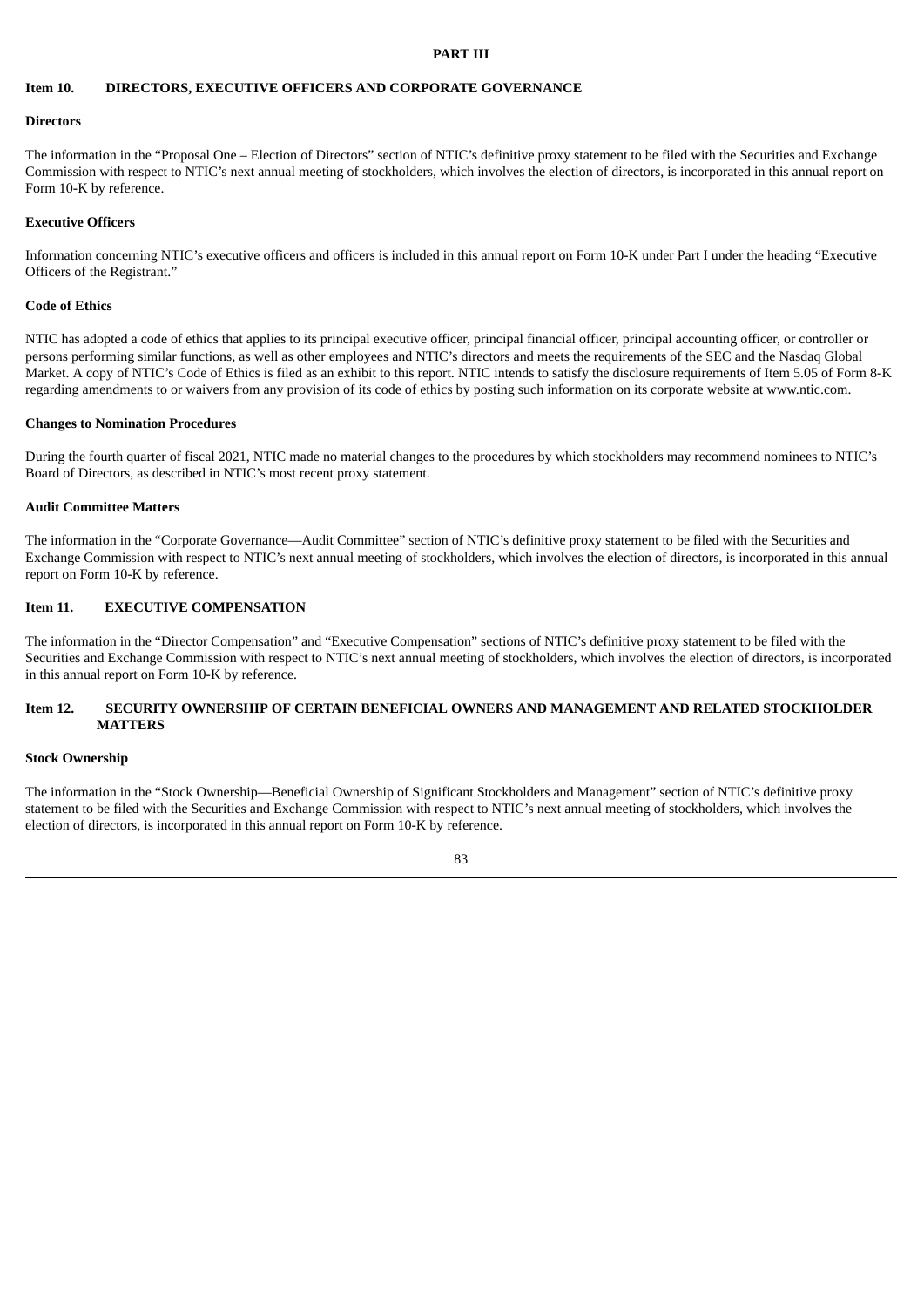# **Securities Authorized for Issuance under Equity Compensation Plans**

The following table summarizes outstanding options and other awards under NTIC's equity compensation plans as of August 31, 2021. NTIC's equity compensation plans as of August 31, 2021 were the Northern Technologies International Corporation Amended and Restated 2019 Stock Incentive Plan, the Northern Technologies International Corporation Amended and Restated 2007 Stock Incentive Plan, and the Northern Technologies International Corporation Employee Stock Purchase Plan. Except for automatic annual grants of \$50,000 in options to purchase shares of NTIC common stock to NTIC's directors in consideration for their services as directors of NTIC and an automatic annual grant of \$10,000 in options to purchase shares of NTIC common stock to NTIC's Chairman of the Board in consideration for his services as Chairman, in each case on the first day of each fiscal year, and automatic initial pro rata grants of \$50,000 in options to purchase shares of NTIC common stock to NTIC's new directors in consideration for their services as directors of NTIC on the first date of their appointment as directors, options and other awards granted in the future under the Northern Technologies International Corporation Amended and Restated 2019 Stock Incentive Plan are within the discretion of the Board of Directors and the Compensation Committee of the Board of Directors and, therefore, cannot be ascertained at this time. No future grants of options or other stock awards will be made under the Northern Technologies International Corporation Amended and Restated 2007 Stock Incentive Plan.

| <b>Plan Category</b>                                          | (a)<br>Number of Securities to be<br><b>Issued Upon Exercise of</b><br><b>Outstanding Options,</b><br><b>Warrants and Rights</b> | (b)<br><b>Weighted-Average Exercise</b><br><b>Price of Outstanding Options,</b><br><b>Warrants and Rights</b> | (c)<br><b>Number of Securities</b><br><b>Remaining Available for</b><br><b>Future Issuance Under Equity</b><br><b>Compensation Plans</b><br>(excluding securities reflected<br>in column $(a)$ ) |
|---------------------------------------------------------------|----------------------------------------------------------------------------------------------------------------------------------|---------------------------------------------------------------------------------------------------------------|--------------------------------------------------------------------------------------------------------------------------------------------------------------------------------------------------|
| Equity compensation plans approved by                         |                                                                                                                                  |                                                                                                               |                                                                                                                                                                                                  |
| security holders                                              | 1,426,651(1)(2)                                                                                                                  | \$<br>9.30                                                                                                    | 954,178(3)                                                                                                                                                                                       |
| Equity compensation plans not approved by<br>security holders |                                                                                                                                  |                                                                                                               |                                                                                                                                                                                                  |
| <b>Total</b>                                                  | 1,426,651(1)(2)                                                                                                                  | 9.30<br>\$                                                                                                    | 954,178(3)                                                                                                                                                                                       |
|                                                               |                                                                                                                                  |                                                                                                               |                                                                                                                                                                                                  |

- (1) Amount includes 706,007 shares of NTIC common stock issuable upon the exercise of stock options outstanding as of August 31, 2021 under the Northern Technologies International Corporation Amended and Restated 2007 Stock Incentive Plan and 720,644 shares of NTIC common stock issuable upon the exercise of stock options outstanding as of August 31, 2021 under the Northern Technologies International Corporation Amended and Restated 2019 Stock Incentive Plan.
- (2) Excludes employee stock purchase rights accruing under the Northern Technologies International Corporation Employee Stock Purchase Plan. Under such plan, each eligible employee may purchase up to 2,000 shares of NTIC common stock at semi-annual intervals on February 28th or 29th (as the case may be) and August 31st each year at a purchase price per share equal to 90% of the lower of (i) the closing sales price per share of NTIC common stock on the first day of the offering period or (ii) the closing sales price per share of NTIC common stock on the last day of the offering period.
- (3) Amount includes 879,356 shares available as of August 31, 2021 for future issuance under Northern Technologies International Corporation Amended and Restated 2019 Stock Incentive Plan and 74,822 shares available at August 31, 2021 for future issuance under the Northern Technologies International Corporation Employee Stock Purchase Plan.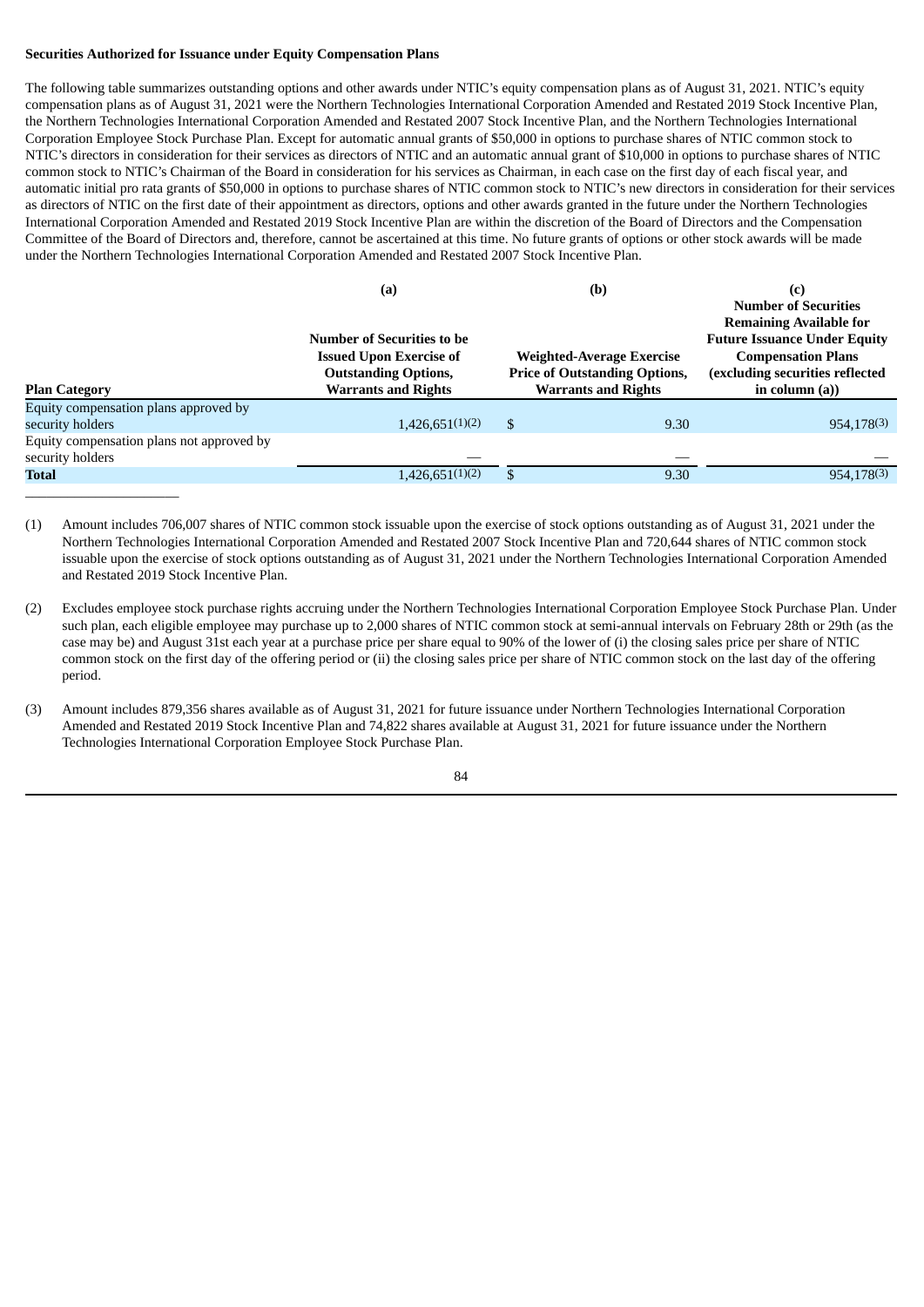## **Item 13. CERTAIN RELATIONSHIPS AND RELATED TRANSACTIONS, AND DIRECTOR INDEPENDENCE**

The information in the "Related Person Relationships and Transactions" and "Corporate Governance—Director Independence" sections of NTIC's definitive proxy statement to be filed with the Securities and Exchange Commission with respect to NTIC's next annual meeting of stockholders, which involves the election of directors, is incorporated in this annual report on Form 10-K by reference.

# **Item 14. PRINCIPAL ACCOUNTANT FEES AND SERVICES**

The information in the "Proposal Three—Ratification of Selection of Independent Registered Public Accounting Firm—Audit, Audit-Related, Tax and Other Fees" and "Proposal Three—Ratification of Selection of Independent Registered Public Accounting Firm—Audit Committee Pre-Approval Policies and Procedures" sections of NTIC's definitive proxy statement to be filed with the Securities and Exchange Commission with respect to NTIC's next annual meeting of stockholders, which involves the election of directors, is incorporated in this annual report on Form 10-K by reference.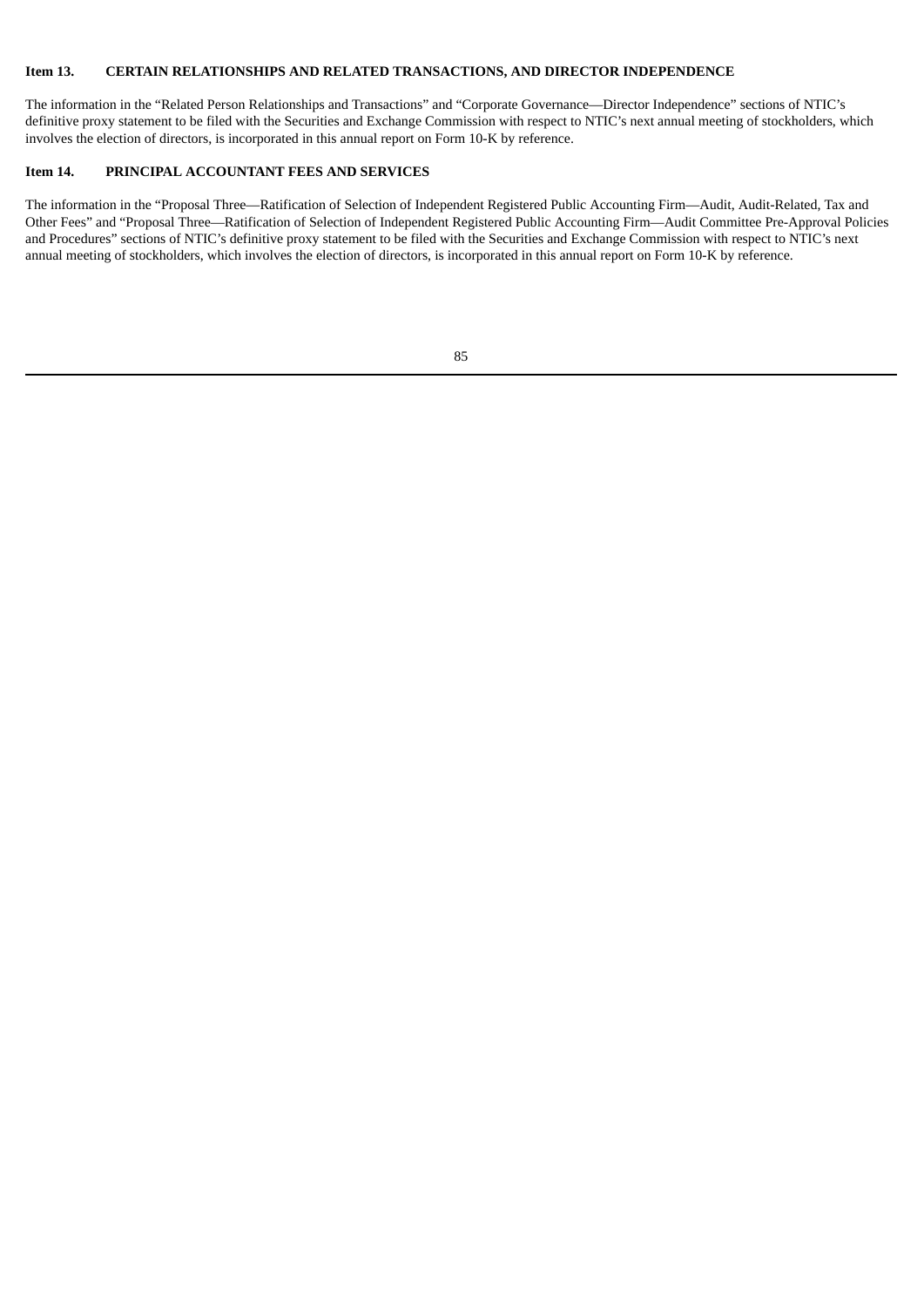# **Item 15. EXHIBIT AND FINANCIAL STATEMENT SCHEDULES**

#### **Financial Statements**

NTIC's consolidated financial statements are included in Item 8 of Part III of this report.

# **Financial Statement Schedules**

All financial statement schedules are omitted because they are inapplicable since NTIC is a smaller reporting company.

#### **Exhibits**

The exhibits being filed or furnished with this report are listed below. Each management contract or compensatory plan or arrangement required to be filed as an exhibit to this report is asterisked below.

A copy of any exhibits listed or referred to herein will be furnished at a reasonable cost to any person who is a stockholder upon receipt from any such person of a written request for any such exhibit. Such request should be sent to: Mr. Matthew Wolsfeld, Corporate Secretary, Northern Technologies International Corporation, 4201 Woodland Road, P.O. Box 69, Circle Pines, Minnesota 55014 Attn: Stockholder Information.

| Item No. | Item                                                                                                                                                                               | <b>Method of Filing</b>                                                                                                                                                                             |
|----------|------------------------------------------------------------------------------------------------------------------------------------------------------------------------------------|-----------------------------------------------------------------------------------------------------------------------------------------------------------------------------------------------------|
| 3.1      | Restated Certificate of Incorporation of Northern Technologies<br><b>International Corporation</b>                                                                                 | Incorporated by reference to Exhibit 3.1 to NTIC's Quarterly Report<br>on Form 10-Q for the fiscal quarter ended February 28, 2009 (File No.<br>$001 - 11038$                                       |
| 3.2      | Certificate of Amendment to the Restated Certificate of Incorporation<br>of Northern Technologies International Corporation dated January 16,<br>2018                              | Incorporated by reference to Exhibit 3.1 to NTIC's Current Report on<br>Form 8-K as filed with the Securities and Exchange Commission on<br>January 16, 2018 (File No. 001-11038)                   |
| 3.3      | Certificate of Validation of the Certificate of Amendment to Restated<br>Certificate of Incorporation of Northern Technologies International<br>Corporation dated January 18, 2019 | <b>Incorporated by reference to Exhibit 3.1 to NTIC's Current Report on</b><br>Form 8-K as filed with the Securities and Exchange Commission on<br>January 25, 2019 (File No. 001-11038)            |
| 3.4      | Amended and Restated Bylaws of Northern Technologies International<br>Corporation                                                                                                  | Incorporated by reference to Exhibit 3.1 to NTIC's Current Report on<br>Form 8-K as filed with the Securities and Exchange Commission on<br>November 24, 2008 (File No. 001-11038)                  |
| 4.1      | Specimen Stock Certificate Representing Common Stock of Northern<br>Technologies International Corporation                                                                         | Incorporated by reference to Exhibit 4.1 to NTIC's Registration<br>Statement on Form 10 (File No. 001-19331) (Filed on paper -<br>hyperlink is not required pursuant to Rule 105 of Regulation S-T) |
| 4.2      | Description of Common Stock of Northern Technologies International<br>Corporation                                                                                                  | Incorporated by reference to Exhibit 4.2 to NTIC's Annual Report on<br>Form 10-K for the fiscal year ended August 31, 2020 (File No. 001-<br><u>11038)</u>                                          |
|          | $\sim$                                                                                                                                                                             |                                                                                                                                                                                                     |

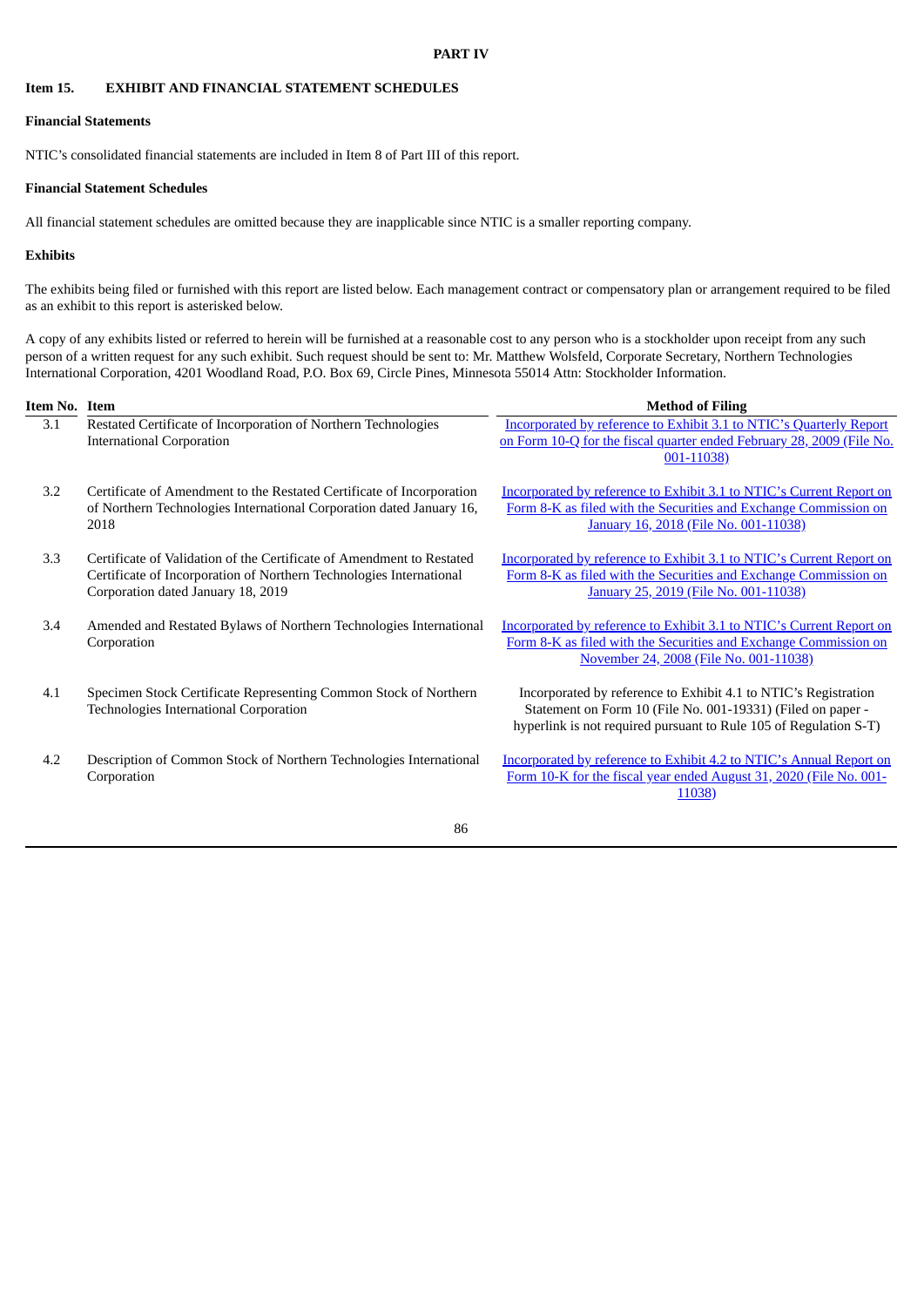| Item No. Item |                                                                                                                                                        | Method of Filing                                                                                                                                                                   |
|---------------|--------------------------------------------------------------------------------------------------------------------------------------------------------|------------------------------------------------------------------------------------------------------------------------------------------------------------------------------------|
| 10.1          | Northern Technologies International Corporation Amended and<br>Restated 2019 Stock Incentive Plan*                                                     | Incorporated by reference to Exhibit 10.1 to NTIC's Current Report on<br>Form 8-K as filed with the Securities and Exchange Commission on<br>January 15, 2021 (File No. 001-11038) |
| 10.2          | Form of Incentive Stock Option Agreement for Northern Technologies<br>International Corporation Amended and Restated 2019 Stock Incentive<br>Plan*     | Incorporated by reference to Exhibit 10.2 to NTIC's Current Report on<br>Form 8-K as filed with the Securities and Exchange Commission on<br>January 25, 2019 (File No. 001-11038) |
| 10.3          | Form of Non-Statutory Stock Option Agreement for Northern<br>Technologies International Corporation Amended and Restated 2019<br>Stock Incentive Plan* | Incorporated by reference to Exhibit 10.3 to NTIC's Current Report on<br>Form 8-K as filed with the Securities and Exchange Commission on<br>January 25, 2019 (File No. 001-11038) |
| 10.4          | Northern Technologies International Corporation Amended and<br>Restated 2007 Stock Incentive Plan*                                                     | Incorporated by reference to Exhibit 10.1 to NTIC's Current Report on<br>Form 8-K as filed with the Securities and Exchange Commission on<br>January 24, 2011 (File No. 001-11038) |
| 10.5          | Form of Incentive Stock Option Agreement for Northern Technologies<br>International Corporation Amended and Restated 2007 Stock Incentive<br>Plan*     | Incorporated by reference to Exhibit 10.2 to NTIC's Current Report on<br>Form 8-K as filed with the Securities and Exchange Commission on<br>January 24, 2011 (File No. 001-11038) |
| 10.6          | Form of Non-Statutory Stock Option Agreement for Northern<br>Technologies International Corporation Amended and Restated 2007<br>Stock Incentive Plan* | Incorporated by reference to Exhibit 10.3 to NTIC's Current Report on<br>Form 8-K as filed with the Securities and Exchange Commission on<br>January 24, 2011 (File No. 001-11038) |
| 10.7          | Form of Restricted Stock Agreement for Northern Technologies<br>International Corporation Amended and Restated 2007 Stock Incentive<br>Plan*           | Incorporated by reference to Exhibit 10.4 to NTIC's Current Report on<br>Form 8-K as filed with the Securities and Exchange Commission on<br>January 24, 2011 (File No. 001-11038) |
| 10.8          | Northern Technologies International Corporation Employee Stock<br>Purchase Plan*                                                                       | Incorporated by reference to Exhibit 10.11 to NTIC's Annual Report<br>on Form 10-KSB for the fiscal year ended August 31, 2006 (File No.<br>001-11038)                             |
| 10.9          | Material Terms of Northern Technologies International Corporation<br>Annual Bonus Plan*                                                                | Incorporated by reference to Exhibit 10.6 to NTIC's Annual Report on<br>Form 10-K for the fiscal year ended August 31, 2015 (File No. 001-<br>11038)                               |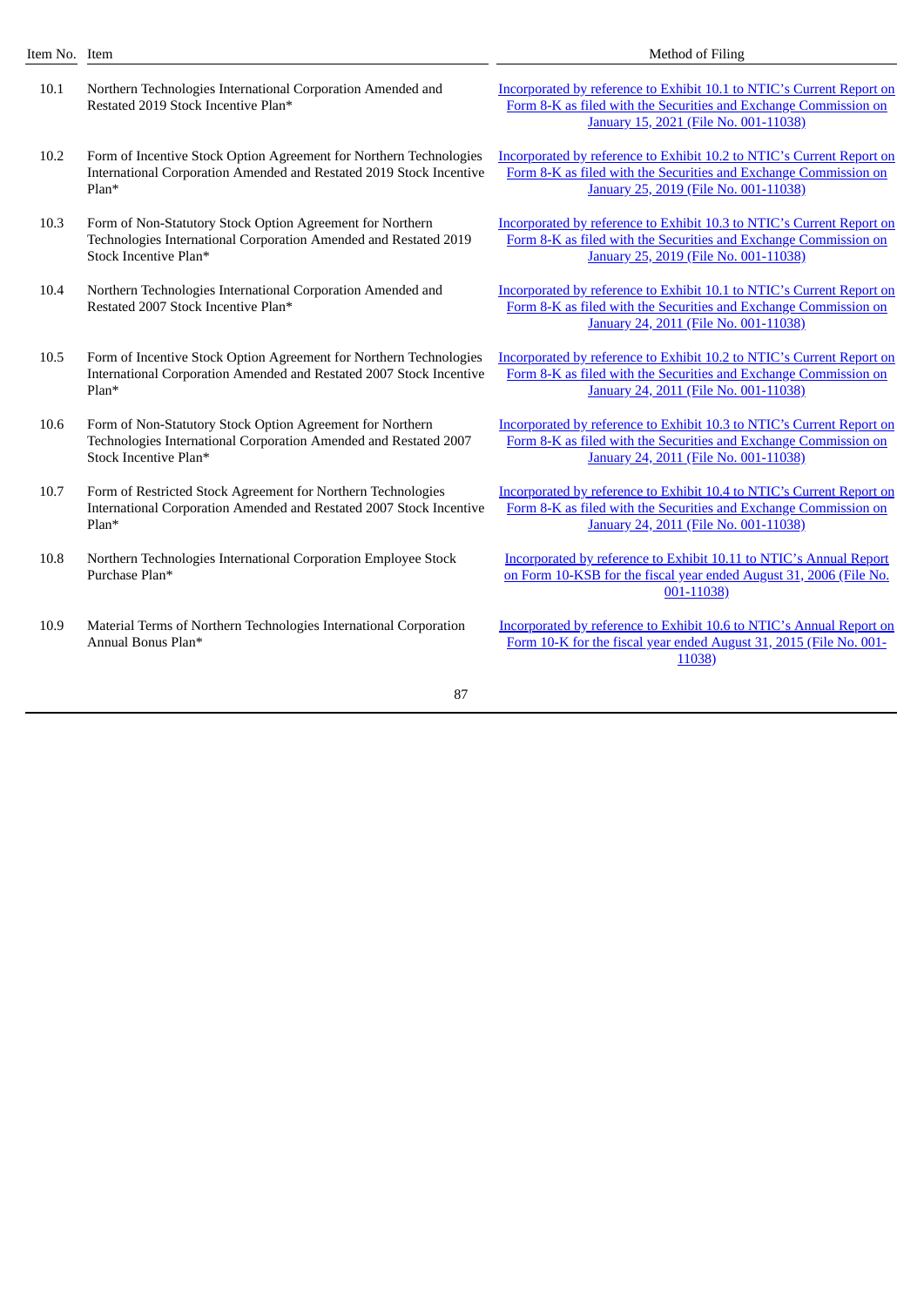| Item No. Item |                                                                                                                                                                                                                        | <b>Method of Filing</b>                                                                                                                                                              |
|---------------|------------------------------------------------------------------------------------------------------------------------------------------------------------------------------------------------------------------------|--------------------------------------------------------------------------------------------------------------------------------------------------------------------------------------|
| 10.10         | Form of Indemnification Agreement between Northern Technologies<br>International Corporation and its Directors and Officers*                                                                                           | Incorporated by reference to Exhibit 10.1 to NTIC's Current Report on<br>Form 8-K as filed with the Securities and Exchange Commission on<br>October 23, 2019 (File No. 001-11038)   |
| 10.11         | Agreement dated as of May 25, 2009 between Northern Technologies<br>International Corporation and Sunggyu Lee, Ph.D.*                                                                                                  | Incorporated by reference to Exhibit 10.2 to NTIC's Quarterly Report<br>on Form 10-Q for the fiscal quarter ended May 31, 2009 (File No. 001-<br>11038)                              |
| 10.12         | Description of Non-Employee Director Compensation Arrangements*                                                                                                                                                        | Incorporated by reference to Exhibit 10.9 to NTIC's Annual Report on<br>Form 10-K for the fiscal year ended August 31, 2018 (File No. 001-<br>11038)                                 |
| 10.13         | Executive Employment Agreement dated as of November 18, 2011<br>between Northern Technologies International Corporation and G.<br>Patrick Lynch*                                                                       | Incorporated by reference to Exhibit 10.13 to NTIC's Annual Report<br>on Form 10-K for the fiscal year ended August 31, 2011 (File No. 001-<br>11038)                                |
| 10.14         | Confidential Information, Inventions Assignment, Noncompetition and<br>Non-Solicitation Agreement dated as of November 18, 2011 between<br>Northern Technologies International Corporation and G. Patrick<br>$Lynch*$  | Incorporated by reference to Exhibit 10.14 to NTIC's Annual Report<br>on Form 10-K for the fiscal year ended August 31, 2011 (File No. 001-<br>11038)                                |
| 10.15         | Executive Employment Agreement dated as of November 18, 2011<br>between Northern Technologies International Corporation and Matthew<br>C. Wolsfeld*                                                                    | Incorporated by reference to Exhibit 10.15 to NTIC's Annual Report<br>on Form 10-K for the fiscal year ended August 31, 2011 (File No. 001-<br>11038)                                |
| 10.16         | Confidential Information, Inventions Assignment, Noncompetition and<br>Non-Solicitation Agreement dated as of November 18, 2011 between<br>Northern Technologies International Corporation and Matthew C.<br>Wolsfeld* | Incorporated by reference to Exhibit 10.16 to NTIC's Annual Report<br>on Form 10-K for the fiscal year ended August 31, 2011 (File No. 001-<br>11038)                                |
| 10.17         | Amended and Restated Loan Agreement dated as of August 31, 2021<br>by and between Northern Technologies International Corporation and<br>PNC Bank, National Association                                                | Incorporated by reference to Exhibit 10.1 to NTIC's Current Report on<br>Form 8-K as filed with the Securities and Exchange Commission on<br>September 22, 2021 (File No. 001-11038) |
| 10.18         | Amended and Restated Revolving Line of Credit Note dated as of<br>August 31, 2021 issued by Northern Technologies International<br>Corporation to PNC Bank, National Association                                       | Incorporated by reference to Exhibit 10.2 to NTIC's Current Report on<br>Form 8-K as filed with the Securities and Exchange Commission on<br>September 22, 2021 (File No. 001-11038) |
| 10.19         | Consulting Agreement dated January 11, 2017 by and among Northern<br>Technologies International Corporation, BioPlastic Polymers LLC, and<br>Ramani Narayan, Ph.D.                                                     | Incorporated by reference to Exhibit 10.2 to NTIC's Quarterly Report<br>on Form 10-Q for the fiscal quarter ended November 30, 2016 (File<br>No. 001-11038)                          |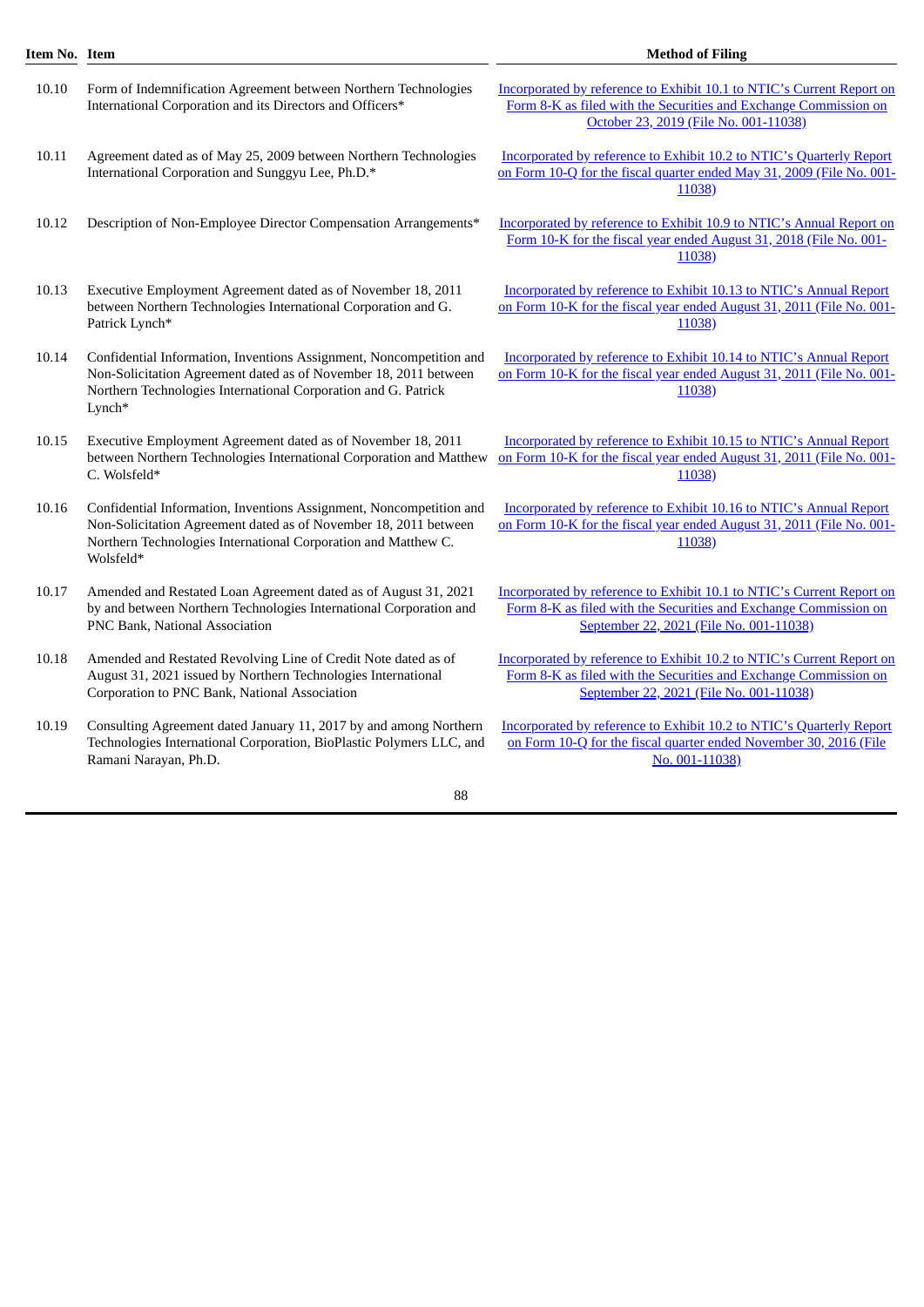| Item No. Item |                                                                                                                                                                                                                                                                                                                                                                                                                                                                                                                                                    | <b>Method of Filing</b>                                                                                                                                                          |
|---------------|----------------------------------------------------------------------------------------------------------------------------------------------------------------------------------------------------------------------------------------------------------------------------------------------------------------------------------------------------------------------------------------------------------------------------------------------------------------------------------------------------------------------------------------------------|----------------------------------------------------------------------------------------------------------------------------------------------------------------------------------|
| 10.20         | Real Estate Purchase and Sales Contract dated July 7, 2021 between<br>NTIC (Shanghai) Co., Ltd. And Shanghai FASTO Investment Group<br>Limited Company (Official Chinese Version)                                                                                                                                                                                                                                                                                                                                                                  | Incorporated by reference to Exhibit 10.1 to NTIC's Quarterly Report<br>on Form 8-K as filed with the Securities and Exchange Commission on<br>July 8, 2021 (File No. 001-11038) |
| 10.21         | Unofficial English Summary of Real Estate Purchase and Sales<br>Contract dated July 7, 2021 between NTIC (Shanghai) Co., Ltd. and<br>Shanghai FASTO Investment Group Limited Company                                                                                                                                                                                                                                                                                                                                                               | Incorporated by reference to Exhibit 10.2 to NTIC's Quarterly Report<br>on Form 8-K as filed with the Securities and Exchange Commission on<br>July 8, 2021 (File No. 001-11038) |
| 14.1          | Code of Ethics                                                                                                                                                                                                                                                                                                                                                                                                                                                                                                                                     | Incorporated by reference to Exhibit 14.1 to NTIC's Annual Report on<br>Form 10-KSB for the fiscal year ended August 31, 2004 (File No. 001-<br>11038)                           |
| 21.1          | Subsidiaries of the Registrant                                                                                                                                                                                                                                                                                                                                                                                                                                                                                                                     | <b>Filed herewith</b>                                                                                                                                                            |
| 23.1          | Consent of Baker Tilly US, LLP                                                                                                                                                                                                                                                                                                                                                                                                                                                                                                                     | <b>Filed herewith</b>                                                                                                                                                            |
| 31.1          | Certification of President and Chief Executive Officer Pursuant to SEC<br>Rule 13a-14(a), as adopted pursuant to Section 302 of the Sarbanes-<br>Oxley Act of 2002                                                                                                                                                                                                                                                                                                                                                                                 | <b>Filed herewith</b>                                                                                                                                                            |
| 31.2          | Certification of Chief Financial Officer Pursuant to SEC Rule 13a-<br>14(a), as adopted pursuant to Section 302 of the Sarbanes-Oxley Act of<br>2002                                                                                                                                                                                                                                                                                                                                                                                               | <b>Filed herewith</b>                                                                                                                                                            |
| 32.1          | Certification of President and Chief Executive Officer Pursuant to Rule<br>18 U.S.C. Section 1350, as adopted pursuant to Section 906 of the<br>Sarbanes-Oxley Act of 2002                                                                                                                                                                                                                                                                                                                                                                         | <b>Furnished herewith</b>                                                                                                                                                        |
| 32.2          | Certification of Chief Financial Officer Pursuant to Rule 18 U.S.C.<br>Section 1350, as adopted pursuant to Section 906 of the Sarbanes-<br>Oxley Act of 2002                                                                                                                                                                                                                                                                                                                                                                                      | <b>Furnished herewith</b>                                                                                                                                                        |
| 101           | The following materials from Northern Technologies International<br>Corporation's Annual Report on Form 10-K for the fiscal year ended<br>August 31, 2021, formatted in Inline XBRL (Extensible Business<br>Reporting Language): (i) the Consolidated Balance Sheets, (ii) the<br>Consolidated Statements of Operations, (iii) the Consolidated<br>Statements of Comprehensive Income (Loss), (iv) the Consolidated<br>Statements of Equity, (v) the Consolidated Statements of Cash Flows,<br>and (vi) Notes to Consolidated Financial Statements | Filed herewith                                                                                                                                                                   |
| 104           | Cover Page Interactive Data File (formatted as Inline XBRL and<br>contained in Exhibit 101)                                                                                                                                                                                                                                                                                                                                                                                                                                                        | Contained in Exhibit 101                                                                                                                                                         |
| $\ast$        | A management contract or compensatory plan or arrangement.                                                                                                                                                                                                                                                                                                                                                                                                                                                                                         |                                                                                                                                                                                  |
|               | 0 <sub>0</sub>                                                                                                                                                                                                                                                                                                                                                                                                                                                                                                                                     |                                                                                                                                                                                  |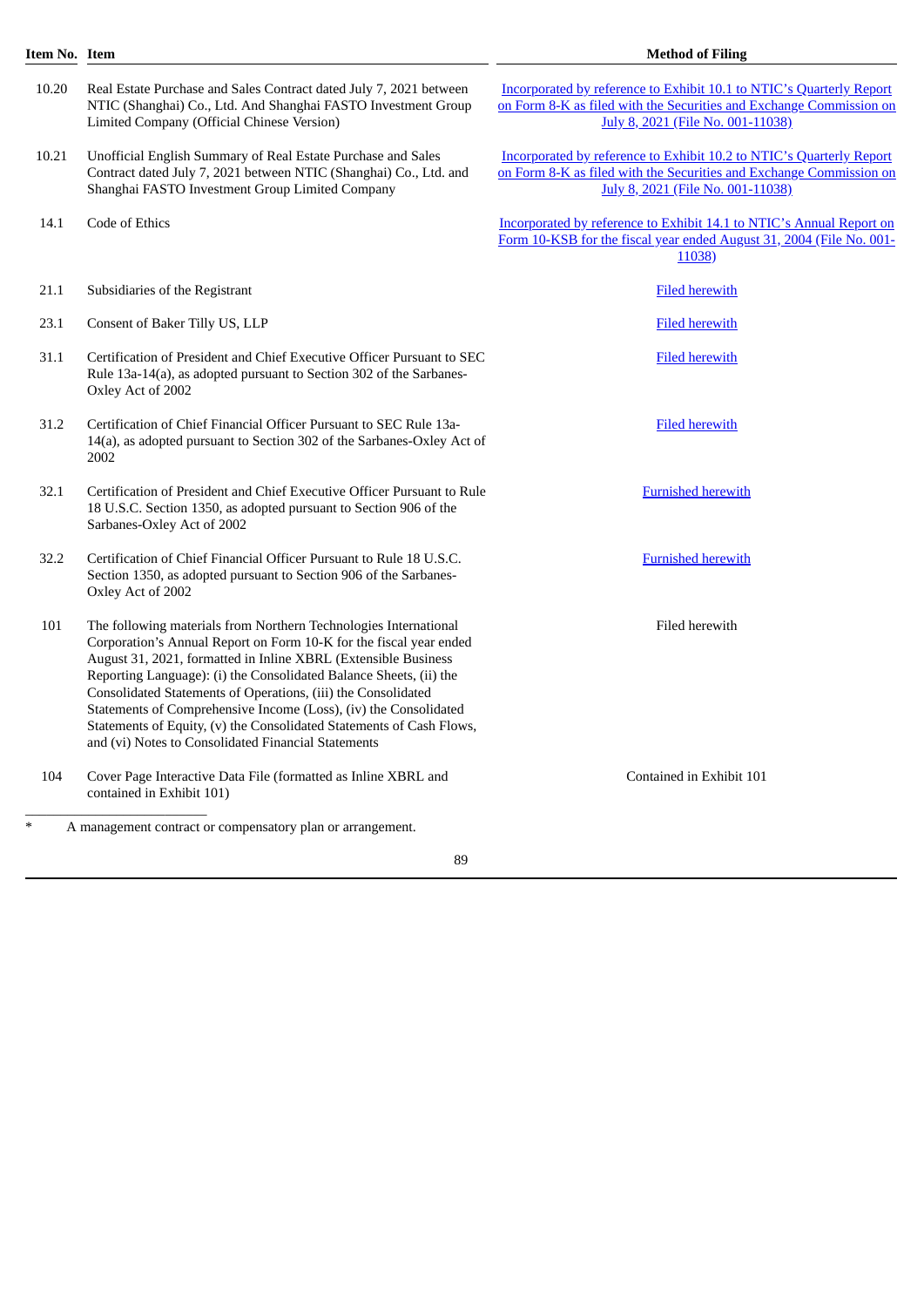None.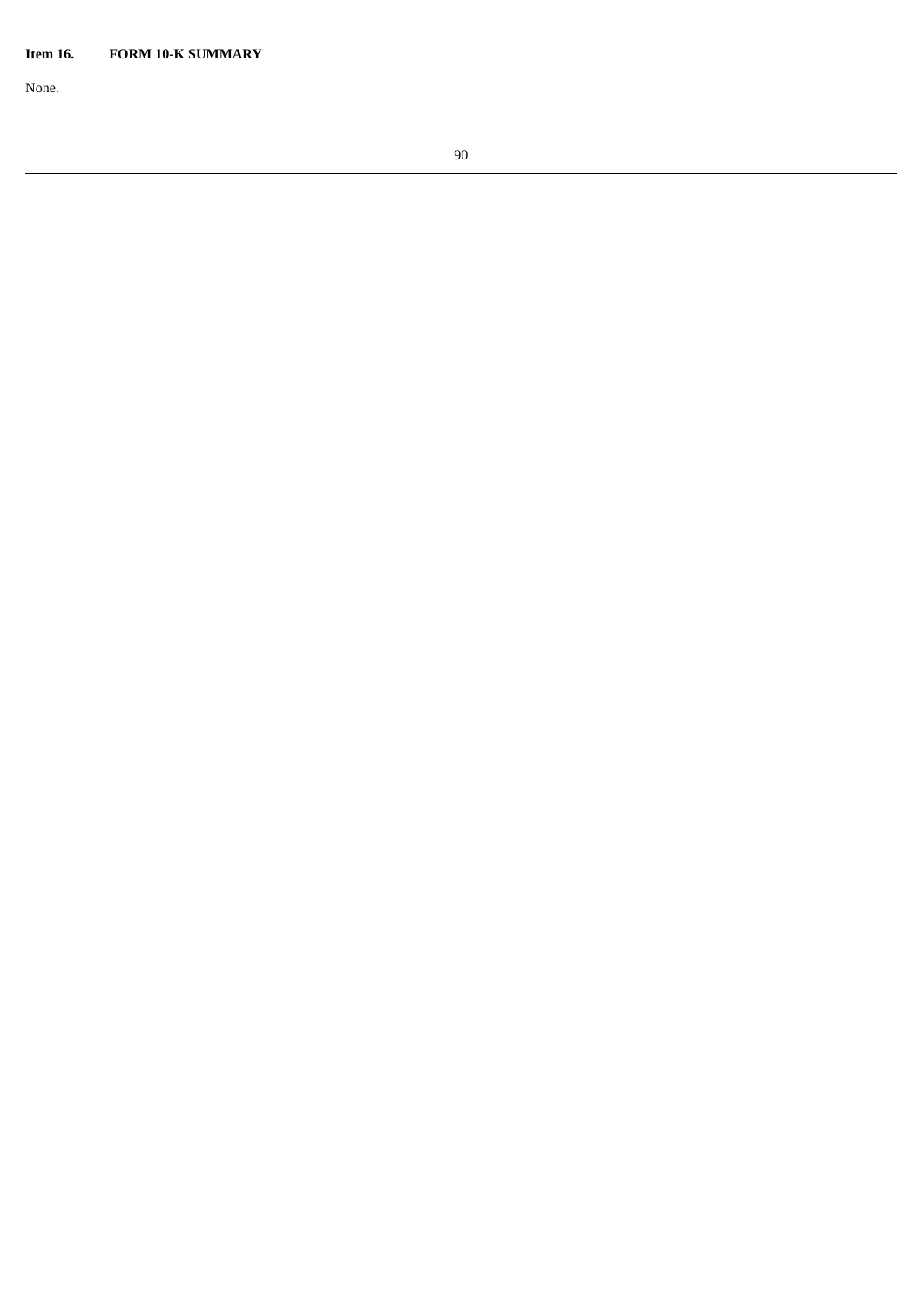## **SIGNATURES**

Pursuant to the requirements of Section 13 or 15(d) of the Securities Exchange Act of 1934, the Registrant has duly caused this report to be signed on its behalf by the undersigned, thereunto duly authorized.

# **NORTHERN TECHNOLOGIES INTERNATIONAL CORPORATION**

By: /s/ G. Patrick Lynch G. Patrick Lynch President and Chief Executive Officer

Pursuant to the requirements of the Securities Exchange Act of 1934, this report has been signed below by the following persons on behalf of the Registrant and in the capacities and on the dates indicated.

| <b>Name</b>                     | <b>Title</b>                                          | <b>Date</b>       |  |
|---------------------------------|-------------------------------------------------------|-------------------|--|
| /s/ G. Patrick Lynch            | President and Chief Executive Officer and<br>Director | November 19, 2021 |  |
| G. Patrick Lynch                | (principal executive officer)                         |                   |  |
| /s/ Matthew C. Wolsfeld, CPA    | Chief Financial Officer and Corporate Secretary       | November 19, 2021 |  |
| Matthew C. Wolsfeld, CPA        | (principal financial and accounting officer)          |                   |  |
| /s/ Richard J. Nigon            | Chairman of the Board                                 | November 19, 2021 |  |
| Richard J. Nigon                |                                                       |                   |  |
| /s/ Nancy E. Calderon           | Director                                              | November 19, 2021 |  |
| Nancy E. Calderon               |                                                       |                   |  |
| /s/ Sarah E. Kemp               | Director                                              | November 19, 2021 |  |
| Sarah E. Kemp                   |                                                       |                   |  |
| /s/ Sunggyu Lee, Ph.D.          | Director                                              | November 19, 2021 |  |
| Sunggyu Lee, Ph.D.              |                                                       |                   |  |
| /s/ Ramani Narayan, Ph. D.      | Director                                              | November 19, 2021 |  |
| Ramani Narayan, Ph.D.           |                                                       |                   |  |
| /s/ Konstantin von Falkenhausen | Director                                              | November 19, 2021 |  |
| Konstantin von Falkenhausen     |                                                       |                   |  |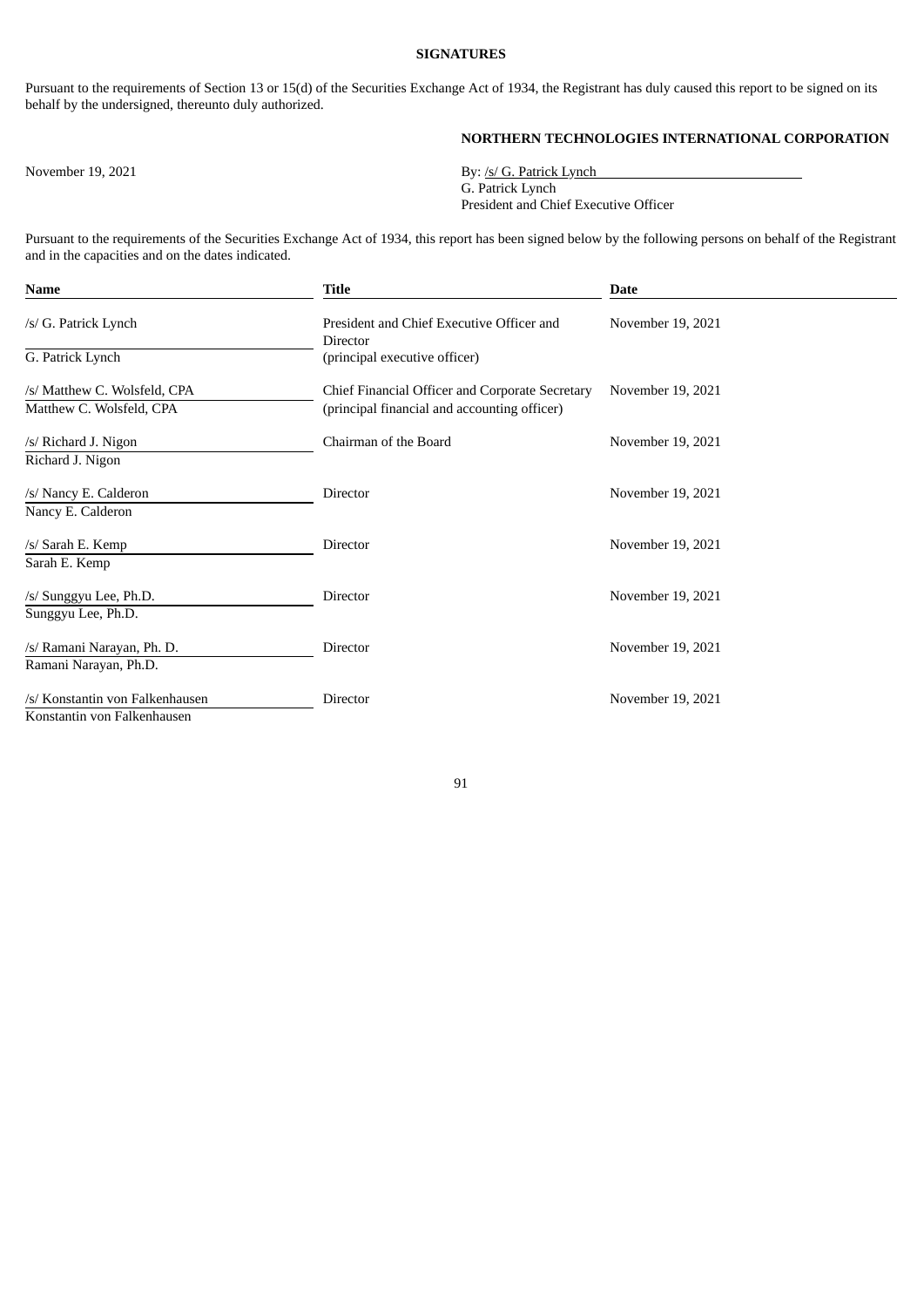# **SUBSIDIARIES OF THE REGISTRANT**

<span id="page-95-0"></span>

| <b>Name of Subsidiary</b>                     | <b>State or Other Jurisdiction of</b><br><b>Incorporation or Organization</b> | <b>Ownership Interest</b> | <b>Names Under Which Subsidiary</b><br><b>Does Business</b> |
|-----------------------------------------------|-------------------------------------------------------------------------------|---------------------------|-------------------------------------------------------------|
|                                               |                                                                               |                           |                                                             |
| <b>NTI ASEAN LLC</b>                          | Delaware                                                                      | 60%                       | Same                                                        |
|                                               |                                                                               |                           |                                                             |
| Northern Technologies Holding<br>Company, LLC | <b>Delaware</b>                                                               | 100%                      | Same                                                        |
|                                               |                                                                               |                           |                                                             |
| Natur-Tec India Private Limited               | India                                                                         | 75%                       | Same                                                        |
|                                               |                                                                               |                           |                                                             |
| Natur Tec Lanka (Pvt) Ltd                     | $Sri$ Lanka $(1)$                                                             | 75%                       | Same                                                        |
|                                               |                                                                               |                           |                                                             |
| Zerust Prevenção de Corrosão S.A.             | <b>Brazil</b>                                                                 | 85%                       | Same                                                        |
| NTIC (Shanghai) Co., Ltd.                     | China                                                                         | 100%                      | Same                                                        |
|                                               |                                                                               |                           |                                                             |
| ZERUST-EXCOR MEXICO, S. de<br>R.L. de C.V     | Mexico                                                                        | 100%                      | Same                                                        |
|                                               |                                                                               |                           |                                                             |
| <b>NTIC Europe GmbH</b>                       | Germany                                                                       | 100%                      | Same                                                        |
|                                               |                                                                               |                           |                                                             |
| Zerust Singapore Pte Ltd                      | Singapore <sup>(2)</sup>                                                      | 60%                       | Same                                                        |
|                                               |                                                                               |                           |                                                             |
| Zerust Vietnam Co. Ltd                        | Vietnam(2)                                                                    | 60%                       | Same                                                        |
| Harita-NTI Limited                            | India                                                                         | 100%                      | Same                                                        |
|                                               |                                                                               |                           |                                                             |

(1) Natur Tec Lanka (Pvt) Ltd. is 100% owned by Natur-Tec India Private Limited and, therefore, indirectly owned by Northern Technologies International Corporation.<br>(2) Zerust Singapore Pte

Zerust Singapore Pte Ltd and Zerust Vietnam Co. Ltd are 100% owned by NTI Asean LLC and, therefore, indirectly owned by Northern Technologies International Corporation.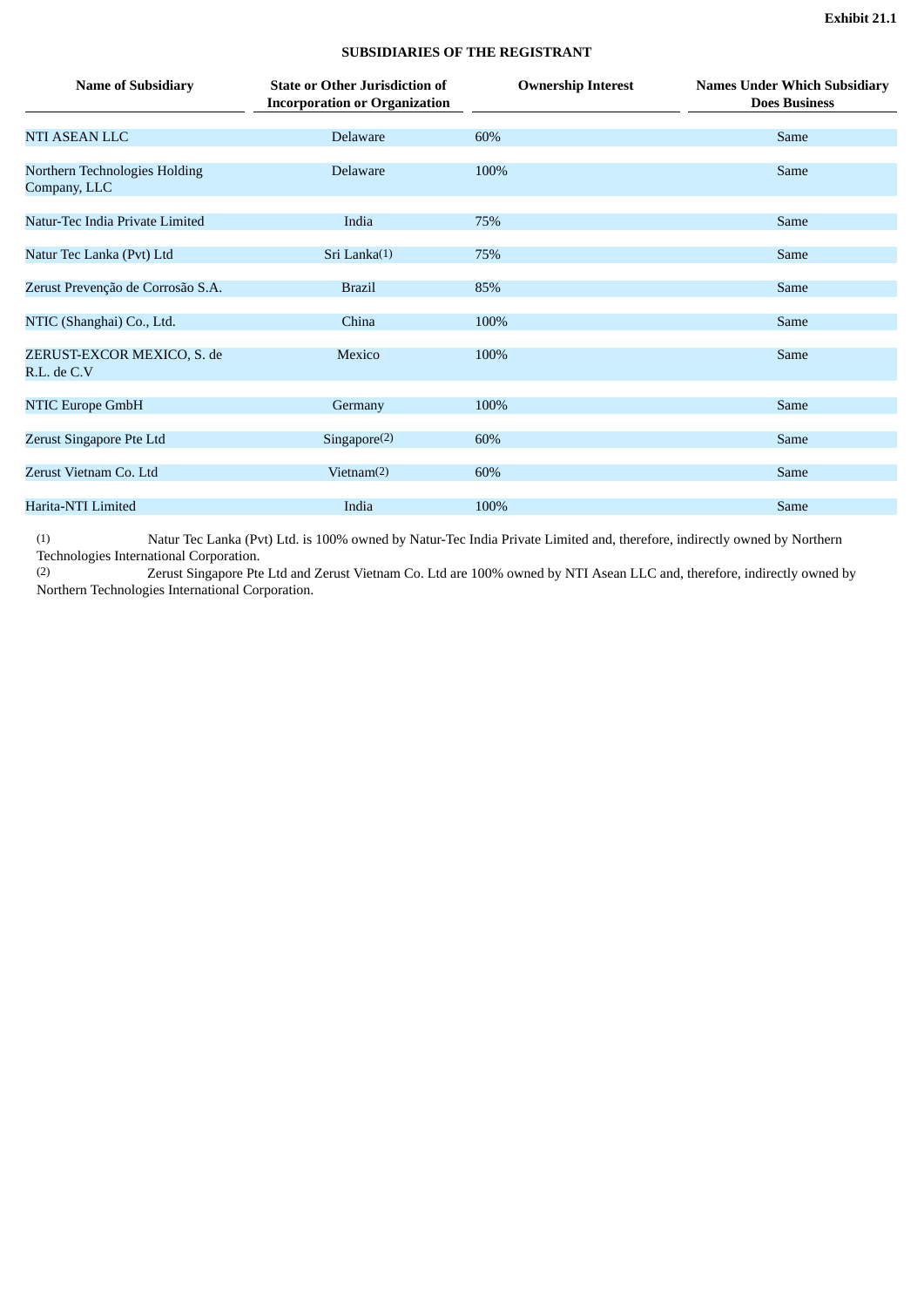# **CONSENT OF INDEPENDENT REGISTERED PUBLIC ACCOUNTING FIRM**

<span id="page-96-0"></span>We consent to the incorporation by reference in the Registration Statements on Form S-8 (File No. 333-140244, 333-140245, 333-171828, 333-229391, and 333-252197) of Northern Technologies International Corporation and Subsidiaries of our report dated November 19, 2021, relating to the consolidated financial statements, which appears on page 56 of this annual report on Form 10-K for the year ended August 31, 2021.

/s/ Baker Tilly US, LLP

Minneapolis, Minnesota November 19, 2021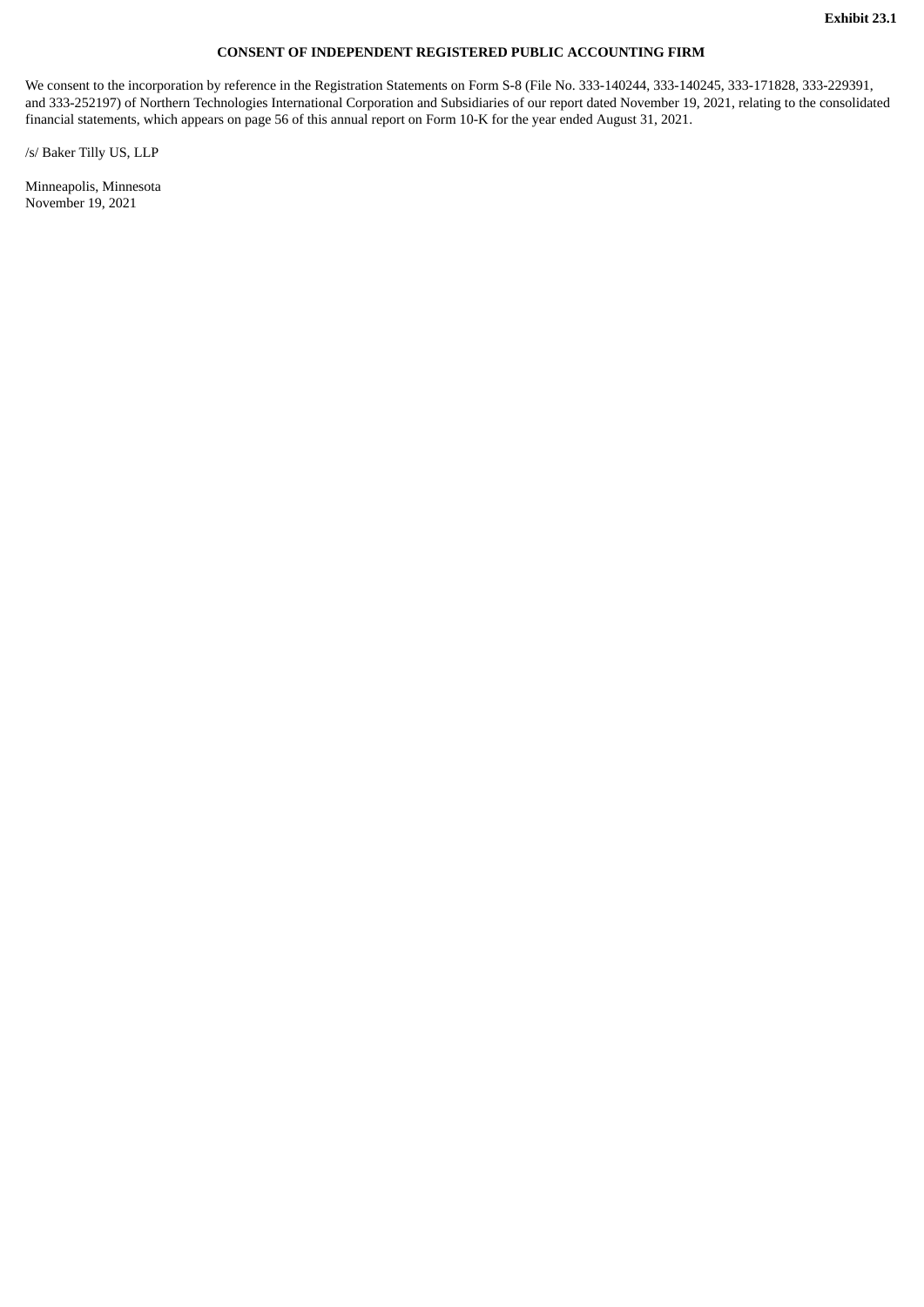# **CERTIFICATION PURSUANT TO SECTION 302(a) OF THE SARBANES-OXLEY ACT OF 2002**

<span id="page-97-0"></span>I, G. Patrick Lynch, certify that:

1. I have reviewed this annual report on Form 10-K of Northern Technologies International Corporation;

2. Based on my knowledge, this report does not contain any untrue statement of a material fact or omit to state a material fact necessary to make the statements made, in light of the circumstances under which such statements were made, not misleading with respect to the period covered by this report;

3. Based on my knowledge, the financial statements, and other financial information included in this report, fairly present in all material respects the financial condition, results of operations and cash flows of the registrant as of, and for, the periods presented in this report;

4. The registrant's other certifying officer(s) and I are responsible for establishing and maintaining disclosure controls and procedures (as defined in Exchange Act Rules 13a-15(e) and 15d-15(e)) and internal control over financial reporting (as defined in Exchange Act Rules 13a-15(f) and 15d-15(f)) for the registrant and have:

(a) Designed such disclosure controls and procedures, or caused such disclosure controls and procedures to be designed under our supervision, to ensure that material information relating to the registrant, including its consolidated subsidiaries, is made known to us by others within those entities, particularly during the period in which this report is being prepared;

(b) Designed such internal control over financial reporting, or caused such internal control over financial reporting to be designed under our supervision, to provide reasonable assurance regarding the reliability of financial reporting and the preparation of financial statements for external purposes in accordance with generally accepted accounting principles;

(c) Evaluated the effectiveness of the registrant's disclosure controls and procedures and presented in this report our conclusions about the effectiveness of the disclosure controls and procedures, as of the end of the period covered by this report based on such evaluation; and

(d) Disclosed in this report any change in the registrant's internal control over financial reporting that occurred during the registrant's most recent fiscal quarter (the registrant's fourth fiscal quarter in the case of an annual report) that has materially affected, or is reasonably likely to materially affect, the registrant's internal control over financial reporting; and:

5. The registrant's other certifying officer(s) and I have disclosed, based on our most recent evaluation of internal control over financial reporting, to the registrant's auditors and the audit committee of the registrant's board of directors (or persons performing the equivalent functions):

(a) All significant deficiencies and material weaknesses in the design or operation of internal control over financial reporting which are reasonably likely to adversely affect the registrant's ability to record, process, summarize and report financial information; and

(b) Any fraud, whether or not material, that involves management or other employees who have a significant role in the registrant's internal control over financial reporting.

Date: November 19, 2021 /s/ G. Patrick Lynch

G. Patrick Lynch President and Chief Executive Officer (principal executive officer)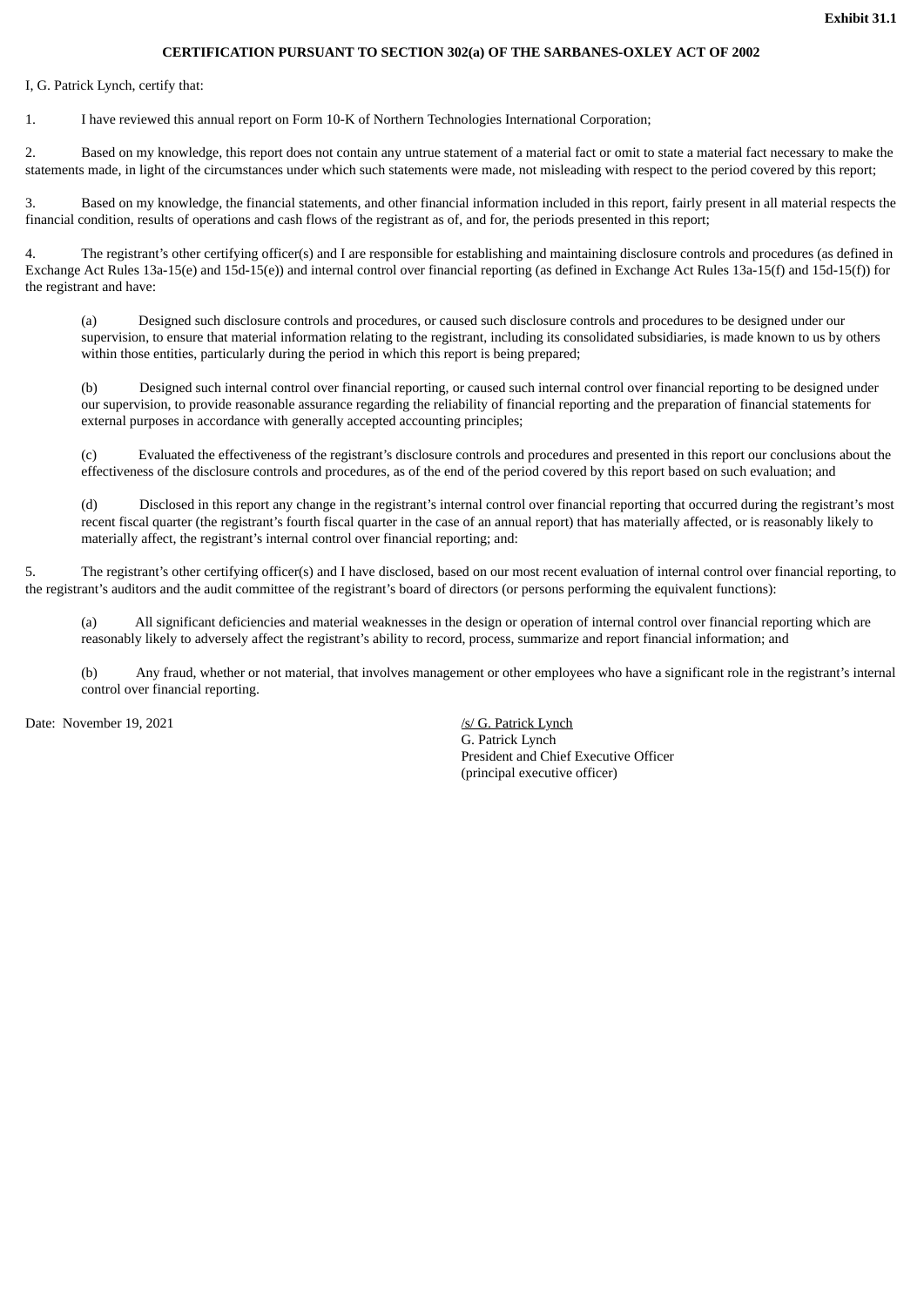# **CERTIFICATION PURSUANT TO SECTION 302(a) OF THE SARBANES-OXLEY ACT OF 2002**

<span id="page-98-0"></span>I, Matthew C. Wolsfeld, certify that:

1. I have reviewed this annual report on Form 10-K of Northern Technologies International Corporation;

2. Based on my knowledge, this report does not contain any untrue statement of a material fact or omit to state a material fact necessary to make the statements made, in light of the circumstances under which such statements were made, not misleading with respect to the period covered by this report;

3. Based on my knowledge, the financial statements, and other financial information included in this report, fairly present in all material respects the financial condition, results of operations and cash flows of the registrant as of, and for, the periods presented in this report;

4. The registrant's other certifying officer(s) and I are responsible for establishing and maintaining disclosure controls and procedures (as defined in Exchange Act Rules 13a-15(e) and 15d-15(e)) and internal control over financial reporting (as defined in Exchange Act Rules 13a-15(f) and 15d-15(f)) for the registrant and have:

(a) Designed such disclosure controls and procedures, or caused such disclosure controls and procedures to be designed under our supervision, to ensure that material information relating to the registrant, including its consolidated subsidiaries, is made known to us by others within those entities, particularly during the period in which this report is being prepared;

(b) Designed such internal control over financial reporting, or caused such internal control over financial reporting to be designed under our supervision, to provide reasonable assurance regarding the reliability of financial reporting and the preparation of financial statements for external purposes in accordance with generally accepted accounting principles;

(c) Evaluated the effectiveness of the registrant's disclosure controls and procedures and presented in this report our conclusions about the effectiveness of the disclosure controls and procedures, as of the end of the period covered by this report based on such evaluation; and

(d) Disclosed in this report any change in the registrant's internal control over financial reporting that occurred during the registrant's most recent fiscal quarter (the registrant's fourth fiscal quarter in the case of an annual report) that has materially affected, or is reasonably likely to materially affect, the registrant's internal control over financial reporting; and:

5. The registrant's other certifying officer(s) and I have disclosed, based on our most recent evaluation of internal control over financial reporting, to the registrant's auditors and the audit committee of the registrant's board of directors (or persons performing the equivalent functions):

(a) All significant deficiencies and material weaknesses in the design or operation of internal control over financial reporting which are reasonably likely to adversely affect the registrant's ability to record, process, summarize and report financial information; and

(b) Any fraud, whether or not material, that involves management or other employees who have a significant role in the registrant's internal control over financial reporting.

Date: November 19, 2021 */s/ Matthew C. Wolsfeld, CPA* Matthew C. Wolsfeld, CPA Chief Financial Officer and Corporate Secretary (principal financial officer)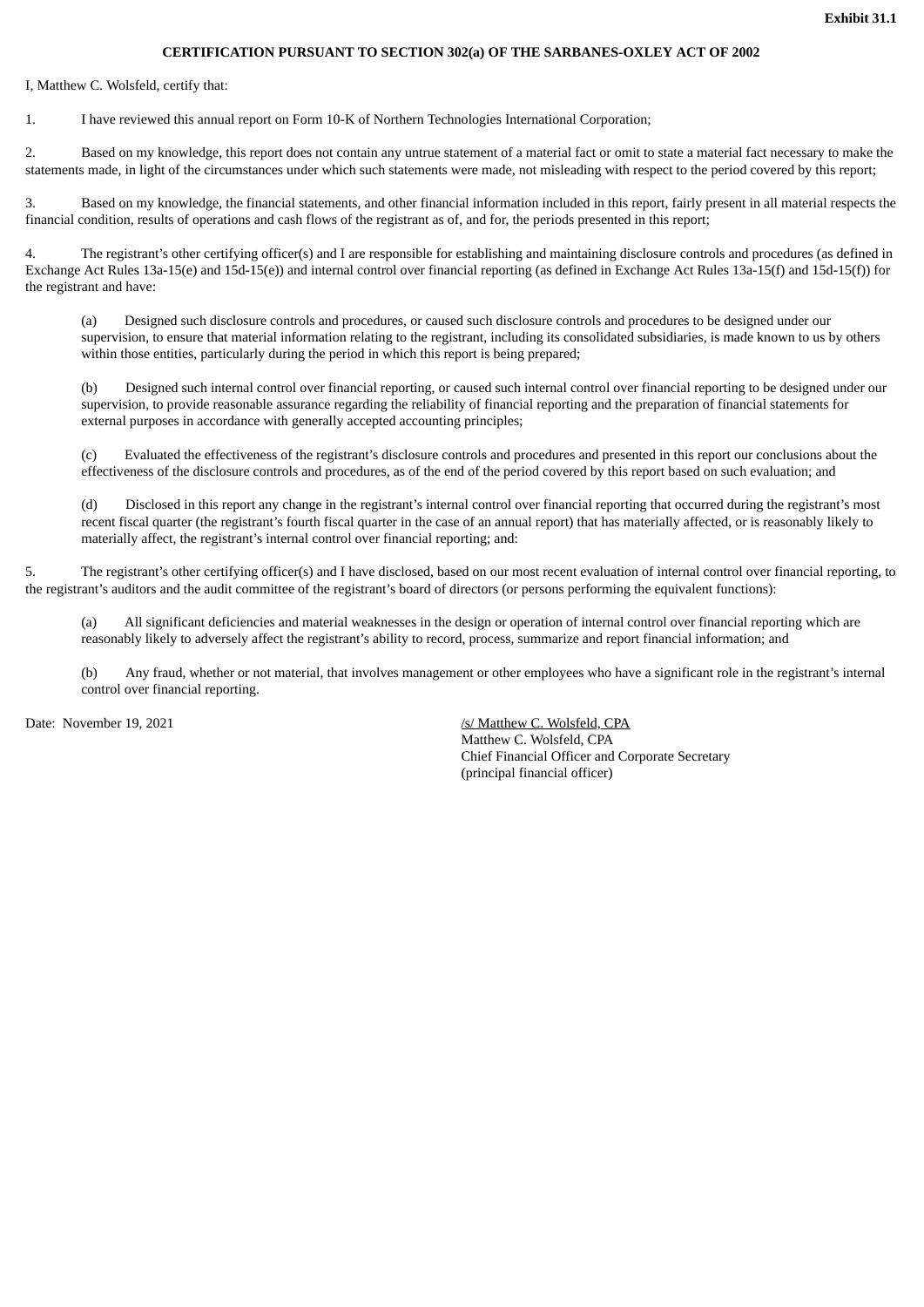### **CERTIFICATION PURSUANT TO 18 U.S.C. SECTION 1350, AS ADOPTED PURSUANT TO SECTION 906 OF THE SARBANES-OXLEY ACT OF 2002**

<span id="page-99-0"></span>In connection with the Annual Report of Northern Technologies International Corporation (the "Company") on Form 10-K for the period ending August 31, 2021 as filed with the Securities and Exchange Commission on the date hereof (the "Report"), I, G. Patrick Lynch, President and Chief Executive Officer of the Company, certify, pursuant to 18 U.S.C. Section 1350, as adopted pursuant to Section 906 of the Sarbanes-Oxley Act of 2002, that, to the best of my knowledge and belief:

- 1. The Report fully complies with the requirements of Section 13(a) or 15(d) of the Securities Exchange Act of 1934; and
- 2. The information contained in the Report fairly presents, in all material respects, the financial condition and results of operations of the Company.

/s/ G. Patrick Lynch G. Patrick. Lynch President and Chief Executive Officer (principal executive officer)

Circle Pines, Minnesota November 19, 2021